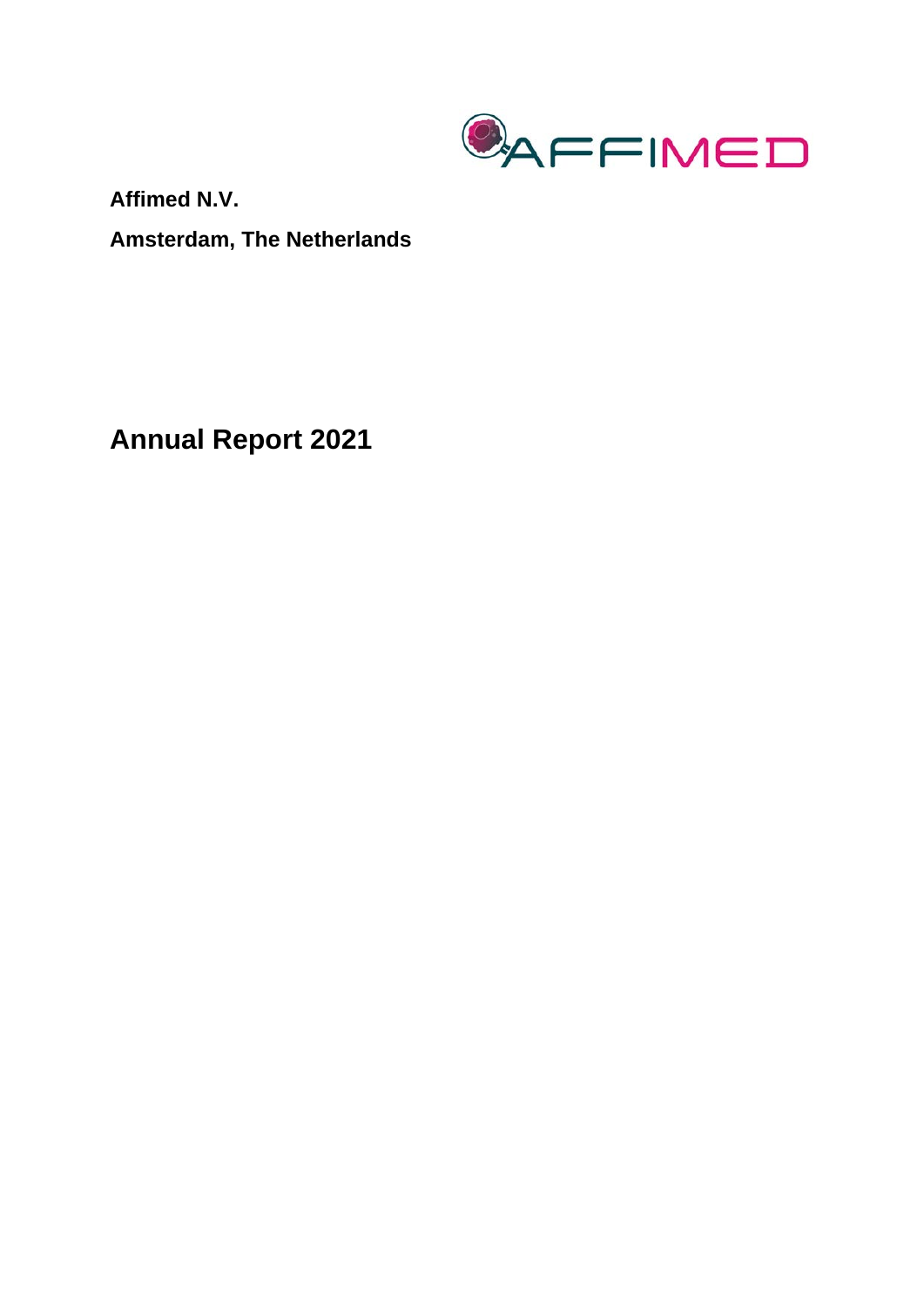# **Contents**

# **Report by Affimed's Management Board**

| Business and financial overview              |    |
|----------------------------------------------|----|
| Risk Management                              | 16 |
| Corporate Governance                         | 22 |
| <b>Report by Affimed's Supervisory Board</b> | 43 |
| <b>Consolidated Financial Statements</b>     | 51 |
| <b>Company Financial Statements</b>          | 83 |
| Other information                            | 97 |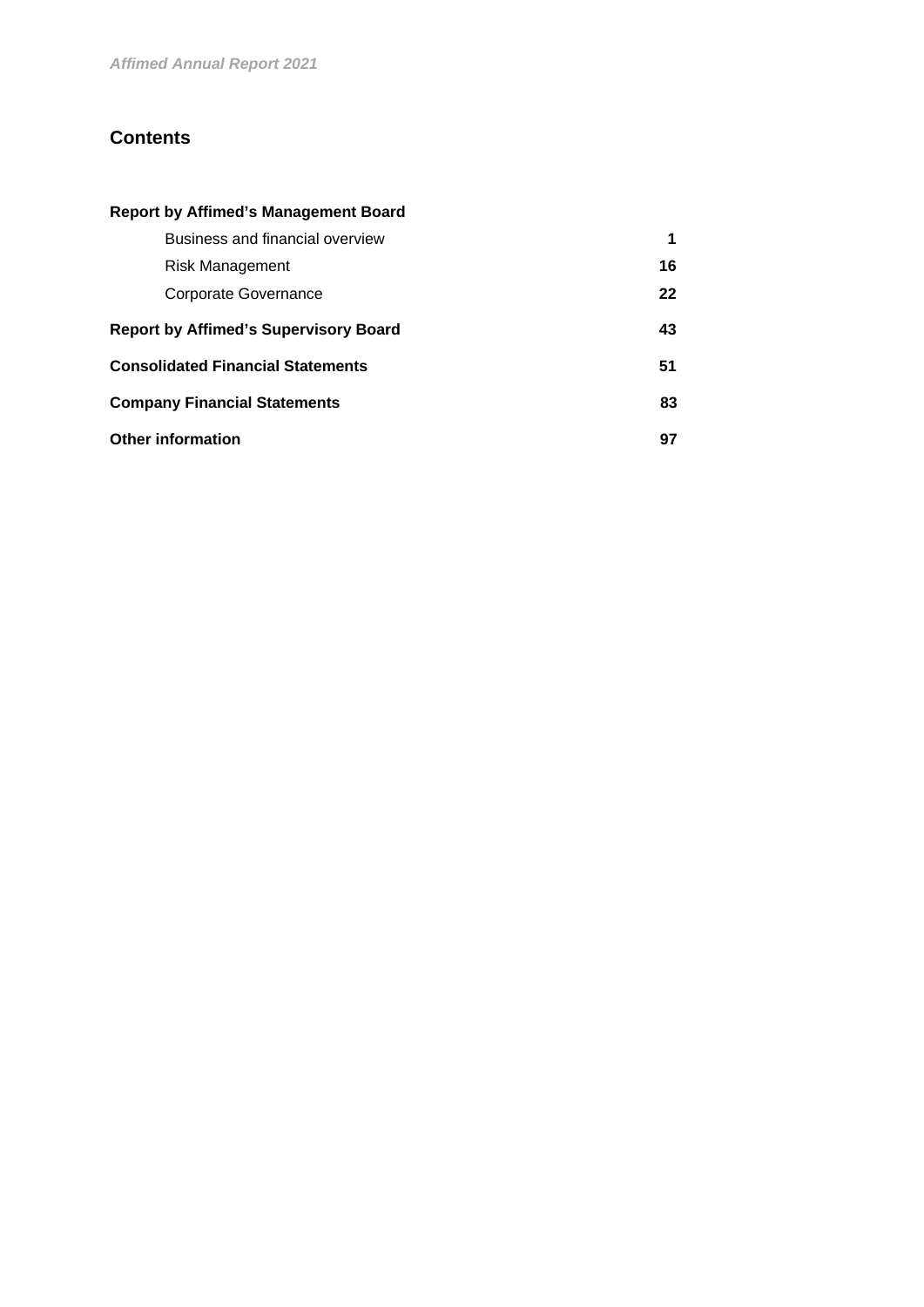# **Forward-Looking Statements**

This Annual Report contains statements that constitute forward-looking statements. Many of the forward-looking statements contained in this Annual Report can be identified by the use of forwardlooking words such as "anticipate," "believe," "could," "expect," "should," "plan," "intend," "will," "estimate" and "potential," among others.

Forward-looking statements appear in a number of places in this Annual Report and include, but are not limited to, statements regarding our intent, belief or current expectations. Forward-looking statements are based on our management's beliefs and assumptions and on information currently available to our management. Such statements are subject to risks and uncertainties, and actual results may differ materially from those expressed or implied in the forward-looking statements due to various factors, including, but not limited to, those identified under the section "Risk Management" in this Annual Report.

Forward-looking statements speak only as of the date they are made, and we do not undertake any obligation to update them in light of new information or future developments or to release publicly any revisions to these statements in order to reflect later events or circumstances or to reflect the occurrence of unanticipated events.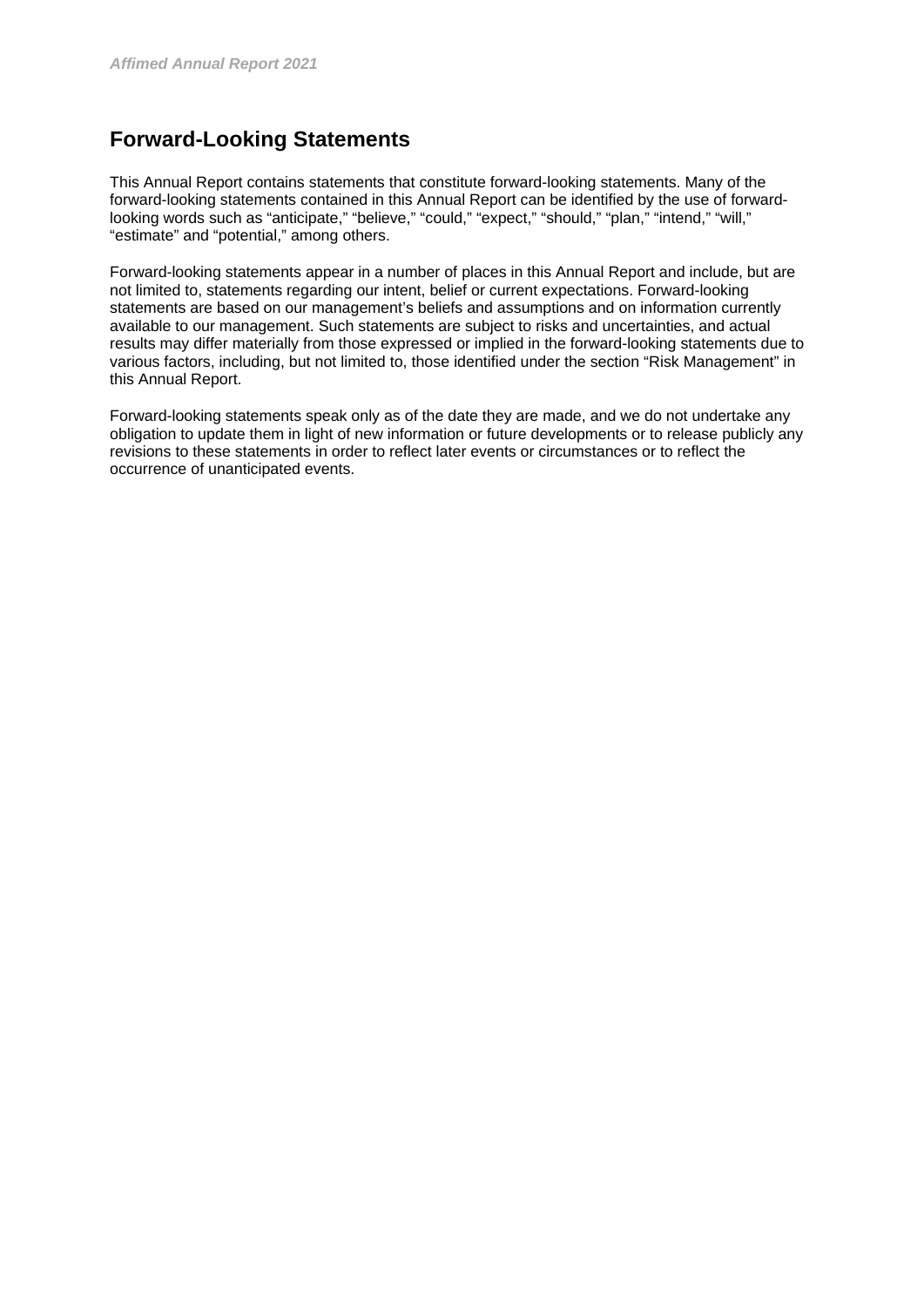# **Report by Affimed's Management Board**

## **Overview**

We are a clinical-stage immuno-oncology company focused on discovering and developing highly targeted cancer immunotherapies. Our product candidates represent an innovative approach to cancer treatment that seeks to harness the body's own immune defenses to fight tumor cells. The most potent cells of the human defense arsenal are types of white blood cells called innate immune cells (Natural Killer cells, or NK cells, and macrophages) and T cells. Leveraging our fit-for-purpose ROCK® platform, we develop proprietary, next-generation bispecific and trispecific antibodies, socalled innate cell engagers, which are designed to direct innate immune cells and establish a bridge to cancer cells. Our innate cell engagers have the ability to bring innate immune cells into the proximity of tumor cells and trigger an activation cascade that leads to the destruction of cancer cells. Due to their novel tetravalent architecture with four binding domains, our innate cell engagers bind to their targets with high affinity. Different dosing schemes are being explored to allow for improved exposure in heavily pretreated patient populations. Based on their mechanism of action as well as the preclinical and clinical data we have generated to date, we believe that our product candidates as monotherapy and / or in combination, may ultimately improve response rates, clinical outcomes and survival in cancer patients, and could eventually become a cornerstone of modern targeted oncology care. Building on our leadership in the innate cell engager space, we are also developing novel antibody formats with the potential to tailor innate cell-engaging therapy to different indications and settings.

Affimed was founded in 2000 based on technology developed by the group led by Professor Melvyn Little at Deutsches Krebsforschungszentrum (DKFZ), the German Cancer Research Center, in Heidelberg, Germany.

Focusing our efforts on antibodies that specifically bind to innate cells through CD16A, a key activating receptor, we have built a clinical and preclinical pipeline of innate cell-engaging bispecific antibodies designed to activate both innate and adaptive immunity. Compared to a variety of T cell-engaging technologies, our innate cell engagers appear to have a better safety profile and have the potential to achieve more potent and deeper immune responses potentially through enhancing crosstalk of innate to adaptive immunity. The safety profiles of our molecules make them suitable for development as combination therapies (e.g. with checkpoint inhibitors, or CPIs, adoptive NK cells or cytokines).

We are focusing our research and development efforts on three programs, for which we retain full global commercial rights, AFM13, AFM24 and AFM28. Because our tetravalent bispecific antibodies can be engineered to bind to different antigens that are known to be present on various cancer cells, our product candidates could be developed for the treatment of different cancer indications. We intend to clinically develop our product candidates to treat high medical need indications, including as a salvage therapy for patients who have relapsed after treatment with standard therapies, or patients who are refractory to these therapies, meaning they do not respond to treatment with standard therapies, whom we collectively refer to as relapsed/refractory patients. These patients have limited life expectancy and few therapeutic options. We believe this strategy will allow for a faster path to approval and will likely require smaller clinical studies compared to indications with more therapeutic options and larger patient populations. We believe such specialized market segments in oncology can be effectively targeted with a small and dedicated marketing and sales team. We currently intend to establish a commercial sales force in the United States and/or Europe to commercialize our product candidates when and if they are approved.

We also see an opportunity in the clinical development of our innate cell engagers in combination with other agents that harness the immune system to fight cancer cells, such as CPIs, adoptive NK cell transfer and cytokines. Such combinations of cancer immunotherapies may ultimately prove beneficial for larger patient populations in earlier stages of diseases, beyond the relapsed/refractory disease setting.

Our main offices and laboratories are located at the Technology Park adjacent to the German Cancer Research Center (DKFZ) in Heidelberg, where we employ 146 people, approximately 70% of whom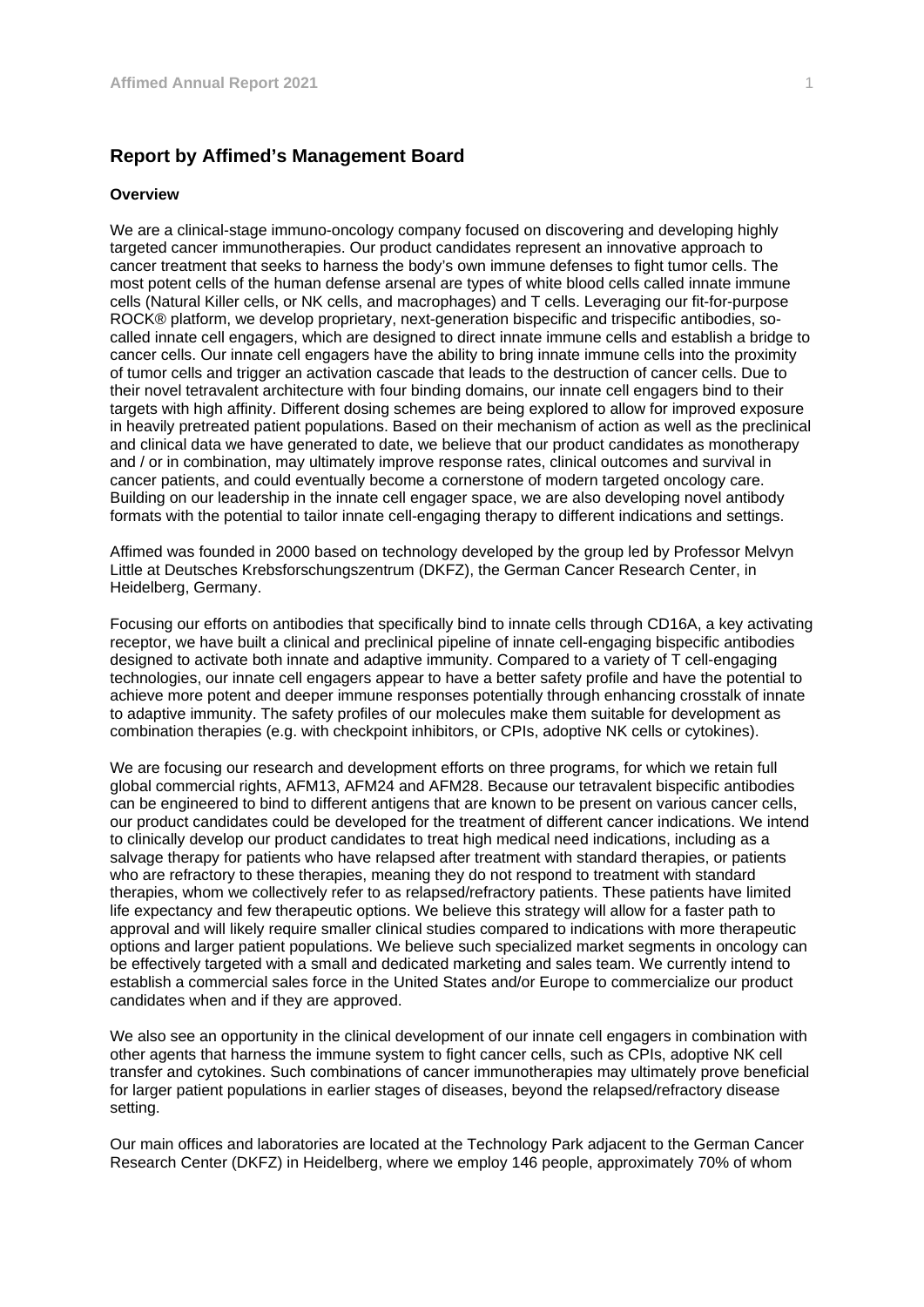have an advanced academic degree. Including Affimed Inc. and AbCheck (see description below) personnel, our total headcount is 197 (187 full time equivalents) as of March 31, 2022. We are led by experienced executives with a track record of successful product development, approvals and launches, specifically in the area of biologics and biopharmaceuticals. Our supervisory board is made up of highly experienced experts from the pharmaceutical and biotech industries, including individuals with a background and expertise in hematological malignancies.

# **Business Overview**

## *Our Strategy*

Our goal is to develop new treatment options for patients in need by activating innate immunity (e.g. NK cells and macrophages), the body's first line of defense, to fight cancer. We are developing single agent and combination therapies to treat a variety of cancers. Our novel proprietary antibody platform, ROCK®, delivers several unique types of next-generation tetravalent antibody formats, including bispecific and trispecific innate cell engagers. Based on the distinctive properties and mechanism of action of these products, which have demonstrated preclinical and / or clinical activity, we believe that our product candidates, alone or in combination, could eventually become a key element of improving clinical outcomes in cancer patients. Key elements of our strategy to achieve this goal are to:

- Rapidly advance the development of our clinical stage product candidates using a three-pronged development approach, including development (i) as monotherapy, (ii) in combination with adoptive NK cells, and (iii) in combinations with immunotherapies such as checkpoint inhibitors;
- Establish R&D and commercialization capabilities in Europe and in the United States;
- Use our technology platforms and intellectual property portfolio to continue to build our cancer immunotherapy pipeline;
- Maximize the value of our collaboration arrangements with The MD Anderson Cancer Center, Genentech and Roivant, and establish new collaborations;
- Intensify our collaboration with academia; and
- Utilize AbCheck to generate and optimize antibodies.

#### *Our Strengths*

We believe we are a leader in developing innate immunity-based cancer immunotherapies due to several factors:

- Our lead product candidate, AFM13, is a first-in-class innate cell engager for hematologic cancer indications;
- Our development candidate, AFM24, is a first-in-class innate cell engager for EGFR expressing solid tumor indications;
- Our development candidate, AFM28, is a first-in-class innate cell engager for AML;
- Our modular and versatile ROCK® platform, which we believe will enable future product candidates and collaborations with pharmaceutical companies;
- We retain global commercial rights for AFM13, AFM24 and AFM28;
- Our experienced management team has a strong track record in the development and commercialization of new medicines; and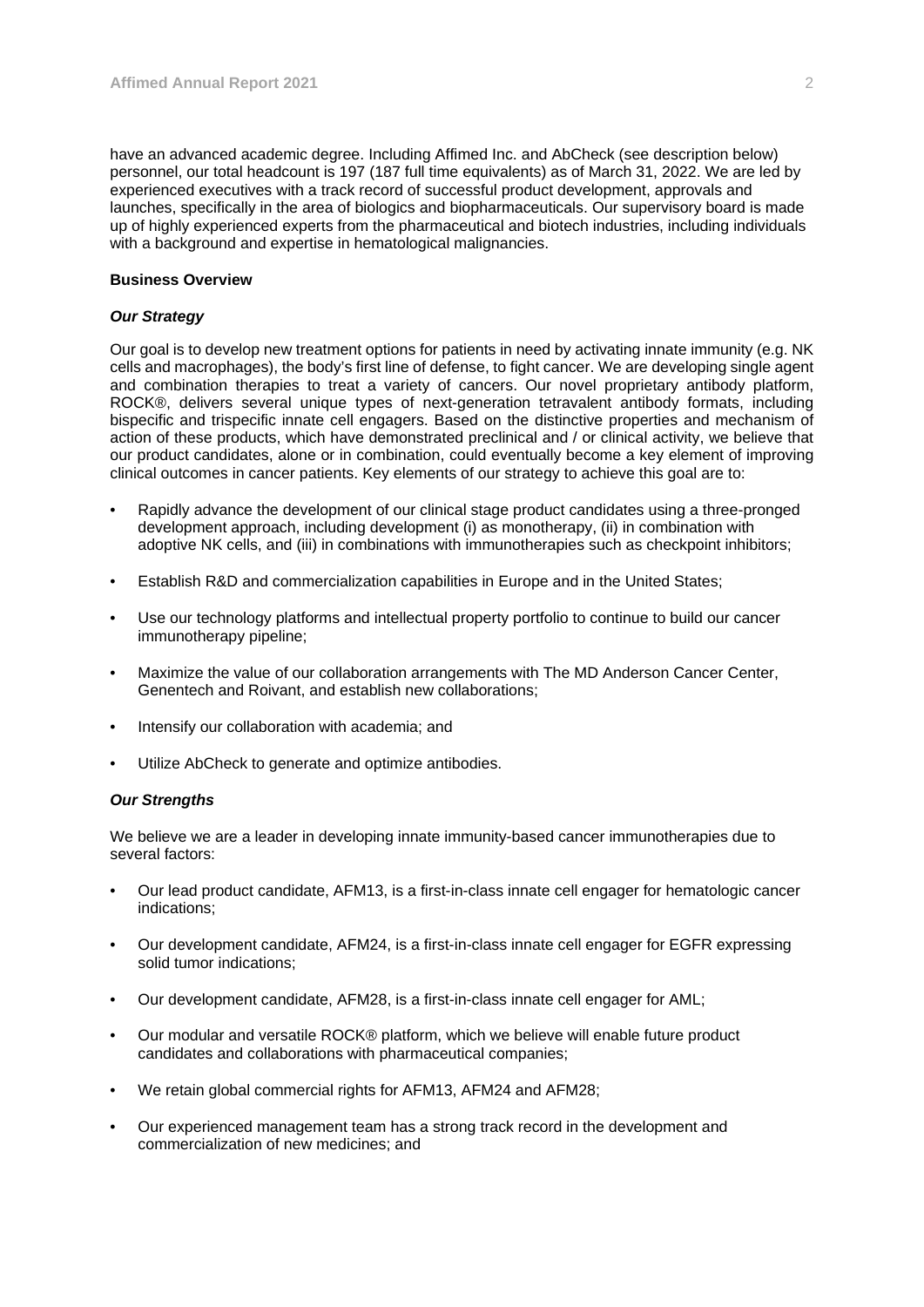• We have a strong technology base and solid patent portfolio in the field of targeted immunooncology.

#### *Our Research and Development Pipeline*

We are developing a pipeline of innate cell engagers for the treatment of cancer as shown below \*:

| Candidate               | <b>Approach</b>     | Indication                             | Discovery Ph. 1 |  | Ph. 2a Ph. 2b | <b>Status</b>                                                       |
|-------------------------|---------------------|----------------------------------------|-----------------|--|---------------|---------------------------------------------------------------------|
| <b>AFM13</b><br>(CD30)  | <b>Monotherapy</b>  | Peripheral T-cell lymphoma (AFM13-202) |                 |  |               | Registration Directed, Completed Enrollment                         |
|                         | - Adoptive NK cells | CD30-positive lymphomas (AFM13-104)    |                 |  |               | Safety & POC, Enrolling                                             |
|                         | $+$ Anti-PD-1       | Hodgkin lymphoma (post BV) (AFM13-103) |                 |  |               | POC, Study Completed                                                |
|                         | <b>Monotherapy</b>  | Multiple solid tumors (AFM24-101)      |                 |  |               | Safety & POC. Enrolling                                             |
| <b>AFM24</b><br>(EGFR)  | * Adoptive NK cells | Multiple solid tumors (AFM24-103)      |                 |  |               | Safety & POC, Enrolling                                             |
|                         | $+$ Anti-PD 1.1     | Multiple solid tumors (AFM24-102)      |                 |  |               | Safety & POC, Enrolling                                             |
| <b>AFM28</b><br>(CD123) | Monotherapy         | Acute Myeloid Leukemia                 |                 |  |               | IND-enabling, initiate in H2 2022                                   |
|                         | * Adoptive NK cells | Acute Myeloid Leukemia                 |                 |  |               | Pre-IND                                                             |
| <b>AFM32</b>            |                     | Solid tumors                           |                 |  |               | <b>ROIVANT</b><br>Pre-IND, partnered with                           |
| Novel ICE <sup>®</sup>  |                     | Multiple indications (Not disclosed)   |                 |  |               | Genentech<br>Pre-IND, partnered with<br>A Monter of the Radio Group |
|                         |                     | Not disclosed                          |                 |  |               | Pre-IND. Affirmed owned                                             |
|                         |                     |                                        |                 |  |               |                                                                     |

POC = proof of concept

Monotherapy Combination With Adoptive NK Cells Combination With Other I-O Therapies



ICE® = innate cell engager<br>IND = investigational new drug<br>INK = natural killer<br>PD-1 = programmed cell death protein1

*\*As of end of March 2022* 

Our most advanced candidate, AFM13, is a first-in-class ICE® designed for the treatment of certain CD30-positive (CD30+) malignancies, including for both Hodgkin lymphoma and certain non-Hodgkin lymphomas. AFM13 selectively binds to CD30, a clinically validated target, and CD16A, an integral membrane glycoprotein receptor expressed on the surface of NK cells and macrophages, triggering a signal cascade that leads to the destruction of CD30-positive tumor cells. In contrast to conventional full-length antibodies, AFM13 does not bind to CD16B, which prevents binding to other cell types, *e.g*., neutrophils, and binds with equal affinity to CD16A polymorphisms at position 158. Furthermore, AFM13 binds CD16A with an approximately 1000-fold higher affinity than monoclonal antibodies thereby significantly increasing potency and efficacy as preclinically demonstrated. AFM13 is currently being investigated as monotherapy in a phase 2 registration-directed study in patients with relapsed/refractory peripheral T-cell lymphoma (PTCL), and in combination with adoptive NK cells in a Phase 1/2a clinical study in collaboration with the MD Anderson Cancer Center in patients with CD30+ lymphomas.

Our second candidate, AFM24, is a tetravalent, bispecific epidermal growth factor receptor (EGFR) and CD16A-binding innate cell engager. AFM24 is designed to address limitations, such as toxicities or treatment resistance, associated with current therapeutic anti-EGFR monoclonal antibodies, while also offering the potential for better efficacy and safety by using activation of innate immunity to target EGFRexpressing solid tumors rather than inhibition of EGFR-mediated signal transduction. AFM24 is currently being investigated as monotherapy in a first-in-human phase 1/2a study, and in two combination clinical studies investigating AFM24 with adoptive NK cells and a PD-L1 inhibitor.

Our third, wholly-owned ICE® molecule, AFM28, was developed from our ROCK® platform and is designed to bind to CD123, an established target in myeloid malignancies. We chose CD123 as it is almost universally expressed on leukemic blasts and leukemic stem cells in patients with AML, both at diagnosis and at relapse, and independently of cytogenetic risk. AFM28 is being developed for the treatment of patients with acute myeloid leukemia. We believe that AFM28 could be the key to novel treatment approaches that can fulfill several unmet needs. We advanced AFM28 into preclinical studies in 2020 and expect to submit an IND application in the first half of 2022.

In August 2018, we entered into a research collaboration and license agreement with Genentech, a member of the Roche Group, for the development and commercialization of a number of product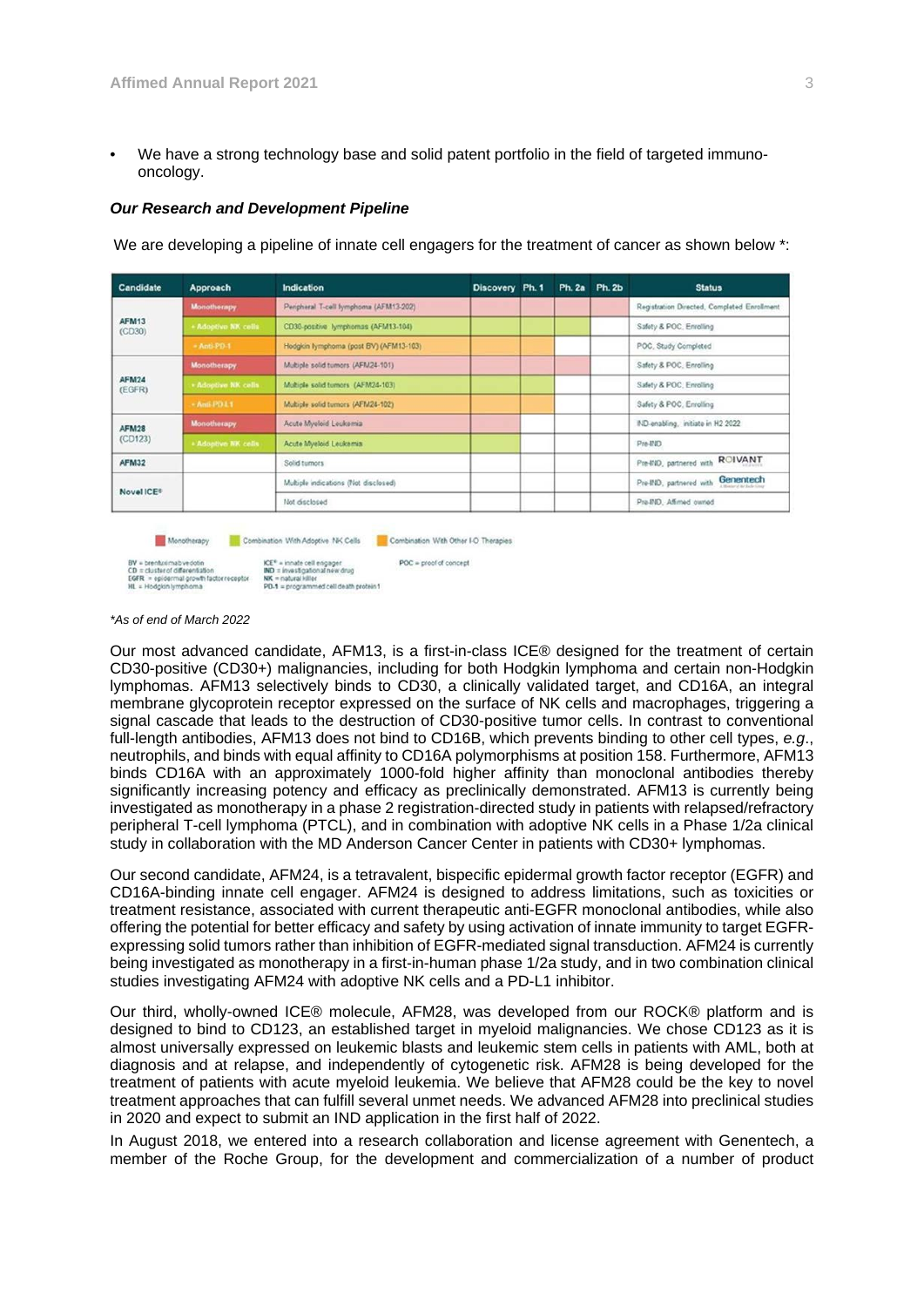candidates based on our novel NK cell engager-based immuno-therapeutics to treat multiple cancers. The agreement included a license to AFM26, a tetravalent, bispecific B cell maturation antigen (BCMA) and CD16A-bindingICE® from our fit-for-purpose ROCK® platform, for the treatment of multiple myeloma. AFM26 is now known as RO7297089. RO7297089 employs a unique mechanism of action through high affinity engagement of NK cells and has demonstrated in vitro efficacy against cells with very low levels of BCMA expression. NK cell binding of RO7297089 is largely unaffected by IgG competition. During 2020, Genentech initiated a phase 1 study for RO7297089. Treatment with RO7297089 was well-tolerated at the dose levels tested, although infusion reactions necessitated long infusion duration for the first dose. Activity has been observed to date with partial responses at doses up to 1080 mg. There were no DLTs and a recommended phase 2 dose has not been identified. Genentech has decided not to progress with clinical development of RO7297089. The decision to discontinue the phase 1 study does not impact the development of other targets pursuant to the collaboration agreement with Genentech. Affimed is continuing its work with Genentech and expects to hand over a number of additional product candidates in the near future for further investigation by Genentech.

AFM32, another ICE® candidate in preclinical development against an undisclosed solid tumor target is being investigated under a License and Strategic Collaboration with Roivant Sciences Ltd. ("Roivant"), pursuant to which we granted Roivant a license to develop and commercialize AFM32 and options to license additional novel ICE® molecules against other targets.

We believe that our collaborations help to validate and more rapidly advance our discovery efforts, technology platforms and product candidates. As part of our business development strategy, we aim to enter into additional research collaborations in order to derive further value from our platform and more fully leverage its potential.

#### **Business impact of COVID-19**

In response to the COVID-19 pandemic, we have implemented mitigation procedures to ensure the safety of trial participants and healthcare professionals and that drug supply and other trial-related materials are ready and available for patients enrolled in our clinical trials. We are closely monitoring and adhering to relevant federal and local guidelines on COVID-19 to ensure the safety and health of our global workforce and help limit the spread of COVID-19, while maintaining business continuity. We mandated a work-from-home policy for all employees not involved in preclinical research, and adjusted operations for laboratory personnel at our headquarters in Heidelberg, Germany. In addition, we eliminated nonessential travel to minimize exposure to COVID-19. We will continue to work closely with clinical sites as well as respective competent authorities to ensure the safety of trial participants and healthcare professionals, as well as the appropriate use of healthcare resources during the COVID-19 pandemic, while preserving the conduct and data integrity of our clinical studies. For example, in January 2022, we announced that we would no longer pursue the TMF cohort in our phase 2 clinical trial evaluating AFM13 as monotherapy due to continuing challenges enrolling patients as a result of the COVID-19 pandemic.

At this time, our contract manufacturers are operating without interruption, and there is sufficient material for the AFM13 phase 2 registration-directed study in PTCL, the investigator sponsored trial of cord blood-derived allogeneic natural killer (NK) cells in combination with AFM13, and the ongoing AFM24 phase 1/2a monotherapy clinical study as well as combination studies with NK cell product and the checkpoint inhibitor atezolizumab. We are continually assessing the potential impact of the COVID-19 pandemic on patient enrollment and site activation in our clinical studies, and we will update trial timelines to the extent that changes arise as a result of the COVID-19 pandemic.

#### **Operating results**

To date, we have financed our operations primarily through our public offerings of our common shares, private placements of equity securities, the incurrence of loans including convertible loans and through government grants and payments for collaborative research and development services. Through December 31, 2021, we have raised an aggregate of €474.5 million (gross proceeds) through the issuance of equity and incurrence of loans. To date, we have not generated any revenues from product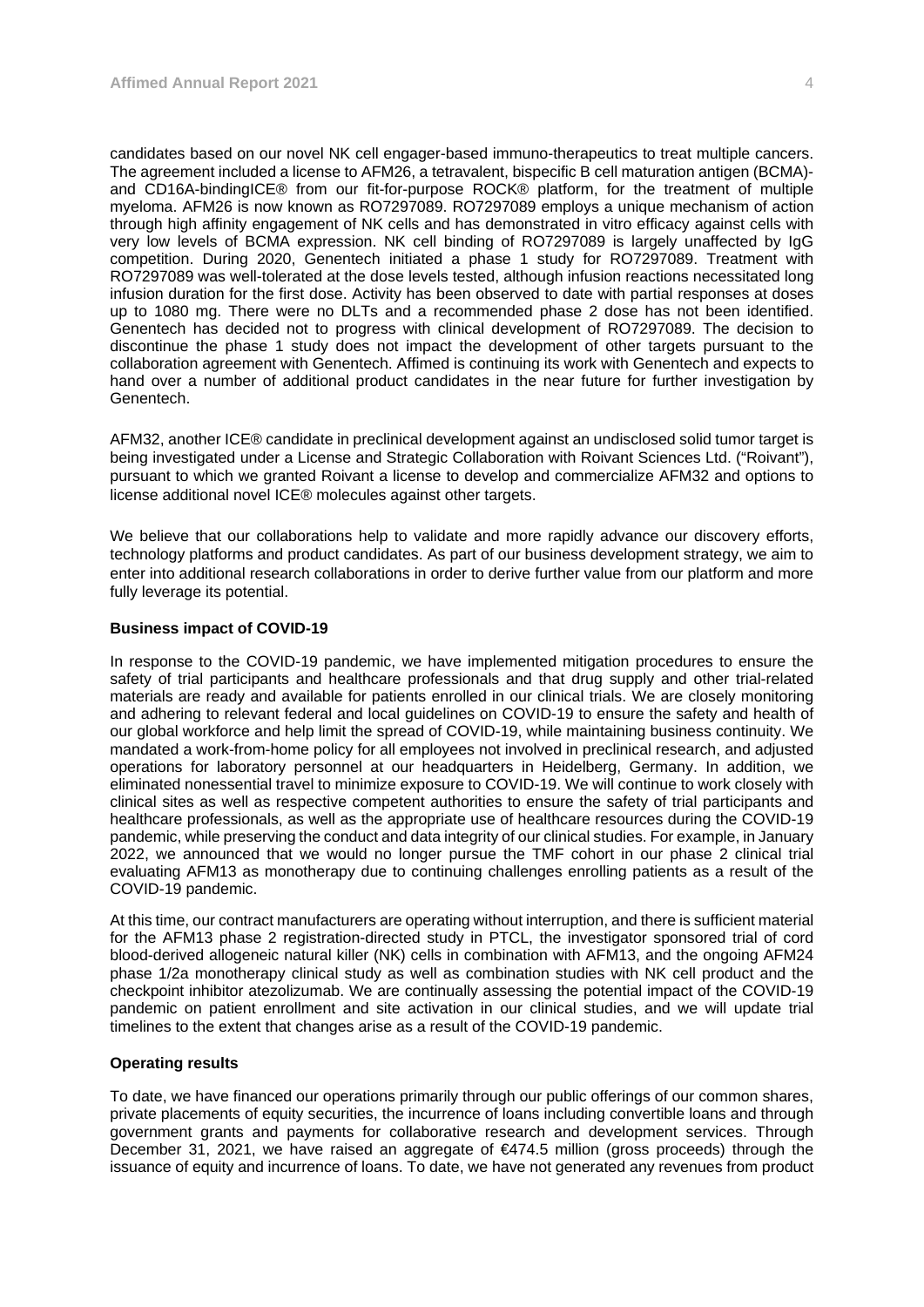sales or royalties. Based on our current plans, we do not expect to generate product or royalty revenues unless and until we or any collaboration partner obtain marketing approval for, and commercialize, any of our product candidates.

We have generated losses since we began our drug development operations in 2000. For the year ended December 31, 2021, we incurred a net loss of €57.5 million. As of December 31, 2021, we had an accumulated deficit of €333.4 million.

We expect to continue incurring losses as we continue our preclinical and clinical development programs, apply for marketing approval for our product candidates and, subject to obtaining regulatory approval for our product candidates, build a marketing and sales team to commercialize our product candidates. Our profitability is dependent upon the successful development, approval, and commercialization of our product candidates and achieving a level of revenues adequate to support our cost structure. We may never achieve profitability, and unless and until we do, we will continue to need to raise additional cash. We intend to fund future operations through additional equity and debt financings, and we may seek additional capital through arrangements with strategic partners or from other sources.

#### **Collaboration Agreements**

We have entered into strategic collaborations for some of our therapeutic programs. As part of our business development strategy, we aim to increase the number of our research collaborations in order to derive further value from our platforms and more fully exploit their potential. Key terms of our current material collaborations are summarized below and more details are given under "Item 4. B. Business overview."

## *Roivant*

On November 9, 2020, we announced that we entered into a license and strategic collaboration agreement with a subsidiary of Roivant Sciences Ltd. ("Roivant") to develop and commercialize novel ICE® molecules, including AFM32, in oncology. Under the terms of the agreement, we received \$60 million in upfront consideration, comprised of \$40 million in cash and pre-paid R&D funding, and \$20 million of newly issued shares in Roivant Sciences Ltd. We are eligible to receive up to an additional \$2 billion in milestones over time upon achievement of specified development, regulatory and commercial milestones, as well as tiered royalties on net sales.

We recognized revenues of €17.7 million in 2021.

#### *Genentech*

On August 24, 2018 we entered into a research collaboration and license agreement with Genentech, a member of the Roche Group, for the development and commercialization of certain product candidates that contain novel NK cell engager-based immunotherapeutics to treat multiple cancers. Under the terms of the agreement, in the fourth quarter of 2018 we received \$96 million in initial upfront payments and other funding and additional payments in 2019 for development milestones and a final target nomination.

We recognized revenues of €21.6 million in 2021.

#### **Financial Operations Overview**

#### *Revenue*

To date, our revenues have consisted principally of collaboration and service revenue.

*Collaboration revenue.* Collaboration revenue for year ended December 31, 2021 amounted to €39.3 million, with €21.6 from the Genentech collaboration and €17.7 million from the Roivant collaboration. Collaboration revenue for year ended December 31, 2020 amounted to €27.8 million, with €26.2 million from the Genentech collaboration and €1.4 million from the Roivant collaboration.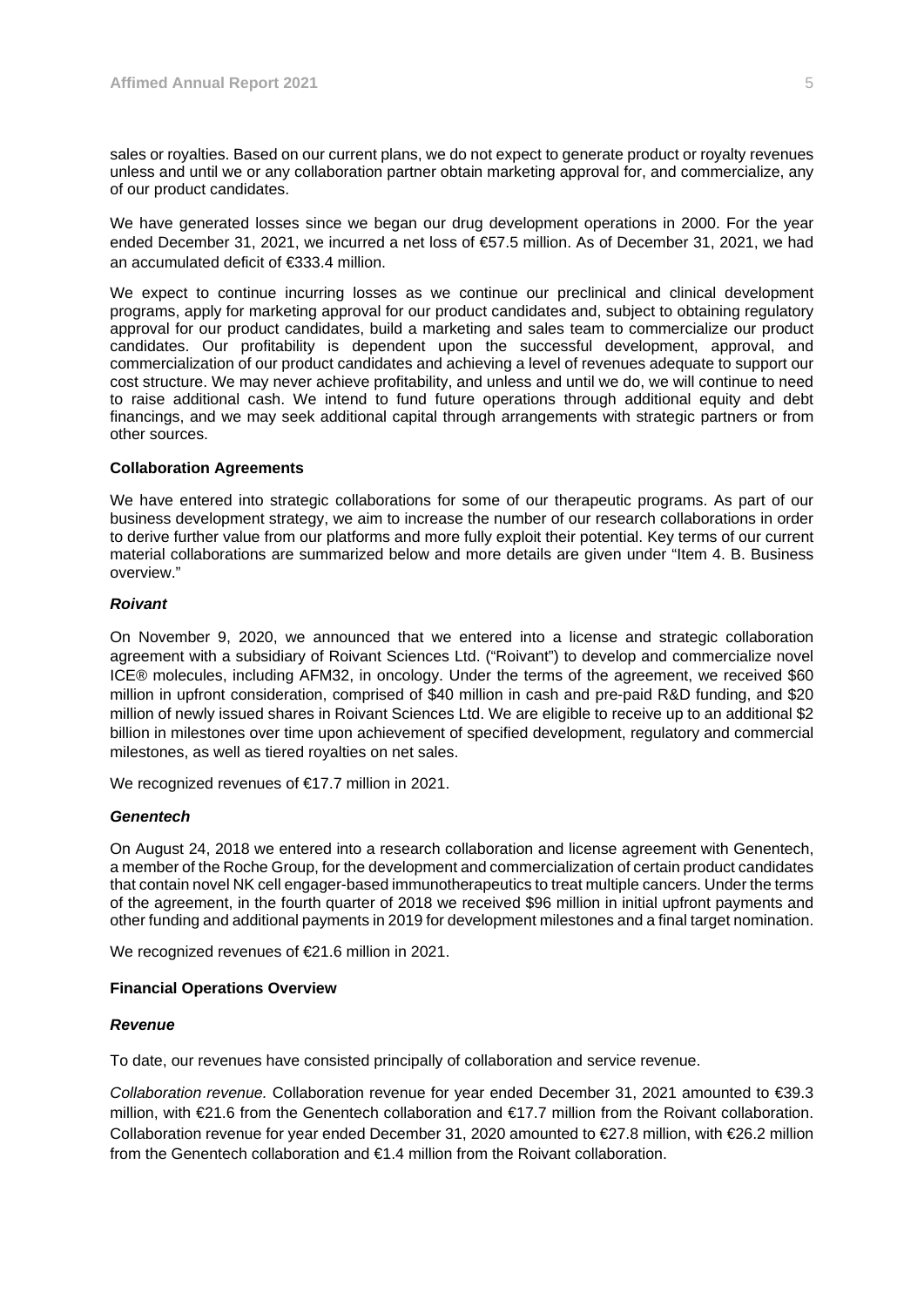*Service revenue.* Service revenue is primarily revenue from service contracts entered into by AbCheck, our wholly owned, independently operated antibody screening platform. We recognized €1.1 million and €0.6 million of third party service revenue in 2021 and 2020, respectively. Service revenue of AbCheck is derived from third party contracts as well as from the utilization of the entity by Affimed. The increase or decrease in the use of AbCheck's service capabilities by Affimed has an impact on AbCheck's ability to generate third party revenues.

In the future, the timing of our revenue may vary significantly from the receipt of the related cash flows, as the revenue from some upfront or initiation payments is deferred and recognized as revenue over the estimated service period, while other revenue is earned when received, such as milestone payments or service fees.

Our revenue has varied substantially, especially due to the impact of collaboration revenue received from Genentech and Roivant. The amount of future revenue is dependent on the services performed and milestones reached for our existing collaborations and on our ability to conclude new collaboration arrangements and the terms we are able to negotiate with our partners.

#### *Other Income*

Other income for years 2020 and 2021 primarily relates to government grants for research and development projects of € 348,000 in 2020 and € 344,000 in 2021 and research collaborations where costs are shared equally between both parties of €0 in 2020 and €1,072,000 in 2021.

#### *Research and Development Expenses*

Research and development expenses consist principally of:

- salaries for research and development staff and related expenses, including benefits;
- costs for production of preclinical compounds and drug substances by contract manufacturers;
- fees and other costs paid to contract research organizations in connection with additional preclinical testing and the performance of clinical trials;
- costs of related facilities, materials and equipment;
- costs associated with obtaining and maintaining patents and other intellectual property;
- amortization and depreciation of tangible and intangible fixed assets used to develop our product candidates; and
- expenses for share-based payments.

Based on our current budget we expect that our total research and development expenses in 2022 will increase as compared to 2021. Our research and development expenses primarily relate to the following key programs:

*AFM13.* The following is a summary of completed and ongoing research and development activities for AFM13:

● In September 2020, a phase 1 clinical study was initiated in collaboration with the University of Texas MD Anderson Cancer Center (MDACC), in which MDACC is investigating the combination of AFM13 with allogeneic NK cells. MDACC is administering a stable complex of AFM13 pre-complexed with cord blood-derived allogeneic NK cells in different doses (numbers of pre-complexed NK cells) into patients with relapsed/refractory CD30-positive lymphoid malignancies.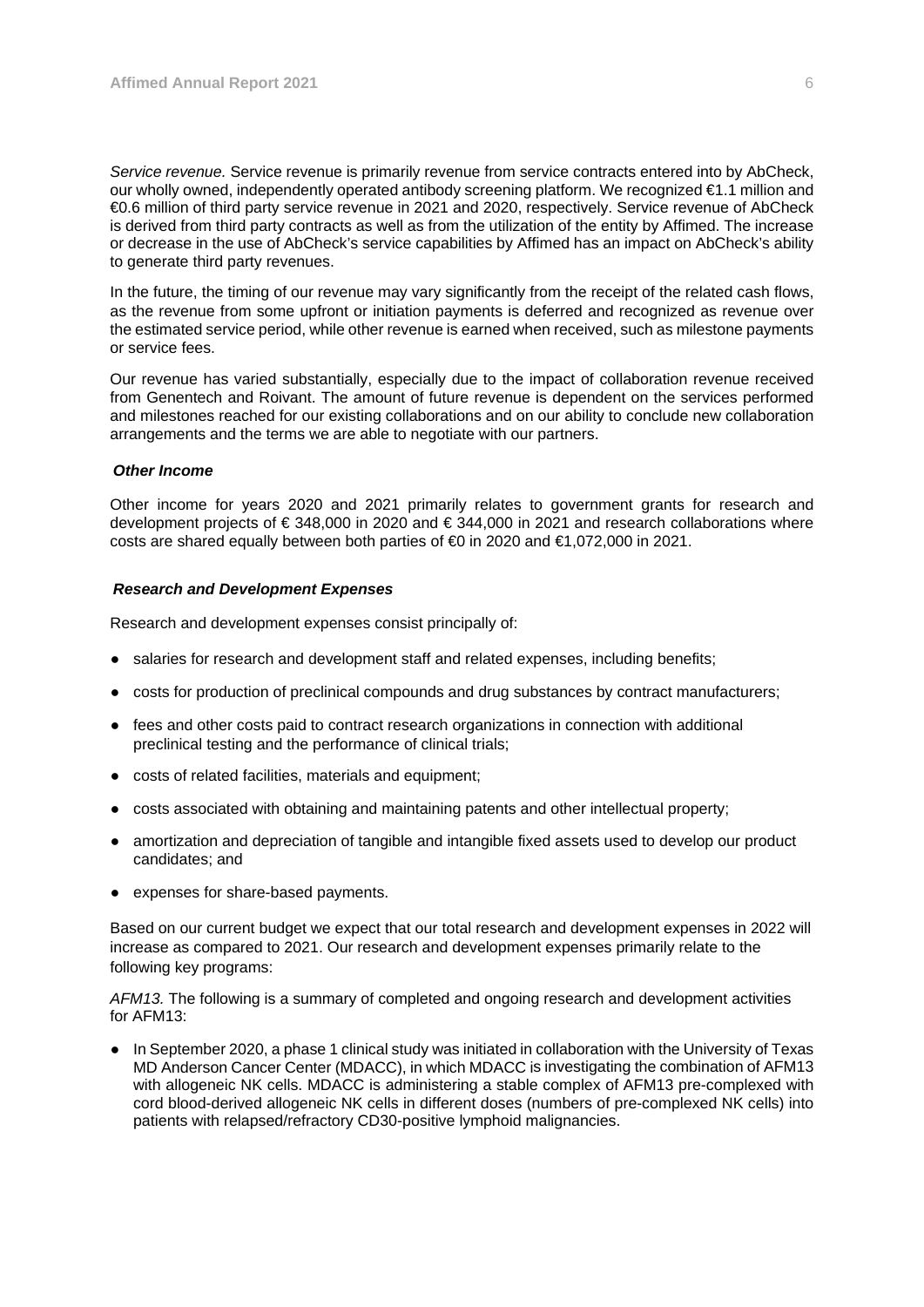- In December 2021, the FDA approved an amendment to the AFM13-104 trial protocol to increase the patient population treated at the recommended phase 2 dose (RP2D) to 40 CD30-positive lymphoma patients, including both Hodgkin Lymphoma (HL) patients and non-Hodgkin Lymphoma (NHL) patients, and allow for the treatment of patients with more than the two cycles of therapy, at the investigator's discretion. With the approval of the protocol amendment, MDACC has initiated enrollment of patients into the phase 2 portion of the trial, triggering an undisclosed milestone payment to MDACC which was included in R&D expense for 2021 and paid during the first quarter of 2022.
- In November 2019, we initiated a registration directed phase 2 study of AFM13 as monotherapy in relapsed or refractory patients suffering from peripheral T cell lymphoma (PTCL). In March 2021, we announced positive results from an interim futility analysis for the study. In January 2022, we completed enrollment of the study and expect to release topline results in the  $2<sup>nd</sup>$  half of 2022.
- In 2017, an investigator-sponsored Phase 1b/2a study was initiated by Columbia University to investigate AFM13 as monotherapy in patients with relapsed or refractory CD30-positive lymphoma with cutaneous manifestation, and the study is now complete.
- In 2016, we initiated a phase 1b study investigating the combination of AFM13 with Merck's anti-PD1 antibody Keytruda® (pembrolizumab) in patients with relapsed/refractory HL and the study is now complete.
- In 2015, an investigator-initiated monotherapeutic phase 2a clinical trial of AFM13 in relapsed/refractory Hodgkin Lymphoma was initiated and the study is now complete.
- We anticipate that our research and development expenses in 2022 for AFM13 will increase compared to those for 2021 due to the initiation of new clinical studies, pre-clinical studies with collaboration partners and the scale-up of the production of AFM13 for commercial purposes.

*AFM11.* The phase 1 clinical trials of AFM11 were placed on clinical hold and recruitment stopped in October 2018. In May 2019, we received notification from the FDA that additional data would be needed to determine whether the AFM11 clinical hold may be lifted. In line with the strategic focus on our innate immunity portfolio, we have made the decision to terminate the phase 1 clinical program of AFM11. This decision took into consideration the competitive landscape of B-cell directed therapies currently in development and associated resources needed for further development of AFM11. We subsequently informed the FDA of our intention to terminate the clinical program.

*AFM24.* AFM24, a tetravalent, bispecific epidermal growth factor receptor, and CD16A-binding innate cell engager. During 2021, we identified the RP2D for AFM24 monotherapy of 480 mg weekly in patients with EGFR-expressing solid tumors and, with the achievement of this milestone, embarked on a broad development strategy for AFM24, which includes the initiation of three studies investigating various EGFR-expressing solid tumor indications. We have initiated enrollment in the expansion phase of the monotherapy AFM24 trial at the RP2D. We also initiated enrollment in two separate phase 1/2a combination studies. The first is investigating the combination of AFM24 with SNK01 (ex vivo expanded and activated autologous NK cell therapy from NKGen Biotech) to treat patients with non-small cell lung cancer (NSCLC, EGFR-wildtype), squamous cell carcinoma of the head and neck, and colorectal cancer. The second study is investigating the combination of AFM24 with Roche's atezolizumab, an anti-PD-L1 checkpoint inhibitor to treat patients with non-small cell lung cancer (EGFR-wildtype), gastric and gastroesophageal junction adenocarcinoma and pancreatic/hepatocellular/biliary tract cancer.

*AFM28.* AFM28 is designed to bind to CD123, an established target in myeloid malignancies. We chose CD123 as it is almost universally expressed on leukemic blasts and leukemic stem cells in patients with AML, both at diagnosis and at relapse, and independently of cytogenetic risk. AFM28 is being developed for the treatment of patients with acute myeloid leukemia. AFM28 is currently in preclinical development, and we expect to file an IND application with the FDA in the first half of 2022.

*Other projects and infrastructure costs.* Our other research and development expenses relate to our Genentech, Roivant and Artiva collaborations, and early-stage development/discovery activities. We have allocated a material amount of our resources to such discovery activities. The expenses mainly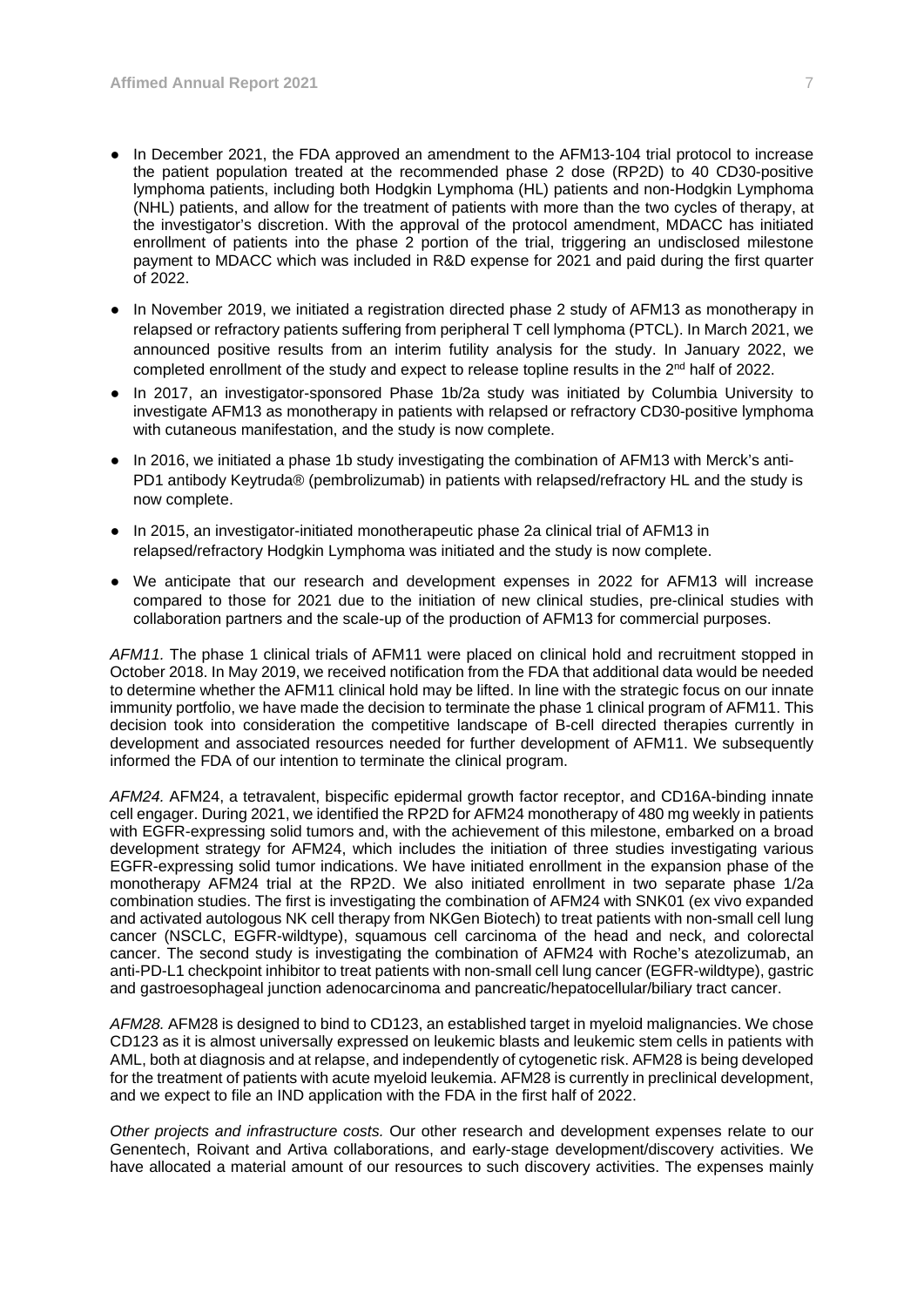consist of salaries, manufacturing costs for pre-clinical study material and pre-clinical studies. In addition, we incur a significant amount of costs associated with our research and development that are non-project specific, including intellectual property-related expenses, depreciation expenses and facility costs. Because these are less dependent on individual ongoing programs, they are not allocated to specific projects. We assume that other projects and infrastructure costs will increase in 2022 due to increased early-stage development/discovery activities.

Since January 1, 2012, we have cumulatively spent €316.7 million on research and development. In the years ended December 31, 2019, 2020 and 2021, we spent €43.8 million, €50.0 million and €81.5 million, respectively, on research and development; €19.5 million, €19.1 million and €19.8 million thereof on AFM13; € 2.4 million, -€ 0.8 million and €0 million thereof on AFM11; €4.3 million, €8.7 million and €20.0 million thereof on AFM24 and €0 million, €2.2 million and €6.5 million on AFM28. Our research and development expenses may vary substantially from period to period based on the timing of our research and development activities, including due to timing of initiation of clinical trials and enrollment of patients in clinical trials. Research and development expenses are expected to increase as we advance and broaden the clinical development of AFM13, AFM24, AFM28 and certain of our other product candidates and further advance the research and development of our preclinical product candidates. The successful development of our product candidates is highly uncertain. At this time we cannot reasonably estimate the nature, timing and estimated costs of the efforts that will be necessary to complete the development of, or the period, if any, in which material net cash inflows may commence from, any of our product candidates. This is due to numerous risks and uncertainties associated with developing drugs, including the uncertainty of:

- the scope, rate of progress, results and cost of our clinical trials, nonclinical testing, and other related activities;
- the cost of manufacturing clinical supplies and establishing commercial supplies of our product candidates and any products that we may develop;
- the number and characteristics of product candidates that we pursue;
- the cost, timing, and outcomes of regulatory approvals;
- the cost and timing of establishing sales, marketing, and distribution capabilities; and
- the terms and timing of any collaborative, licensing, and other arrangements that we may establish, including any milestone and royalty payments thereunder.

A change in the outcome of any of these variables with respect to the development of AFM13, AFM24, AFM28 or any other product candidate that we may develop could mean a significant change in the costs and timing associated with the development of such product candidate. For example, if the FDA or other regulatory authority were to require us to conduct preclinical and clinical studies beyond those which we currently anticipate will be required for the completion of clinical development, if we experience significant delays in enrollment in any clinical trials or if we encounter difficulties in manufacturing our clinical supplies, we could be required to expend significant additional financial resources and time on the completion of the clinical development.

#### *General and Administrative Expenses*

Our general and administrative expenses consist principally of:

- salaries for employees other than research and development staff, including benefits;
- business development expenses, including travel expenses;
- professional fees for auditors and other consulting expenses not related to research and development activities;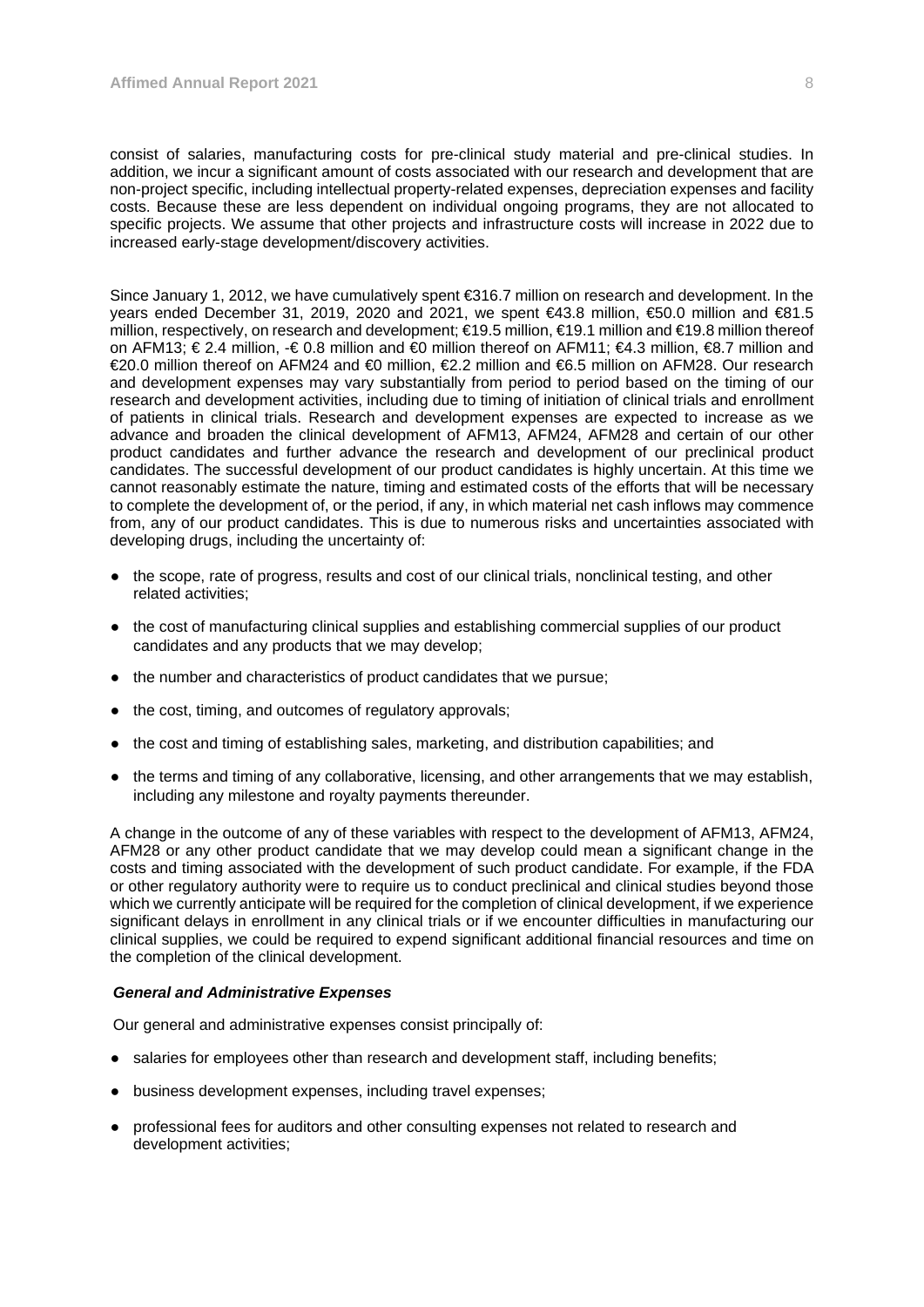- professional fees for lawyers not related to the protection and maintenance of our intellectual property;
- cost of facilities, communication and office expenses;
- IT expenses;
- amortization and depreciation of tangible and intangible fixed assets not related to research and development activities; and
- expenses for share-based payments.

We expect that our general and administrative expenses in 2022 will be higher compared to the expenses in 2021, and will further increase in the future as our business expands. These increases will likely include costs of additional personnel, additional legal fees, accounting and audit fees, managing directors' and supervisory directors' liability insurance premiums and costs related to investor relations. In addition, we may grant share-based compensation awards to key management personnel and other employees, which may further contribute to an increase in general and administrative expenses in 2022.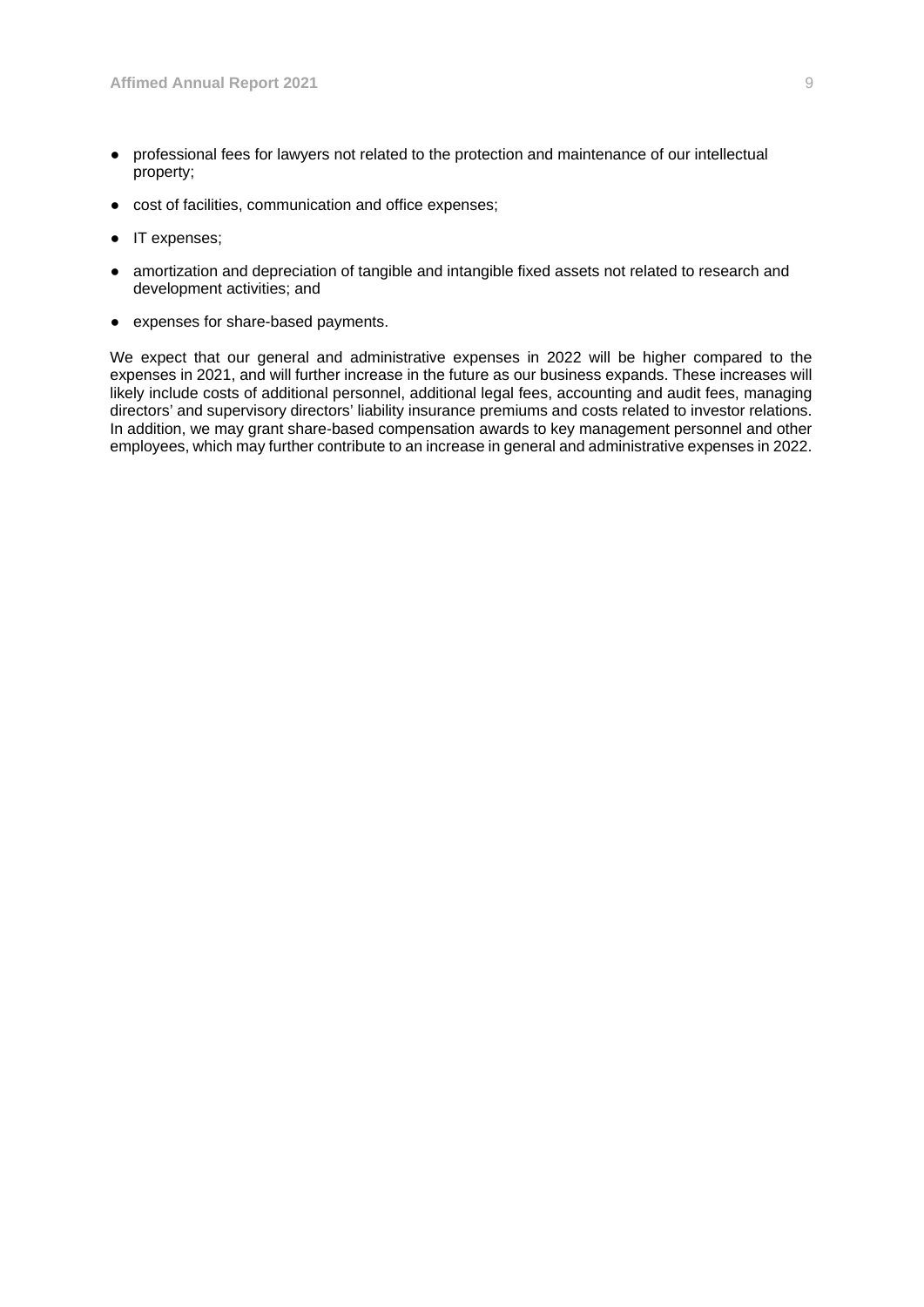## **Results of Operations**

The numbers below have been derived from our audited consolidated financial statements for the years ended December 31, 2020 and 2021. The discussion below should be read along with these financial statements, and it is qualified in its entirety by reference to them.

## *Comparison of the years ended December 31, 2020 and 2021*

|                                          |           | <b>Year ended December</b><br>31, |  |
|------------------------------------------|-----------|-----------------------------------|--|
|                                          | 2020      | 2021                              |  |
|                                          |           | (in $\in$ thousand)               |  |
| <b>Total Revenue:</b>                    | 28,360    | 40,366                            |  |
| Other income/(expenses)-net              | 626       | 1,310                             |  |
| Research and development expenses        | (49,989)  | (81, 488)                         |  |
| General and administrative expenses      | (13, 715) | (24, 218)                         |  |
| <b>Operating income/(loss)</b>           | (34, 718) | (64, 030)                         |  |
| Finance income/(costs)-net               | (6, 647)  | 6,509                             |  |
| Income/(Loss) before tax                 | (41, 365) | (57, 521)                         |  |
| Income taxes                             | (1)       | (2)                               |  |
| Income/(loss) for the period             | (41, 366) | (57, 523)                         |  |
| Total comprehensive income/(loss)        | (41,608)  | (65, 216)                         |  |
| Earnings/(loss) per common share in €per |           |                                   |  |
| share                                    | (0.50)    | (0.48)                            |  |

#### *Revenue*

Revenue increased from €28.4 million for the year ended December 31, 2020 to €40.4 million for the year ended December 31, 2021. Revenue for the year ended December 31, 2021 largely consisted of revenue from the Genentech and Roivant collaborations. The increase in revenue in 2021 as compared to 2020 was primarily driven by an increase in revenues from these two mentioned collaborations.

#### *Research and development expenses*

|                                         |        | Year ended December 31,    |                    |  |  |
|-----------------------------------------|--------|----------------------------|--------------------|--|--|
| <b>R&amp;D Expenses by Project</b>      | 2020   | 2021<br>(in €<br>thousand) | <b>Change</b><br>% |  |  |
| Project                                 |        |                            |                    |  |  |
| AFM <sub>13</sub>                       | 19,089 | 19,800                     | 4 %                |  |  |
| AFM11                                   | (777)  |                            | (100)%             |  |  |
| AFM24                                   | 8,660  | 19,957                     | 130 %              |  |  |
| AFM28                                   | 2,209  | 6.451                      | 192 %              |  |  |
| Other projects and infrastructure costs | 19,284 | 29,388                     | 52 %               |  |  |
| Share-based payment expense             | 1,524  | 5,892                      | 287 %              |  |  |
| <b>Total</b>                            | 49,989 | 81,488                     | 63 %               |  |  |

Research and development expenses increased 63% from €50.0 million in the year ended December 31, 2020 to € 81.5 million in the year ended December 31, 2021, due to higher expenses for AFM24, AFM 28, other projects and infrastructure and share-based payment expense. The variances in project related expenses between the year ended December 31, 2020 and the corresponding period in 2021 are mainly due to the following projects: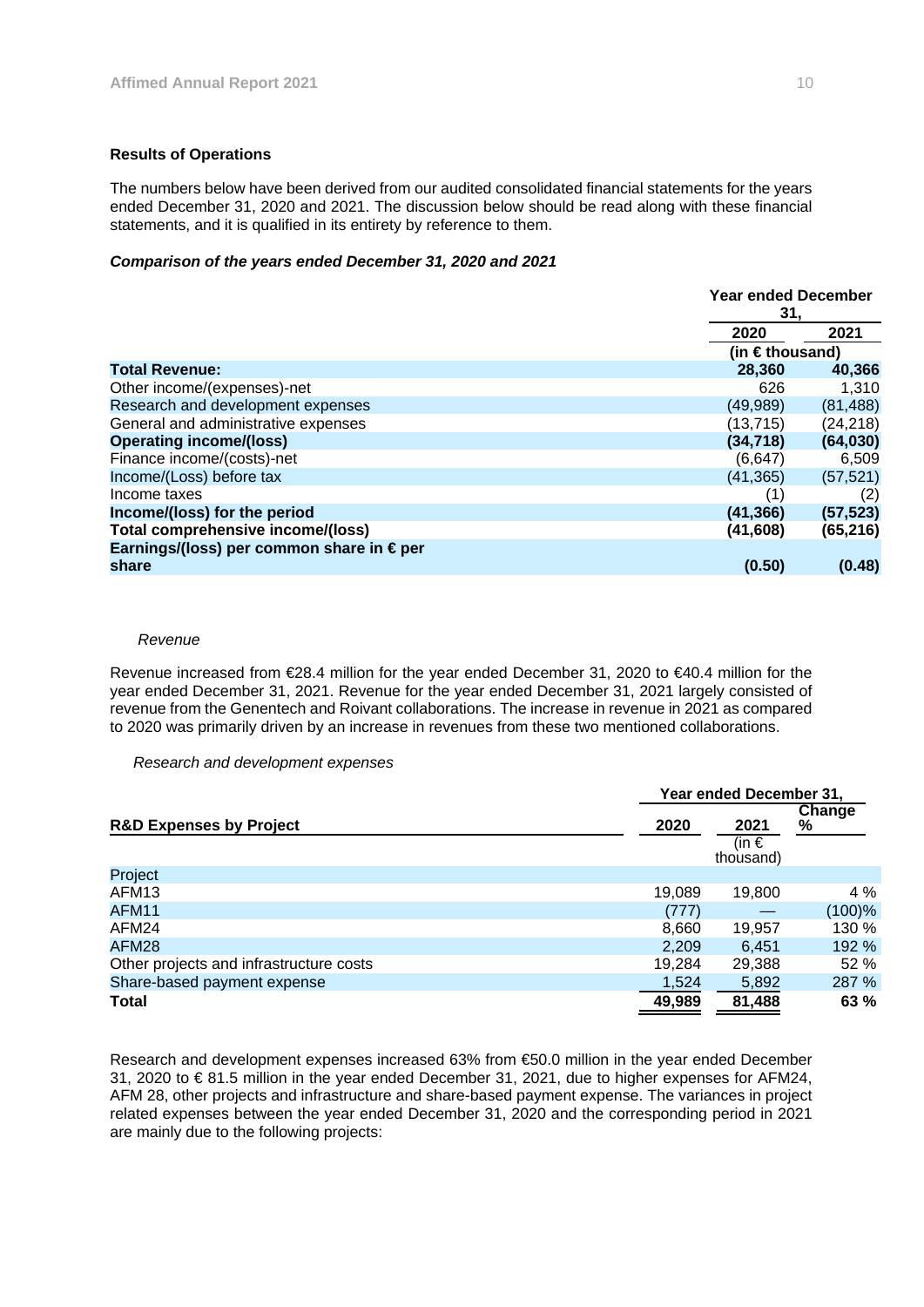- *AFM13.* In the year ended December 31, 2021, expenses increased 4% compared to the year ended December 31, 2020. AFM13 expenses included a milestone payment in 2021 resulting in an increase in expenses, however this was largely offset by lower expenses related to manufacturing activities.
- *AFM24.* In the year ended December 31, 2021, expenses increased 130% compared to the year ended December 31, 2020, primarily due to the increase in costs related to phase 1/2a clinical trials, as we initiated two additional studies investigating various EGFR-expressing solid tumor indications and initiated enrollment in the expansion phase of the monotherapy AFM24 trial.
- *AFM28.* In the year ended December 31, 2021, expenses increased 192% compared to the year ended December 31, 2020, primarily due to additional expenses related to preclinical development and preparation for the submission of an IND to the FDA.
- *Other projects and infrastructure costs.* In the year ended December 31, 2021, expenses increased 52% compared to the year ended December 31, 2020, primarily due to higher expenses incurred in relation to our earlier stage programs, including our collaborations with Genentech and Roivant, and discovery/early stage development activities and infrastructure costs.

## *General and administrative expenses*

General and administrative expenses increased 77% from €13.7 million in the year ended December 31, 2020 to €24.2 million in the year ended December 31, 2021. In 2021, general and administrative expenses were largely comprised of (i) personnel expenses of €10.7 million (2020: €6.3 million), which increased due to higher share-based payment expenses and (ii) legal, consulting and audit costs of €8.1 million (2020: €5.6 million). The increase in consulting costs was primarily due to additional branding and marketing research costs, as well as IT consulting costs relating to the implementation of a new ERP system. Further, general and administrative expenses increased in 2021 as compared to 2020 because of an increase in the overall cost of D&O liability insurance and an increase in license and third-party costs relating to the implmentation of a new ERP system.

#### *Finance income / (costs)-net*

We recognized finance net income for the year ended December 31, 2021 of €6.5 million compared to €6.6 million costs for the year ended December 31, 2020. The year ended December 31, 2021 was primarily affected by foreign exchange gains of €7.6 million primarily related to cash and cash equivalents denominated in U.S. dollars as a result of the strengthening of the U.S. dollar compared to the Euro during 2021. The year ended December 31, 2020 was primarily affected by foreign exchange losses of €6.7 million primarily related to assets denominated in U.S. dollars as a result of the weakening of the U.S. dollar compared to the Euro during 2020.

## **Liquidity and Capital Resources**

Since our inception, we have not generated any revenue from product sales and we have incurred significant operating losses. For the years ended December 31, 2020 and 2021 we incurred net losses of €41.4 million and €57.5 million, respectively. We have funded our operations to date with the proceeds principally from the sales of our common shares and payments from collaboration partners.

Our cash and cash equivalents as of December 31, 2021 consist primarily of bank balances and call deposits with original maturities of three months or less. We expect to continue this investment philosophy, though we may in the future decide to invest our available liquidity in other financial instruments. Based on our current operating and budget assumptions, and including the capital that we have raised subsequent to December 31, 2021, we believe that our existing liquidity will enable us to fund our operating expenses and capital expenditure requirements at least into mid-2024.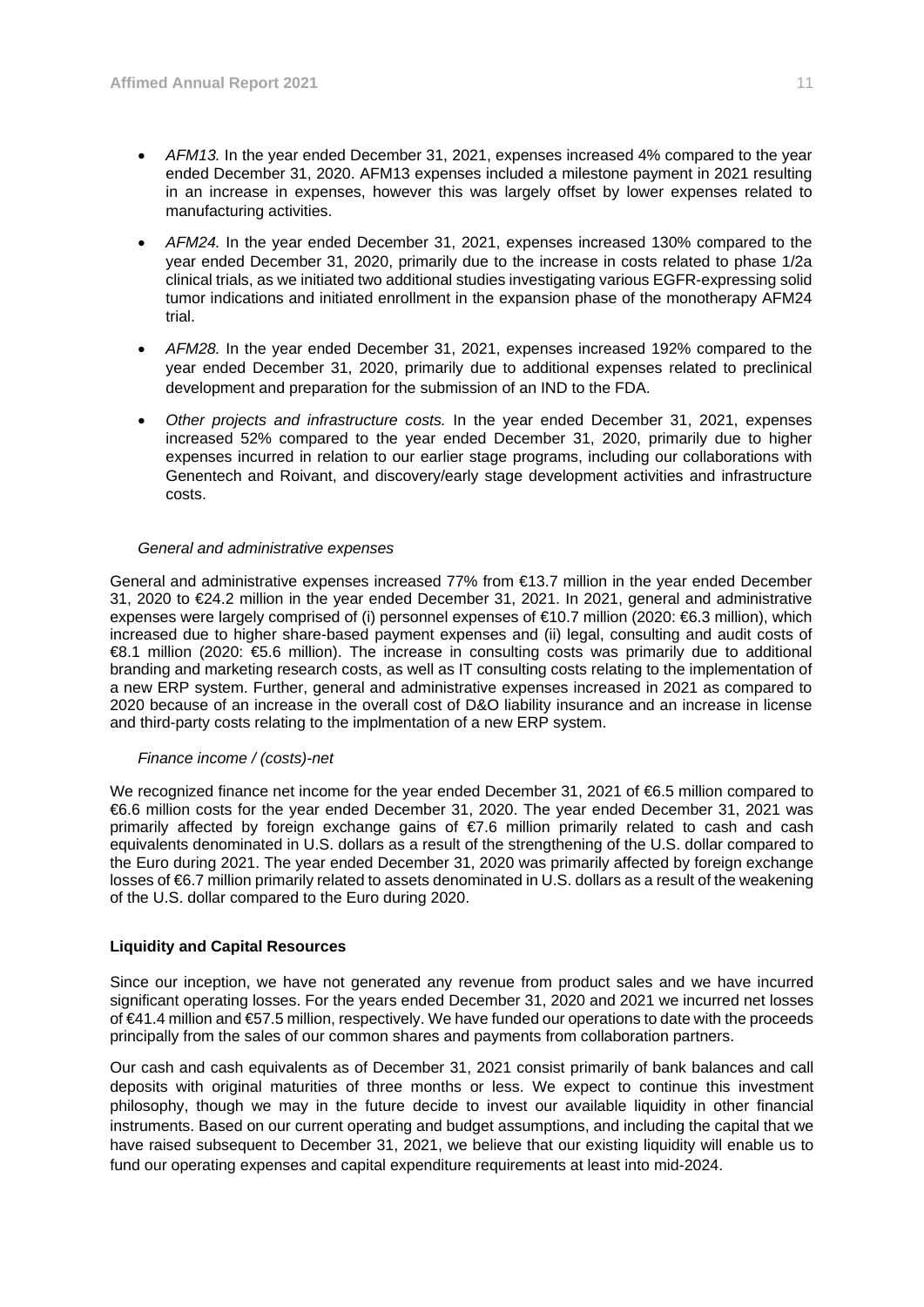As part of our contractual obligations, we are also bound by certain operating lease obligations. Operating lease obligations consist of payments pursuant to non-cancellable operating lease agreements relating to our lease of office and laboratory space. The majority of this space will expire in 2022 and 2023 respectively and the remaining space (below 10%) in 2025. We are currently in negotiation to harmonize all leases in Heidelberg to have an expiry date in 2023. We have signed a new lease contract for offices and laboratories in 2021 and we are planning to move to a new facility in Mannheim, Germany, in 2023. The contractual lease term is ten years including a cancellation option after five years with an expected start mid-2023. The terms provide for renewal options. We also lease office and laboratory space in the Czech Republic that is contracted until December 2025 with a period of notice of three months.

In January 2021, we issued and sold 19,166,667 common shares and generated net proceeds after underwriter discounts and commissions and other offering expenses of €88.7 million in the aggregate pursuant to an underwritten offering of our common shares.

In November 2020, the Company implemented a \$ 75 million ATM program. During 2021, we had issued approximately 4.4 million shares from this program, generating approximately €24.4 million in net proceeds.

In November 2021, we entered into a new \$100 million ATM program and, as of December 31, 2021, 0.2 million common shares had been sold under the new ATM program, generating net proceeds of €1.6 million.

# *Cash Flows*

#### *Comparison of the years ended December 31, 2020 and 2021*

The table below summarizes our consolidated statement of cash flows for the years ended December 31, 2020 and 2021:

|                                                            | <b>Year ended December</b> |           |
|------------------------------------------------------------|----------------------------|-----------|
|                                                            | 31.<br>2020<br>2021        |           |
|                                                            | (in $\epsilon$ thousand)   |           |
| Net cash from/(used) in operating activities               | (19, 400)                  | (86, 591) |
| Net cash from/(used) for investing activities              | 8.006                      | (3,850)   |
| Net cash generated from financing activities               | 69,252                     | 133,581   |
| Net changes to cash and cash equivalents                   | 57,858                     | 43.140    |
| Cash and cash equivalents at the beginning of the year     | 95.234                     | 146,854   |
| Exchange-rate related changes of cash and cash equivalents | (6, 238)                   | 7,636     |
| Cash and cash equivalents at the end of the year           | 146,854                    | 197,630   |

Net cash used in operating activities amounted to €19.4 million in the year ended December 31, 2020 whereas net cash used in operating activities amounted to €86.6 million in the year ended December 31, 2021. The increase is due to higher cash expenditure for research and development as well as general and administrative activities. In addition, the amount in 2020 included cash received from an initial upfront payment and committed funding of €33.3 million (USD 40 million) from the Roivant collaboration, as well as a milestone payment received pursuant to the Genentech collaboration.

We generated cash from investing activities of €8.0 million in the year ended December 31, 2020, compared to utilizing €3.9 million in the year ended December 31, 2021. The investing activities in 2021 primarily relate to investments in intangible assets, laboratory equipment and leasehold improvements. The investing activities in 2020 primarily related to investments in and proceeds from the sale or maturity of financial assets.

Net cash generated from financing activities in the year ended December 31, 2021 amounted to €133.6 million (2020: €69.3 million) and relate primarily to the net proceeds received from the public offering in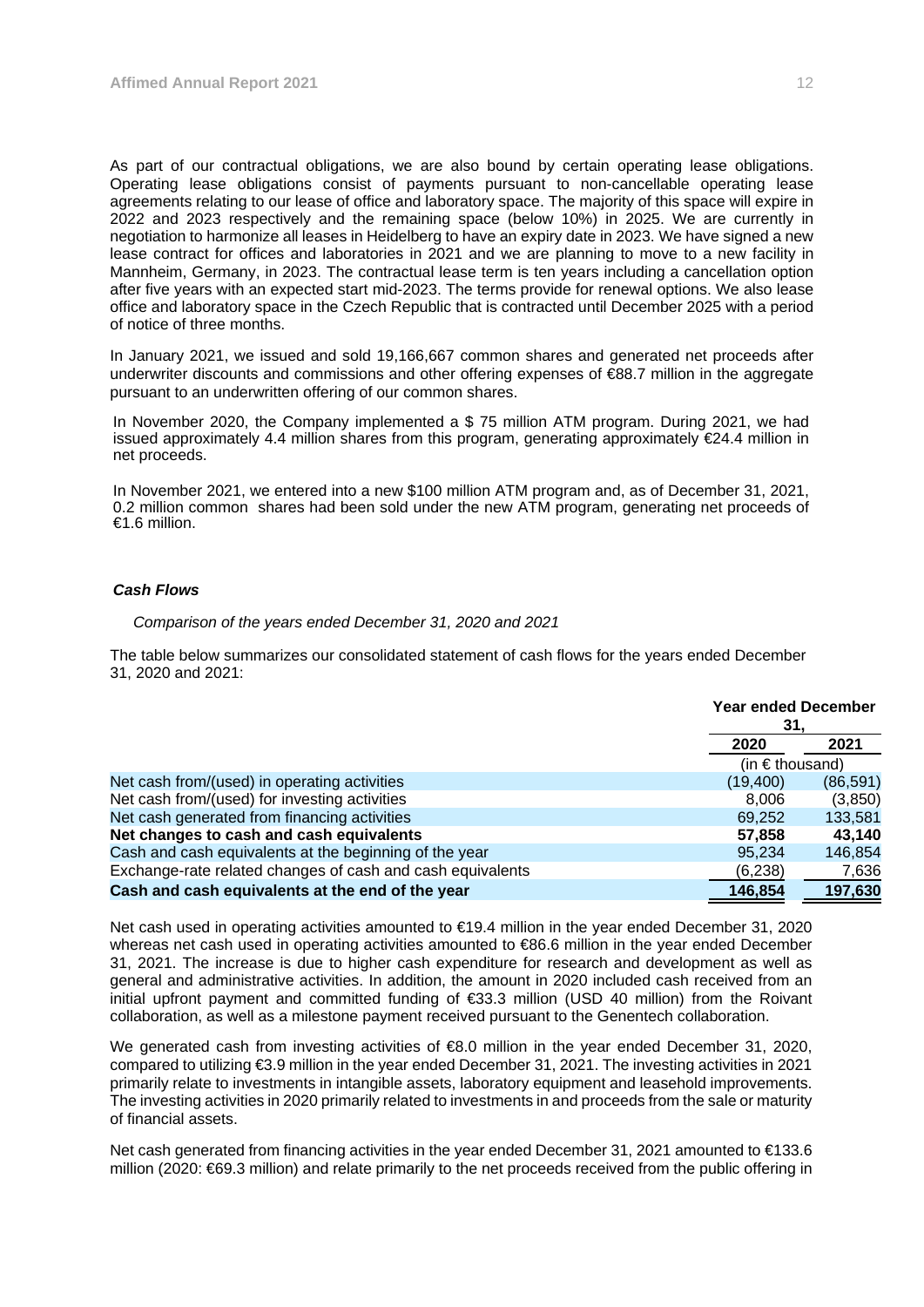2021 of €88.7 million, the at-the-market sale of common shares amounting to €26.0 million (2020: €69.0 million) and loan proceeds of €17.5 million.

## *Material Cash Requirements*

Our short-term and long-term material cash requirements consist of operational and capital expenditures, some of which contain contractual obligations. Our primary uses of cash relate to clinical trial costs, third-party research and development services, the cost of manufacturing clinical trial material, manufacturing scale-up and validation costs, non-clinical development costs, personnel, laboratory and related supplies, milestone payments pursuant to certain of our collaboration agreements, legal, intellectual property and other regulatory expenses and general overhead costs. Because our product candidates are in various stages of clinical and pre-clinical development and the outcome of these efforts is uncertain, we cannot estimate the actual amounts necessary to successfully complete the development and commercialization of our product candidates or whether, or when, we may achieve profitability. In addition, our expenditures as reported in our financial statements may be expected to be variable due to that uncertainty. The most significant contractual obligations are the operating leases at our facilities in Heidelberg, Germany. Our future minimum lease payments as of December 31, 2021 totaled €0.7 million related to short-term lease liabilities, and €0.4 million related to long-term lease liabilities. In addition, we have entered into a new lease agreement for new offices and laboratories expected to start mid-2023. Expected payments include monthly rent of €116,000, a onetime payment of €696,000 for laboratory construction and a security deposit of €413,000.

Based on our current operating and budget assumptions, and including the capital we have raised subsequent to December 31, 2021, we believe that our existing liquidity will enable us to fund our operating expenses and capital expenditure requirements at least into mid-2024. We have based this estimate on assumptions that may prove to be incorrect, and we could use our capital resources sooner than we currently expect. Our future funding requirements will depend on many factors, including but not limited to:

- the scope, rate of progress, results and cost of our clinical trials, nonclinical testing, and other related activities;
- the cost of manufacturing clinical supplies, and establishing commercial supplies, of our product candidates and any products that we may develop;
- the number and characteristics of product candidates that we pursue;
- the cost, timing, and outcomes of regulatory approvals;
- the cost and timing of establishing sales, marketing, and distribution capabilities; and
- the terms and timing of any collaboration, licensing, and other arrangements that we have or may establish, including any required milestone and royalty payments thereunder.

To address our financing needs, we may raise additional capital through the sale of equity or convertible debt securities. In such an event, the ownership interest of our shareholders will be diluted, and the terms of any such securities may include liquidation or other preferences that adversely affect the rights of holders of our common shares.

We do not have any off-balance sheet arrangements, as defined under the rules and regulations of the Securities and Exchange Commission.

## *Cash and Funding Sources*

Our cash and cash equivalents as of December 31, 2021 were €197.6 million. Funding sources generally comprise proceeds from the issuance of equity instruments, loans, payments from collaboration agreements and government grants.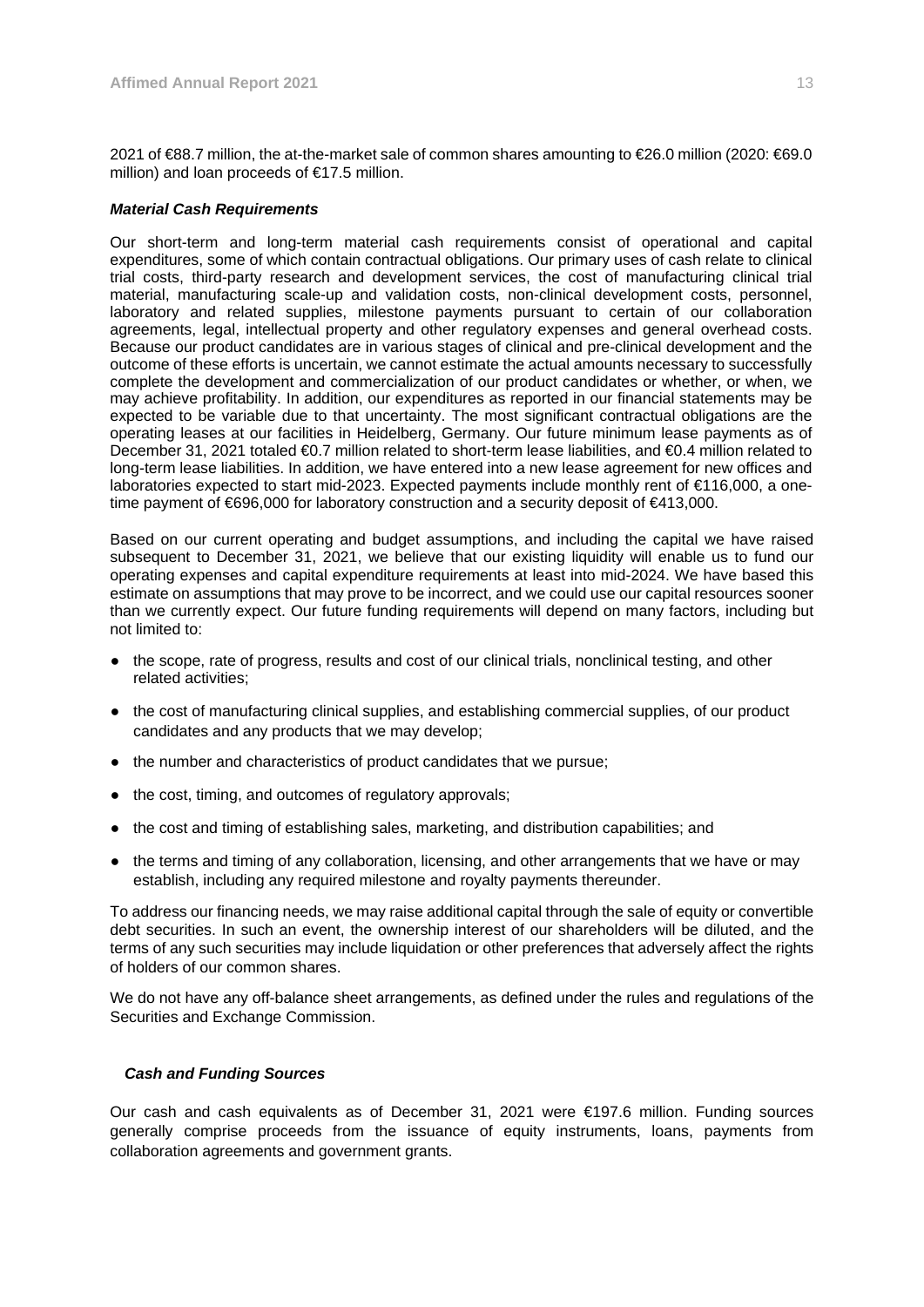In May 2020, we implemented a \$50 million at-the-market (ATM) program providing for the sale of shares over time, which resulted in the sale of in total 12.5 million common shares and generated net proceeds of €34.5 million in the aggregate. In November 2020, we entered into a new ATM program for an amount not to exceed \$75 million, and as of December 31, 2021 a further 12.3 million common shares were sold, generating net proceeds of €58.9 million in the aggregate. In November 2021, we entered into a new \$100 million ATM program as of December 31, 2021 a further 0.2 million common shares were sold, generating net proceeds of €1.6 million in the aggregate.

On January 8, 2021, we entered into a new loan agreement with SVB. The loan agreement provides us with a senior secured term loan facility (the "2021 SVB Credit Facility") for up to €25.0 million, of which €10.0 million was available at closing and drawn in February 2021, and €15.0 million of which is available in two additional tranches of  $\epsilon$  7.5 million each, subject to the satisfaction of certain milestones and conditions. In December 2021, we drew on the first additional tranche of the loan of  $\epsilon$ 7.5 million.

The interest rate on amounts borrowed under the 2021 SVB Credit Facility is calculated as the sum of (i) the European Central Bank Base Rate plus (ii) an applicable margin of 5.5%, with European Central Bank Base Rate deemed to equal zero percent if the European Central Bank Base Rate is less than zero percent. The 2021 SVB Credit Facility matures in November 2025 with an interest-only period through December 1, 2022, or June 1, 2023 if we draw on all tranches of the loan, with amortized payments of principal and interest thereafter in equal monthly installments. Borrowings under the 2021 SVB Credit Facility are secured by a pledge of 100% of our shares in Affimed GmbH, all intercompany accounts receivables owed by our subsidiaries to us and a security assignment of essentially all our bank accounts, inventory, trade receivables and payment claims as specified in the loan agreement governing the facility.

On January 15, 2021, we closed the sale of 16,666,667 of our common shares at a price of \$6.00 per share in an underwritten public offering. Concurrent with closing, underwriters exercised an option to purchase additional shares and we sold an additional 2,500,000 shares at a price of \$ 6.00 per share. We received approximately €88.7 million in net proceeds from the offering, after deducting underwriting discounts and commissions and other offering expenses.

## *Funding Requirements*

We expect that we will require additional funding to complete the development of our product candidates and to continue to advance the development of our other product candidates. In addition, we expect that we will require additional capital to commercialize our product candidates, including AFM13, AFM24 and AFM28. If we receive regulatory approval for AFM13, AFM24, AFM28 or other earlier programs, and if we choose not to grant any licenses to partners, we expect to incur significant commercialization expenses related to product manufacturing, sales, marketing and distribution, depending on where we choose to commercialize. We also continue to incur substantial costs associated with operating as a public company. Additional funds may not be available on a timely basis, on favorable terms, or at all, and such funds, if raised, may not be sufficient to enable us to continue to implement our long-term business strategy. If we are not able to raise capital when needed, we could be forced to delay, reduce or eliminate our product development programs or commercialization efforts.

Based on our current operating and budget assumptions, we believe that our existing liquidity will enable us to fund our operating expenses and capital expenditure requirements at least into mid-2024. We have based this estimate on assumptions that may prove to be incorrect, and we could use our capital resources sooner than we currently expect. Our future funding requirements will depend on many factors, including but not limited to:

- the scope, rate of progress, results and cost of our clinical trials, nonclinical testing, and other related activities;
- the cost of manufacturing clinical supplies, and establishing commercial supplies, of our product candidates and any products that we may develop;
- the number and characteristics of product candidates that we pursue;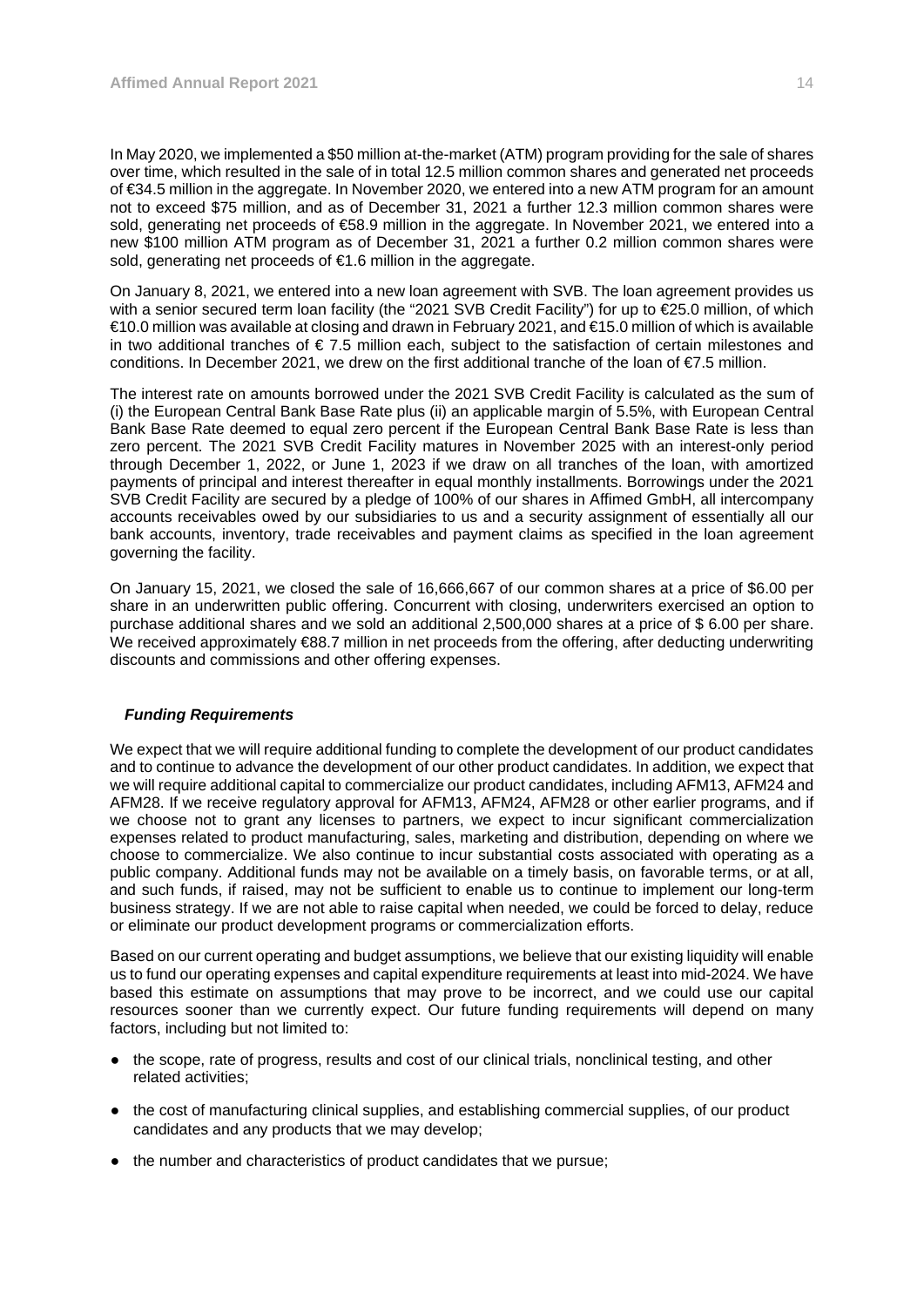- the cost, timing, and outcomes of regulatory approvals;
- the cost and timing of establishing sales, marketing, and distribution capabilities; and
- the terms and timing of any collaboration, licensing, and other arrangements that we have or may establish, including any required milestone and royalty payments thereunder.

To address our financing needs, we may raise additional capital through the sale of equity or convertible debt securities. In such an event, the ownership interest of our shareholders will be diluted, and the terms of any such securities may include liquidation or other preferences that adversely affect the rights of holders of our common shares.

For more information as to the risks associated with our future funding needs, see "Risk Management."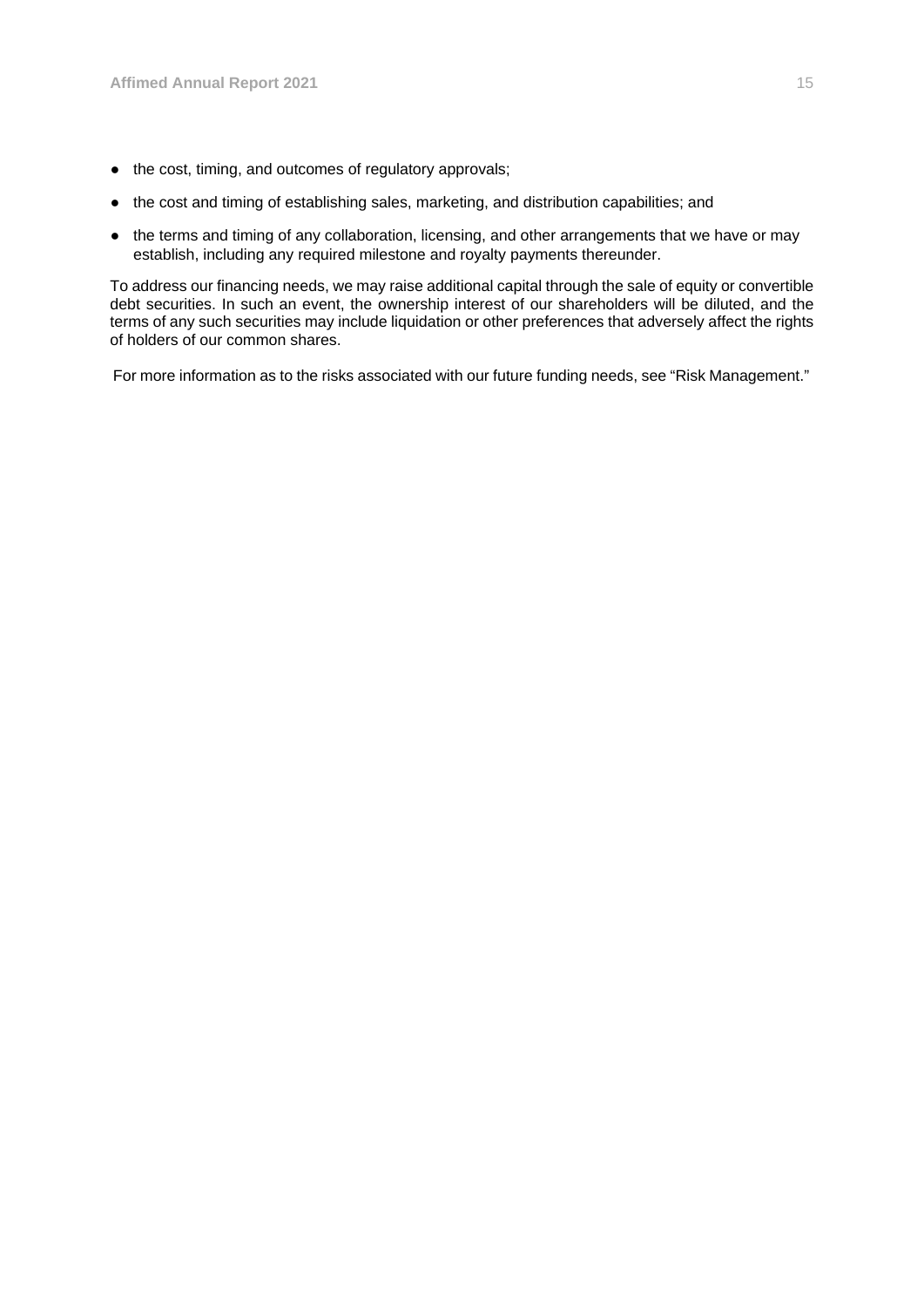#### **Risk Management**

Our business is exposed to specific industry risks, as well as general business risks. Our financial condition or results of operations could be materially and adversely affected if any of these risks occurs, and as a result, the market price of our common shares could decline. This Annual Report also contains forward-looking statements that involve risks and uncertainties. Our actual results could differ materially and adversely from those anticipated in these forward-looking statements as a result of certain factors.

Listed below is a summary of the risks perceived by management to be the most significant.

## **Strategic and Operational Risks**

Any failure or delay in commencing or completing clinical trials for our products could severely harm our business. To obtain the requisite regulatory approvals to market and sell any of our products, we must demonstrate through extensive pre-clinical tests and clinical trials that the products are safe and effective in humans. Pre-clinical tests and clinical trials are expensive, can take many years and have an uncertain outcome. A failure of one or more of our pre-clinical programs on clinical trials could occur at any stage of testing.

Positive or timely results from pre-clinical tests and early clinical trials do not ensure positive or timely results in later stage clinical trials or product approval by the European Medicines Agency, or EMA, the U.S. Food and Drug Administration, or FDA or any other regulatory authority. Products that show positive preclinical or early clinical results often fail in later stage clinical trials.

Any delay in commencing or completing clinical trials for our product candidates would delay commercialization of our products and severely harm our business and financial condition. It is also possible that none of our product candidates will complete clinical trials in any of the markets in which we intend to sell those product candidates. Accordingly, we would not receive the regulatory approvals needed to market our product candidates.

The regulatory approval process is costly and lengthy and we may not be able to successfully obtain all required regulatory approvals. The pre-clinical development, clinical trials, manufacturing, marketing and labeling of pharmaceuticals and medical devices are all subject to extensive regulation by governmental authorities and agencies in the European Union ("EU"), the US and other jurisdictions.

We must obtain regulatory approval for products before marketing or selling any of them. The approval process is typically lengthy and expensive, and approval is never certain.

Additional clinical trials may be required if clinical trial results are negative or inconclusive, which will require us to incur additional costs and significant delays.

Our products will remain subject to ongoing regulatory review even if they receive marketing approval. If we fail to comply with continuing regulations, we could lose these approvals and the sale of our products could be suspended.

Even if we receive regulatory approval to market a particular product, the approval could be conditional on us conducting additional costly post-approval studies or could limit the indicated uses included in the labeling of our products. Moreover, the product may later cause adverse effects that limit or prevent its widespread use, force us to withdraw it from the market or impede or delay our ability to obtain regulatory approvals in additional countries. In addition, the manufacturer of our products, and their facilities, will continue to be subject to regulatory review and periodic inspections to ensure adherence to applicable regulations. After receiving marketing approval, the manufacturing,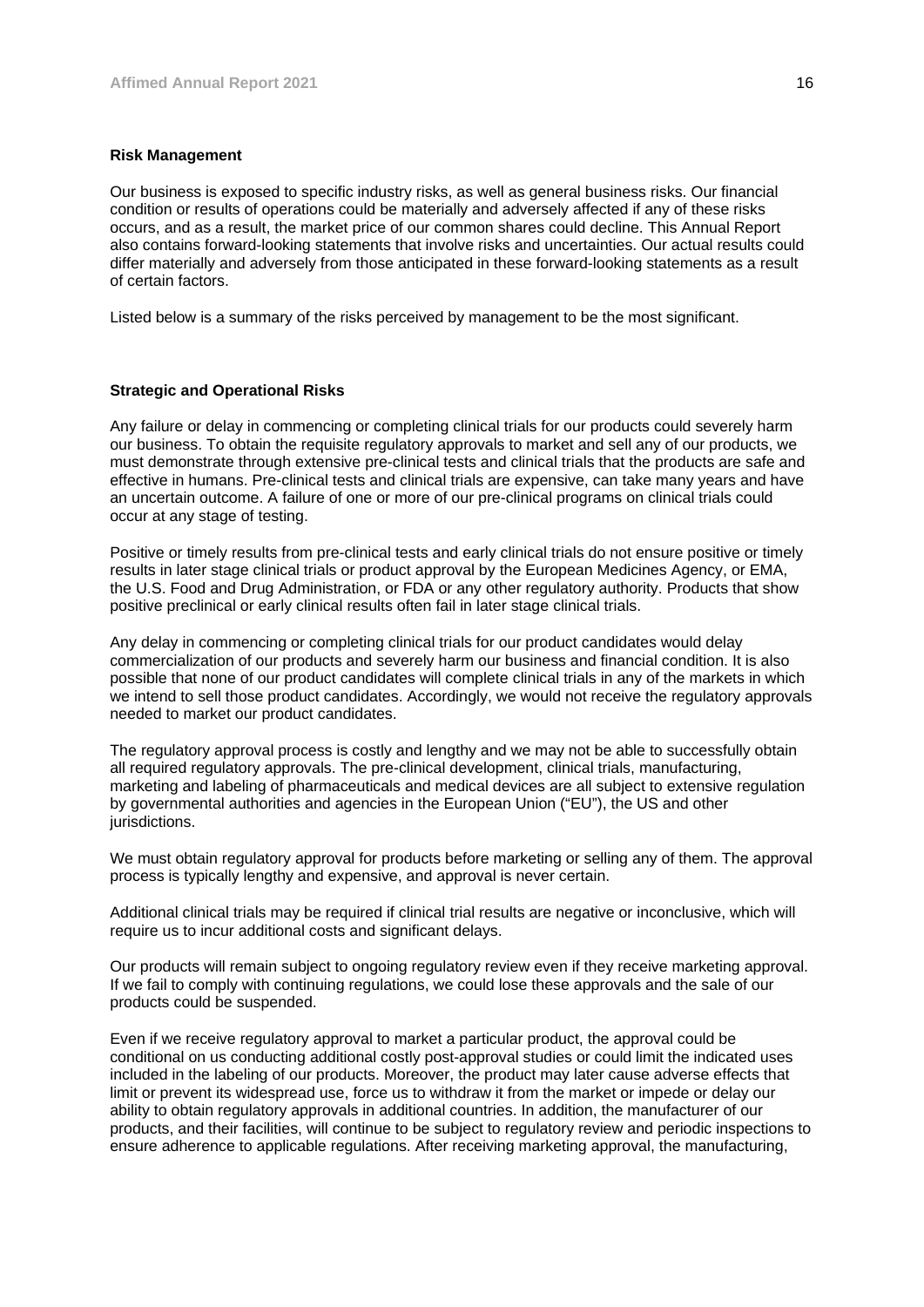labeling, packaging, adverse event reporting, storage, advertising, promotion and the product will remain subject to extensive regulatory requirements.

Our products may not gain market acceptance. Sales of medical products depend on physicians' willingness to prescribe the treatment, which is likely to be based on a determination by these physicians that the products are safe and effective from a therapeutic and cost perspective relative to competing treatments. We cannot predict whether physicians will make this determination in respect of our products.

Even if our products achieve market acceptance, the market may prove not to be large enough to allow us to generate significant revenues.

Our ability to generate revenue from any products that we may develop will depend on reimbursement and pricing policies and regulations.

Our ability to commercialize our products may depend, in part, on the extent to which reimbursement for our products will be available from government and health administration authorities, private health insurers, managed care programs and other third-party payers.

Significant uncertainty exists as to the reimbursement status of newly approved healthcare products. In many countries, healthcare and pharmaceutical products are subject to a regime of reimbursement by government health authorities, private health insurers or other organizations. There is increasing pressure from these organizations to limit healthcare costs by restricting the availability and level of reimbursement.

## **Risks related to COVID-19**

COVID-19 has, and continues to, adversely impact clinical and preclinical trials globally and in different therapeutic areas. As a result, our clinical trials or preclinical studies, including our ability to recruit and retain patients, principal investigators and site staff who, as healthcare providers, may have heightened exposure to COVID-19, have been, and may continue to be, significantly impacted. We have implemented mitigation procedures designed to enable us to address the various issues caused by the COVID-19 pandemic, although there can be no assurance that these procedures will be successful or that we can avoid a material and adverse disruption to our business. As the pandemic continues, we may experience the prioritization of hospital resources toward the outbreak and further restrictions on travel. Furthermore, some patients may be unwilling to enroll in our trials or be unable to comply with clinical trial protocols if quarantines or travel restrictions impede patient movement or interrupt healthcare services. For example, in January 2022, we announced that we would no longer pursue the TMF cohort in our phase 2 clinical trial evaluating AFM13 as monotherapy due to the continuing challenges to enroll patients with this indication as a result of the COVID-19 pandemic.

COVID-19 may also negatively affect the operations of third-party contract research organizations that we rely upon to carry out our clinical trials or the operations of our third-party manufacturers, each of which could result in delays or disruptions in the supply of our product candidates. The negative impact COVID-19 has had and may continue to have on patient enrollment and treatment, and the timing and execution of our clinical trials could cause costly delays to our clinical trial activities, which could adversely affect our ability to obtain regulatory approval for and to advance towards commercialization, increase operating expenses and have a material adverse effect on our business and financial results.COVID-19 may also negatively affect the operations of third-party contract research organizations that we rely upon to carry out our clinical trials or the operations of our thirdparty manufacturers, each of which could result in delays or disruptions in the supply of our product candidates. The negative impact COVID-19 has had and may continue to have on patient enrollment and treatment, and the timing and execution of our clinical trials could cause costly delays to our clinical trial activities, which could adversely affect our ability to obtain regulatory approval for and to advance towards commercialization, increase operating expenses and have a material adverse effect on our business and financial results.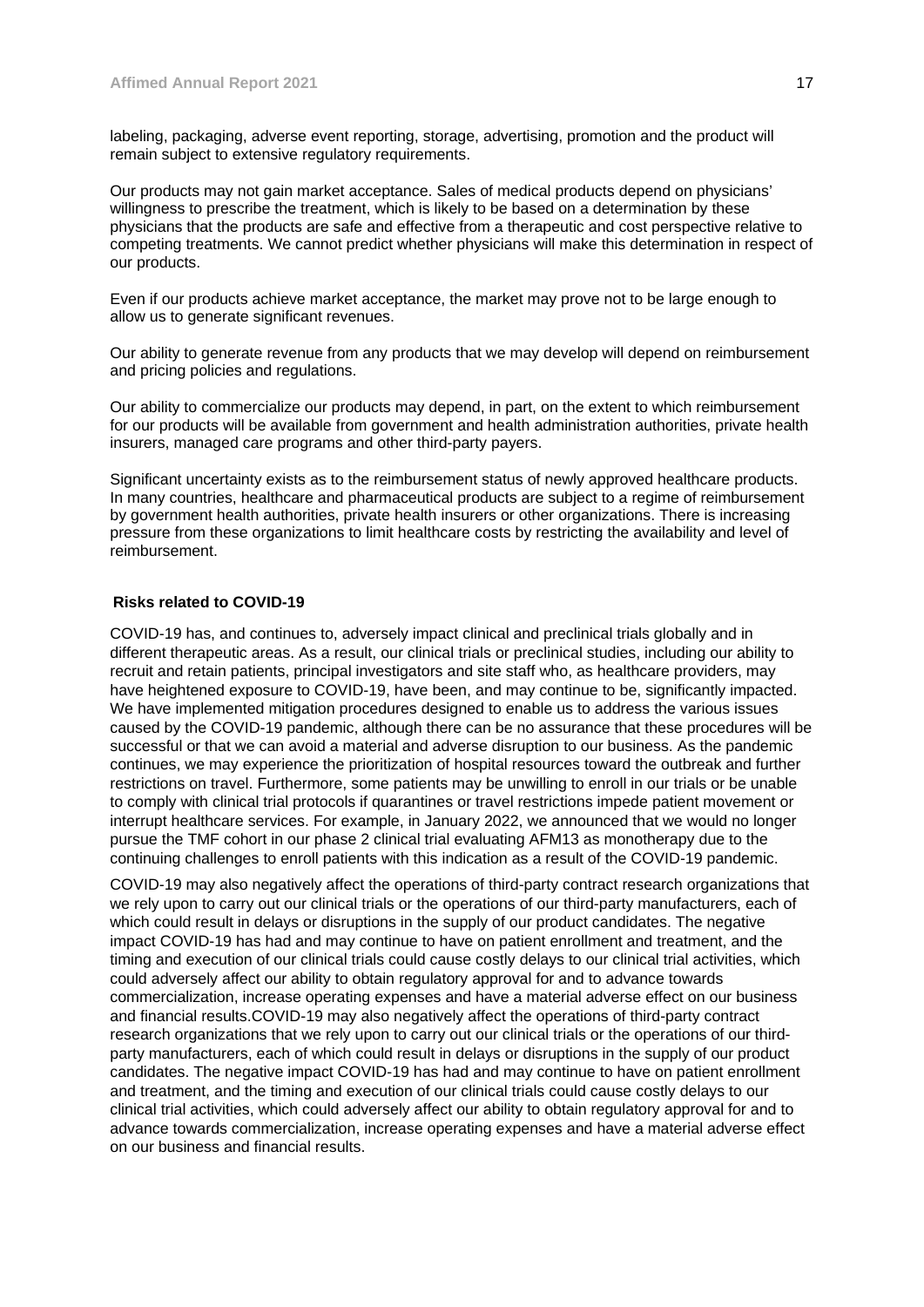In addition, COVID-19 has resulted in significant governmental measures being implemented to control the spread of the virus. Public health officials have recommended and mandated precautions to mitigate the spread of COVID-19, including prohibitions on congregating, traveling across borders, shelter-in-place orders and other similar measures. We have taken precautionary measures intended to help minimize the risk of the virus to our employees, including temporarily requiring some or all of our employees to work remotely, suspending all non-essential travel and discouraging employee attendance at industry events and in-person work-related meetings. Such measures could negatively affect our business. For instance, temporarily requiring employees to work remotely may disrupt our operations or create unforeseen issues related to the use of technology designed to allow for remote communication and collaboration. The COVID-19 pandemic has also caused volatility in the global financial markets and has threatened a slowdown in the global economy, which may negatively affect our ability to raise additional capital on attractive terms or at all.

The COVID-19 pandemic is ongoing, in large part due to the prevalence of new variants of the SARS-CoV-2 virus, and, accordingly, we may continue to experience ongoing disruptions that could severely impact our business, preclinical studies and clinical trials. The full extent to which the COVID-19 pandemic may impact our business will depend on future developments, which are highly uncertain and cannot be predicted at this time. As such, we cannot presently predict the scope and severity of any potential business shutdowns or disruptions, the impacts on our business, financing or clinical trial activities or on the healthcare system and the global economy as a whole.

## **Risks related to political events, war, terrorism, business interruptions and other geopolitical events and uncertainties beyond our control**

War, terrorism, geopolitical uncertainties and other business interruptions could cause damage to or disrupt our operations and those of our third-party suppliers, partners and collaborators. In addition, territorial invasions can lead to cybersecurity attacks located far outside of the conflict zone. Interruptions to our operations could seriously harm our ability to timely proceed with any clinical programs, and could imply incurring in significant expenditures as salaries and loan payments would usually continue. Following Russia's invasion of Ukraine in February 2022, the U.S., several European Union nations, and other countries have announced sanctions against Russia, and the North Atlantic Treaty Organization (NATO) has deployed additional military forces to Eastern Europe. The invasion of Ukraine and the retaliatory measures that have been taken, or could be taken in the future, by Russia, the U.S., NATO, and other countries have created global security concerns that could result in a regional conflict and otherwise have a lasting impact on regional and global economies, any or all of which could disrupt our supply chain, adversely affect our ability to conduct ongoing and future clinical trials of our product candidates, and adversely affect our ability to commercialize our products (subject to regulatory approval). For example, our ongoing clinical trial for AFM13-202 includes trial sites in Russia, where approximately 10% of the patients in the trial were enrolled. While we have not seen any interruptions in treatment or monitoring activities to date, there can be no assurance that we will be able to conduct the activities that are required to complete the follow-up for these patients, or that we will be able gather data from these patients in a form that will be acceptable to the FDA. This could negatively impact the anticipated timing, completion and/or results of the trial.

# **Risks Related to our Financial Position and need for Additional Capital**

We have incurred significant losses since inception and anticipate that we will continue to incur losses for the foreseeable future. We have no products approved for commercial sale, and to date we have not generated any revenue or profit from product sales. No assurance can be given that we will achieve profitability in the future. Furthermore, if our products fail in clinical trials or do not gain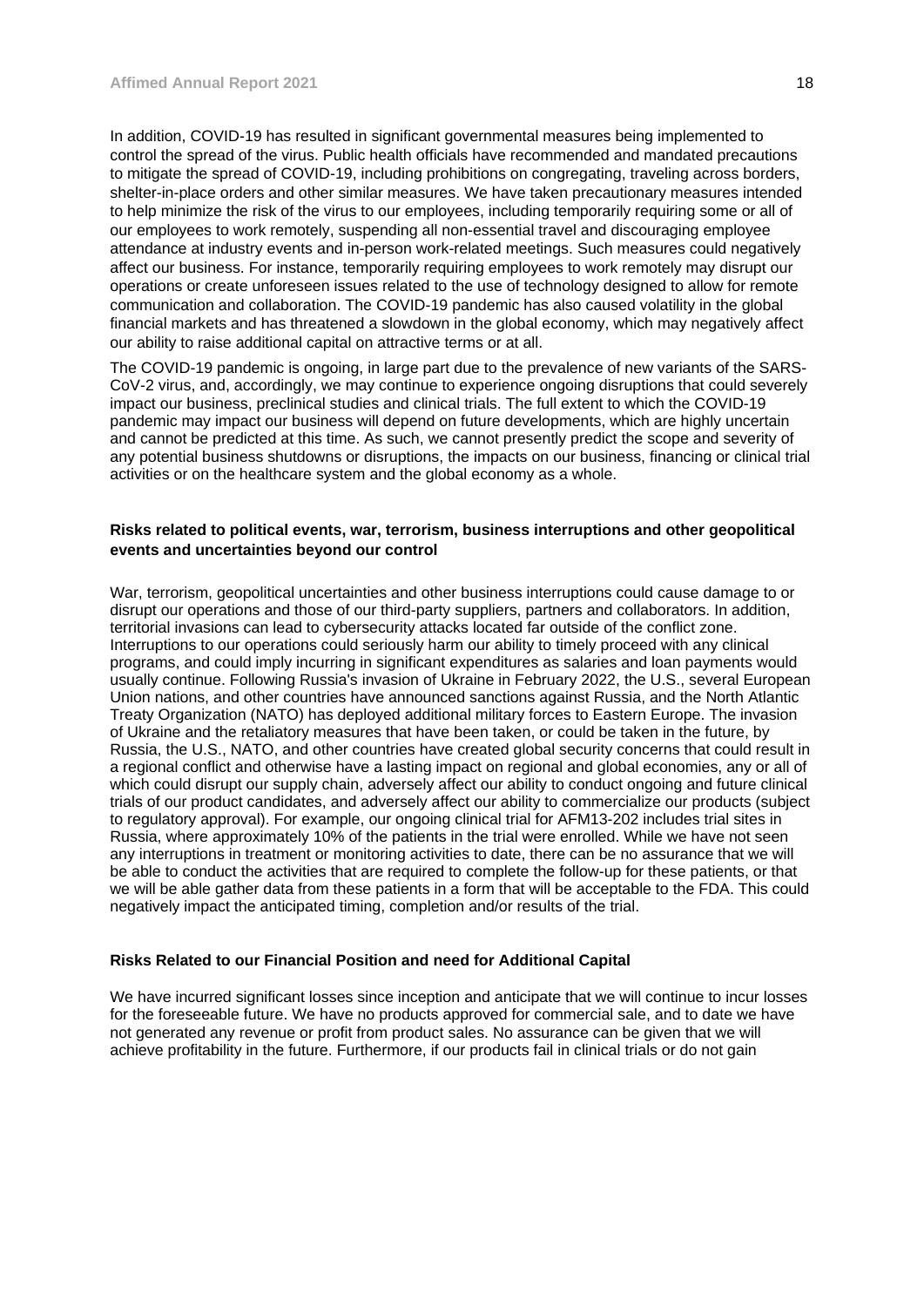regulatory approval, or if our products do not achieve market acceptance, we may never achieve profitability.

We expect to need additional funding in the future, which may not be available to us on acceptable terms, or at all, which could force us to delay or impair our ability to develop or commercialize our products.

Our current available cash and cash equivalents may not be sufficient to finance our long term research, development and commercialization programs. Therefore, additional funds will be required. There can be no assurance that additional funds will be available on a timely basis, on favorable terms, or at all, or that such funds, if raised, would be sufficient to enable us to continue to implement our long term business strategy. If we are unable to raise such additional funds through collaboration arrangements or equity or debt financing, we may need to delay, scale back or cease expenditures for some of our longer term research, development and commercialization programs, or grant rights to develop and market products that we would otherwise prefer to develop and market ourselves, thereby reducing their ultimate value to us. Our inability to obtain additional funds necessary to operate the business could materially and adversely affect the market price of our shares and all or part of an investment in our shares could be lost. In addition, to the extent we raise capital by issuing additional shares, shareholders' equity interests would be diluted.

## **Risks Related to Legal Compliance Matters**

Our operations, including our research, development, testing and manufacturing activities, are subject to numerous environmental, health and safety laws and regulations. If we fail to comply with such laws and regulations, we could be subject to fines or other sanctions.

The third parties with whom we contract to manufacture our product candidates are also subject to these and other environmental, health and safety laws and regulations. Liabilities they incur pursuant to these laws and regulations could result in significant costs or in certain circumstances, an interruption in operations, any of which could adversely impact our business and financial condition if we are unable to find an alternate supplier in a timely manner.

## **Risks Related to Information Technology Systems or Infrastructure**

In the ordinary course of business, we and our business partners store sensitive data, including intellectual property and proprietary information related to our business and our business partners, on our information technology systems. Despite the implementation of security measures, these systems are vulnerable to damage from computer viruses, unauthorized access, cyber-attacks, natural disasters, terrorism, war and telecommunication, electrical and other system failures due to employee error, malfeasance or other disruptions. We could experience a business interruption, intentional theft of confidential information or reputational damage, including damage to key customer and partner relationships, from system failures, espionage attacks, malware, ransomware or other cyber-attacks. Such cyber-security breaches may compromise our system infrastructure or lead to data leakage, either internally or at our contractors or consultants. In particular, system failures or cyber-security breaches could result in the loss of nonclinical or clinical trial data from completed, ongoing or planned trials, which could cause delays in our regulatory approval efforts and significantly increase our costs to recover or reproduce the data. The risk of a security breach or disruption, particularly through cyberattacks, has generally increased as the number, intensity and sophistication of attempted attacks and intrusions from around the world have increased.

To the extent that any disruption or security breach were to result in a loss of, or damage to, our data or applications, or inappropriate disclosure of confidential or proprietary information, including protected health information or personal data of employees or former employees, we could be subject to legal claims or proceedings, liability under laws and regulations governing the protection of health and other personally identifiable information and related regulatory penalties. In any such event, our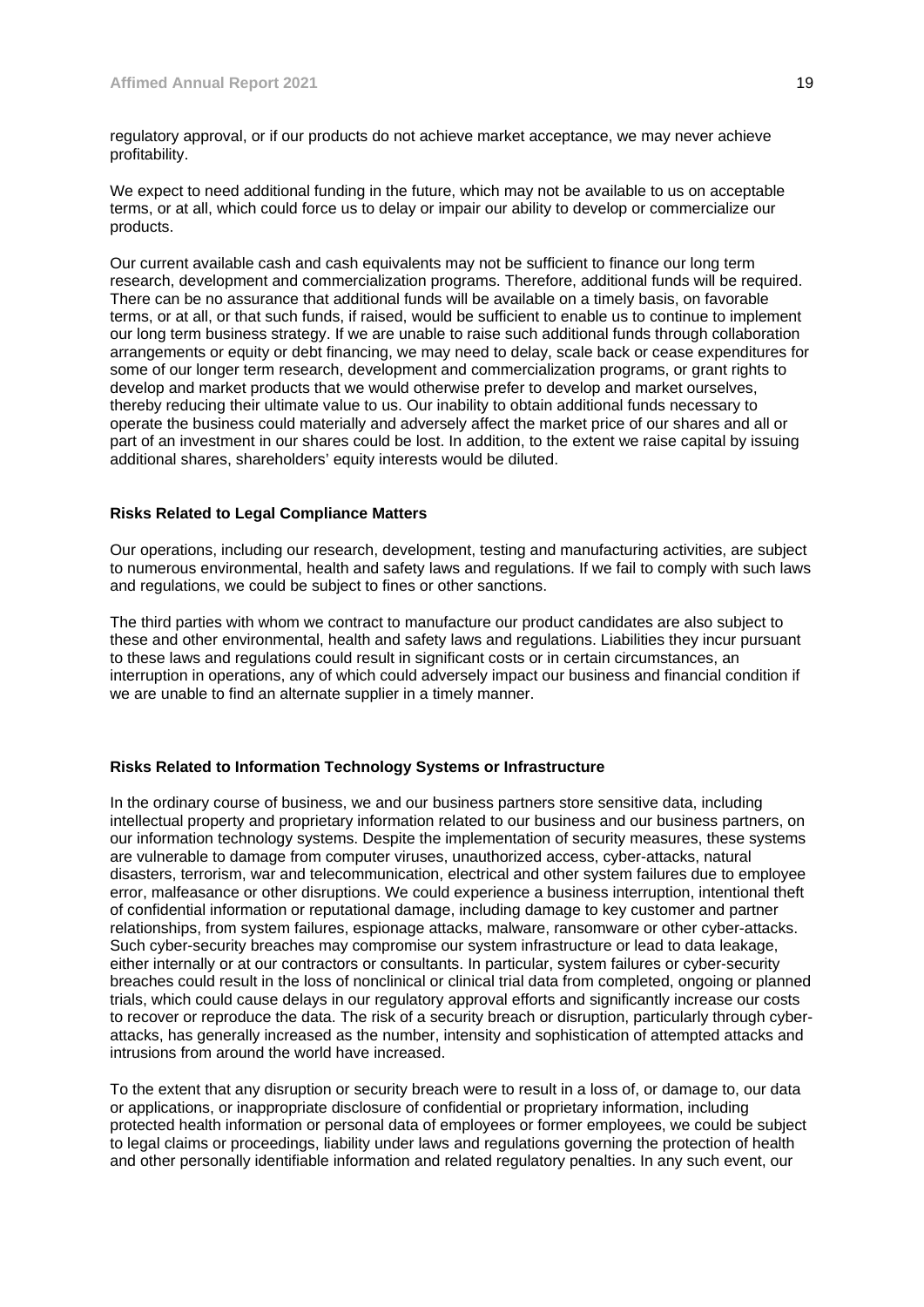business, results of operations, financial position and cash flows could be materially adversely affected.

#### **Risk Management regarding Financial Instruments**

#### **Qualitative Disclosure about Market Risk**

As a result of our operating and financing activities, we are exposed to market risks that may affect our financial position and results of operations. Market risk is the potential to incur economic losses on risk sensitive instruments arising from adverse changes in factors such as foreign exchange rate fluctuations.

Our senior management is responsible for implementing and evaluating policies which govern our funding, investments and any use of derivative financial instruments. Management monitors risk exposure on an ongoing basis.

## **Credit risk**

The Group's financial assets comprise to a large extent cash and cash equivalents. In addition, financial assets include shares, certificates of deposit, trade and other receivables. The total carrying amount of shares (€12.3 million, 2020: €20.0 million), cash and cash equivalents (€197.6 million, 2020: € 146.9 million) and trade and other receivables (€4.8 million, 2020: €2.4 million) represents the maximum credit exposure of €214.7 million (2020: €169.3 million).

The cash and cash equivalents and certificates of deposit are held with banks, which are rated BBB+ to AA based on Standard & Poor's and Moody's.

#### **Interest rate risks**

The Group's interest rate risk arises from cash accounts.

Market interest rates on cash and cash equivalents as well as on term deposits were low, and in some cases negative, resulting in interest expense of €358,000 (2020: interest income of €186,000). A shift in interest rates (increase or decrease) could potentially have a material impact on the loss of the Group.

## **Other price risks**

The fair value of the shares in Amphivena and Roivant depends on the estimated share price and the quoted share price respectively.

The total exposure of the Group amounts to  $\epsilon$ 12.3 million (2020:  $\epsilon$ 20.0 million).

## **Foreign currency risk**

Foreign exchange risk arises when future commercial transactions or recognized assets or liabilities are denominated in a currency that is not the entity's functional currency.

The Group's entities are exposed to Czech Koruna (CZK), US Dollars (USD) and British Pound (GBP). The net exposure as of December 31, 2021 was €53.5 million (2020: €122.3 million) and mainly relates to US Dollars.

In 2021, if the Euro had weakened/strengthened by 10% against the US dollar with all other variables held constant, the loss would have been €5.5 million (2020: €11.2 million) higher/lower, mainly as a result of foreign exchange gains/losses on remeasurement of US dollar-denominated financial assets. The Group considers a shift in the exchange rates of 10% as a realistic scenario.

Loss is more sensitive to movement in exchange rates shifts in 2021 than in 2020 because of the increased volume of US dollar-denominated transactions.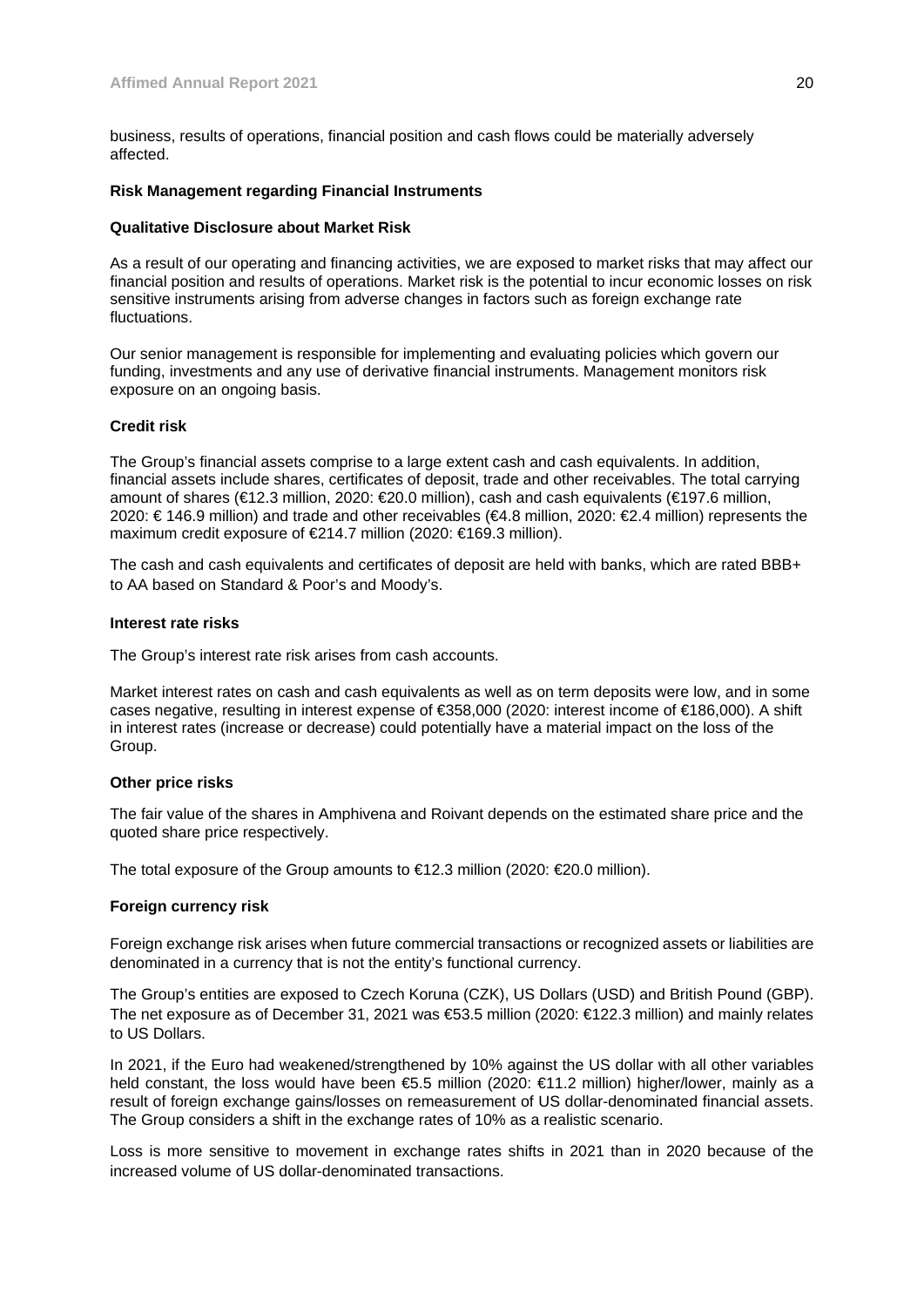# **Liquidity risk**

Liquidity risk is the risk that the Group will encounter difficulties in meeting the obligations associated with its financial liabilities which are normally settled by delivering cash. The Group's approach to managing liquidity is to ensure, as far as possible, that it will always have sufficient liquidity to meet its liabilities when due.

The Group continually monitors its risk of a shortage of funds using short and mid-term liquidity planning. This takes account of the expected cash flows from all activities. The supervisory board undertakes regular reviews of the budget.

In 2019, 2020 and 2021, (and subsequent to December 31, 2021) Affimed raised significant funding that it estimates will enable the Group to fund operating expenses and capital expenditure requirements at least into mid-2024.

In 2019, the Group issued 13,800,000 common shares in a public offering at a price of \$2.50 per common share resulting in aggregate net proceeds of €29.5 million.

In May 2020, the Company implemented an at-the-market ("ATM") program providing for the sales over time of up to \$50,000,000 of its common shares. The Company issued approximately 12.5 million common shares under this ATM program, generating net proceeds of approximately €34.5 million.

In November 2020, the Company implemented a new ATM program providing for additional sales over time of up to \$75,000,000 of common shares. As of December 31, 2021, the Company had issued approximately 4.4 million (2020: 7.9 million) shares, generating approximately €24.4 million (2020: €34.5 million) in net proceeds.

In November 2021, Affimed filed a "shelf registration statement" with the SEC in order to offer and sell securities to the public in multiple, future offerings with indeterminate amount.

In November 2021, the Company implemented a new ATM program providing for additional sales over time of up to \$100 million of its common shares. As of December 31, 2021, the Company had issued approximately 0.2 million shares and generated approximately €1.6 million in net proceeds from this new ATM program.

On January 15, 2021 the Group issued 19,166,667 common shares at a price of \$6.00 per share in a public offering resulting in gross proceeds before deducting underwriting discounts and commissions and estimated expenses of the offering of \$115 million.

In January 2021, the Group entered into a loan agreement with Silicon Valley Bank for up to €25 million, of which the Group has drawn €17.5 million in 2021.

In April 2022, the Group issued 25,875,000 common shares at a price of \$4.00 per share in a public offering resulting in gross proceeds before deducting underwriting discounts and commissions and estimated expenses of the offering of \$103.5 million.

The Group expects that further funding will be required to complete the development of the existing product candidates. Further, funding will also be required to commercialize the products if regulatory approval is received.

The contractual maturities of Borrowings are as follows:

## **In € thousands**

|                                     | 2021   | 2020 |
|-------------------------------------|--------|------|
| Payments within one year            | 580    | 92   |
| Payments between one and five years | 18.682 | 231  |
|                                     | 19.262 | 323  |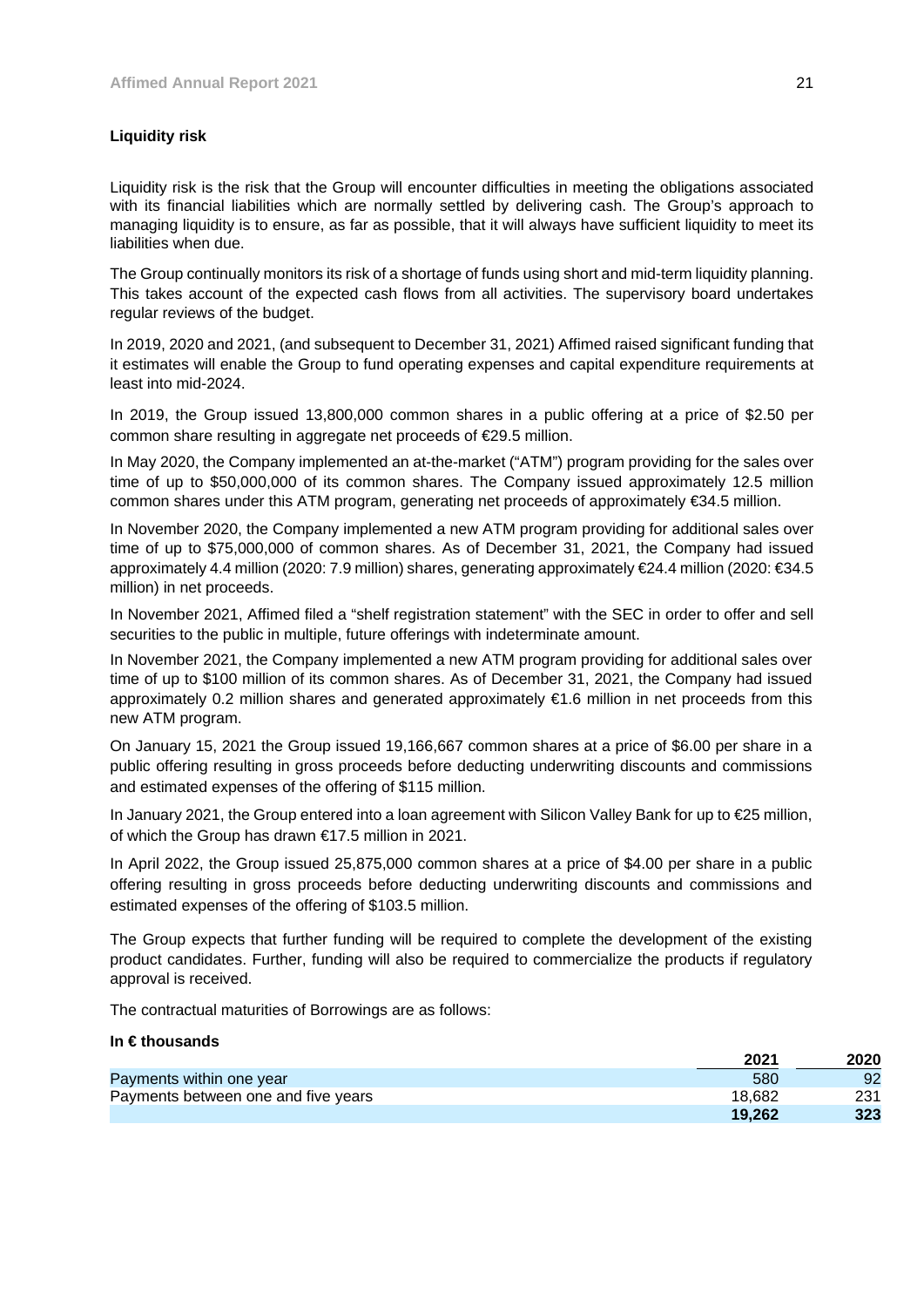# **Corporate Governance Report**

## **I. GENERAL**

Affimed N.V. is a public limited liability company (the "**Company,**" "**Affimed,**" or "**we**") with corporate seat in Amsterdam, the Netherlands, governed by Dutch law, and with registered office in Heidelberg, Germany. Affimed started as a private company with limited liability and was converted to a Dutch public limited liability company in connection with a corporate reorganization that occurred prior to the consummation of the initial public offering of common shares of Affimed, which began trading on the Nasdaq Global Market on September 12, 2014 under the symbol "AFMD."

# *The Dutch Corporate Governance Code*

We are subject to various corporate governance requirements and best practices codes, the most relevant being those in the Netherlands and the United States. As a Dutch company, the Company is subject to the Dutch Corporate Governance Code ("**DCGC**" or the "**Code**") and is required to disclose in its statutory annual report filed in the Netherlands ("**Annual Report**"), whether it complies with the provisions of the DCGC. The DCGC contains principles and best practice provisions for managing boards, supervisory boards, shareholders and general meetings of shareholders, financial reporting, auditors, disclosure, compliance and enforcement standards. If the Company does not comply with the provisions of the DCGC (for example, because of a conflicting Nasdaq requirement or otherwise), the Company must list the reasons for any deviation from the DCGC in its Annual Report.

In the present Annual Report, we address our overall corporate governance structure and state to what extent we apply the provisions of the DCGC. The Company's deviation from certain practices of the DCGC is due to the Company being listed in the United States with most of Affimed's investors being outside of the Netherlands, as well as due to the international business focus of the Company. As a company listed on Nasdaq, the Company also complies with Nasdaq's corporate governance listing standards (except for instances where we follow our Dutch home country corporate governance practices, including the Code, in lieu of certain Nasdaq corporate governance requirements as explained below) and the rules and regulations promulgated by the SEC. Nasdaq investors are often more familiar with Nasdaq's rules than with the DCGC.

The full text of the DCGC can be found at the website of the Monitoring Commission Corporate Governance Code (www.commissiecorporategovernance.nl). Further information about the Company's corporate governance practices is available at our website (www.affimed.com/corporate-governance).

The Monitoring Committee Corporate Governance has published an amended version of the Code on 8 December 2016, which applies to the Company for the financial year starting on 1 January 2017.

# **II. MANAGING DIRECTORS AND SUPERVISORY DIRECTORS**

The following table lists the current members of our management board:

| <b>Name</b>              | Age | <b>Position</b>                 |
|--------------------------|-----|---------------------------------|
| Adi Hoess                | 60  | <b>Chief Executive Officer</b>  |
| Wolfgang Fischer         | 58  | <b>Chief Operating Officer</b>  |
| <b>Andreas Harstrick</b> | 60  | <b>Chief Medical Officer</b>    |
| <b>Arndt Schottelius</b> | 56  | <b>Chief Scientific Officer</b> |
| Angus Smith              | 39  | <b>Chief Financial Officer</b>  |
| Denise Mueller           | 53  | <b>Chief Business Officer</b>   |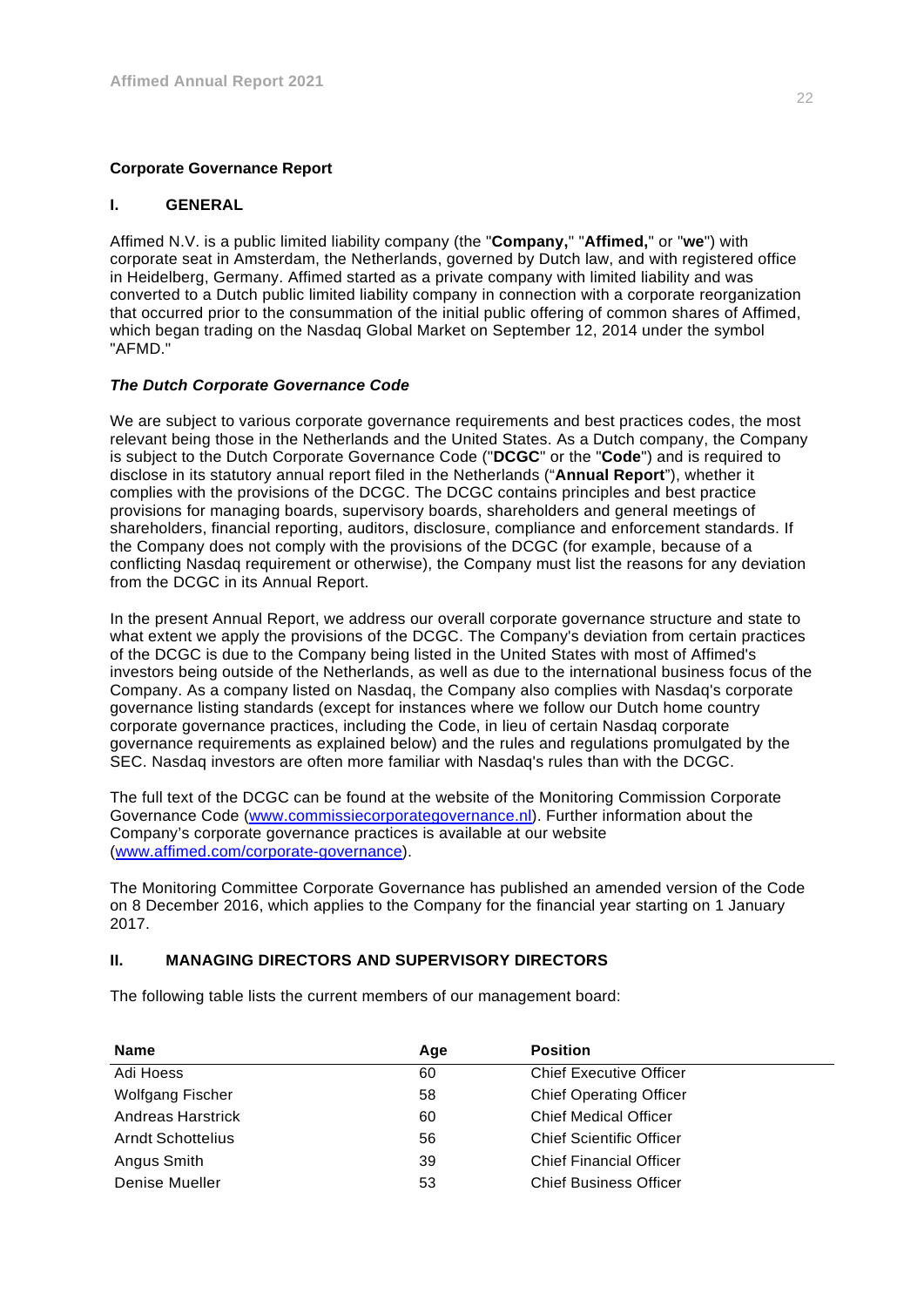At the 2021 general meeting of the Company held on June 15, 2021, Denise Mueller was appointed as managing director with the title of Chief Business Officer. The term of appointment of Denise Mueller will end on the date of the annual general meeting of the Company to be held in 2024.

The following is a brief summary of the business experience of the members of our management board.

*Adi Hoess, Chief Executive Officer.* Dr. Hoess joined us in October 2010 as Chief Commercial Officer and since September 2011 has served as our Chief Executive Officer. He has more than 20 years of professional experience with an extensive background in general management, business development, product commercialization, fund raising and M&A. Prior to joining us, Dr. Hoess was Chief Commercial Officer at Jerini AG and Chief Executive Officer of Jenowis AG. At Jerini AG he was responsible for business development, marketing and sales and the market introduction of Firazyr. He also played a major role in the sale of Jerini to Shire plc. Dr. Hoess began his professional career in 1993 at MorphoSys. Dr. Hoess received his Ph.D. in chemistry and biochemistry from the University of Munich in 1991 and an M.D. from the Technical University of Munich in 1997.

*Wolfgang Fischer, Chief Operating Officer.* Dr. Fischer joined us in 2017 from Sandoz Biopharmaceuticals (Novartis Group). He has 20 years of experience in research and drug development with a focus on oncology, immunology and pharmacology. At Sandoz he managed the development and registration of Sandoz' biosimilar pipeline assets since 2012 and served as Global Head of Program and Project Management since 2014. Prior to joining Sandoz, he held various positions of increasing responsibility within the Novartis Group since 2003, including Medical Director Oncology for Novartis Pharma Switzerland AG as well as Regional Medical Director Hematology (Emerging Growth Markets), where he was responsible for the Hematology Medical Affairs program and supported the launch of several products in various countries. Dr. Fischer holds a Ph.D. in Cancer Research from the Swiss Federal Institute of Technology (ETH), Zurich, Switzerland. Thereafter, he completed postdoctoral fellowships at the Swiss Institute of Experimental Cancer Research, Lausanne, Switzerland and at the Scripps Research Institute, Department of Immunology, La Jolla, CA, USA, followed by a state doctorate (Habilitation) in Pharmacology and Toxicology at the Medical School of the University of Würzburg in Germany in 2003.

*Andreas Harstrick, M.D., Chief Medical Officer.* Dr. Harstrick agreed to serve as our Chief Medical Officer, starting in March 2020. He brings 30 years of extensive experience in cancer drug development, including the successful designing of clinical trials leading to approval of antibody drugs (Erbitux®; Cyramza®) and in-depth experience in setting-up and managing clinical oncology teams. Dr. Harstrick was Chief Medical Officer at Molecular Partners AG from 2015 to 2019, where he oversaw clinical activities, including expansion of the clinical team, and was a member of the Management Board. Between 2012 and 2014, Dr. Harstrick was Senior Vice President Medical Sciences at ImClone Systems, a wholly-owned subsidiary of Eli Lilly and Company, where he was also a member of the Lilly Oncology Program Review Board and the Lilly Oncology Business Unit Development Committee. Prior to joining ImClone in 2008, Dr. Harstrick was Senior Vice President Global Clinical Development Unit Oncology at Merck Serono until 2008. Dr. Harstrick is an oncologist by training. He spent his medical career at the University Hospital and Cancer Center Hannover, Germany; the Roswell Park Cancer Institute, Buffalo NY; as well as the West German Cancer Center, Essen, Germany. He earned his MD at Medical School Hannover, Germany, and in 1999 he became Associate Professor for Internal Medicine, University of Essen, Germany.

*Arndt Schottelius, M.D. Ph.D., Chief Scientific Officer.* Dr. Schottelius joined Affimed as Chief Scientific Officer in April 2020. He brings over 20 years of deep drug discovery and development experience in cancer and immunology with a strong track record in building therapeutic antibody pipelines and advancing drugs through development. Most recently, Dr. Schottelius was Executive Vice President and Head of Research & Development at Kymab Group Limited, where he was responsible for expanding the therapeutic antibody portfolio. Dr. Schottelius previously served as Chief Development Officer at MorphoSys AG, developing the portfolio of proprietary therapeutic antibody programs in cancer and immunology. He was instrumental in in-licensing tafasitamab (MOR208) and drove strategic direction and development of the MOR208 program into multiple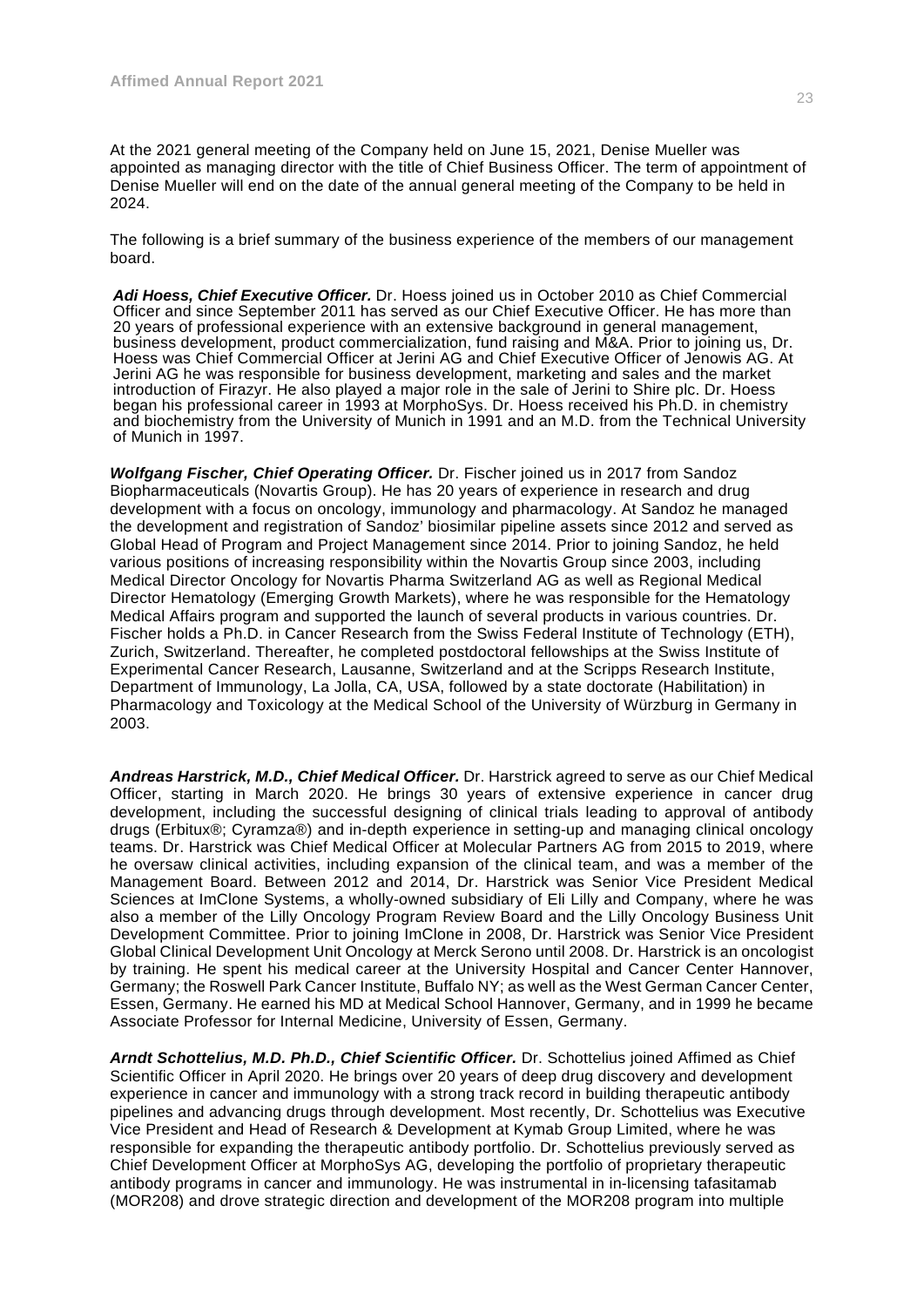phase 2 trials, which were the basis for a fast-to-market registration path. Prior to his role at MorphoSys, Dr. Schottelius was a Director and Medical Director, Immunology Development at Genentech Inc., where he directed early and late-stage development programs of therapeutic antibodies. Before joining Genentech, Dr. Schottelius held science and management positions in immunology research at Schering AG and Berlex Biosciences. Dr. Schottelius holds a PhD and MD degree from the Albert Ludwigs University of Freiburg and is a lecturer at Ludwig Maximilian University of Munich with a habilitation in Experimental Internal Medicine. He practiced medicine as a resident physician in gastroenterology at the Charité-Universitätsmedizin in Berlin, Germany, and completed a postdoctoral fellowship at the Lineberger Cancer Center, University of North Carolina at Chapel Hill.

*Angus Smith, Chief Financial Officer and Co-President Affimed Inc.* Mr. Smith joined Affimed in July 2020 as Chief Financial Officer. Previously, he was Chief Financial Officer at Rockwell Medical, Inc., a biopharmaceutical company developing and commercializing anemia therapies. He has broad biopharmaceutical industry experience including financial strategy, capital markets, business development and operations. Prior to Rockwell, Mr. Smith served as Senior Vice President, Chief Business Officer and Principal Financial Officer at Pernix Therapeutics, a specialty pharmaceutical company focused on the acquisition, development and commercialization of prescription drugs. Mr. Smith began his career in healthcare investment banking, having most recently served as Director in the Healthcare Investment Banking Group at Cantor Fitzgerald in New York, NY. During his nearly decade-long investment banking tenure, he focused on strategic and financial advice for life science and healthcare companies. He has worked on a substantial number of transactions across the healthcare sector with an aggregate transaction value of more than \$15 billion. Mr. Smith holds a Bachelor of Arts in Mathematical Economics from Colgate University in Hamilton, NY.

**Denise Mueller, Chief Business Officer and Co-President Affimed Inc. Ms. Mueller joined us in** 2016 following a 17-year career at Wyeth and Pfizer Inc. She has held leadership roles in U.S. and global marketing including launch of new products and line extensions in-line and globally. Ms. Mueller has also held the position of Disease Area Lead for multiple therapeutic areas where she was responsible for disease area strategy, indication strategy for multiple assets, early commercial development and market shaping. In addition to broad and extensive commercial experience, Ms. Mueller led and managed two of Pfizer's largest alliances and was the business development lead for Pfizer's rare disease business unit. Prior to joining pharmaceuticals, Ms. Mueller worked in hospital management running Emergency Medicine, Critical Care, in-house Pediatrics and hospitalist programs. Ms. Mueller holds a B.A. in Mathematics from Virginia Polytechnic and State University.

The following table lists the supervisory directors currently in office. Thomas Hecht is the chairman of our supervisory board. The term of each of our supervisory directors will end on the date of the annual general meeting of shareholders in the year indicated below.

| <b>Name</b>           | Gender | <b>Nationality</b> | Age | Initial/reappointment | Term |
|-----------------------|--------|--------------------|-----|-----------------------|------|
| <b>Thomas Hecht</b>   | м      | German             | 71  | August 4, 2020        | 2023 |
| <b>Bernhard Ehmer</b> | м      | German             | 67  | June 25, 2019         | 2022 |
| Ulrich Grau           | м      | German/US          | 73  | June 15, 2021         | 2024 |
| Annalisa Jenkins      | F      | <b>British</b>     | 56  | August 4, 2020        | 2023 |
| <b>Mathieu Simon</b>  | м      | French/US          | 66  | June 15, 2021         | 2024 |
| Harry Welten          | м      | <b>Swiss</b>       | 56  | August 4, 2020        | 2023 |
| Uta Kemmerich-Keil    | F.     | German             | 55  | June 15, 2021         | 2024 |

The following is a brief summary of the business experience of the Company's supervisory directors.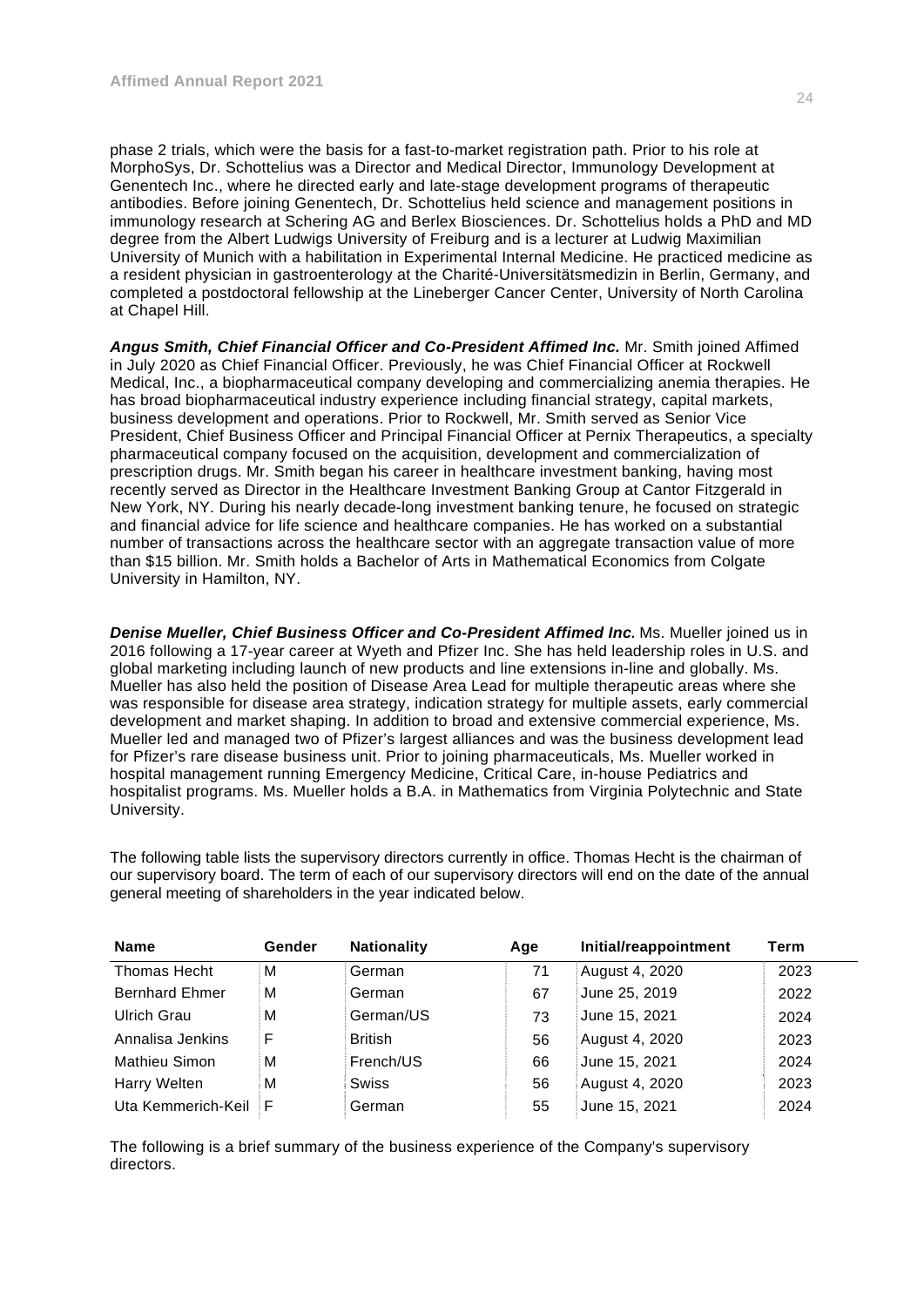*Thomas Hecht, Chairman.* Dr. Hecht has been the chairman of our supervisory board since 2014, and previously had been the chairman of the supervisory board of our German operating subsidiary since 2007. He is head of Hecht Healthcare Consulting in Küssnacht, Switzerland, a biopharmaceutical consulting company founded in 2002. Dr. Hecht also serves as Chairman of Aelix Therapeutics and of the Board of Orion Biotechnology and as Member of the Board of Directors of BioInvent, Sweden. Previously, Dr. Hecht served as a director of Humabs BioMed AG until August 2017 and he served as chairman of the board of directors of Cell Medica Ltd. Until the beginning of June 2020, he served as chairman of the board of directors of Vaximm AG, until March 2015, he served as chairman of the supervisory council of SuppreMol GmbH and until June 2016, of Delenex AG. Dr. Hecht was previously Vice President Marketing at Amgen Europe. A seasoned manager and industry professional, he held various positions of increasing responsibility in clinical development, medical affairs and marketing at Amgen between 1989 and 2002. Prior to joining the biopharmaceutical industry, he was certified in internal medicine and served as Co-Head of the Program for Bone Marrow Transplantation at the University of Freiburg, Germany.

*Bernhard R.M. Ehmer, Director.* Dr. Ehmer has been a member of our supervisory board since 2016. In May 2022, he was appointed as member of the board of directors of Achilles Therapeutics plc and chairman of the board of directors of Biotest AG. He also served as chairman of the board of directors at Symphogen A/S, Denmark until June 2020 and as chairman of the board of management of Biotest AG until April 2019. Prior to this, he worked for the Imclone Group, a wholly owned subsidiary of Eli Lilly, as president of Imclone Systems Corporation in the United States and as managing director in Germany. In 2007/2008 he was CEO of Fresenius Biotech, Germany and before this, Dr. Ehmer headed the Business Area Oncology of Merck KGaA, Darmstadt and served as head of Global Clinical Operations at Merck. Between 1986 and 1998 he held various functions at Boehringer Mannheim in Germany, Italy and Singapore. Dr. Ehmer holds a degree in medicine and worked in the Department of Internal Medicine at the Academic Teaching Hospital of the University of Heidelberg.

*Ulrich M. Grau, Director.* Dr. Grau has been a member of our supervisory board since July 2015. Prior to that, he served as an advisor to the management board of our German operating subsidiary beginning in May 2013. He has over 30 years of experience in the biotechnology and pharmaceutical industries including in general management, business development, corporate strategy and the development of new products and technologies. Dr. Grau was Chief Operating Officer at Micromet from 2011 to 2012. Between 2006 and 2010, Dr. Grau was a founder, President and CEO of Lux Biosciences, Inc., a clinical stage ophthalmic company. Previously, Dr. Grau served as President of Research and Development at BASF Pharma/ Knoll where he directed a global R&D organization with a development pipeline which included Humira. The majority of his career was at Aventis Pharma (now Sanofi), where he last held the position of Senior Vice President of global late stage development. Sanofi's product Lantus for the treatment of type 2 and type 1 diabetes is based on his inventions made during his early years as a scientist with Hoechst AG. Dr. Grau received his Ph.D. in chemistry and biochemistry from the University of Stuttgart and spent three years as a post-doctoral fellow at Purdue University in the field of protein crystallography.

*Annalisa M. Jenkins, Director.* Dr. Jenkins has been a member of Affimed's supervisory board since August 2020. Dr. Jenkins serves on the Board of Directors of Avrobio, Inc. (Nasdaq: AVRO), COMPASS Pathways plc (Nasdaq: CMPS), Oncimmune Holdings plc (LSE: ONC) and a number of privately held biotechnology and life science companies and is a committee member of the science board to the FDA, which advises FDA leadership on complex scientific and technical issues. Earlier, Dr. Jenkins served as the Chief Executive Officer of PlaqueTec Ltd. and Dimension Therapeutics. Previously, Dr. Jenkins held various senior management level positions at Merck Serono Pharmaceuticals, including Executive Vice President, head of global research and development. Prior to that, Dr. Jenkins pursued a 15-year career at Bristol-Myers Squibb with increasing responsibilities. Dr. Jenkins graduated with a degree in medicine from St. Bartholomew's Hospital in the University of London and subsequently trained in cardiovascular medicine in the UK National Health Service.

*Mathieu Simon, Director.* Dr. Simon has been a member of Affimed's supervisory board since 2018. Dr. Simon is a senior strategic advisor at Mediobanca Group, Milan, Madrid, Paris, in the healthcare sector. He is chairman of the board at Idorsia Pharmaceuticals, as well as chairman of AILEEN's Pharma in Milan (Italy). Dr. Simon serves also as independent board member at Lysogene (France) and VAXIMA AG (Switzerland). Dr. Simon has served as Cellectis' Executive Vice-President since 2012 and as Chief Operating Officer since 2013. Dr. Simon also served as Chief Executive Officer of a former subsidiary of Cellectis. He has been instrumental to the development of Cellectis and its CAR Allogenic T-Cell platform. He also served as Chief Executive Officer of Ectycell in 2012. He served as Chairman of the Board of Celleartis AB until 2014 before its acquisition by Takara Bio. Prior to joining Cellectis, Dr. Simon was Managing Director, Head of Global Pharma at Pierre Fabre SA, the third largest French Pharma Company.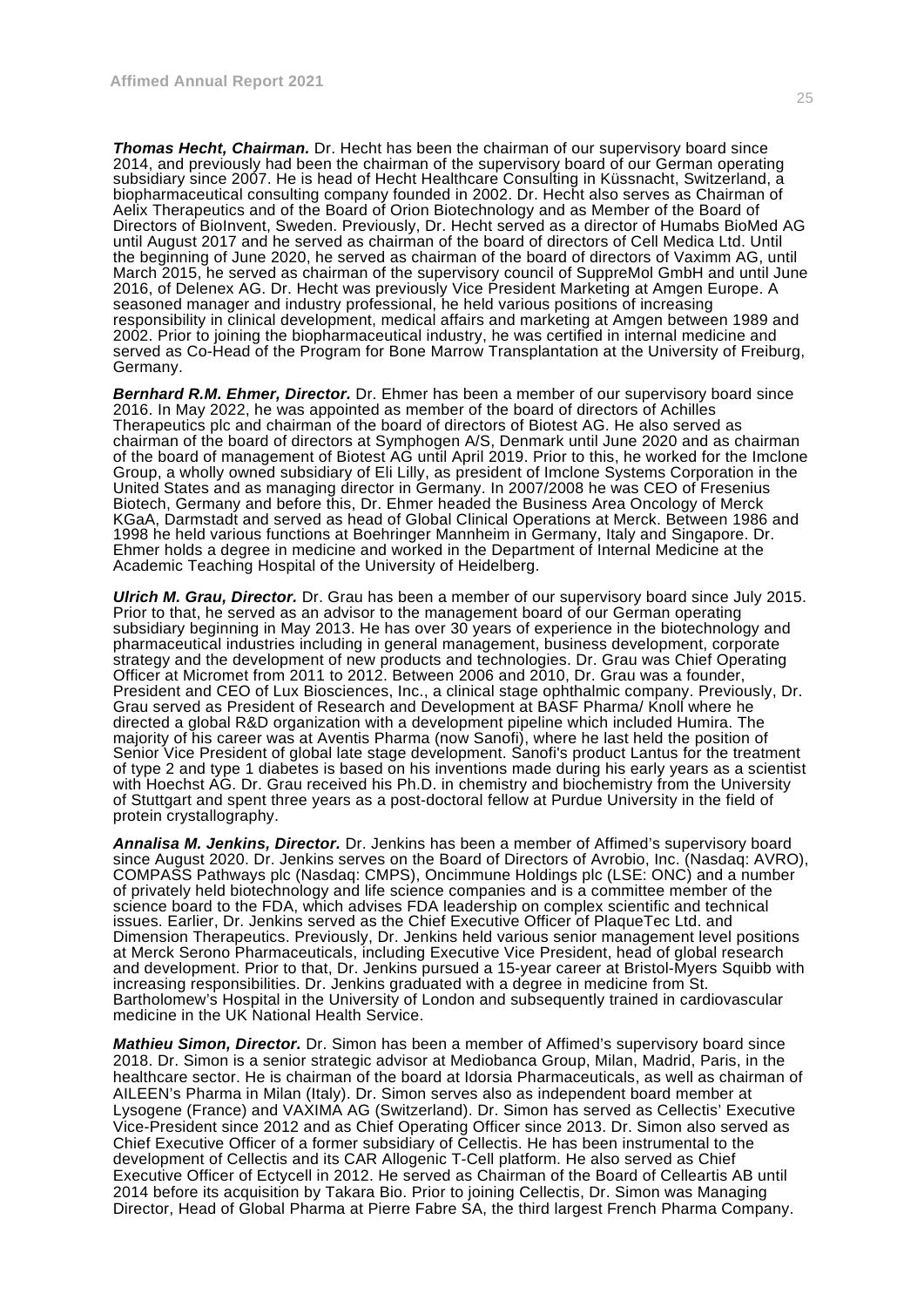Beginning in 1994, he served at Wyeth Pharmaceuticals in both general management roles (President Managing Director of Wyeth SPA) and senior corporate role in Philadelphia, United States (SVP / Head of International Marketing and Medical Affairs).

*Harry Welten, Director.* Mr. Welten has been a member of our supervisory Board since August 2020. He serves as chairman and member of the board of directors of several biotechnology companies in Switzerland, Germany and the USA. Previously, Mr. Welten served as a director of Kuros Biosciences A.G. until June 2018 and DMS Imaging SA (formerly ASIT Biotech SA) until May 2020. Over the last 20 years, Mr. Welten served as Chief Financial Officer of both public as well as venture capital financed biotech companies. Mr. Welten has served in senior roles at UBS in Switzerland and New York for the first 15 years of his career. Mr. Welten has degrees in Banking, Finance and Economics as well as an MBA (honours) from Columbia University, NY, USA.

*Uta Kemmerich-Keil, Director.* Ms. Kemmerich-Keil has been a member of our supervisory Board since June 2021. Most recently she led the international personal healthcare business of P&G and has over 19 years of experience at Merck KGaA, where she served, inter alia, as CEO of the global OTC- and global Allergy business, EVP Finance, Investor Relations and M&A. Ms. Kemmerich-Keil is a board member of several public and privately held companies like Schott AG, Gothaer Versicherung AG, Röchling S.E. and Klosterfrau Zürich AG. She is a Board Member and member of the Audit Committee of Karo Pharma AB (listed OMX Stockholm). She holds a M.Sc. (Economics) and a M.A. (Roman Philology) from Freiburg University and a Licence from Nouvelle Sorbonne, Paris.

# **III. BOARD PRACTICES**

## *Governance structure*

Affimed N.V. is a public limited liability company under Dutch law with a two-tier board structure. Our management board (*raad van bestuur*) has ultimate responsibility for the overall management of Affimed. The management board is supervised and advised by a supervisory board (*raad van commissarissen*). The management board and the supervisory board are accountable to Affimed's shareholders.

## *Management board*

The management board manages our general affairs and ensures that we can effectively implement our strategy and achieve our objectives.

At least once per year the management board informs the supervisory board in writing of the main lines of the Company's strategic policy, the general and financial risks and the management and control system. The management board provides the supervisory board with any other information as the supervisory board requires in performing its duties.

We have a strong centralized management board led by Adi Hoess, our Chief Executive Officer, who has a strong track record in the development and commercialization of new medicines. Our management team has extensive experience in the biopharmaceutical industry, and key members of our team have played an important role in the development and commercialization of approved drugs.

For a more detailed description of the responsibilities of the management board, please refer to the corporate governance section of our website at www.affimed.com.

## *Composition of the management board*

The number of managing directors is determined by the supervisory board. Currently the management board consists of six directors.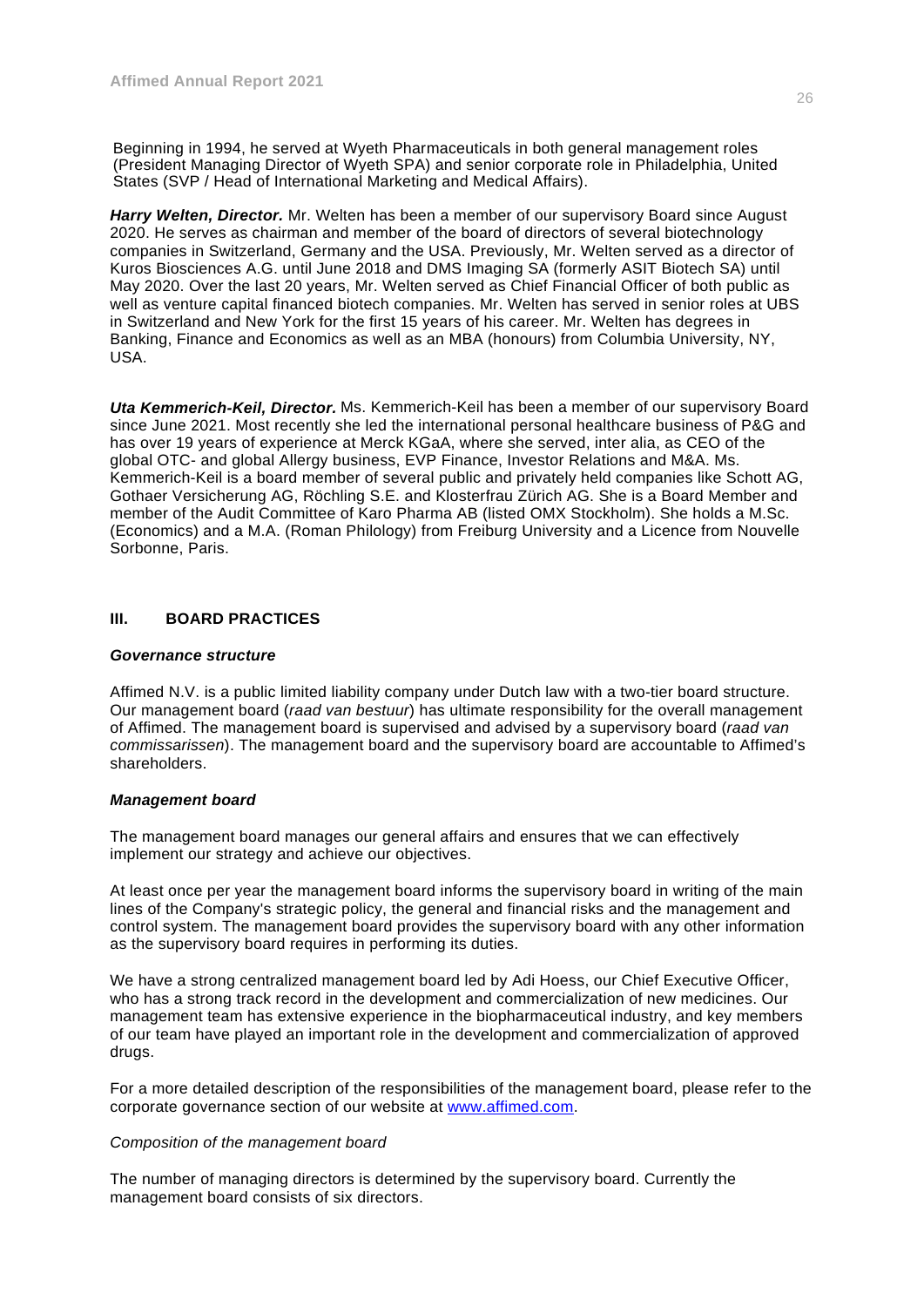The size and composition of our management board and the combined experience and expertise of its members should reflect the best fit for Affimed's profile and strategy. This aim for the best fit, in combination with the availability of qualifying candidates, has resulted in Affimed having a management board in which five members are male and one member is female. In order to increase gender diversity of the management board we pay close attention to gender diversity in the process of recruiting and appointing new management board candidates, as is demonstrated by the nomination by the supervisory board for appointment of Ms. Denise Mueller as new member to the management board (Chief Business Officer) at the 2021 annual general meeting of shareholders.

## *Appointment, suspension and dismissal*

Managing directors are appointed by the general meeting of shareholders upon a binding nomination of the supervisory board. The general meeting of shareholders can suspend or dismiss a management board member by an absolute majority of votes cast, upon a proposal made by the supervisory board. If another party makes the proposal, a two-thirds majority of the votes cast, representing more than half of the issued share capital, is required. If this qualified majority is not achieved, a second general meeting as referred to in article 2:120 section 3 of the Dutch Civil Code may not be convened.

## *Supervisory board*

Our supervisory board supervises the policies of the management board including the strategy and long term value-creation for the company and the general course of affairs of the Company's business. The supervisory board gives advice to the management board and is guided by the Company's interests and its business when performing its duties. The management board provides such information to the supervisory board as is required to perform its duties. Currently, the supervisory board consists of seven supervisory directors.

The composition of the supervisory board has changed in 2021. At the annual general meeting of shareholders on June 15, 2021, Dr. Ulrich Grau and Dr. Mathieu Simon were reappointed as supervisory board members. Mr. Verdonck stepped down as supervisory board member of the Company on June 14, 2021 and Ms. Uta Kemmerich-Keil was appointed as new supervisory board member at the general meeting of shareholders on June 15, 2021.

The Company's articles of association provide for a term of appointment of supervisory directors of up to four years. Furthermore, the Company's articles of association state that a supervisory director may be reappointed, but that any supervisory director may be a supervisory director for no longer than twelve years. Under the DCGC a supervisory director may be appointed for a term of four years and may then be reappointed for another four-year period. The supervisory director may then subsequently be reappointed for a period of two years, which may be extended by at most two years. The Company's supervisory directors are appointed for overlapping terms.

The supervisory board meets as often as any supervisory director deems necessary. In a meeting of the supervisory board, each supervisory director has a right to cast one vote. All resolutions by the supervisory board are adopted by an absolute majority of the votes cast. In the event the votes are equally divided, the chairman has the decisive vote. A supervisory director may grant another supervisory director a written proxy to represent him or her at the meeting.

The Company's supervisory board can pass resolutions outside of meetings, provided that the resolution is adopted in writing and all supervisory directors have consented to adopting the resolution outside of a meeting.

The Company's supervisory directors do not have a retirement age requirement under the Company's articles of association.

*Composition of the supervisory board*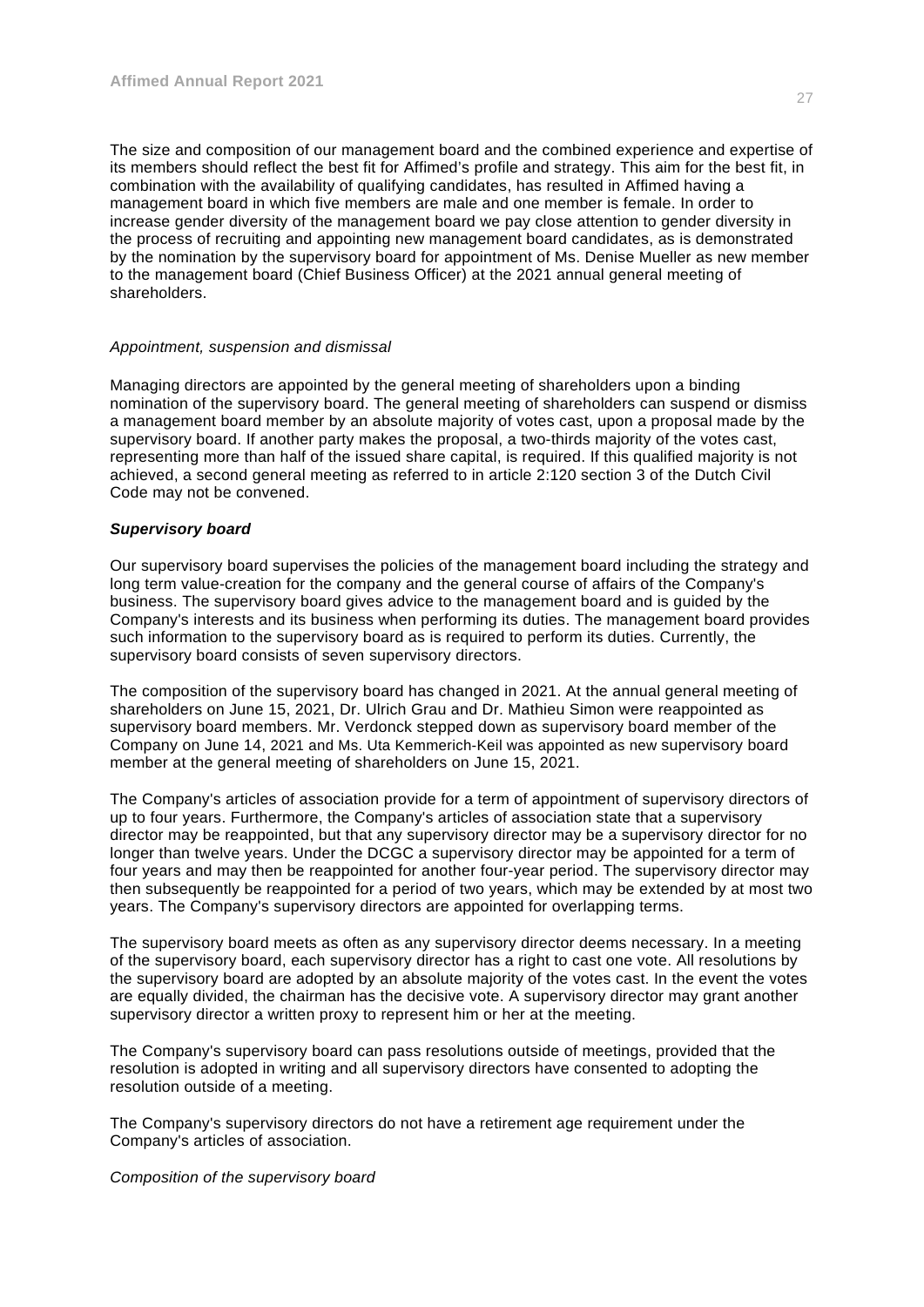The composition of the supervisory board, including its members' combined experience and expertise, independence, and diversity of age and gender, should reflect the best fit for Affimed's profile and strategy. This aim for the best fit, in combination with the availability of qualified candidates, has resulted in Affimed currently having a supervisory board in which five members are male and two members are female. In order to increase gender diversity of the supervisory board we pay close attention to gender diversity in the process of recruiting and appointing new supervisory board candidates, as is demonstrated by the appointment of Ms. Uta Kemmerich-Keil as supervisory board member at the annual general meeting of shareholders in 2021.

## *Appointment, suspension and dismissal*

Supervisory directors are appointed by the general meeting of shareholders upon a binding nomination of the supervisory board for a term of up to four years. The general meeting of shareholders can suspend or dismiss a supervisory board member by an absolute majority of votes cast, upon a proposal made by the supervisory board. If another party makes the proposal, a twothirds majority of the votes cast, representing more than half of the issued share capital, is required. If this qualified majority is not achieved, a second general meeting as referred to in article 2:120 section 3 of the Dutch Civil Code may not be convened.

# *Diversity policy*

In line with best practice provision 2.1.5 of the Code, the supervisory board has adopted a diversity policy for the composition of the supervisory board, the management board and key leadership positions (the "**Diversity Policy**"). The Diversity Policy contains specific diversity objectives to improve the diversity within the supervisory board and the management board. The Company aims to have a minimum of one-third women and a minimum of one-third men on the supervisory board. However, when nominating a candidate for appointment, the qualifications of the candidate, as well as the requirements for the position to be filled, shall prevail.

In order to increase gender diversity, we pay close attention to gender diversity in the process of recruiting and appointing new supervisory board or management board candidates. This is demonstrated by the appointments at the annual general meeting 2021 of Ms. Uta Kemmerich-Keil as a supervisory director and Ms. Denise Mueller as a managing director.

## *Conflicts of interest*

Each member of the management board is required to immediately report any potential conflict of interest to the chairman of the supervisory board and to the other members of the management board and provide them with all relevant information. Each member of the supervisory board is required to immediately report any potential conflict of interest to the chairman of the supervisory board and provide him or her with all relevant information. The chairman determines whether there is a conflict of interest. If a member of the supervisory board or a member of the management board has a conflict of interest with the Company, the member may not participate in the discussions and/or decision-making process on subjects or transactions relating to the conflict of interest. The chairman of the supervisory board will arrange for such transactions to be disclosed in the Annual Report.

In accordance with best practice provision 2.7.5 of the DCGC, Affimed reports that no transactions between the Company and legal or natural persons who hold at least 10% of the shares in the Company occurred in 2021.

## *Supervisory Board Committees*

Although the supervisory board retains ultimate responsibility, the supervisory board has delegated certain of its tasks to its committees.

In March 2022, the Supervisory Board restructured some of its committees whereby the compensation committee and the nomination and corporate governance committee were combined into one committee (compensation, nomination and corporate governance committee). In addition,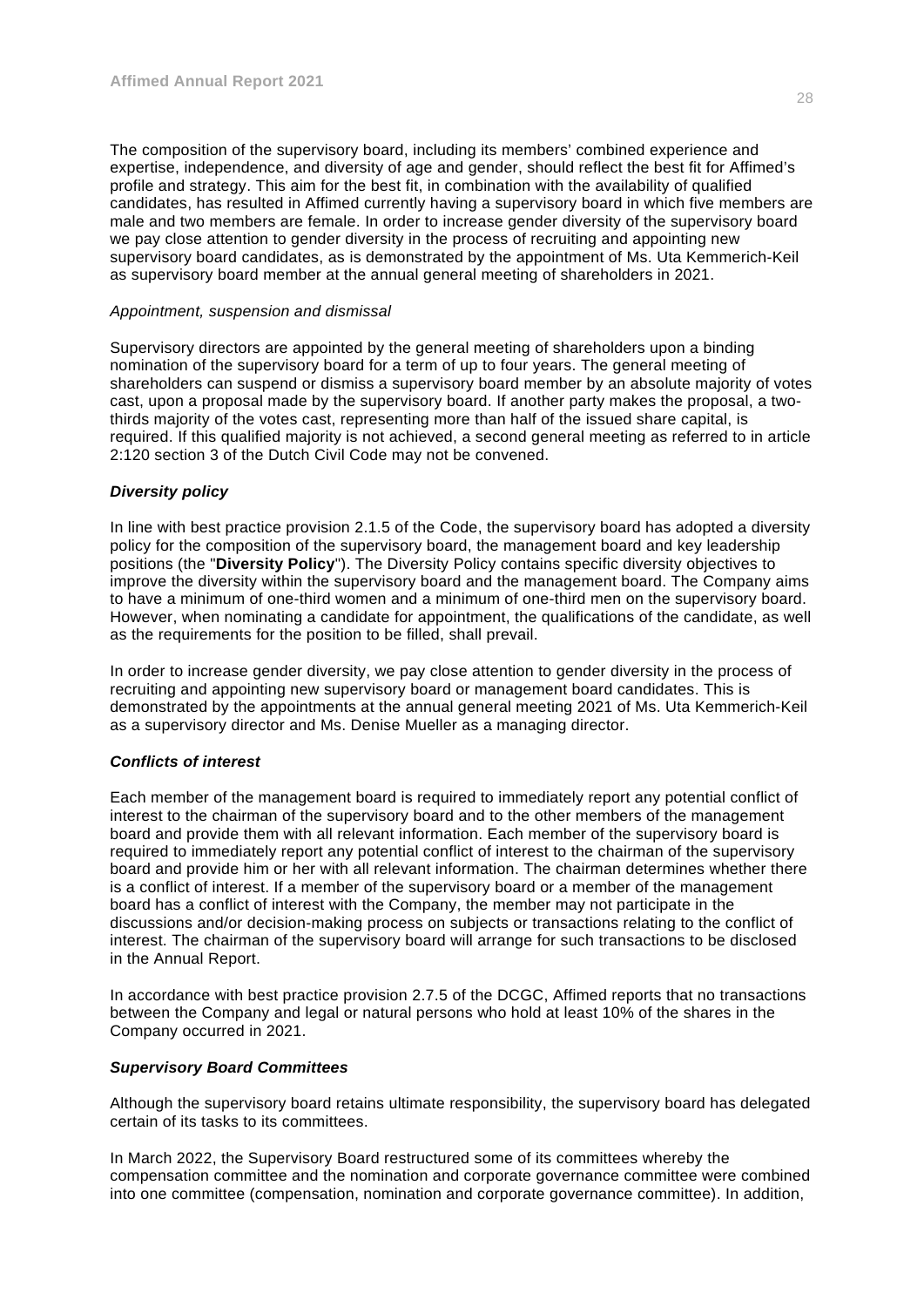a new committee (strategic committee) was formed. A description of the committees, both prior to and following this restructuring, is set out hereafter under ''Committee activities during 2021'' and "Newly formed committees in March 2022".

#### **Committee activities during 2021**

#### Audit committee

The audit committee, which consists of Uta Kemmerich-Keil (Chair), Harry Welten and Bernhard Ehmer, assists the board in overseeing our accounting and financial reporting processes and the audits of our financial statements. Our supervisory board has determined that all members of the audit committee satisfy the "independence" requirements set forth in Rule 10A-3 under the Exchange Act. The supervisory board has determined that Uta Kemmerich-Keil and Harry Welten qualify as "audit committee financial experts," as such term is defined in the rules of the SEC.

The audit committee is responsible for the selection of the registered public accounting firm that should serve as our independent auditor, and our supervisory board is responsible for recommending the appointment of the independent auditor to the general meeting of shareholders. In addition, the audit committee is responsible for the compensation, retention and oversight of the independent auditor appointed by the general meeting of shareholders; pre-approving the audit services and non-audit services to be provided by our independent auditor before the auditor is engaged to render such services; evaluating the independent auditor's qualifications, performance and independence, and presenting its conclusions to the full supervisory board on at least an annual basis and reviewing and discussing with the management board and the independent auditor our annual audited financial statements and quarterly financial statements prior to the filing of the respective annual and quarterly reports, among other things. Until the end of 2021, the audit committee was also responsible for the oversight of our information security management system, including the audit results of the information security certification and material information breaches and cybersecurity attacks.

The audit committee meets as often as one or more members of the audit committee deem necessary, but in any event at least four times per year. The audit committee meets at least once per year with our independent auditor, without our management board being present. The audit committee reviews information security matters no less than once per year. The audit committee held ten meetings by conference call in 2021 and no in-person meetings.

#### Compensation committee

The compensation committee, which consisted of Bernard Ehmer (Chairman), Thomas Hecht and Harry Welten, assisted the supervisory board *inter alia* in determining management board compensation. The committee recommends to the supervisory board for determination of the compensation of each of our managing directors. Under SEC and Nasdaq rules, there are heightened independence standards for members of the compensation committee, including a prohibition against the receipt of any compensation from the Company other than standard supervisory director fees. As permitted by the listing requirements of Nasdaq, we have opted out of Nasdaq Listing Rule 5605(d) which requires that a compensation committee consist entirely of independent directors.

The compensation committee is responsible for identifying, reviewing and approving corporate goals and objectives relevant to management board compensation; analysing the possible outcomes of the variable remuneration components and how they may affect the remuneration of the managing directors; evaluating each managing director's performance in light of such goals and objectives and making recommendations to the supervisory board for each managing director's compensation based on such evaluation and for any long-term incentive component of each managing director's compensation in line with the remuneration policy adopted by the general meeting of shareholders. In addition, the compensation committee is responsible for reviewing our management board compensation and benefits policies generally, among other things.

The compensation committee held nine meetings by conference call in 2021 and no in-person meetings.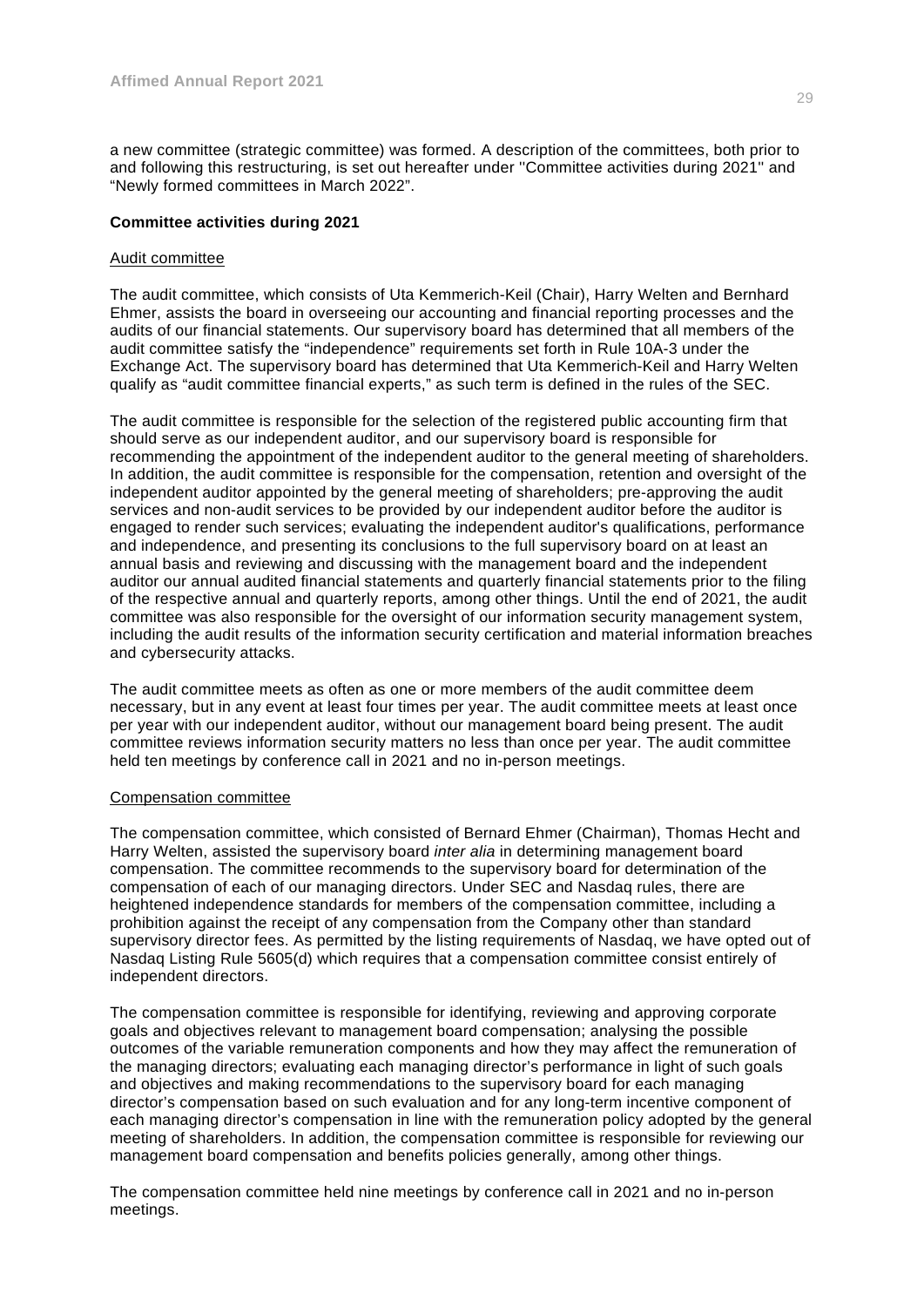## Nomination and corporate governance committee

The nomination and corporate governance committee, which consisted of Ulrich Grau (Chairman), Thomas Hecht and Mathieu Simon, assisted our supervisory board in identifying individuals qualified to become members of our supervisory board and management board consistent with criteria established by our supervisory board and in developing our corporate governance principles. As permitted by the listing requirements of Nasdaq, we have opted out of Nasdaq Listing Rule 5605(e) which requires independent director oversight of director nominations.

The nomination and corporate governance committee held four meetings by conference call in 2021 and no in-person meetings.

#### Research and Development Committee

The research and development committee, which consists of Annalisa Jenkins (Chair), Ulrich Grau and Mathieu Simon, assists our supervisory board in aligning the R&D strategy of the Company with the overall Company strategy, to evaluate critical junctures of research and development activities and assess the competitive landscape and the impact on the Company's strategy and business.

The research and development committee held one meeting by conference call in 2021 and no inperson meetings.

# **Newly formed committees in March 2022**

#### *Compensation, nomination and corporate governance committee*

The compensation, nomination and corporate governance committee, which consists of Ulrich Grau (Chairperson), Bernhard Ehmer, Thomas Hecht and Mathieu Simon, assists the Supervisory Board *inter alia* in determining compensation for the managing directors of the Company. Under SEC and Nasdaq rules, there are heightened independence standards for members of the compensation committee, including a prohibition against the receipt of any compensation from us other than standard supervisory director fees.

The committee recommends to the Supervisory Board for determination the compensation of each of our managing directors. Furthermore, the compensation, nomination & and corporate governance committee assists the Supervisory Board in identifying, reviewing and approving corporate goals and objectives relevant to management board compensation; analyzing the possible outcomes of the variable remuneration components and how they may affect the remuneration of the managing directors; evaluating each managing director's performance in light of such goals and objectives and determining each managing director's compensation based on such evaluation and determining any long-term incentive component of each managing director's compensation in line with the remuneration policy and reviewing our management board compensation and benefits policies generally, among other things.

The compensation, nomination and corporate governance committee also assists our Supervisory Board in identifying individuals qualified to become members of our Supervisory Board consistent with criteria established by our supervisory board and in developing our corporate governance principles. In addition, the Supervisory Board delegated the oversight of the Company's Compliance Management System, including Cybersecurity and Information Security System, and the monitoring of the development and implementation of the Company's ESG strategy to the compensation, nomination and corporate governance committee.

#### *Strategic committee*

The strategic committee, which consists of Thomas Hecht (Chairperson), Harry Welten, Mathieu Simon and Annalisa Jenkins, assists our Supervisory Board in discharging its supervisory, monitoring and advisory duties with respect to the development and implementation of the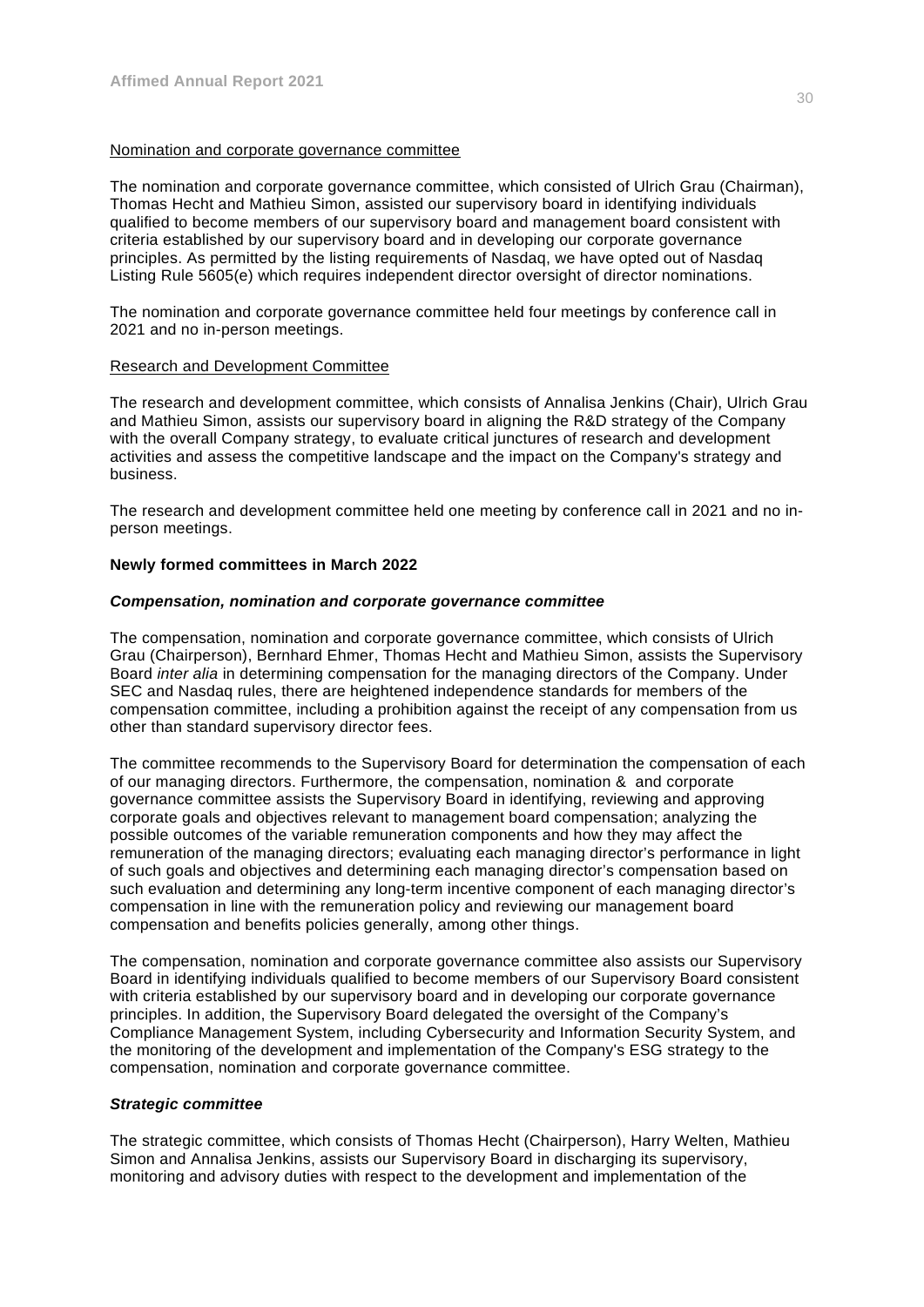Company's overall strategy and the risks inherent to its business activities, as well as with respect to strategic initiatives identified by the Company from time to time.

# **IV. COMPENSATION OF MEMBERS OF THE MANAGEMENT BOARD AND SUPERVISORY BOARD**

Affimed's remuneration policy aims to attract, motivate and retain the best-qualified workforce. The objectives and structure of the remuneration policy for the management board is regularly reviewed and/or evaluated by the supervisory board. The current remuneration policy for the management board and supervisory board was adopted and approved by the general meeting of shareholders on 17 September 2014, prior to the consummation of our initial public offering (the ''**IPO**''). The remuneration policies were last amended by the general meeting of shareholders on 4 August 2020.

The description of the compensation of managing directors and supervisory directors in the following sections is based on the management and supervisory board remuneration policies which are currently in effect and, for the avoidance of doubt, does not reflect any amendments to these remuneration policies as are proposed to the general meeting at the upcoming annual general meeting of shareholders in 2022.

## *Compensation of managing directors and supervisory directors*

Dutch law provides that we must establish a policy in respect of the remuneration of our managing directors and supervisory directors. With respect to remuneration in the form of plans for shares or rights to shares (such as the Equity Incentive Plan 2014 mentioned below) the policy for managing directors must set out the maximum number of shares or rights to shares to be granted as well as the criteria for grants and for amending existing grants. The remuneration policy for the managing directors provides the supervisory board with a framework within which the supervisory board determines the remuneration of the managing directors.

Our remuneration policy for our managing directors provides the supervisory board with the authority to enter into management services agreements with managing directors that provide for compensation consisting of base compensation, performance-related variable compensation, longterm equity incentive compensation (as detailed in the terms of the Equity Incentive Plan 2014 described below), pension and other benefits and severance pay and benefits. The remuneration policy for the managing directors provides that the annual cash bonus payable to managing directors may not exceed 100% of the annual base gross salary and will be based upon the achievement of set financial and operating goals for the period. The bonus payments may be increased in any given year by the supervisory board upon a proposal of the compensation committee based on any exceptional achievements of that managing director. In addition, the remuneration policy for managing directors allows for termination payments, which shall be in line with relevant market practices, and shall not exceed 100% of the managing director's annual base salary, increased with the average variable compensation (the "**STI Variable Compensation**") over the last full three years, or if the term of office of the managing director is shorter than three years, the average received STI Variable Compensation over the shorter period. For a dismissal within six months after a change of control over the Company, the severance compensation shall not exceed 200% of the managing director's annual base salary, increased with the STI Variable Compensation over the last full three years, or if the term of office of the managing director is shorter than three years, the average received STI Variable Compensation over the shorter period.

The remuneration policy for the supervisory board established the compensation for our supervisory directors. This policy provides for payments and initial and annual equity awards. This is permissible under Dutch law, but constitutes a deviation from best practice provisions 3.3.2 of the DCGC.

The remuneration policy for our supervisory directors provides that each supervisory director is entitled to an annual retainer of €20,000, provided that the chair of the supervisory board is entitled to an annual retainer of  $\epsilon$ 75,000. In addition, the chair of the audit committee is entitled to an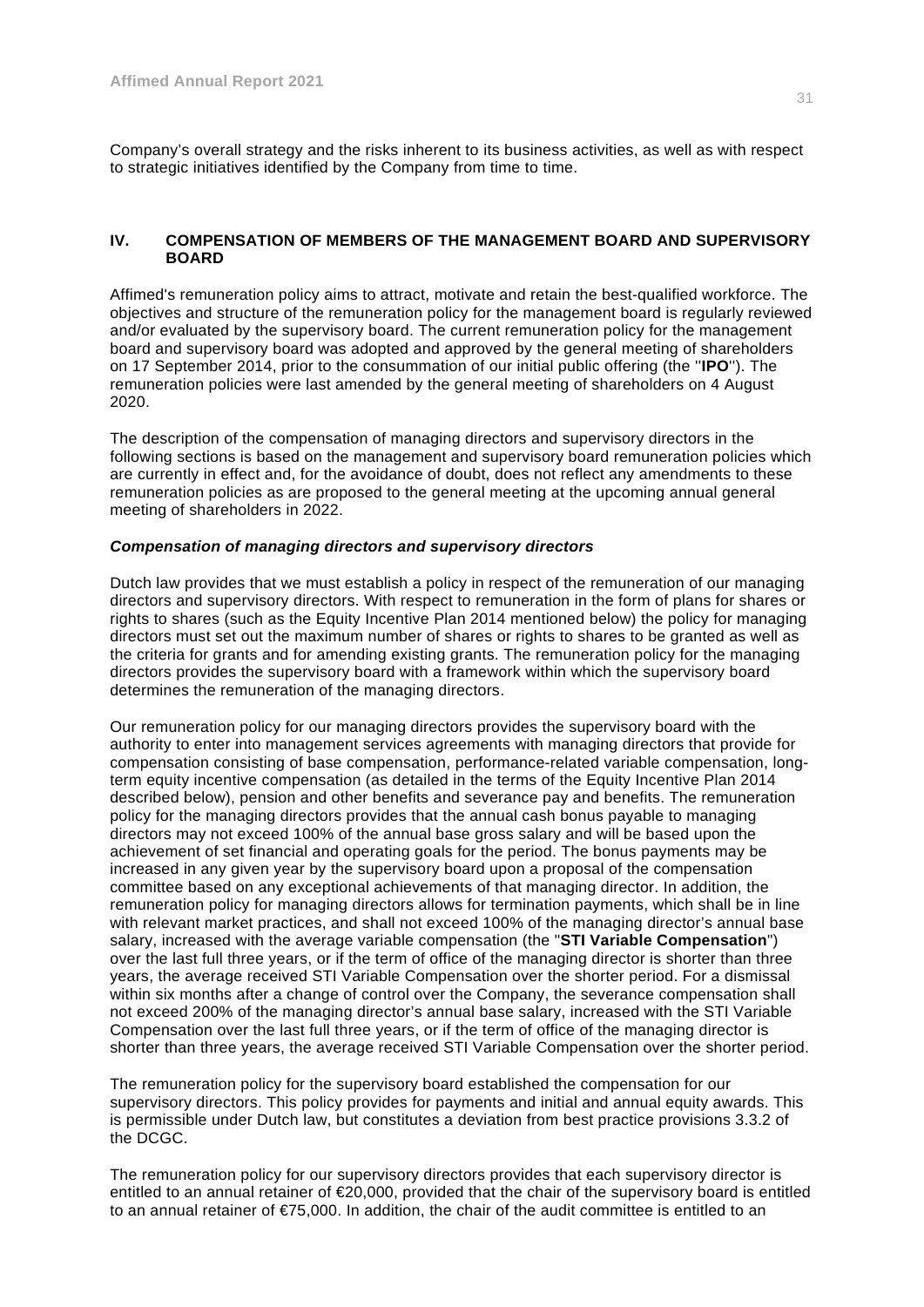additional annual retainer of €15,000 and the chairs of other committees established by the supervisory board are each entitled to annual retainers of €7,500. Supervisory directors will also be paid €3,000 for each supervisory board meeting attended in person and €1,500 for each virtual/telephonic supervisory board meeting, provided the virtual/telephonic meeting exceeds 30 minutes. The members of each committee will be paid €1,500 for each committee meeting attended in person and €750 for each virtual/telephonic committee meeting, provided the virtual/telephonic meeting exceeds 30 minutes.

The Company is granting each newly elected member of the supervisory board an initial award of stock options to purchase 60,000 ordinary shares of the Company (the "**Initial Board Member Award**"). The Initial Board Member Award will be made on the date of the general meeting of the Company in which the member was initially elected to the supervisory board If such date falls within a so-called 'closed period' according to Affimed's Insider Trading Policy, the granting date shall be amended for such occasion to be the 15th day after the closed period has ended. Initial awards vest over a period of three years, with 1/3 of the stock options vesting on the first anniversary of the grant date, and the remainder vesting in equal instalments at the end of each three-month period following the first anniversary of the date of grant.

In addition, the remuneration policy, provides that the Company will annually grant the supervisory board chair options to purchase 45,000 ordinary shares of the Company, and each other supervisory director stock options to purchase 30,000 ordinary shares of the Company (each such award referred to as an "**Annual Award**"). The grant date for the Annual Awards shall be determined by the supervisory board and must (i) be in the first quarter of the financial year and (ii) compliant with the Company´s Insider Trading Policy. Annual Awards will be made to supervisory board members under the condition that they will remain in office after the annual general meeting of that year. If, in any given year, a supervisory board member will no longer be in office after the annual general meeting, he or she will not receive an Annual Award for that year. These Annual Awards will vest in four quarterly instalments and will be fully vested on the first anniversary of the grant date. Initial awards and annual awards will be granted automatically on the respective dates and as determined by the supervisory board of the company in accordance with the policy, based on the approval by the shareholders of this remuneration policy and without any further decisions or approvals by the supervisory board of the company. Supervisory directors are also entitled to be reimbursed for their reasonable expenses incurred in attending meetings of the supervisory board and its committees.

The aggregate cash compensation including benefits in kind, accrued or paid to our managing directors and supervisory directors with respect to the year ended December 31, 2021, for services in all capacities was approximately €3.6 million and €0.4 million respectively. As of December 31, 2021, we have no amounts set aside or accrued to provide pension, retirement or similar benefits to our managing directors and supervisory directors. In 2021, awards for approximately 1.6 million stock options were granted to management and members of the supervisory board. Further details on the managing directors and supervisory directors individual remuneration are outlined in Note 41 to the Company only financial statements and Note 28 to the consolidated financial statements, as well as in the Agenda and Explanatory Notes for the 2022 Annual General Meeting of Shareholders.

In accordance with Dutch law, we are not required to disclose information regarding third party compensation of our directors or director nominees. As a result, our practice varies from the thirdparty compensation disclosure requirements of Nasdaq Listing Rule 5250(b)(3).

## *Long-term incentive plans*

# Equity Incentive Plan 2014

In conjunction with the closing of our IPO, we established the Affimed N.V. Equity Incentive Plan 2014 (the "**2014 Plan**") with the purpose of advancing the interests of our shareholders by enhancing our ability to attract, retain and motivate individuals who are expected to make important contributions to us. The maximum number of shares available for issuance under the 2014 Plan equals 7% of the total outstanding common shares on September 17, 2014, or approximately 1.7 million common shares. On January 1 of any calendar year thereafter (including January 1, 2022),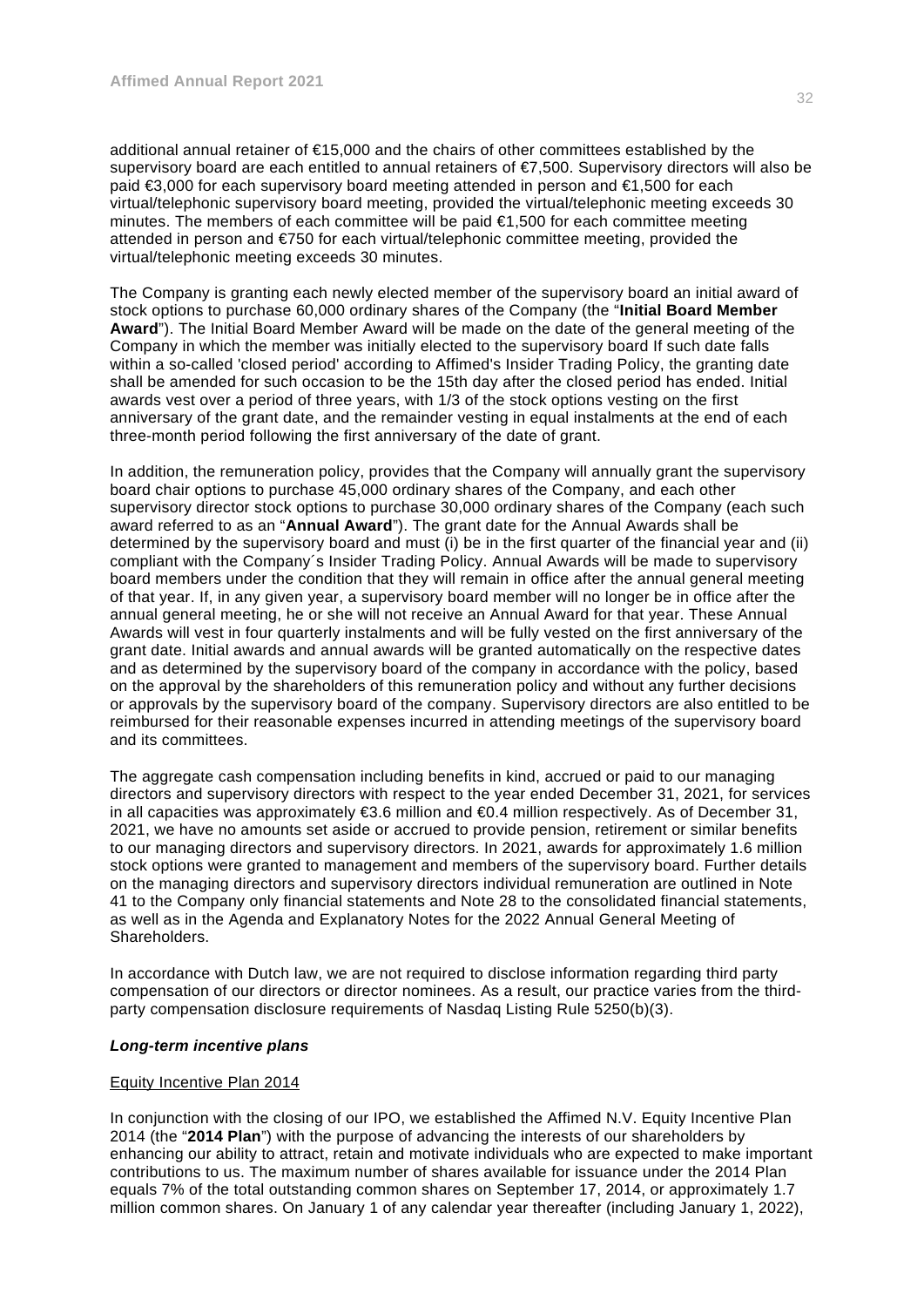an additional 5% of the total outstanding common shares on that date becomes available for issuance under the 2014 Plan. As of January 1, 2022, we had approximately 18.1 million common shares available for issuance, and approximately 10.7 million common shares subject to issuance under outstanding awards. The absolute number of shares available for issuance under the 2014 Plan will increase automatically upon the issuance of additional shares by the Company. The option exercise price for options under the 2014 Plan is the fair market value of a share as defined in the 2014 Plan on the relevant grant date. We are following home country rules relating to the repricing of stock options. Under applicable Dutch law, re-pricing is permissible, provided this falls within the framework set by the remuneration policy for the management board and the 2014 Plan.

*Plan administration.* The 2014 Plan is administered by our compensation committee. Approval of the compensation committee is required for all grants of awards under the 2014 Plan. The compensation committee may delegate to the managing directors the authority to grant equity awards under the 2014 Plan to our employees.

*Eligibility*. Managing directors, supervisory directors and other employees and consultants of the Company are eligible for awards under the 2014 Plan.

*Awards*. Awards include options and restricted stock units.

*Vesting period*. Subject to any additional vesting conditions that may be specified in an individual grant agreement, and the accelerated vesting conditions below, the plan provides for three year vesting of stock options. One-third of the stock options granted to participants in connection with the start of their employment vest on the first anniversary of the grant date, with the remainder vesting in equal tranches at the end of each 3-month period thereafter. Stock options granted to other participants vest in equal tranches at the end of each 3-month period after the grant date over the course of the vesting period. The compensation committee will establish a vesting schedule for awards granted to supervisory directors as well as for any awards in the form of restricted stock units.

*Accelerated vesting*. Unless otherwise specified in an individual grant agreement, the 2014 Plan provides that upon a change of control of the Company (as defined in the 2014 Plan) all then outstanding equity awards will vest and become immediately exercisable. It also provides that upon a participant's termination of service due to (i) retirement (or after reaching the statutory retirement age), (ii) permanent disability rendering the relevant participant incapable of continuing employment or (iii) death, all outstanding equity awards that would have vested during a 12 month period following such termination of service will vest and become immediately exercisable. Otherwise at termination all unvested awards will be forfeited. If a participant experiences a termination of service without "cause" or for "good reason" (in each case, as defined in the 2014 Plan) within six months prior to a change of control, the Company will make a cash payment equivalent to the economic value that the participant would have realized in connection with the change of control upon the exercise and sale of the equity awards that such participant forfeited upon his or her termination of service. In connection with a change of control and subject to the approval of the supervisory board, the management board may amend the exercise provisions of the 2014 Plan.

## *Carve Out Agreements*

Our pre-IPO shareholders have entered into agreements with certain managing directors and certain of our supervisory directors and consultants that grant the beneficiaries the right to receive common shares of the company. In 2019, these agreements were transferred from the pre-IPO shareholders to an independent trust company (the "**Trust GmbH**"). The agreements were satisfied or will be satisfied in the future through a transfer to the beneficiaries of in the aggregate 7.78% of the common shares now owned by the Trust GmbH, or the respective market value thereof in cash to the beneficiaries.

## *Managing director services agreements*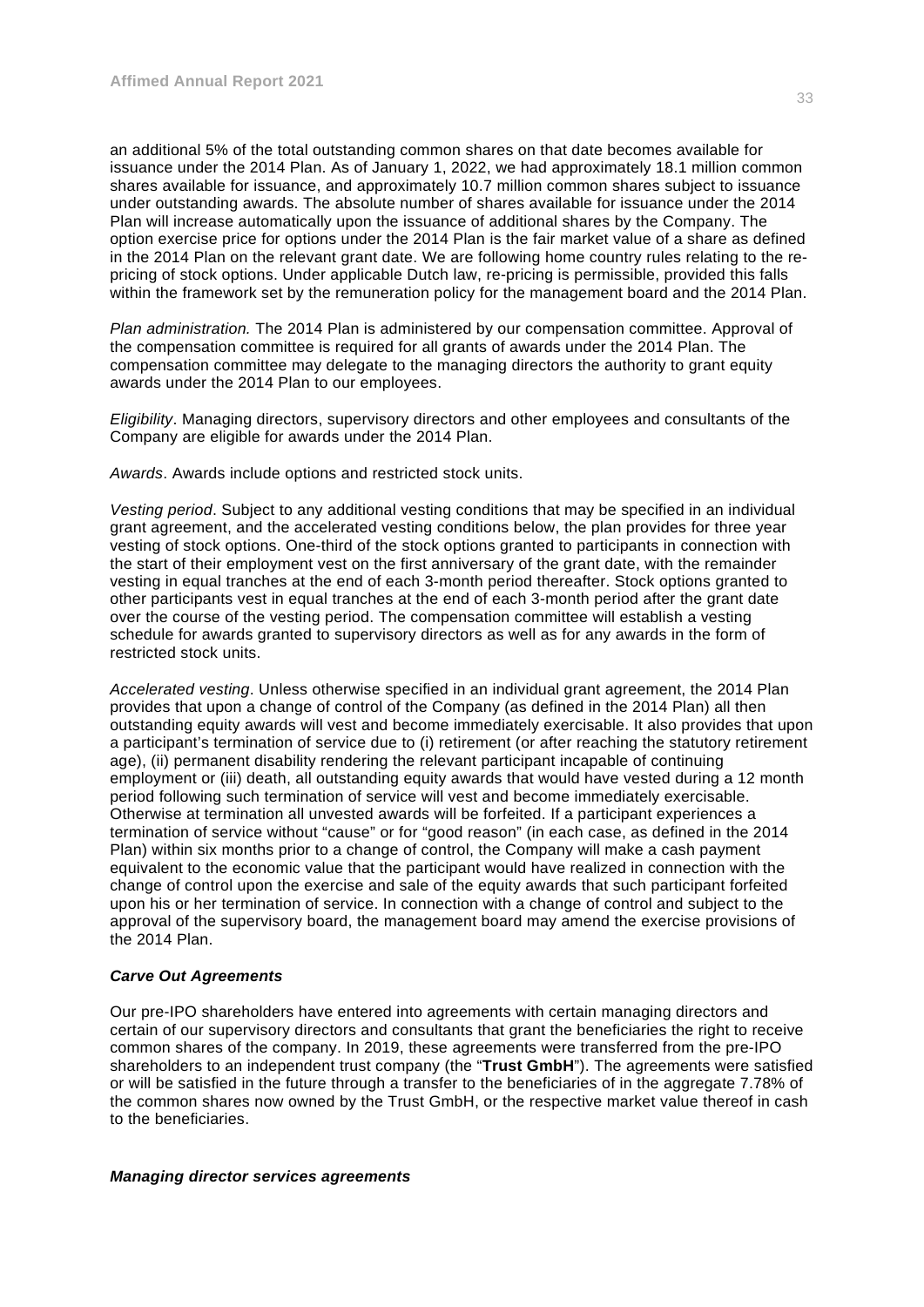Our managing directors have entered into management services agreements with us or our subsidiary, Affimed Inc. New management services agreements of Adi Hoess and Wolfgang Fischer became effective upon their reappointment as managing directors by the general meeting of shareholders on 4 August 2020. The management services agreements of Arndt Schottelius and Andreas Harstrick became effective upon their appointment as managing directors by the general meeting of shareholders on 4 August 2020. The management services agreements of Angus Smith and Denise Mueller became effective on 13 July 2020 and 7 January 2021 respectively.

The management services agreements of Adi Hoess, Wolfgang Fischer, Arndt Schottelius and Andreas Harstrick are for a definite period of time, which period equals the term of office of the managing director. In addition, the management services agreements of Adi Hoess, Wolfgang Fischer, Arndt Schottelius and Andreas Harstrick provide for a termination notice period of not less than six months, both for us and for the managing director. The management services agreements of Angus Smith and Denise Mueller are for an indefinite period of time and provide for a termination notice period of 45 days, both for us and for Angus Smith and Denise Mueller respectively. In the event of an urgent cause, the management services agreements may be terminated with immediate effect.

Each management services agreement provides for payment of severance upon pre-defined circumstances such as a termination by us without urgent cause or the existence of certain events posing the managing director to terminate the management services agreement for urgent cause (including, but not limited to, a reduction of the managing director's salary) for which the severance is 100% (Adi Hoess) and 50% (Wolfgang Fischer, Arndt Schottelius and Andreas Harstrick) of the managing director's gross annual salary increased with the average STI Variable Compensation over the last full three years, or if the term of office of the managing director is shorter than three years, the average received STI Variable Compensation over the shorter period. The severance for Angus Smith and Denise Mueller is 75% of the managing director's gross annual salary and variable compensation.

The management services agreements provide for a lump-sum payment following a change of control, subject to certain conditions. In the event of termination of the management services agreements following a change of control, the aforementioned severance is increased to 185% (Adi Hoess) and to 150% (Wolfgang Fischer, Arndt Schottelius and Andreas Harstrick) of the managing director's gross annual salary increased with the average STI Variable Compensation over the last full three years, or if the term of office of the managing director is shorter than three years, the average received STI Variable Compensation over the shorter period. The severance for Angus Smith and Denise Mueller is increased to 125% of the managing director's gross annual salary and variable compensation.

The management services agreements contain post-termination restrictive covenants, including a post-termination non-competition covenant, which lasts until six months after the management services agreement has ended, and a non-solicitation covenant, which lasts until two years after the management services agreement has ended.

#### *Insurance and Indemnification*

Our managing directors and supervisory directors have the benefit of indemnification provisions in our articles of association. These provisions give managing directors and supervisory directors the right, to the fullest extent permitted by law, to recover from us amounts, including but not limited to litigation expenses, and any damages they are ordered to pay, in relation to acts or omissions in the performance of their duties. However, there is generally no entitlement to indemnification for acts or omissions that amount to willful (*opzettelijk*), intentionally reckless (*bewust roekeloos*) or seriously culpable (*ernstig verwijtbaar*) conduct. In addition, upon consummation of our IPO, we entered into agreements with our managing directors and supervisory directors to indemnify them against expenses and liabilities to the fullest extent permitted by law. These agreements also provide, subject to certain exceptions, for indemnification for related expenses including, among others, attorneys' fees, judgments, penalties, fines and settlement amounts incurred by any of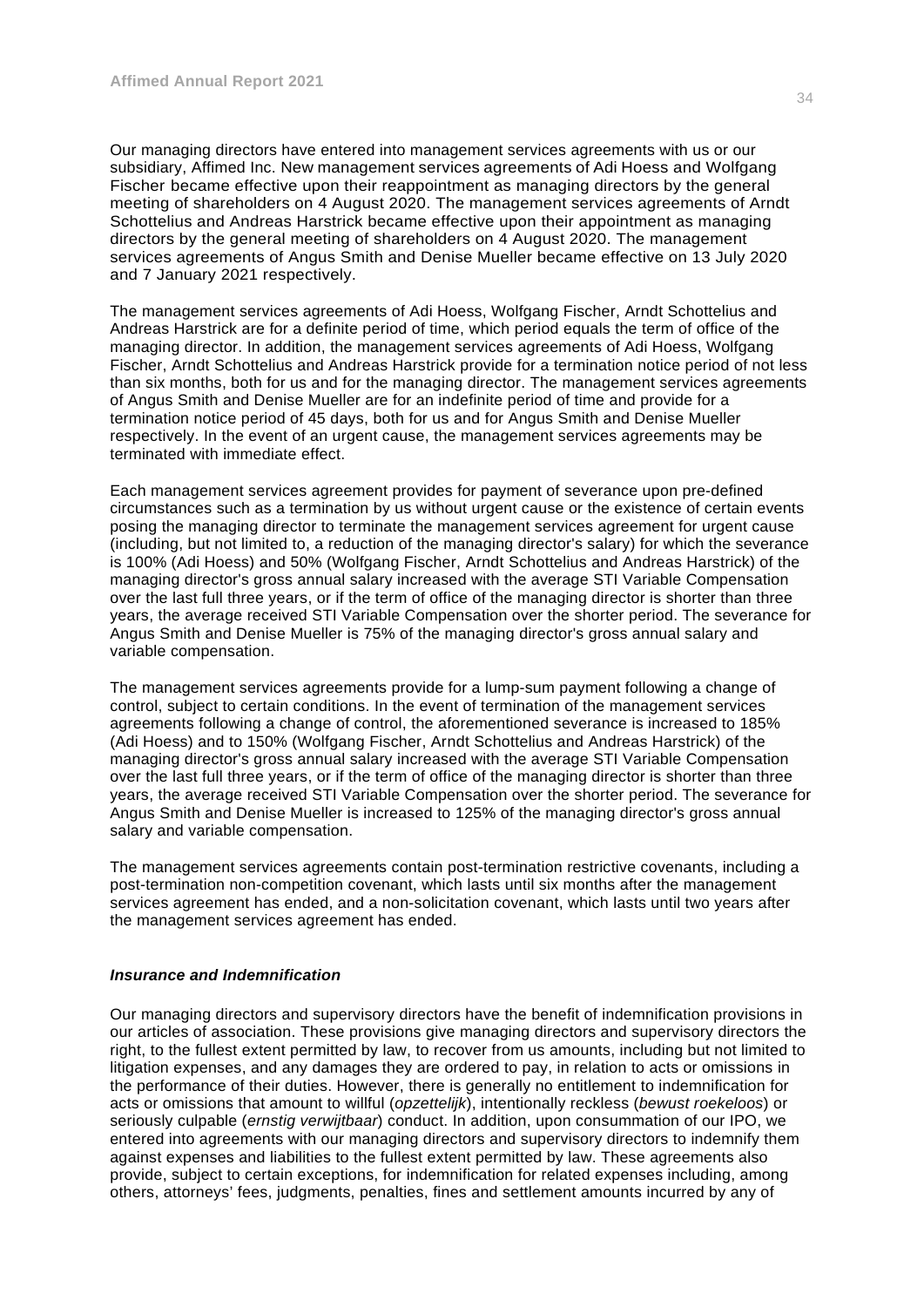these individuals in any action or proceeding. In addition to such indemnification, we provide our managing directors and supervisory directors with directors' and officers' liability insurance.

Insofar as indemnification of liabilities arising under the U.S. Securities Act of 1933 (the "**Securities Act**") may be permitted to supervisory directors, managing directors or persons controlling us pursuant to the foregoing provisions, we have been informed that, in the opinion of the SEC, such indemnification is against public policy as expressed in the Securities Act and is therefore unenforceable.

#### **V. Related party transactions**

The following is a description of related party transactions occurred in 2020 and 2021 with any of our members of our supervisory board or management board and the holders of more than 5% of our common shares.

#### *Agreement with supervisory director*

Prior to his appointment as supervisory director of the Company, Harry Welten has provided consultancy services to us and received related payments of €0 in 2021 and €172,000 in 2020.

#### *Indemnification Agreements*

We have entered into indemnification agreements with our managing directors and supervisory directors. The indemnification agreements and our articles of association require us to indemnify our managing directors and supervisory directors to the fullest extent permitted by law.

#### **VI. RISK MANAGEMENT AND CONTROL SYSTEMS**

#### *Risk Management: general methods*

Affimed's management board has implemented an Enterprise Risk Management System (ERM), which is designed with the objective to:

- increase Shareholder Value through well informed and thoughtful weighing of risks against opportunities;
- guide the employees in accurate management of risks, while realizing and fully exploiting the opportunities;
- address the applicable regulatory requirements; and
- ensure alignment across the entire Affimed organization on risk attitude, risk appetite and risk materiality.

The ERM Policy covers:

- identification, assessment and treatment of risks by the Risk Owners, according to the evaluation criteria and treatment strategies as defined by the ERM Policy;
- risk consolidation and aggregation across the Affimed organization;
- continuous monitoring of identified risks and their defined treatments by the Risk Owners; and
- reporting of risks, including ad-hoc risk reporting, to the Risk Committee, the management board and supervisory board.

#### *Implementation effectiveness*

The effectiveness of risk management is implemented by the three-lines-of-defence model:  $1<sup>st</sup>$ line: Business – management board owns, implements and operates business controls to ensure compliance with laws, regulations and policies (including supervisory controls).  $2^{nd}$  line: Compliance, Risk Management and Internal Control System functions, which identify exposed areas and manage mitigation activities; perform monitoring to gain assurance that compliance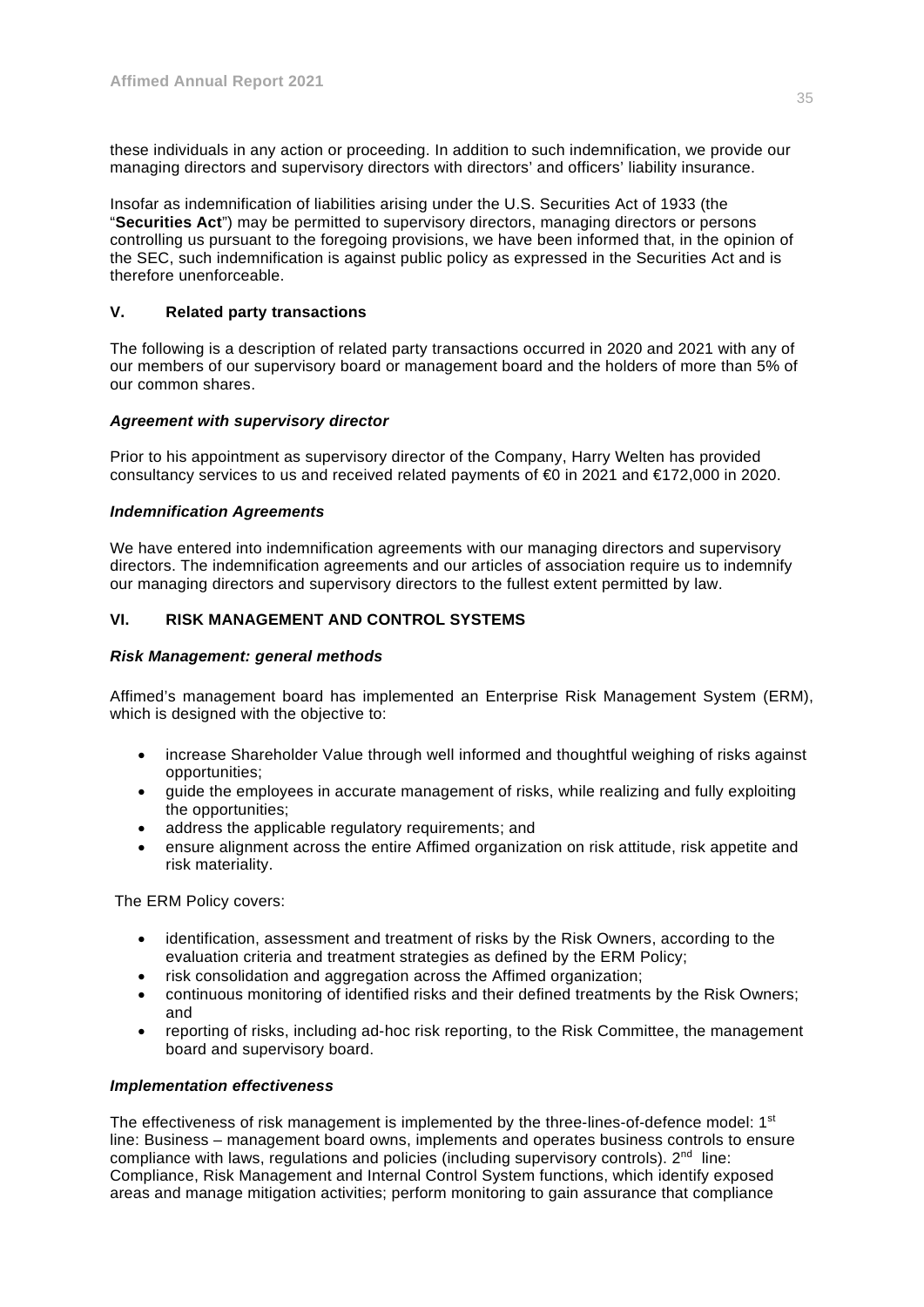controls operate effectively; and report upon such activities as well as significant findings to the management board and to the supervisory board, which present the 3<sup>rd</sup> defence lines together with external auditors as additional control functions.

A description of the key risk factors and the risk management approach, as well as the sensitivity of the Company's results to external factors and variables are described in more detail in "Risk Management."

#### *Information security risks*

We are establishing a comprehensive Information Security Management System (ISMS) in accordance with the VdS 10000 guideline. The key objective of our ISMS is to ensure:

- availability of data;
- confidentiality of data; and
- integrity of data.

In April 2022, the Company's ISMS was audited and re-certified in accordance with the VdS 10000 guideline without any identified deviations or findings. The sector-neutral VdS guidelines 10000 are a catalogue of measures for a management system that is specially tailored to small and medium companies. VdS 10000 is based on good practice from BSI Grundschutz and ISO/IEC 27001.

Our ISMS consists of multiple elements ensuring security from a variety of perspectives and regulations. We are planning further improvements to our ISMS by establishing additional elements such as performance monitoring, supplier relationships and continual improvement processes. The Company is implementing a plan to reach this status utilizing both internal and external expertise, and implementation of the plan began in early 2020. In 2022, we are entering the next level by investing into security and breach monitoring and establishing data classification.

The Company has entered into an information security risk insurance policy, though to date the Company has not experienced any security breaches.

#### *Internal Control System: general methods*

Affimed's management board is responsible for establishing and maintaining adequate internal control over financial reporting, as such term is defined in Rule 13a-15(f) of the Exchange Act.

The main elements of our internal control and risk management system in relation to the financial reporting process comprise the following:

- framework for Internal Control System: Integrated Framework (2013) by the COSO;
- scoping of key business processes according to SOX Sec. 404a and continuing monitoring status of SOX Sec. 302 process due to the listing of Affimed's shares on Nasdaq;
- clear assignment of responsibilities;
- segregation of duties and four eyes principle;
- appropriate Enterprise Resource Planning system including authorisation concepts and approval workflows;
- use of checklists when preparing quarterly and annual financial statements;
- use of quidelines and work procedures;
- ITGC considerations:
- risk and control assessment (testing of control design and effectiveness);
- evaluation of testing results, remediation action;
- continuing monitoring status of SOX Sec. 302 process; and
- reporting the conclusions about the adequacy and effectiveness of internal controls incl. any significant deficiency or material weakness over financial reporting to the audit committee on a regular basis.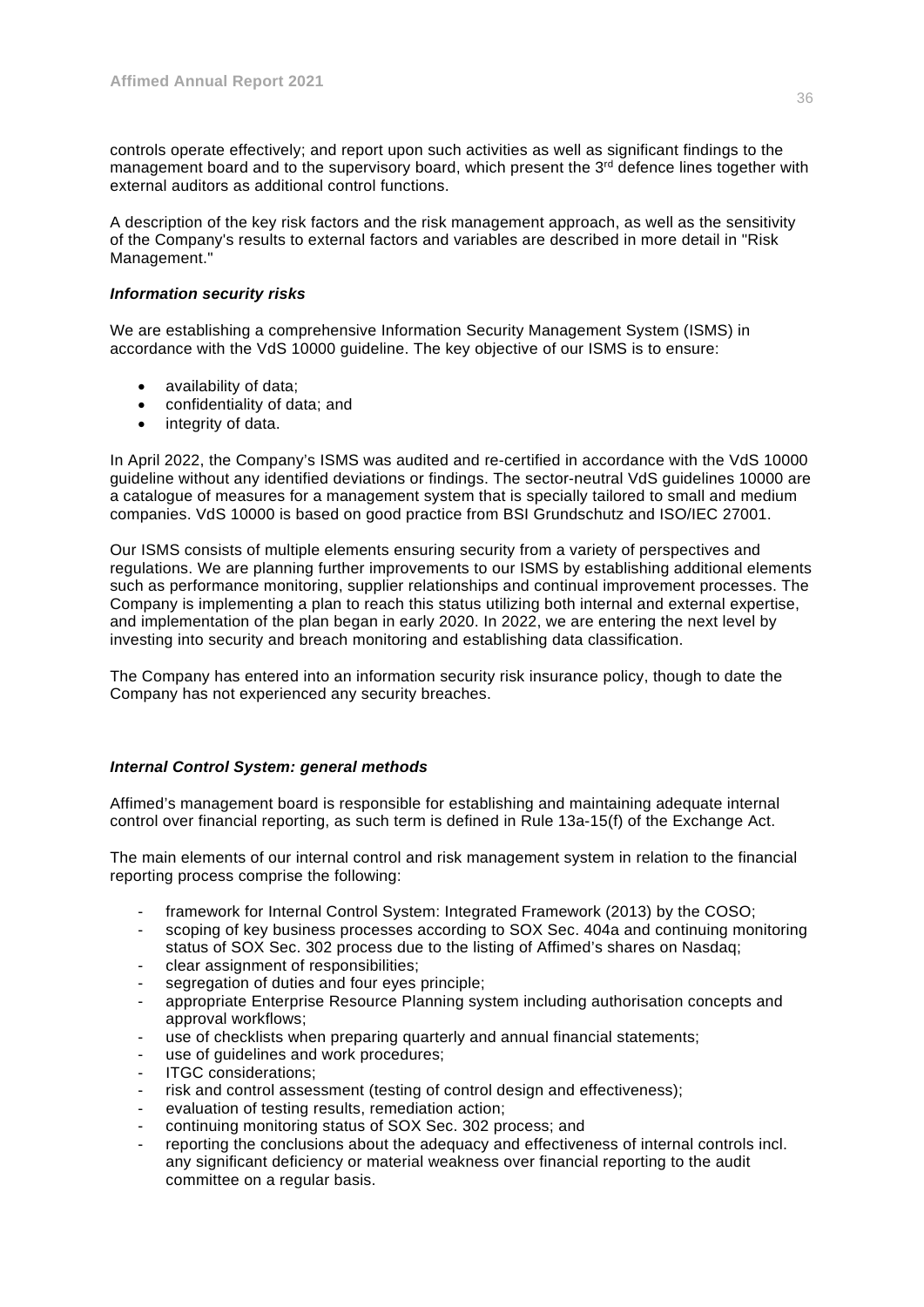Further, a Disclosure Committee is in place, which advises the various officers and departments involved, including the CEO and the CFO, on the timely review, publication and filing of periodic and current (financial) reports. In addition to the certification by the CEO and the CFO under U.S. law, each individual member of the supervisory board and management board must under Dutch law, sign the consolidated and the company-only financial statements being disclosed and submitted to the general meeting of shareholders for adoption.

#### *Monitoring of effectiveness*

Our management board, after evaluating the effectiveness of our disclosure controls and procedures (as defined in Rule 13a-15(e) under the Exchange Act) as of December 31, 2021, have concluded that based on the evaluation of these controls and procedures required by Rule 13a-15(b) of the Exchange Act, our disclosure controls and procedures were effective and the risk management and control systems worked properly in 2021. We conclude that these systems provide a reasonable assurance that the financial report does not contain any errors of material importance. Based on that evaluation, our management concluded that our internal control over financial reporting was effective as of December 31, 2021.

Our independent registered public accounting firm is required to attest the effectiveness of our internal controls over financial reporting pursuant to Section 404. In the opinion of our independent registered public accounting firm, the Company maintained, in all material respects, effective internal control over financial reporting as of December 31, 2021, based on criteria established in Internal Control – Integrated Framework (2013) issued by COSO.

#### **VII. STATEMENT BY THE MANAGEMENT BOARD**

The management board states in accordance with best practice provision 1.4.3 of the DCGC that the management report provides sufficient insights into any failings in the effectiveness of the internal risk management and control systems. The implemented systems provide reasonable assurance that the financial reporting does not contain any material inaccuracies.

Based on the current state of affairs, it is justified that the financial reporting is prepared on a going concern basis; material risks and uncertainties that are relevant to the expectation of the company's continuity for the period of twelve months after the preparation of the report are disclosed.

It should be noted that these systems cannot provide absolute assurance that internal risk management and control systems can prevent or detect all inaccuracies or errors.

#### **VIII. CODE OF CONDUCT**

The management board has implemented a Code of Conduct to ensure that we conduct our business activities in accordance with the highest ethical, legal and professional standards. Our Code of Conduct covers a broad range of matters including the handling of conflicts of interest, compliance issues and other corporate policies such as insider trading and equal opportunity and non-discrimination standards. Our Code of Conduct applies to all of our supervisory directors, managing directors and employees of the Company and its subsidiaries.

Affimed has also established suitable processes and devoted sufficient personnel resources for the enforcement of this Code, subject to the supervision of the CEO and the compensation, nomination and corporate governance committee of the supervisory board, and the Company supports its supervisory directors, managing directors and employees to maintain a culture of accountability and to facilitate compliance with this Code.

We have published our Code of Conduct on our website:

https://www.affimed.com/investors/corporate-governance/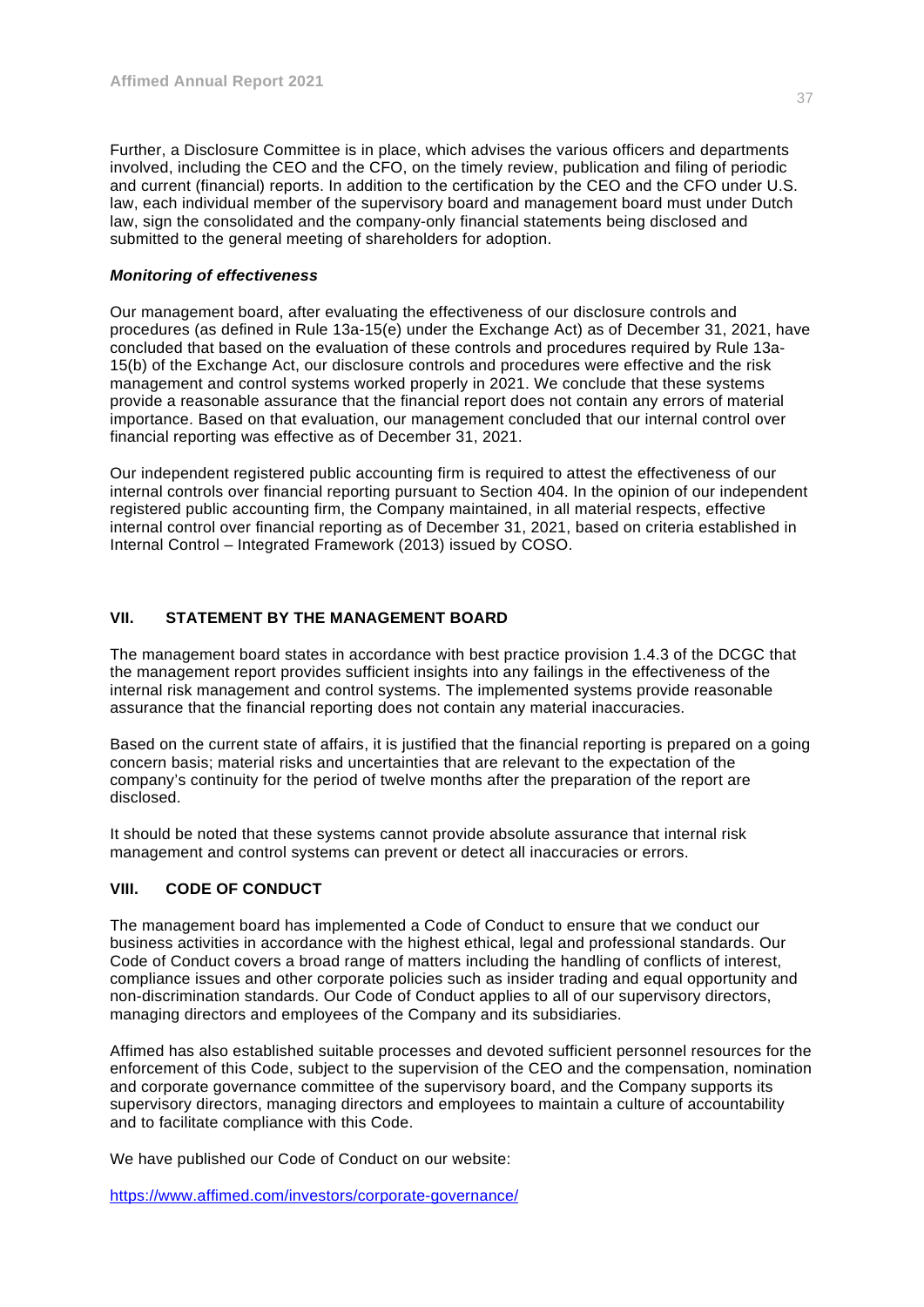#### **IX. SHARES AND SHAREHOLDERS' RIGHTS**

#### *General meeting of shareholders*

Affimed shareholders exercise their rights through annual and extraordinary general meetings of shareholders. We are required to convene an annual general meeting of shareholders in the Netherlands each year, no later than six months after the end of the Company's financial year.

Additional extraordinary general meetings of shareholders may be convened at any time by the supervisory board and the management board. Pursuant to Dutch law, one or more shareholders, who jointly represent at least 10% of the issued capital may, on their application, be authorized by a Dutch district court to convene a general meeting of shareholders.

The agenda for the annual general meeting of shareholders must contain certain matters as specified in our articles of association and under Dutch law, including the adoption of our annual financial statements. Shareholders are entitled to propose items for the agenda of the general meeting of shareholders provided that they hold at least 3% of the issued share capital. Proposals for agenda items for the general meeting of shareholders must be submitted at least 60 days prior to the date of the meeting. The general meeting of shareholders is also entitled to vote on important decisions regarding Affimed's identity or character, including major acquisitions and divestments.

In accordance with our articles of association, for each general meeting of shareholders, the management board may determine that a record date will be applied in order to establish which shareholders are entitled to attend and vote at the general meeting of shareholders. Such record date shall be the 28th day prior to the day of the general meeting. The record date and the manner in which shareholders can register and exercise their rights will be set out in the notice of the meeting.

We encourage participation in Affimed's general meetings of shareholders. All shareholders and others entitled to attend general meetings of shareholders are authorized to attend the general meeting of shareholders, to address the meeting and, in so far as they have such right, to vote. Taking into account the current status of COVID-19 and release of restrictive measures in the Netherlands, Affimed has decided that the 2022 annual general meeting of shareholders will be held as a physical meeting. As announced in the invitation to the 2022 annual general meeting of shareholders, Affimed may take precautionary measures to limit risks, including requirements or limitations in relation to the attendance in person, to the extent allowed pursuant to the bill ''Temporary Measures in the Field of the Ministry of Justice and Security in connection with the Outbreak of Covid-19''.

#### *Voting rights*

In accordance with Dutch law and our articles of association, each issued common share confers the right to cast one vote at the general meeting of shareholders. Each holder of shares may cast as many votes as it holds shares. Shareholders may vote by proxy. No votes may be cast at a general meeting of shareholders on shares held by us or our subsidiaries or on shares for which we or our subsidiaries hold depositary receipts.

Nonetheless, the holders of a right of use and enjoyment (*vruchtgebruik*) and the holders of a right of pledge in respect of shares held by us or our subsidiaries in our share capital are not excluded from the right to vote on such shares, if the right of use and enjoyment (*vruchtgebruik*) or the right of pledge was granted prior to the time such shares were acquired by us or any of our subsidiaries. Neither we nor any of our subsidiaries may cast votes in respect of a share on which we or such subsidiary holds a right of use and enjoyment (*vruchtgebruik*) or a right of pledge. Shares which are not entitled to voting rights pursuant to the preceding sentences will not be taken into account for the purpose of determining the number of shareholders that vote and that are present or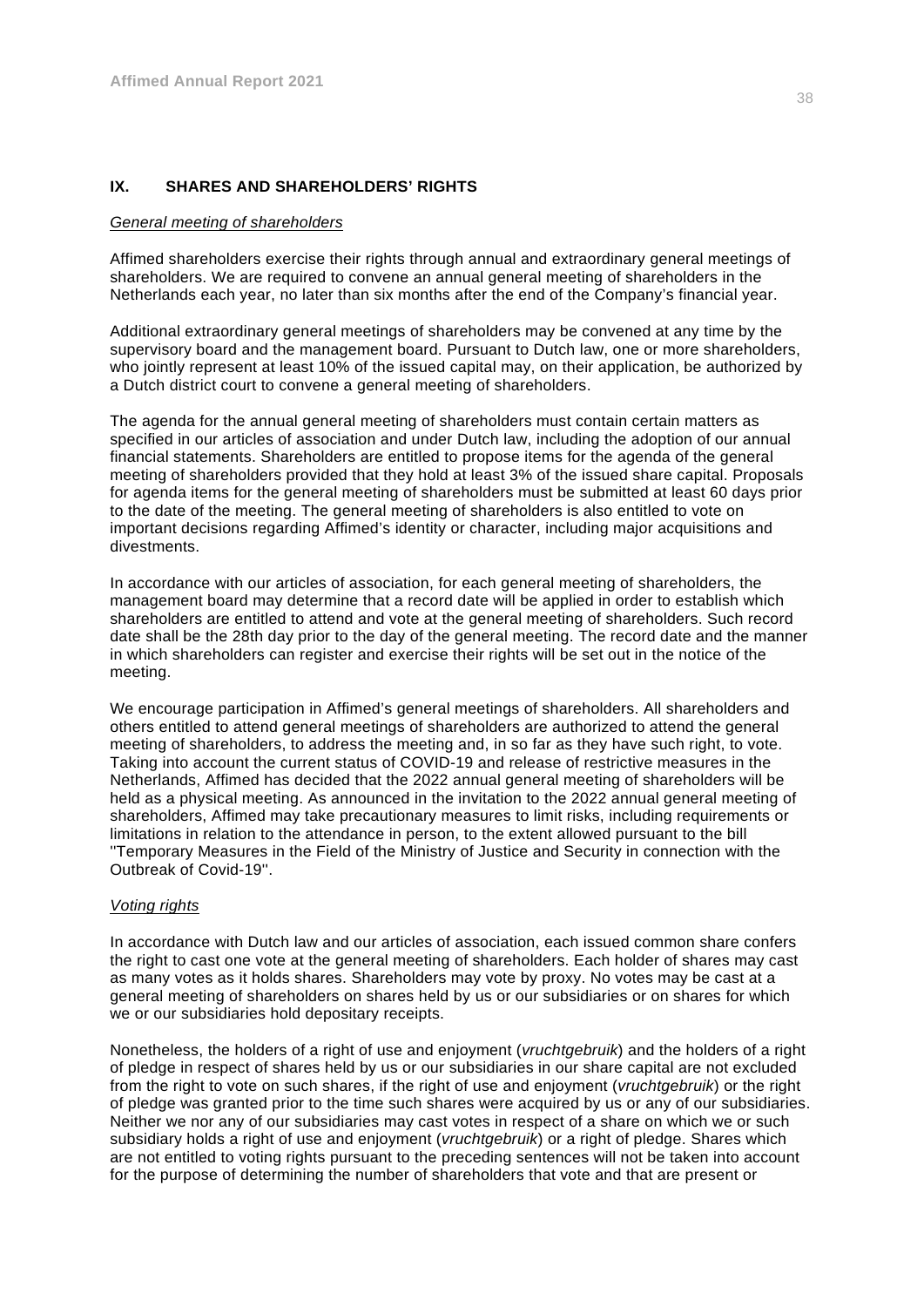represented, or the amount of the share capital that is provided or that is represented at a general meeting of shareholders.

Decisions of the general meeting of shareholders are taken by an absolute majority of votes cast, except where Dutch law or the articles of association provide for a qualified majority or unanimity.

In accordance with Dutch law and generally accepted business practices, our articles of association do not provide quorum requirements generally applicable to general meetings of shareholders. To this extent, our practice varies from the requirement of Nasdaq Listing Rule 5620(c), which requires an issuer to provide in its bylaws for a generally applicable quorum, and that such quorum may not be less than one-third of the outstanding voting stock.

Under our articles of association, our managing directors and supervisory directors are appointed by the general meeting of shareholders upon a binding nomination by our supervisory board. The general meeting of shareholders may overrule the binding nomination by a resolution adopted with a two-thirds majority of the votes cast representing at least half of the issued share capital. If the general meeting of shareholders overrules the binding nomination, the supervisory board shall make a new binding nomination.

#### *Issue of additional shares and pre-emptive rights*

Shares may be issued following a resolution by the general meeting of shareholders on a proposal of the management board made with the approval of the supervisory board. The general meeting of shareholders may resolve to delegate this authority to the management board for a period of time not exceeding five years.

At the general meeting of shareholders held at June 25, 2019, our management board was granted the authority, with effect from that date, for a period of five years (*i.e*., until June 25, 2024) and subject to the approval of the supervisory board, to resolve to issue common shares (either in the form of stock dividends or otherwise) and/or grant rights to subscribe common shares in the share capital of the Company, for a maximum of common shares that can be issued under the size of the authorised share capital of the Company as per the date of adoption of such resolution.

Upon the issuance of new common shares, holders of Affimed's common shares have a preemptive right to subscribe to common shares in proportion to the total amount of their existing holdings of Affimed's common shares. According to the Company's articles of association, this preemptive right does not apply to any issuance of shares to Affimed employees.

The general meeting of shareholders may decide to restrict or exclude pre-emptive rights. The general meeting of shareholders may also resolve to designate the management board as the corporate body authorized to restrict or exclude pre-emptive rights for a period not exceeding five years.

At the general meeting of shareholders held at June 25, 2019, with effect from that date, our management board was granted the authority, for a period of five years (*i.e.*, until June 25, 2024) and subject to the approval of the supervisory board, to restrict or exclude the pre-emptive rights of holders of common shares upon the issuance of common shares and/or upon the granting of rights to subscribe for common shares.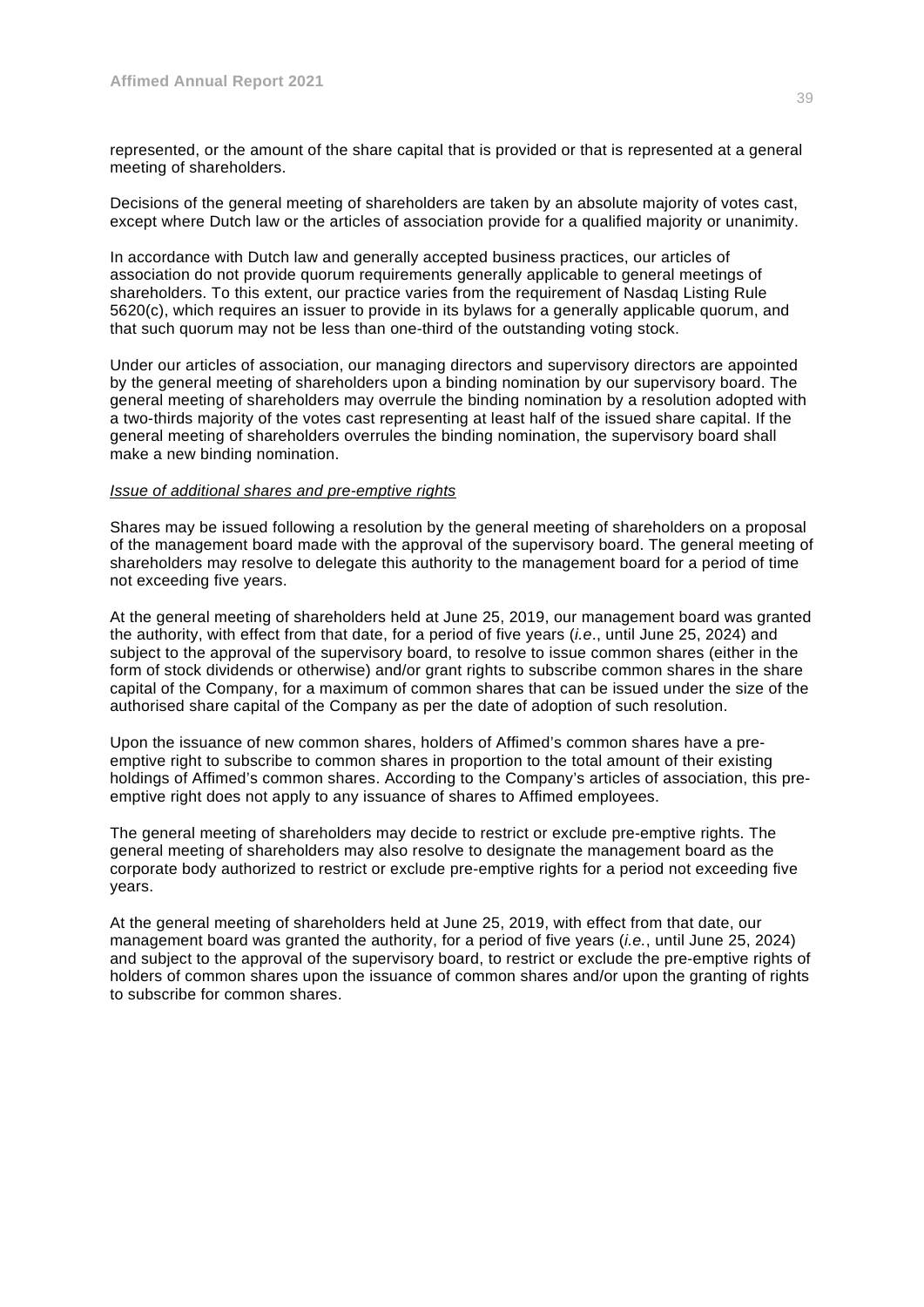#### *Repurchase by Affimed of its own shares*

Affimed may only acquire fully paid shares of any class in its capital for a consideration following authorization by the general meeting of shareholders and subject to certain provisions of Dutch law and the Company's articles of association, if: (i) the Company's shareholders' equity less the payment required to make the acquisition does not fall below the sum of paid-up and called-up capital and any reserves required by Dutch law or its articles of association and (ii) the Company and its subsidiaries would not thereafter hold shares or hold a pledge over shares with an aggregate par value exceeding 50% of its then current issued share capital.

At the general meeting of shareholders held at 15 June 2021, our management board was granted the authority, for a period of 18 months, with effect from the same date (*i.e.*, until 15 December 2022) and subject to the approval of the supervisory board, to cause the repurchase of common shares by us of up to 10% of our issued share capital, for a price per share not exceeding 110% of the most recent closing price of a common share on any stock exchange where the common shares are listed.

No authorization of the general meeting of shareholders is required if common shares are acquired by us with the intention of transferring such common shares to our employees under an applicable employee stock purchase plan.

#### *Articles of Association*

Our articles of association outline certain of the Company's basic principles relating to corporate governance and organization. The current text of the articles of association is available at the Trade Register of the Dutch Chamber of Commerce and on our public website at www.affimed.com.

A resolution to amend the articles of association may only be adopted by the general meeting at the proposal of the management board with the prior approval of the supervisory board. A proposal to amend the articles of association whereby any change would be made in the rights which vest in the holders of shares of a specific class in their capacity as such, shall require the prior approval of the meeting of holders of the shares of that specific class.

#### *Independent Auditor*

The general meeting of shareholders appoints the independent auditor. The audit committee was closely involved in the evaluation of Affimed's independent auditor and has recommended to the supervisory board the independent auditor to be proposed for (re)appointment by the general meeting of shareholders. In addition, the audit committee evaluates and, where appropriate, recommends the replacement of the independent auditors. On 15 June 2021, the general meeting of shareholders appointed KPMG Accountants N.V. as independent auditor for the Company for the financial year 2021.

#### *Anti-Takeover Provisions*

Dutch law permits us to adopt protective measures against takeovers and we have adopted several provisions that may have the effect of making a takeover of Affimed more difficult or less attractive, including:

- the staggered four-year terms of our supervisory directors, as a result of which only approximately one-fourth of our supervisory directors will be subject to election in any one year;
- a provision that our managing directors and supervisory directors may only be removed by the general meeting of shareholders by a two-thirds majority of votes cast representing at least 50% of our outstanding share capital if such removal is not proposed by our supervisory board;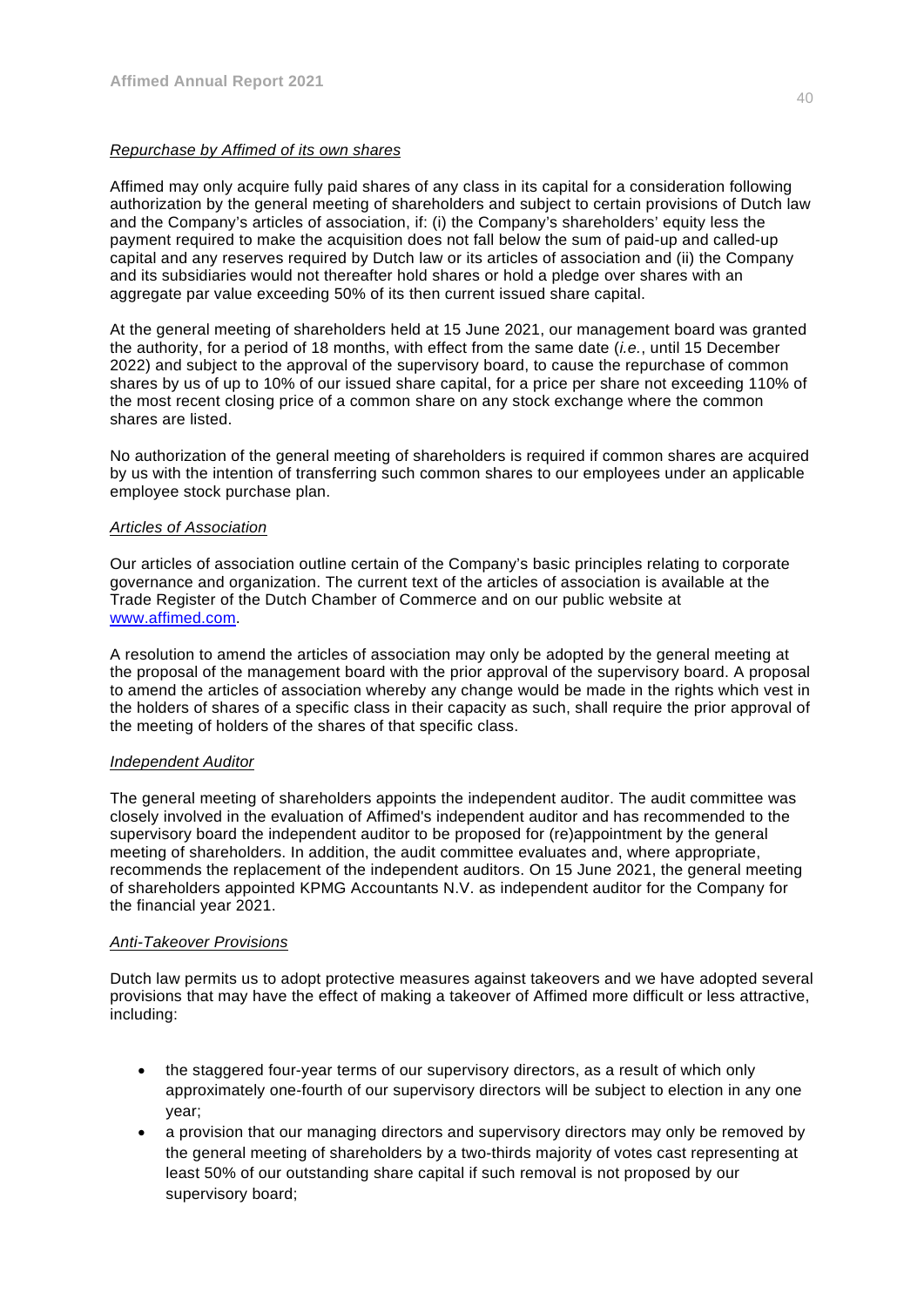- requirements that certain matters, including an amendment of our articles of association, may only be brought to our shareholders for a vote upon a proposal by our management board that has been approved by our supervisory board; and
- a statutory response period. Under Dutch law, the management board can invoke a response period by which a shareholder is prevented from convening a general meeting putting new items on the agenda. As per May 1, 2021, a bill took effect extending the statutory response period from 180 to 250 days.

### **X. COMPLIANCE WITH DUTCH CORPORATE GOVERNANCE CODE**

As a Dutch company, the Company is subject to the DCGC and is required to disclose in this Annual Report, filed in the Netherlands, whether the Company complies with the provisions of the DCGC. If the Company does not comply with the provisions of the DCGC (for example, because of a conflicting Nasdaq requirement or otherwise), the Company must list the reasons for any deviation from the DCGC in this Annual Report. The Company's deviations from the DCGC are summarized below.

#### *Remuneration*

- The Company has granted and intends to grant options and restricted stock units in the future to members of its management board. These options provide for vesting conditions which allow exercise of one third of the options after the first anniversary of the grant date, which qualifies as a deviation from best practice provision 3.1.2 of the DCGC. Such vesting conditions are market practice among companies listed at Nasdaq. The Company is in competition with other companies in this field and intends to maintain an attractive compensation package for its current and any future management board members.
- The Company has granted and intends to grant options and restricted stock units in the future to members of its supervisory board, which qualifies as a deviation from best practice provision 3.3.2 of the DCGC. Such remuneration is in accordance with the Nasdaq corporate governance requirements and market practice among companies listed at Nasdaq. The Company is in competition with other companies in this field and intends to maintain an attractive compensation package for its current and any future supervisory board members. The number of option rights granted to each supervisory board member is determined by the general meeting of shareholders.
- **The compensation committee of the Supervisory Board has not prepared a remuneration report,** which qualifies as a deviation from best practice provision 3.4.1 of the DCGC. Instead an overview of the implementation and planning of the remuneration of managing and supervisory directors is described in more detail in the annual report (20-F) filed with the Securities and Exchange Commission on March 31, 2022 (available on our website: http://www.affimed.com/sec).
- **The severance payments for our managing directors as described above, may exceed 100% of** their annual fixed salary. This is a deviation from best practice provision 3.2.3 of the DCGC.

#### *Board nominations and shareholder voting*

**Pursuant to our articles of association, the supervisory board will nominate one or more** candidates for each vacant seat on the management board or the supervisory board. A resolution of the Company's general meeting of shareholders to appoint a member of the management board or the supervisory board other than pursuant to a nomination by the Company's supervisory board requires at least two-thirds of the votes cast representing more than half of the Company's issued share capital, which qualifies as a deviation from best practice provision 4.3.3 of the DCGC. Although a deviation from the provision 4.3.3 of the DCGC, the supervisory board and the management board hold the view that these provisions will enhance the continuity of Affimed's management and policies.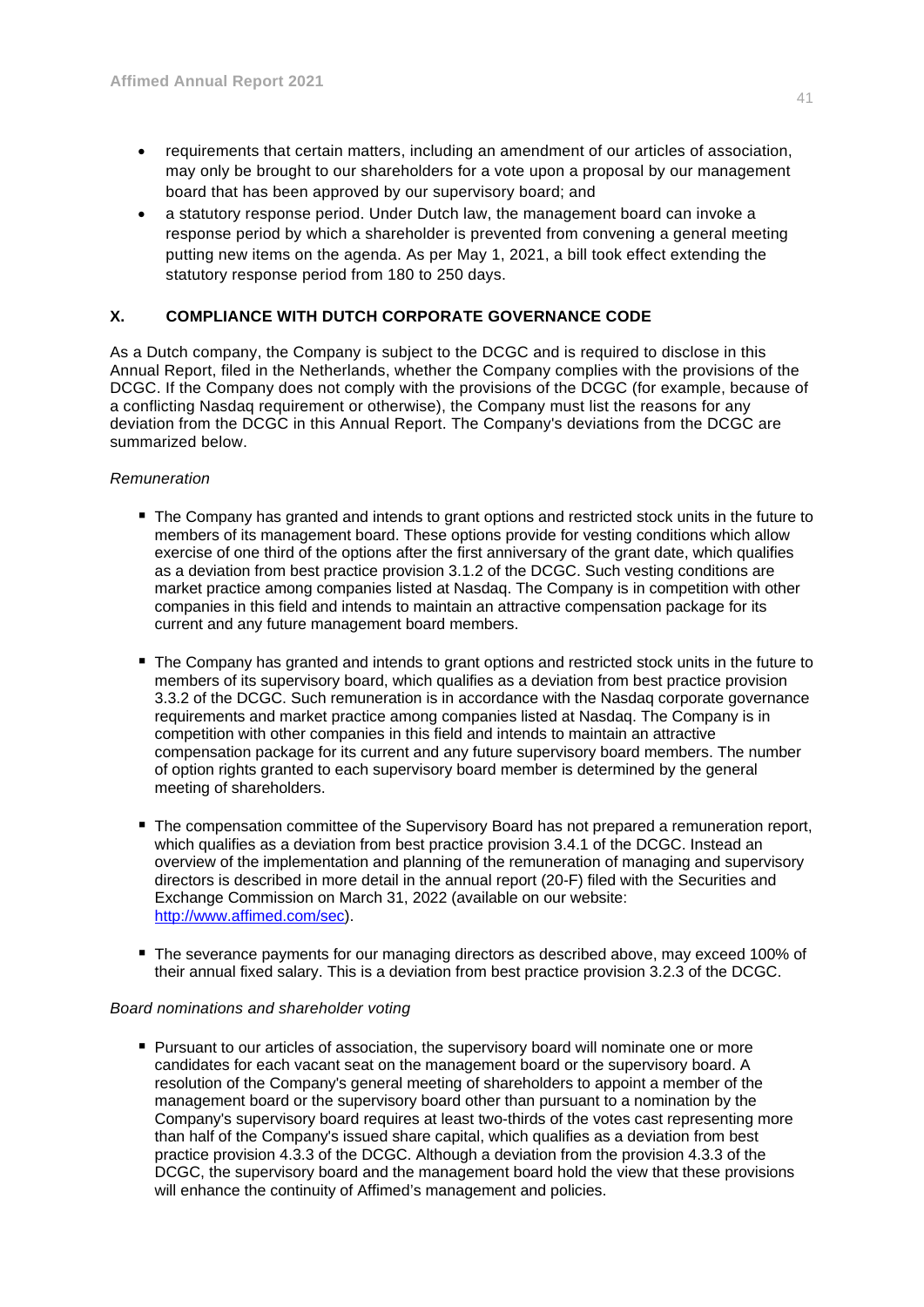# May 20, 2022

On behalf of the Management Board,

Dr. Adi Hoess, CEO,

Dr. Wolfgang Fischer, COO

Dr. Arndt Schottelius, CSO

Dr. Andreas Harstrick, CMO

Angus Smith, CFO

Denise Mueller, CBO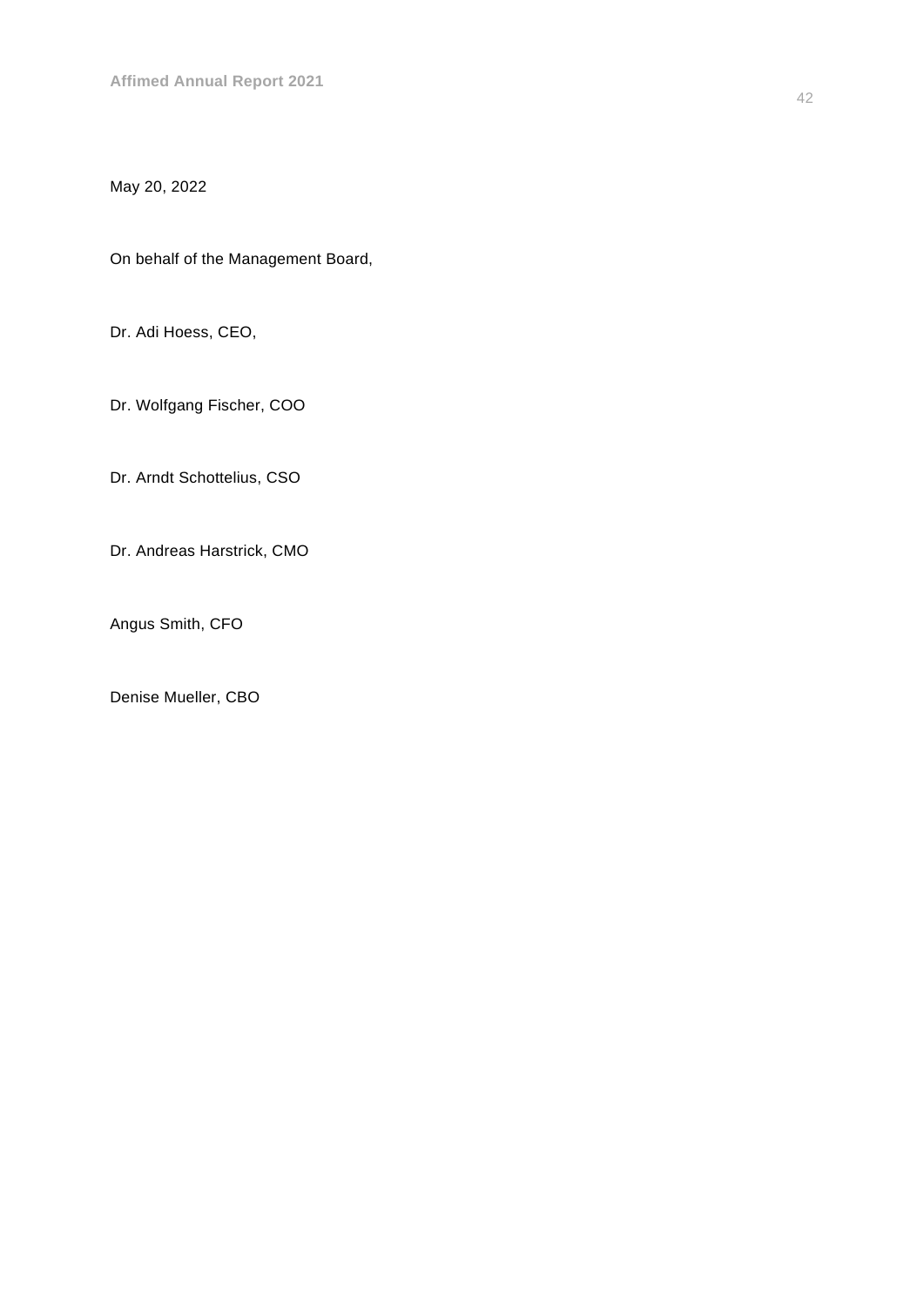#### **Supervisory Board report**

The Supervisory Board is an independent corporate body responsible for supervising and advising the Management Board and overseeing the general course of affairs and the establishment and monitoring of the strategy of the Company. The Supervisory Board is guided by the interests of the Company and will also take into consideration the relevant interests of all the Company's stakeholders. We report on the activities of the Supervisory Board in 2021.

The Company had a number of corporate updates in 2021 and the first months of 2022.

On January 8, 2021, the Group entered into a new loan agreement with Silicon Valley Bank German Branch (SVB) which provides Affimed with up to €25 million in term loans in three tranches: €10 million available at closing, an additional €7.5 million upon the achievement of certain conditions, including milestones related to Affimed's pipeline and market capitalization, and a third tranche of €7.5 million upon the achievement of certain additional conditions related to Affimed's pipeline and liquidity. The first tranche of €10 million was drawn in February 2021 and the second tranche of €7.5 million in December 2021.

On January 15, 2021, the Company closed the sale of 16,666,667 of our common shares at a price of \$6.00 per share in an underwritten public offering. Concurrent with closing, underwriters exercised an option to purchase additional shares and we sold an additional 2,500,000 shares at a price of \$6.00 per share. The Company received approximately \$108 million in net proceeds from the offering, after deducting underwriting discounts and commissions and other offering expenses.

On March 10, 2021, the Company announced the positive outcome of a preplanned futility analysis in the REDIRECT study for AFM13 in patients with relapsed refractory peripheral T-cell lymphoma. As a result, the trial will continue enrolling patients with CD30 expression >1%. The results of the trial, if positive, could support a filing for registration with the FDA.

On March 31, 2021, Affimed and NKGen (formerly known as NKMax America) announced clearance by the FDA of an IND application to study the combination of AFM24 with NKGen's SNK-01 NK cell therapy.

On April 9, 2021, Affimed announced the presentation of positive initial data from the Phase 1 study of cord blood-derived NK cells pre-complexed with AFM13 in relapsed/refractory NHL and HL patients. The first four patients treated in the study experienced significant disease reduction, with two complete responses and two partial responses as assessed by the investigator, with an objective response rate of 100%.

At the annual general meeting of shareholders of the Company held on June 15, 2021 ("**2021 AGM**"), our shareholders approved all agenda items, including the reappointment of Dr. Ulrich Grau and Dr. Mathieu Simon and the appointment of Mrs. Uta Kemmerich-Keil as members of the Supervisory Board, and the appointment of Denise Mueller as member of the Management Board.

In November 2021, the Company announced two updates related to the development of AFM24, including the initiation of patient recruitment in the Phase 1/2a trial of AFM24 in combination with SNK-01 and the identification of the recommended phase 2 dose in the dose escalation portion of the Phase 1/2a trial investigating AFM24 as monotherapy.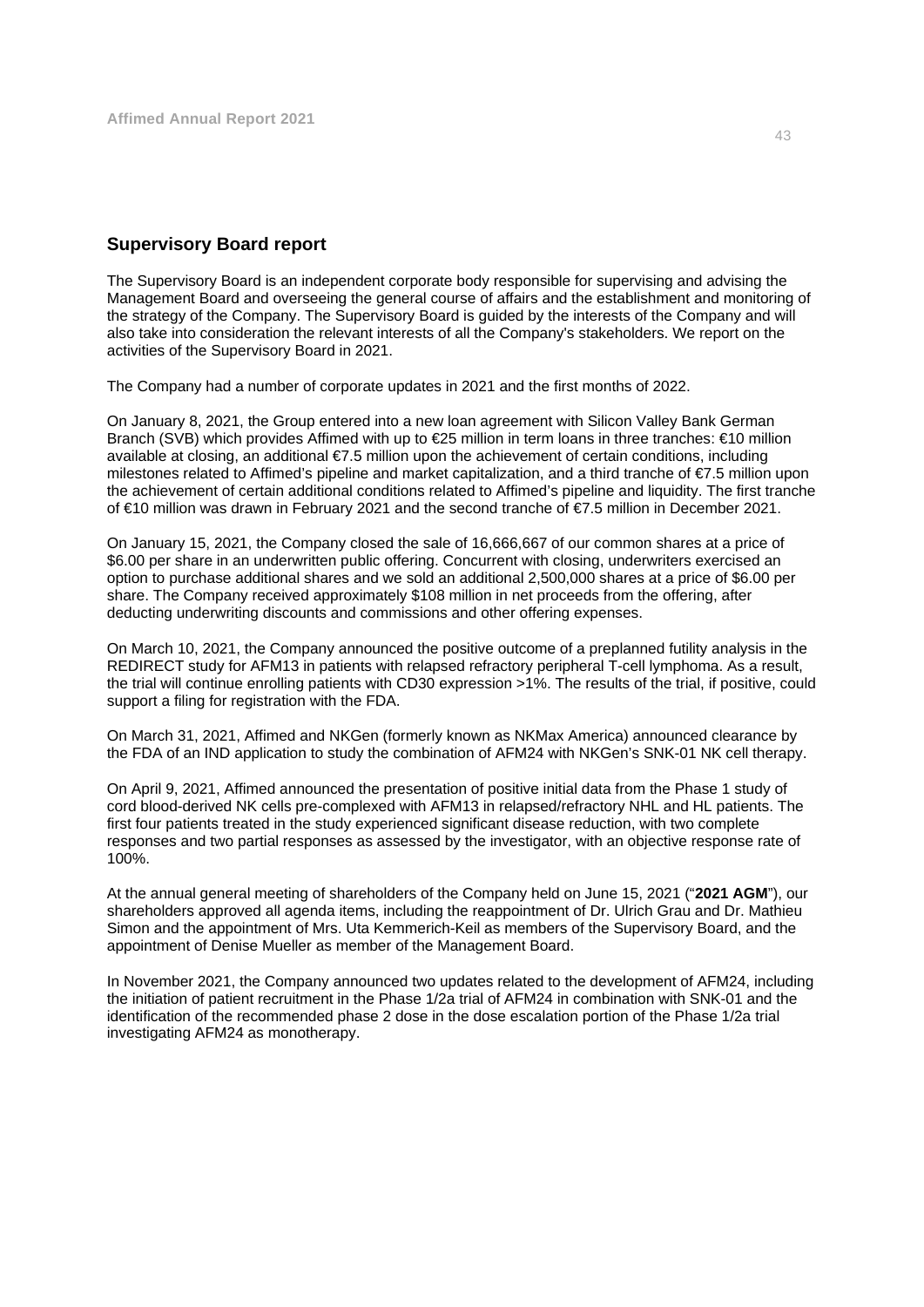On December 8, 2021, the Company announced the initiation of patient recruitment in the Phase 1 / 2a trial of AFM24 in combination with Roche's anti-PD-L1 checkpoint inhibitor atezolizumab.

On December 9, 2021, the Company hosted a virtual investor call to highlight updated data from the phase 1 / 2 trial investigating cord blood-derived NK cells pre-complexed with AFM13. For the 13 patients treated at the recommended phase 2 dose (RP2D) the response rate after one cycle of treatment was 100% with a 38.5% complete response rate.

On January 6, 2022, the Company announced the completion of enrollment in the REDIRECT study for AFM13 in patients with relapsed refractory peripheral T-cell lymphoma. A topline clinical readout is expected in 2H 2022.

On April 10, 2022, the Company announced updated data from the phase 1 / 2 trial investigating cord blood-derived NK cells pre-complexed with AFM13. For the 13 patients treated at the RP2D, the response rate after two cycles of treatment remained 100% with a 62% complete response rate. Treatment was well tolerated; no instances of cytokine release syndrome, immune effector cell-associated neurotoxicity or graft versus host disease were observed.

On April 18, 2022, the Company announced the closing of the public offering of 22,500,000 common shares, at the public offering price of \$4.00 per share, and the exercise in full by the underwriters of their option to purchase an additional 3,375,000 common shares. The exercise of the option to purchase overallotment shares brought the total number of common shares sold by Affimed to 25,875,000 common shares and increased the gross proceeds raised in the offering, before deducting underwriting discounts and commissions and estimated expenses of the offering payable by Affimed, to \$103.5 million.

In response to the COVID-19 pandemic, we have implemented mitigation procedures to ensure the safety of trial participants and healthcare professionals and that drug supply and other trial-related materials are ready and available for patients enrolled in our clinical trials. We are closely monitoring and adhering to relevant federal and local guidelines on COVID-19 to ensure the safety and health of our global workforce and help limit the spread of COVID-19, while maintaining business continuity. We mandated a work-fromhome policy for all employees not involved in preclinical research, and adjusted operations for laboratory personnel at our headquarters in Heidelberg, Germany. In addition, we eliminated nonessential travel to minimize exposure to COVID-19. We will continue to work closely with clinical sites as well as respective competent authorities to ensure the safety of trial participants and healthcare professionals, as well as the appropriate use of healthcare resources during the COVID-19 pandemic, while preserving the conduct and data integrity of our clinical studies.

#### **Composition**

The Supervisory Board determines the number of its members, provided that pursuant to our articles of association, the Supervisory Board shall always consist of at least three members. The composition of the Supervisory Board has changed in 2021. Ulrich Grau and Mathieu Simon were re-appointed and Uta Kemmerich-Keil was newly appointed at the 2021 AGM. Ferdinand Verdonck left the Supervisory Board prior to the 2021 AGM, on June 14, 2021. The Supervisory Board profile was amended in 2020 and the Supervisory Board is of the opinion that its composition is currently in accordance with such profile and the Supervisory Board has sufficient experience and expertise in various fields to fulfil its statutory obligations as Supervisory Board members of the Company. The following table lists the members of the Supervisory Board. See chapter II. :"Managing Directors and Supervisory Directors" of the Corporate Governance Report of the Management Board for detailed biographies including details on their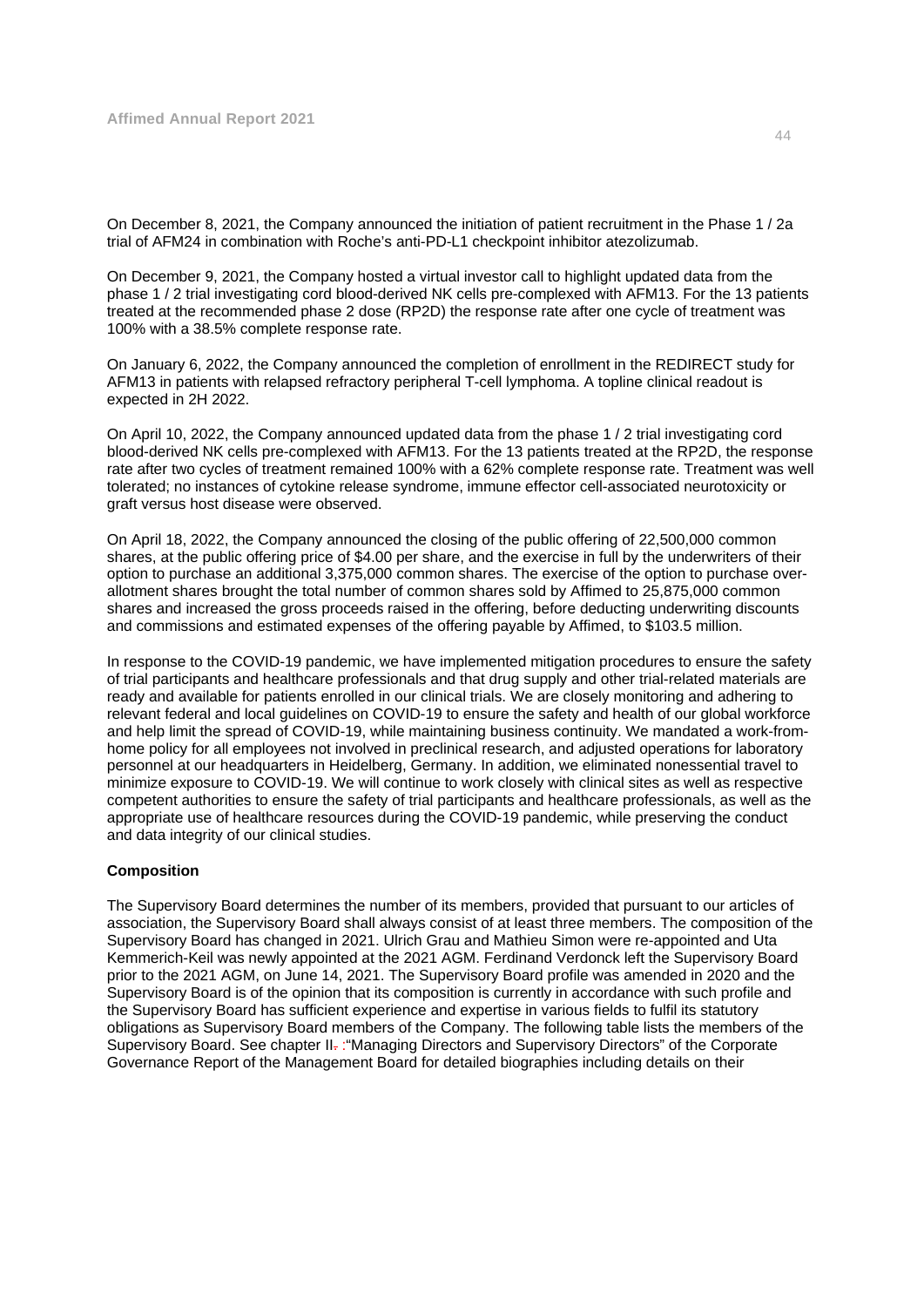profession, principal positions and other positions. Thomas Hecht is the chairman of the Supervisory Board. The term of each member will terminate on the date of the annual general meeting of shareholders in the year indicated below.

| <b>Name</b>                      | Initial/re-appointment | Term | Age | Gender | <b>Nationality</b> |
|----------------------------------|------------------------|------|-----|--------|--------------------|
| Thomas Hecht                     | August 4, 2020         | 2023 | :71 | M      | German             |
| <b>Bernhard Ehmer</b>            | June 25, 2019          | 2022 | 67  | м      | German             |
| Ulrich Grau                      | June 15, 2021          | 2024 | 73  | м      | German/US          |
| Mathieu Simon                    | June 15, 2021          | 2024 | 66  | M      | French/US          |
| Harry Welten                     | August 4, 2020         | 2023 | 56  | M      | Swiss              |
| Annalisa Jenkins                 | August 4, 2020         | 2023 | 56  | F      | <b>British</b>     |
| Uta Kemmerich-Keil June 15, 2021 |                        | 2024 | 55  | F      | German             |

#### **Meeting and activities**

The Supervisory Board held five meetings by conference call in 2021 and no in-person meetings. The Management Board attended these meetings. During these meetings, key areas of discussion were the progress of the various projects, the main risks of the business, the financial situation, business development activities and the implementation and monitoring of the business strategy.

In addition, the Supervisory Board discussed the Company's internal control system with the audit committee and the external independent auditor. The Supervisory Board, on the advice of the audit committee, also discussed the result of the assessment of the structure and operation of the internal risk management and control systems as well as significant changes thereto including the need for an internal audit function. Based on the results of the review of the audit committee the Supervisory Board currently does not see a need for an internal audit function.

The Supervisory Board reviewed the Company's annual financial statements, including non-financial information. The report of the external auditor to the annual financial statements is included in the annual accounts. The Supervisory Board agrees to the contents of the annual accounts and will recommend the adoption thereof by the annual general meeting of shareholders.

All Supervisory Board members made adequate time available to give sufficient attention to matters concerning Affimed. Each of the members was able to frequently attend Supervisory Board meetings.

**Meeting** Hecht Bernhard Ulrich Ehmer Grau Mathieu Harry Simon **Welten** Annalisa Jenkins Uta Kemmerich-Keil Verdonck Ferdinand **Supervisory** Board 5/5 5/5 5/5 5/5 5/5 5/5 4/4 1/1 Audit Committee 10/10 10/10 10/10 6/6 4/4 **Compensation** committee 9/9 9/9 9/9 Nomination and corporate

Attendance at the Supervisory Board meetings during 2021 was as follows: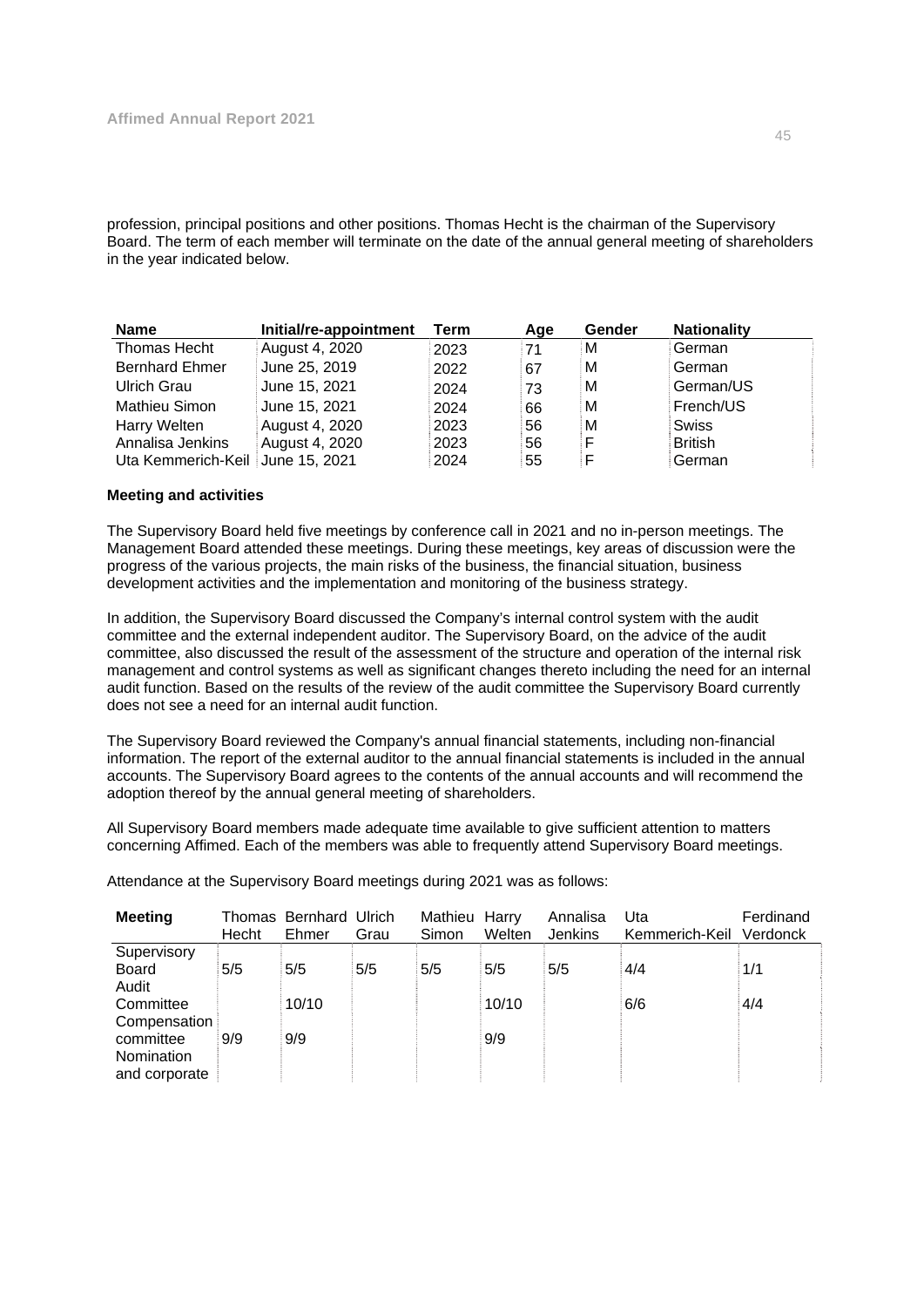| Meeting                                                | Hecht | Thomas Bernhard Ulrich<br>Ehmer | Grau | Mathieu Harry<br>Simon | Welten | Annalisa<br><b>Jenkins</b> | Uta<br>Kemmerich-Keil Verdonck | Ferdinand |
|--------------------------------------------------------|-------|---------------------------------|------|------------------------|--------|----------------------------|--------------------------------|-----------|
| governance<br>committee<br>Research and<br>development | 4/4   |                                 | 4/4  | 4/4                    |        |                            |                                |           |
| committee                                              |       |                                 | 1/1  | 1/1                    |        | 1/1                        |                                |           |

The Supervisory Board also held several non-formal Supervisory Board meetings which are attended by the Management Board. In addition, the members of the Supervisory Board have regular contact with the members of the Management Board outside of the scheduled meetings of the Supervisory Board. These informal consultations ensure that the Supervisory Board remains well-informed about the Company's operations.

The Supervisory Board is responsible for the quality of its own performance and it discusses, once a year on its own, without the members of the Management Board both its own performance and that of the individual members. As in the previous year, in 2021 the Supervisory Board conducted an evaluation through a self-assessment and was positive about the performance of its committees and the collaboration with the Management Board. Further, the Supervisory Board was satisfied with the performance of the Supervisory Board and determined that it works well together, with all members fully contributing to discussions.

The Supervisory Board has also reviewed the performance of the Management Board as a whole and each Management Board member for the year 2021. The conclusions from this review have been discussed with the Management Board as well as the individual Management Board members.

During the financial year 2021 no conflict of interest of a Supervisory Board member was reported. We refer to the chapter Conflict of Interest in the corporate governance report of the annual report for further information.

#### **Committees of the Supervisory Board**

During 2021, the Supervisory Board had four permanent committees to which certain tasks are assigned. The committees report back on their activities to the Supervisory Board on a regular basis. The composition of each committee is detailed in the following table (as of December 31, 2021).

| <b>Name</b>           | audit committee | compensation<br>committee | nomination and<br>corporate<br>qovernance<br>committee | research and<br>development<br>committee |
|-----------------------|-----------------|---------------------------|--------------------------------------------------------|------------------------------------------|
| Thomas Hecht          |                 | member                    | member                                                 |                                          |
| <b>Bernhard Ehmer</b> | member          | chairperson               |                                                        |                                          |
| Ulrich Grau           |                 |                           | chairperson                                            | member                                   |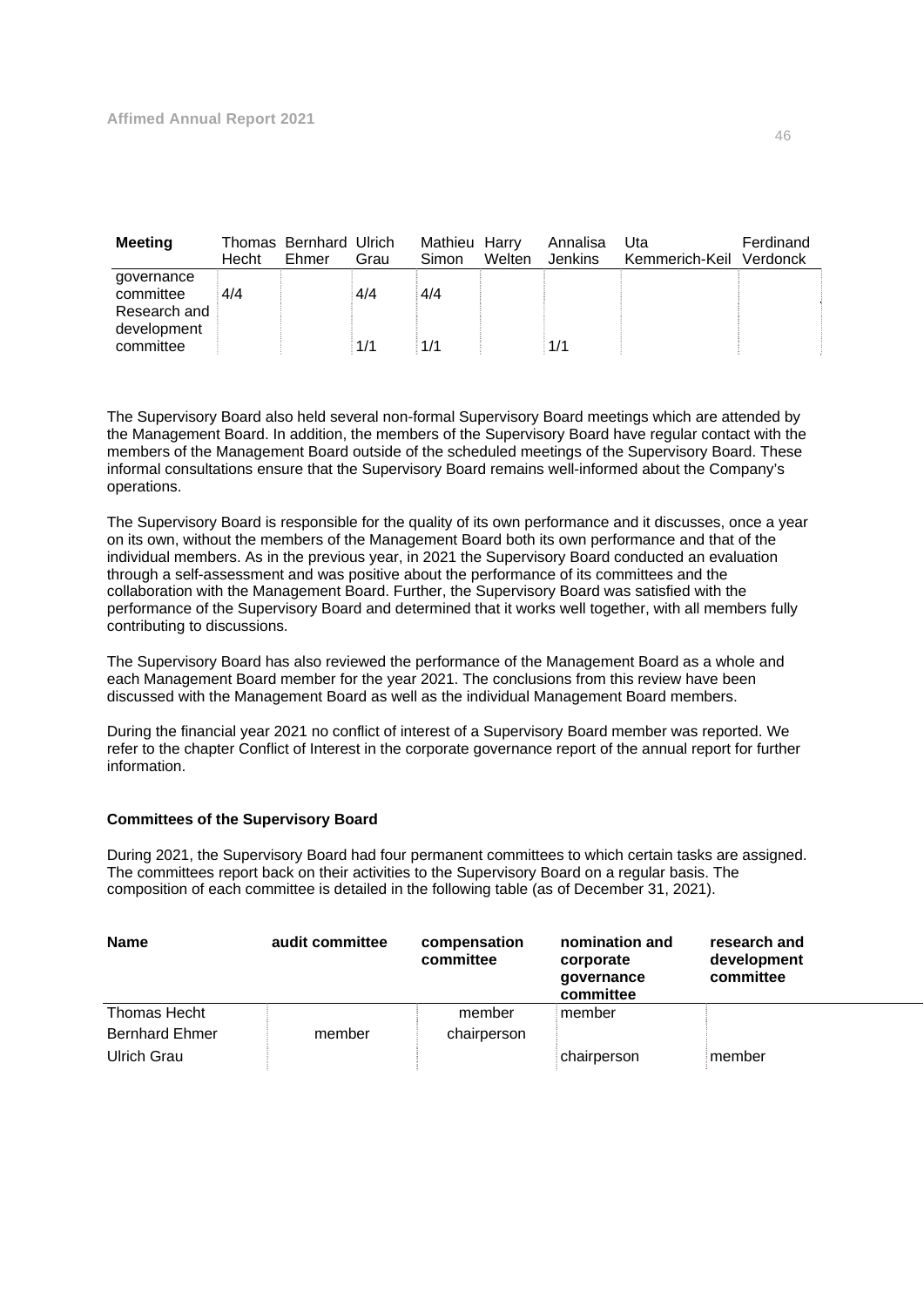| <b>Name</b>                            | audit committee | compensation<br>committee | nomination and<br>corporate<br>qovernance<br>committee | research and<br>development<br>committee |
|----------------------------------------|-----------------|---------------------------|--------------------------------------------------------|------------------------------------------|
| Mathieu Simon                          |                 |                           | member                                                 | member                                   |
| Harry Welten                           | member          | member                    |                                                        |                                          |
| Annalisa Jenkins<br>Uta Kemmerich-Keil | chairperson     |                           |                                                        | chairperson                              |

In March 2022, the Supervisory Board restructured some of its committees whereby the compensation committee and the nomination and corporate governance committee were combined into one committee (nomination, compensation, and corporate governance committee). In addition, a new committee (strategic committee) was formed. A description of the committees, both prior to and following this restructuring, is set out hereafter under ''Committee activities during 2021'' and "Newly formed committees in March 2022".

#### **Committee activities during 2021**

#### *Audit committee*

The audit committee assists the Supervisory Board in overseeing Affimed's accounting and financial reporting processes, the audits of the financial statements and information security. The audit committee meets at least four times per year and during the regular meetings at least once a year with our external independent auditor, without the Management Board being present. In 2021, the audit committee's main areas of focus were review of quarterly financial statements, the Company's system of internal controls over financial reporting and the compliance with the relevant rules and regulations (SOX), risk management, auditing approach and auditing timelines of quarterly and annual financial statements, discussion of the financing situation and overseeing the Company´s information security system. At least once a year the committee is informed about risks for the Company and mitigating and preventive measures.

The financial statements of the Company for 2021 as presented by the Management Board have been audited by KPMG as independent external auditors. KPMG attended the audit committee meeting in which the annual accounts and the auditor's report were discussed. The Management Board and the audit committee report to the Supervisory Board annually on their dealings with the external auditor, including the auditor's independence. The Supervisory Board takes these reports into account when deciding on the nomination for the appointment of an external auditor that is submitted to the general meeting of shareholders.

The audit committee held ten meetings by conference call in 2021 and no in-person meetings.

#### *Nomination and corporate governance committee*

The nomination and corporate governance committee assisted the Supervisory Board in identifying individuals qualified to become members of the Supervisory Board and Management Board consistent with criteria established by the Supervisory Board and in developing our corporate governance principles. In 2021, the nomination and corporate governance committee's main areas of focus were reviewing the profile of the Supervisory Board, preparing the self-assessments of the Supervisory Board and its committees, composition and succession planning of the Supervisory Board and Management Board,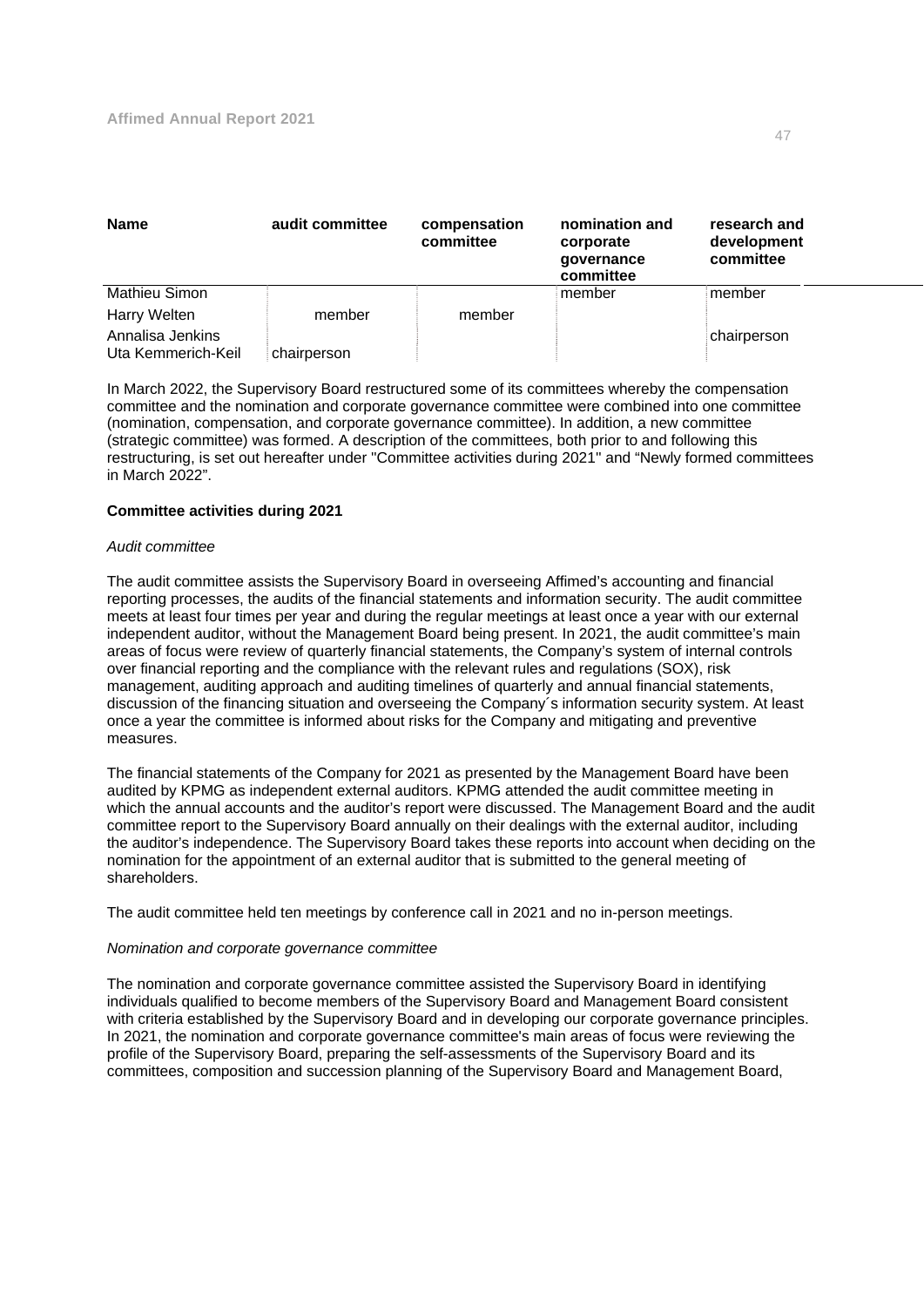discussing contract extensions and new contracts of the Management Board and analysing corporate governance topics. In addition, the Supervisory Board assigned the oversight of the Company´s Compliance Management System, including Cybersecurity and Information Security System, to the nomination and corporate governance committee.

The nomination and corporate governance committee held four meetings by conference call in 2021 and no in-person meetings.

#### *Compensation committee*

The compensation committee assisted the Supervisory Board in determining Management and Supervisory Board compensation. The main responsibilities of the compensation committee were preparing proposals for the Supervisory Board on the remuneration policy for the Management Board, to be adopted by the general meeting of shareholders, and preparing proposals on the remuneration of individual members of the Management Board. In its meetings in 2021, the compensation committee mainly discussed the remuneration of the individual members of the Management Board, pre-determined and pre-approved the corporate goals and objectives and reviewed their progress regularly and reviewed the Supervisory Board remuneration policy. For more information on the remuneration policy, and the work by the compensation committee, see Compensation of Managing Directors and Supervisory Directors in the Corporate Governance section in the management report.

The compensation committee held nine meetings by conference call in 2021 and no in-person meetings.

#### *Research and development committee*

The research and development committee assists the Supervisory Board in aligning the R&D strategy of the Company with the overall Company strategy, to evaluate critical junctures of research and development activities and assess the competitive landscape and the impact on the Company's strategy and business.

The research and development committee held one meeting by conference call in 2021 and no in-person meetings.

#### **Newly formed committees in March 2022**

#### *Compensation, nomination and corporate governance committee*

The compensation, nomination and corporate governance committee, which consists of Ulrich Grau (Chairperson), Bernhard Ehmer, Thomas Hecht and Mathieu Simon, assists the Supervisory Board *inter alia* in determining compensation for the managing directors of the Company. Under SEC and Nasdaq rules, there are heightened independence standards for members of the compensation committee, including a prohibition against the receipt of any compensation from us other than standard supervisory director fees.

The committee recommends to the Supervisory Board for determination the compensation of each of our managing directors. Furthermore, the compensation, nomination and corporate governance committee assists the Supervisory Board in identifying, reviewing and approving corporate goals and objectives relevant to management board compensation; analyzing the possible outcomes of the variable remuneration components and how they may affect the remuneration of the managing directors;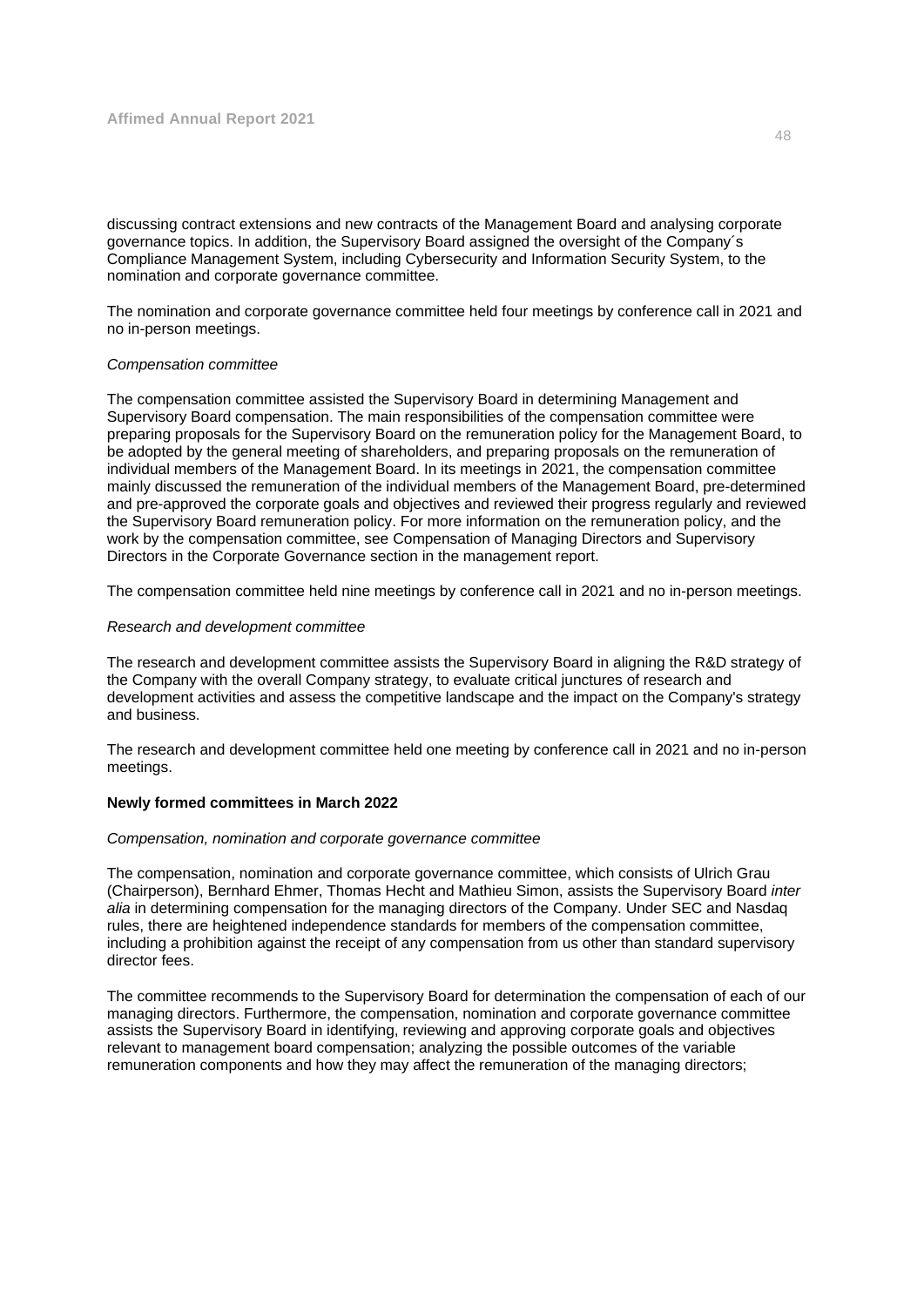evaluating each managing director's performance in light of such goals and objectives and determining each managing director's compensation based on such evaluation and determining any long-term incentive component of each managing director's compensation in line with the remuneration policy and reviewing our management board compensation and benefits policies generally, among other things.

The compensation, nomination and corporate governance committee also assists our Supervisory Board in identifying individuals qualified to become members of our Supervisory Board consistent with criteria established by our Supervisory Board and in developing our corporate governance principles. In addition, the Supervisory Board delegated the oversight of the Company's Compliance Management System, including Cybersecurity and Information Security System, and the monitoring of the development and implementation of the Company's ESG strategy to the compensation, nomination and corporate governance committee.

#### *Strategic committee*

The strategic committee, which consists of Thomas Hecht (Chairperson), Harry Welten, Mathieu Simon and Annalisa Jenkins, assists our Supervisory Board in discharging its supervisory, monitoring and advisory duties with respect to the development and implementation of the Company's overall strategy and the risks inherent to its business activities, as well as with respect to strategic initiatives identified by the Company from time to time.

#### **Remuneration of the Supervisory Board**

The compensation of Supervisory Board members consists of a fixed annual fee in cash and an additional meeting fee for any Supervisory Board meeting or committee meeting. Members of the Supervisory Board are entitled to annual grants under our share-based compensation plans. Remuneration is subject to an annual review by the Supervisory Board.

The remuneration of members of the Supervisory Board complies with almost all aspects of the provision of the Dutch Corporate Governance Code. The exceptions are where it conforms more closely to customary practice in the biotechnology industry worldwide, in particular in the United States. These exceptions and further details on the remuneration of the Supervisory Board are disclosed in the Corporate Governance section in the management report.

An overview of the implementation and planning of the remuneration of supervisory and managing directors and in addition the remuneration policy is given in more detail in section "Item 6. Directors, Senior Management and Employees – Compensation" in the annual report (20-F) filed with the Securities and Exchange Commission on March 31, 2022 (available on our website http://www.affimed.com.sec).

#### **Independence of the Supervisory Board**

The Supervisory Board is a separate corporate body that is independent of the Management Board of the Company. Members of the Supervisory Board can neither be a member of the Management Board nor an employee of Affimed. During the financial year 2021, all but one of our members of the Supervisory Board were independent in accordance with the Dutch Corporate Governance Code. Pursuant to the Dutch Corporate Governance Code, Harry Welten is considered non-independent due to his former relationship with Affimed as consultant prior to his appointment as member of the Supervisory Board in 2020. All members of the Supervisory Board are considered independent pursuant to the Nasdaq listing rules.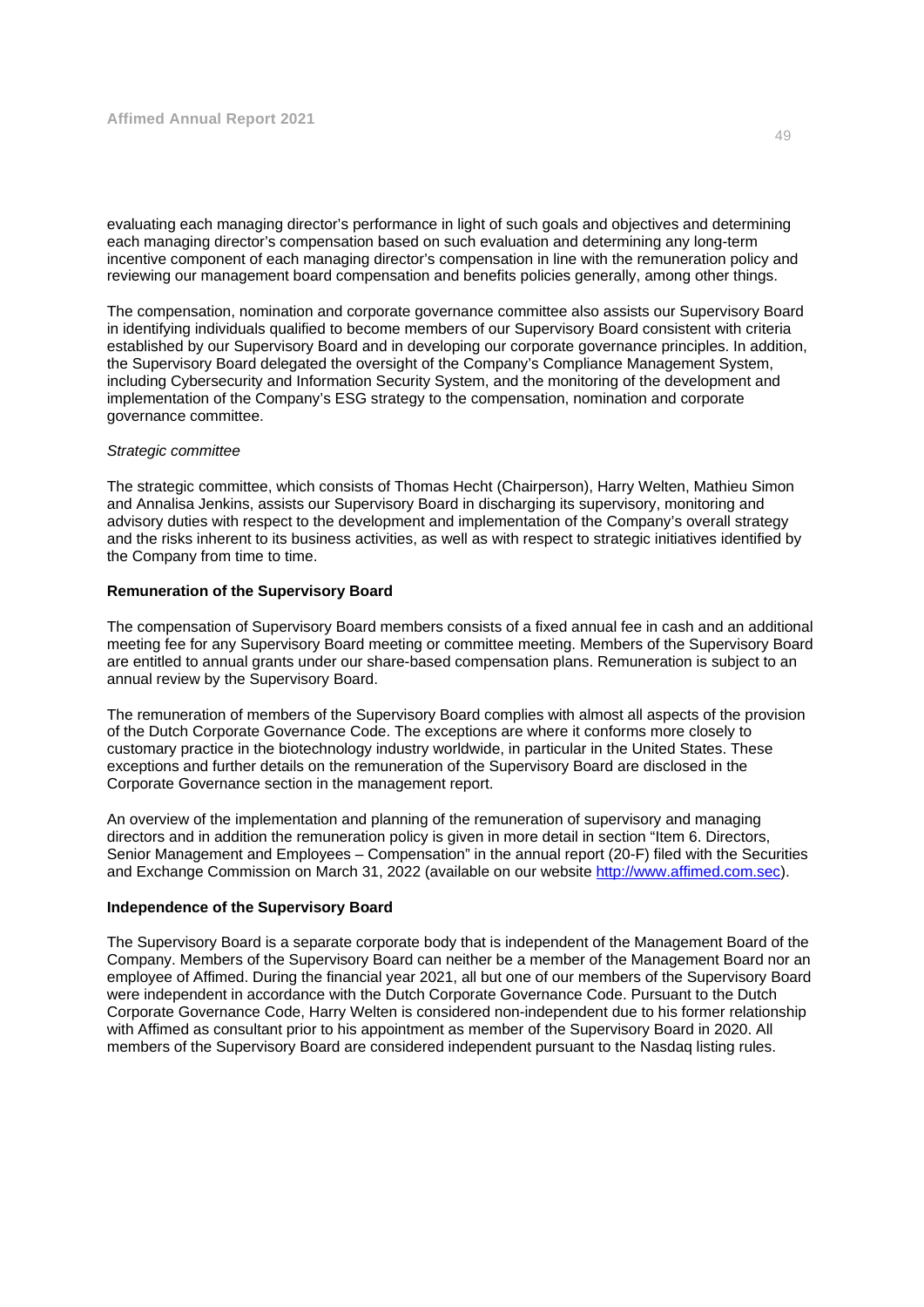#### **Appreciation**

The Supervisory Board is of the opinion that during the year 2021, its composition, mix and depth of available expertise, working processes, level and frequency of engagement in all critical Company activities, and access to all necessary and relevant information and the Company's management and staff were satisfactory and enabled it to carry out its duties towards all the Company's stakeholders.

The members of the Supervisory Board would like to express their gratitude and appreciation to the Management Board and employees of Affimed for their efforts and performance in 2021. In particular, the Supervisory Board would very much like to thank our shareholders for their continued support.

May 20, 2022

On behalf of the Supervisory Board,

Dr. Thomas Hecht,

Chairman of the Supervisory Board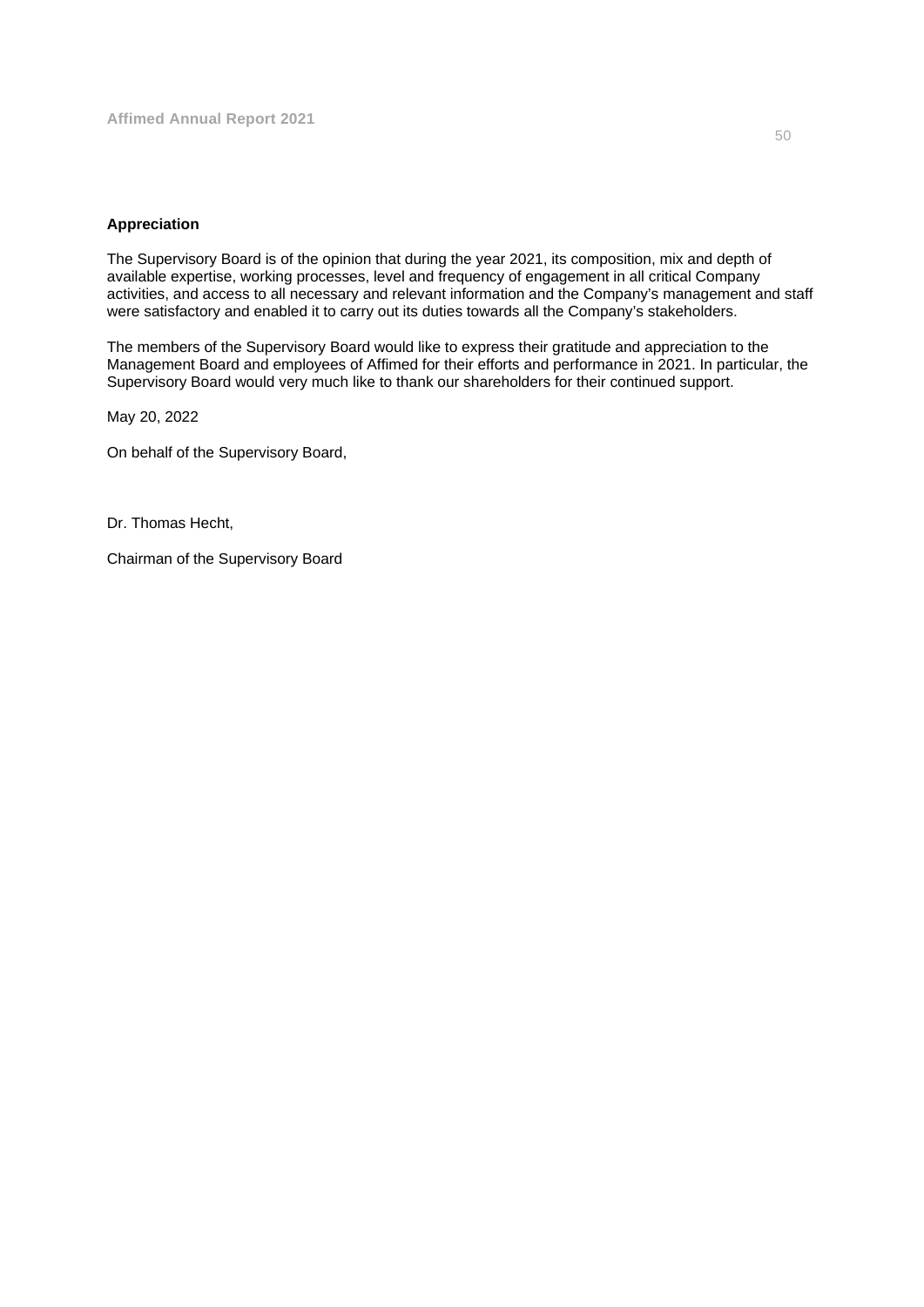# **Consolidated Financial Statements**

Consolidated statements of comprehensive loss Consolidated statements of financial position Consolidated statements of cash flows Consolidated statements of changes in equity Notes to the consolidated financial statements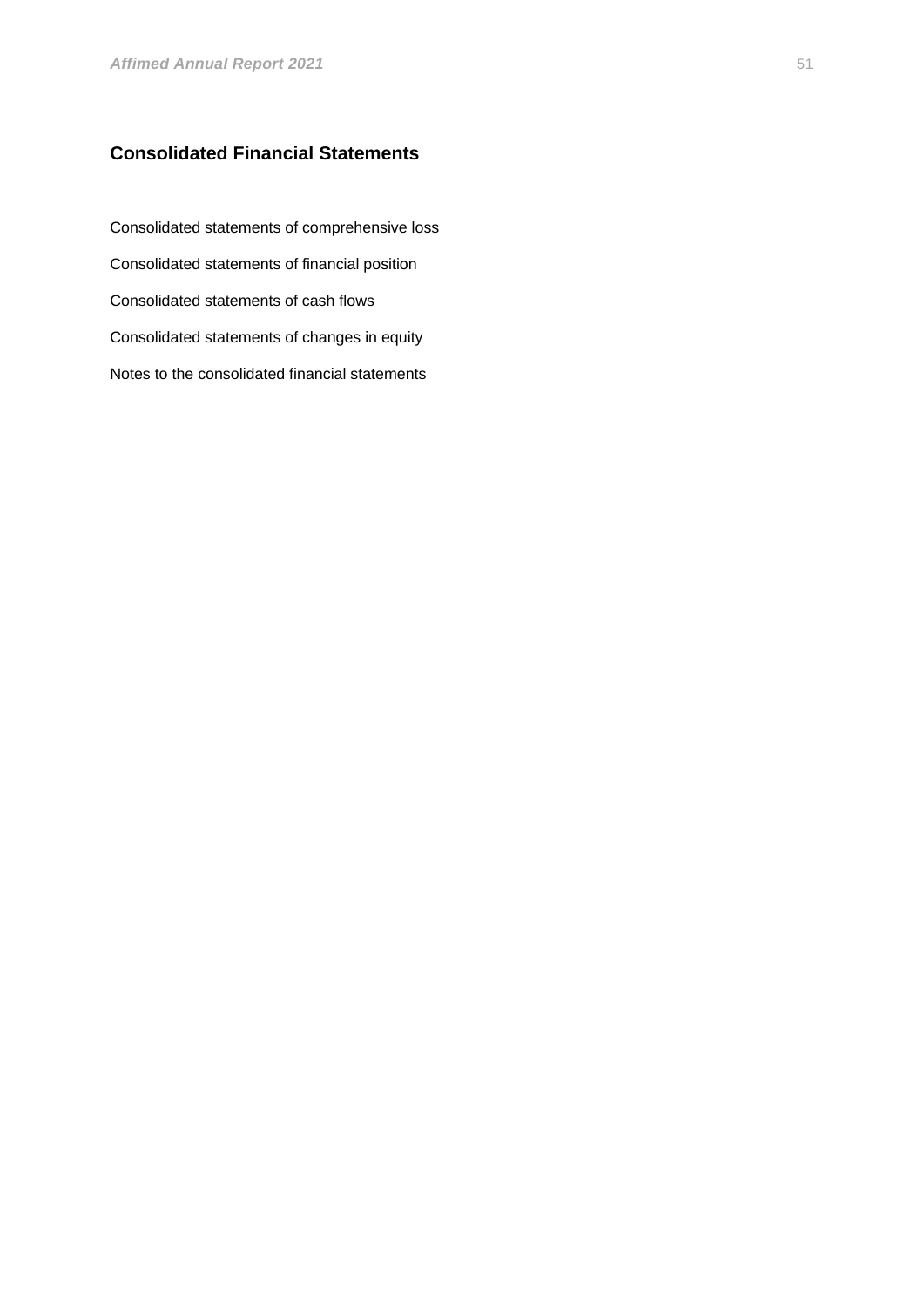#### **Affimed N.V. Consolidated statement of comprehensive loss for the year ended December 31, 2021 (in € thousand)**

|                                                                                                                                                      | <b>Note</b>    | 2021                            | 2020                          | 2019                          |
|------------------------------------------------------------------------------------------------------------------------------------------------------|----------------|---------------------------------|-------------------------------|-------------------------------|
| <b>Revenue</b>                                                                                                                                       | 9              | 40,366                          | 28,360                        | 21,391                        |
| Other income - net<br>Research and development expenses<br>General and administrative expenses                                                       | 10<br>11<br>12 | 1,310<br>(81, 488)<br>(24, 218) | 626<br>(49, 989)<br>(13, 715) | 290<br>(43, 791)<br>(10, 266) |
| <b>Operating loss</b>                                                                                                                                |                | (64, 030)                       | (34, 718)                     | (32, 376)                     |
| Finance income / (costs) - net                                                                                                                       | 14             | 6,509                           | (6, 647)                      | 15                            |
| Loss before tax                                                                                                                                      |                | (57, 521)                       | (41, 365)                     | (32, 361)                     |
| Income taxes                                                                                                                                         | 15             | (2)                             | (1)                           | (4)                           |
| Loss for the period                                                                                                                                  |                | (57, 523)                       | (41, 366)                     | (32, 365)                     |
| Other comprehensive income / (loss)<br>Items that will not be reclassified to profit or loss<br>Equity investments at fair value OCI - net change in |                |                                 |                               |                               |
| fair value                                                                                                                                           | 18             | (7,693)                         | (242)                         | (632)                         |
| Other comprehensive income / (loss)                                                                                                                  |                | (7,693)                         | (242)                         | (632)                         |
| <b>Total comprehensive loss</b>                                                                                                                      |                | (65, 216)                       | (41, 608)                     | (32, 997)                     |
| Basic and diluted loss per share in €per share<br>(undiluted = diluted)                                                                              |                | (0.48)                          | (0.50)                        | (0.50)                        |
| Weighted number of common shares outstanding                                                                                                         |                | 119,502,384                     | 83,471,559                    | 64,242,396                    |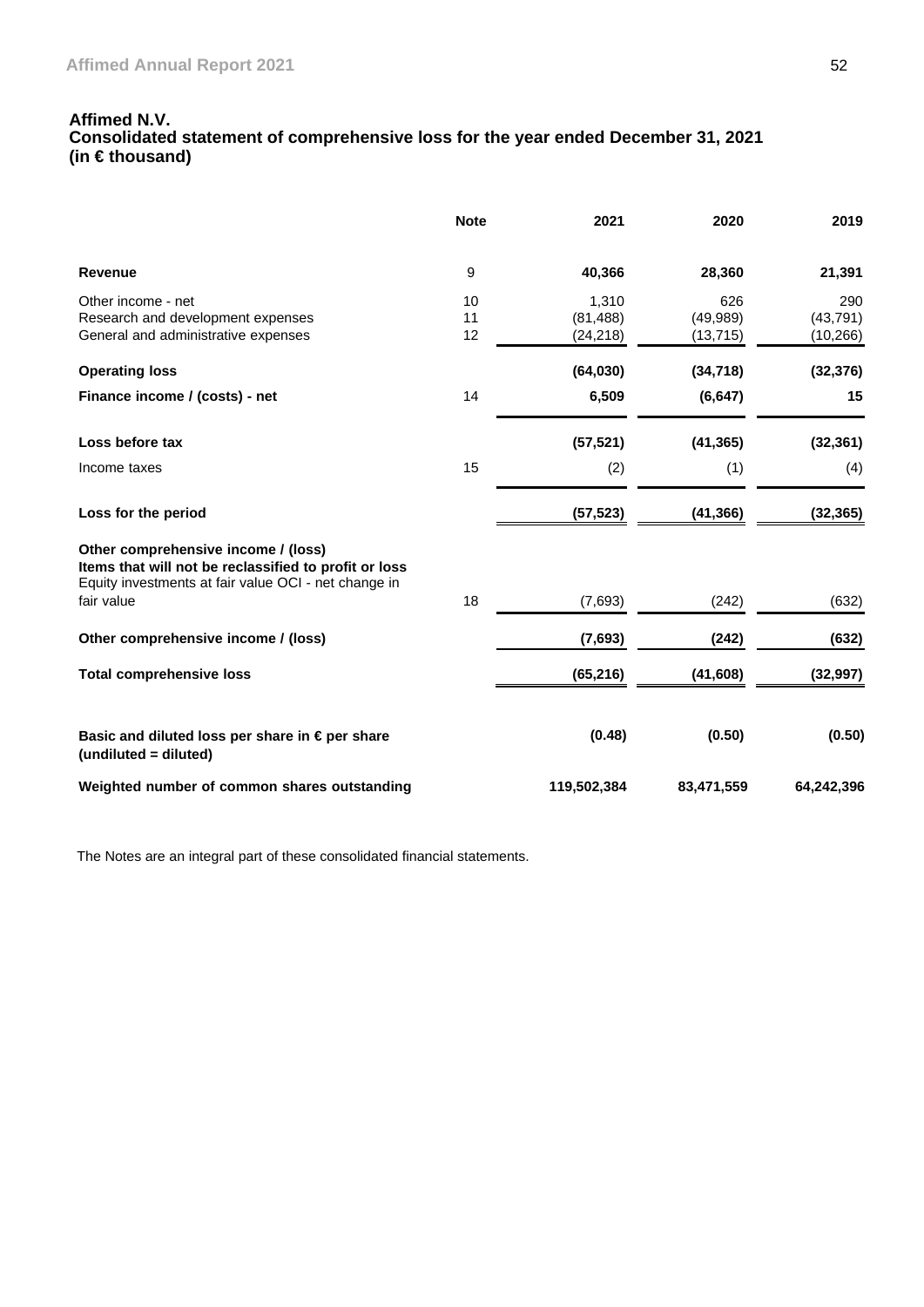### **Affimed N.V. Consolidated statement of financial position as at December 31, 2021 (in € thousand)**

|                                            | <b>Note</b> | December 31, 2021 | December 31, 2020 |
|--------------------------------------------|-------------|-------------------|-------------------|
| <b>ASSETS</b><br><b>Non-current assets</b> |             |                   |                   |
| Intangible assets                          | 16          | 1,607             | 1,718             |
| Leasehold improvements and equipment       | 17          | 3,814             | 2,226             |
| Long-term financial assets                 | 18          | 12,348            | 20,042            |
| Right-of-use assets                        | 26          | 972               | 940               |
|                                            |             | 18,741            | 24,926            |
| <b>Current assets</b>                      |             |                   |                   |
| Cash and cash equivalents                  | 19          | 197,630           | 146,854           |
| Trade and other receivables                | 20          | 4,809             | 2,439             |
| Inventories                                |             | 421               | 246               |
| Other assets                               | 21          | 3,534             | 1,260             |
|                                            |             | 206,394           | 150,799           |
| <b>TOTAL ASSETS</b>                        |             | 225,135           | 175,725           |
| <b>EQUITY AND LIABILITIES</b>              |             |                   |                   |
| <b>Equity</b>                              |             |                   |                   |
| Issued capital                             |             | 1,234             | 983               |
| Capital reserves                           |             | 474,087           | 345,164           |
| Fair value reserves                        |             | (5,973)           | 1,720             |
| Accumulated deficit                        |             | (333, 397)        | (275, 874)        |
| <b>Total equity</b>                        | 22          | 135,951           | 71,993            |
| <b>Non-current liabilities</b>             |             |                   |                   |
| <b>Borrowings</b>                          | 24          | 17,060            | 231               |
| <b>Contract liabilities</b>                | 9           | 7,209             | 35,992            |
| Lease liabilities                          | 26          | 368               | 482               |
| <b>Total non-current liabilities</b>       |             | 24,637            | 36,705            |
| <b>Current liabilities</b>                 |             |                   |                   |
| Trade and other payables                   | 25          | 18,860            | 11,394            |
| <b>Borrowings</b>                          | 24          | 580               | 92                |
| Lease liabilities                          | 26          | 683               | 492               |
| <b>Contract liabilities</b>                | 9           | 44,424            | 55,049            |
| <b>Total current liabilities</b>           |             | 64,547            | 67,027            |
| <b>TOTAL EQUITY AND LIABILITIES</b>        |             | 225,135           | 175,725           |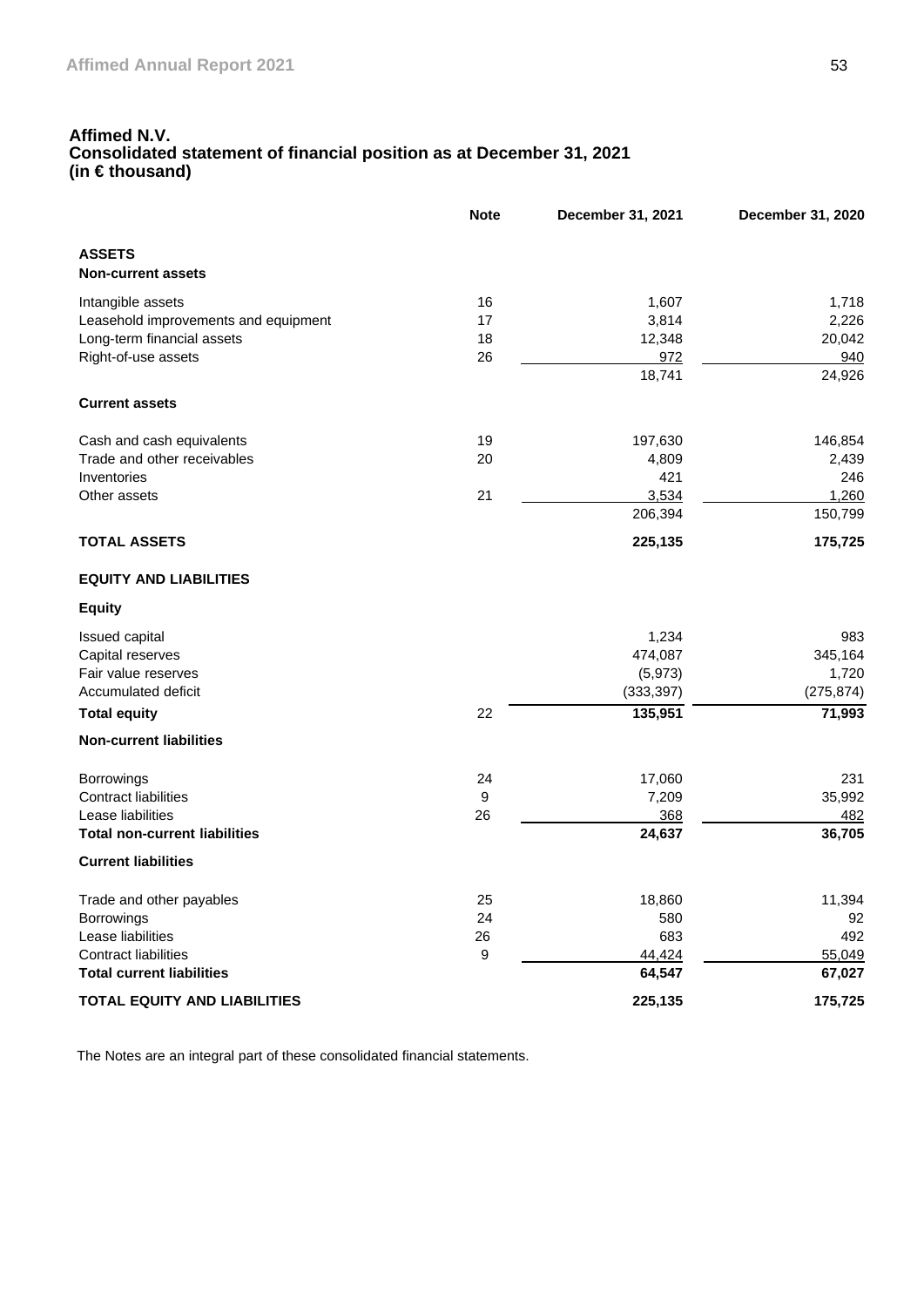#### **Affimed N.V. Consolidated statement of cash flows for the year ended December 31, 2021 (in € thousand)**

|                                                                                           | <b>Note</b> | 2021           | 2020      | 2019      |
|-------------------------------------------------------------------------------------------|-------------|----------------|-----------|-----------|
| Cash flow from operating activities                                                       |             |                |           |           |
| Loss for the period                                                                       |             | (57, 523)      | (41, 366) | (32, 365) |
| Adjustments for the period:                                                               |             |                |           |           |
| - Income taxes                                                                            |             | 2              | 1         | 4         |
| - Depreciation and amortization                                                           |             | 1,334          | 1,115     | 906       |
| - Net gain / loss from disposal of leasehold improvements and<br>equipment                |             | 0              | 34        | (5)       |
| - Share-based payments                                                                    | 23          | 11,820         | 3,381     | 2,469     |
| - Finance income / costs - net                                                            | 14          | (6, 509)       | 6,647     | (15)      |
|                                                                                           |             | (50, 876)      | (30, 188) | (29,006)  |
| Change in trade and other receivables                                                     |             | (2,369)        | (1,065)   | 33        |
| Change in inventories                                                                     |             | (175)          | 50        | (36)      |
| Change in other assets                                                                    |             | (2, 274)       | (1,260)   | 340       |
| Change in trade, other payables, provisions and contract<br>liabilities                   |             | (29,990)       | 12,848    | (791)     |
|                                                                                           |             | (85, 684)      | (19, 615) | (29, 460) |
| Interest received                                                                         |             | 0              | 294       | 628       |
| Paid interest                                                                             |             | (905)          | (78)      | (224)     |
| Paid income tax                                                                           |             | (2)            | (1)       | 0         |
| Net cash used in operating activities                                                     |             | (86, 591)      | (19, 400) | (29, 056) |
| Cash flow from investing activities                                                       |             |                |           |           |
| Purchase of intangible assets                                                             |             | (1,654)        | (9)       | (150)     |
| Purchase of leasehold improvements and equipment                                          |             | (2, 196)       | (431)     | (1, 324)  |
| Cash paid for investments in financial assets                                             |             | 0              | (8, 101)  | (45, 131) |
| Cash received from maturity of financial assets                                           |             | 0              | 16,547    | 50,945    |
| Net cash used for investing activities                                                    |             | (3,850)        | 8,006     | 4,340     |
| Cash flow from financing activities                                                       |             |                |           |           |
| Proceeds from issue of common shares, including exercise of<br>share based payment awards | 22          | 124,460        | 74,195    | 31,373    |
| Transaction costs related to issue of common shares                                       | 22          | (7, 412)       | (2, 294)  | (2, 215)  |
| Proceeds from borrowings                                                                  | 24          | 17,500         | 0         | 562       |
| Transaction costs related to borrowings                                                   |             | (311)          | 0         | 0         |
| Repayment of lease liabilities                                                            | 26          | (564)          | (521)     | (405)     |
| Repayment of borrowings                                                                   | 24          | (92)           | (2, 128)  | (3,277)   |
| Cash flow from financing activities                                                       |             | 133,581        | 69,252    | 26,038    |
| Exchange-rate related changes of cash and cash<br>equivalents                             |             | 7,636          | (6, 238)  | (917)     |
| Net changes to cash and cash equivalents                                                  |             | 43,140         | 57,858    | 1,322     |
| Cash and cash equivalents at the beginning of the period                                  |             | 146,854        | 95,234    | 94,829    |
| Cash and cash equivalents at the end of the period                                        |             | <u>197,630</u> | 146,854   | 95,234    |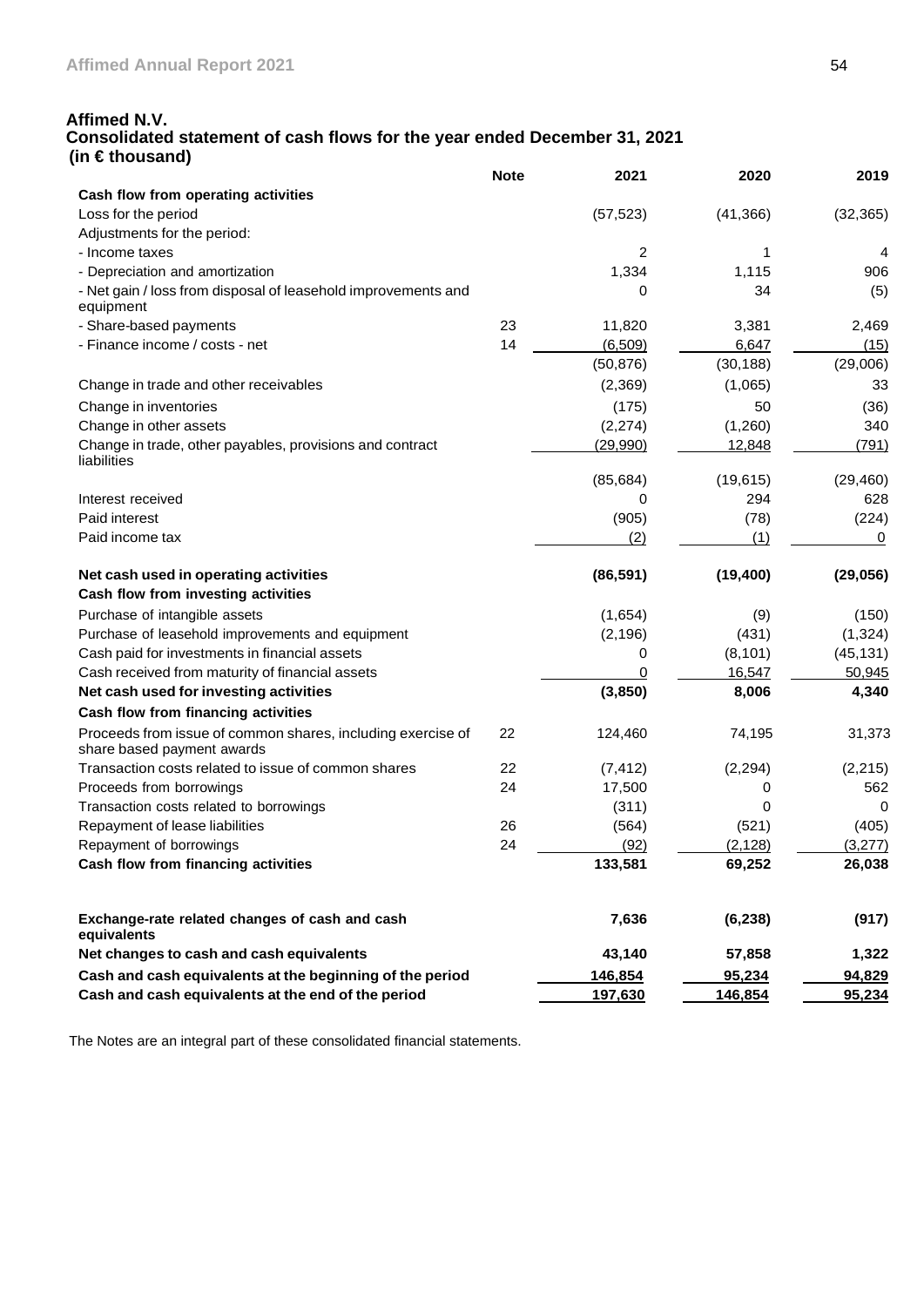#### **Affimed N,V, Consolidated statement of changes in equity for the year ended December 31, 2021 (in € thousand)**

|                                                                                                                                                                  |                |                   | Capital                    | Fair value         | Accumulated |                                                |
|------------------------------------------------------------------------------------------------------------------------------------------------------------------|----------------|-------------------|----------------------------|--------------------|-------------|------------------------------------------------|
|                                                                                                                                                                  | <b>Note</b>    | Issued<br>capital | reserves                   | reserves           | deficit     | <b>Total equity</b>                            |
| Balance as of January 1, 2019                                                                                                                                    |                | 624               | 239,055                    | 2,594              | (202, 144)  | 40,129                                         |
| Issue of common shares<br>Exercise of share-based payment awards<br>Equity-settled share-based payment awards                                                    |                | 138               | 28,901<br>26<br>2,469      |                    |             | 29,039<br>26<br>2,469                          |
| Loss for the period<br>Other comprehensive loss                                                                                                                  |                |                   |                            | (632)              | (32, 365)   | (32, 365)<br>(632)                             |
| Balance as of December 31, 2019                                                                                                                                  |                | 762               | 270,451                    | 1,962              | (234, 508)  | 38,667                                         |
| Balance as of January 1, 2020                                                                                                                                    |                | 762               | 270,451                    | 1,962              | (234, 508)  | 38,667                                         |
| Issue of common shares<br>Exercise of share-based payment awards<br>Equity-settled share-based payment awards<br>Loss for the period<br>Other comprehensive loss | 23             | 205<br>16         | 68,341<br>2,991<br>3,381   | (242)              | (41, 366)   | 68,546<br>3,007<br>3,381<br>(41, 366)<br>(242) |
| Balance as of December 31, 2020                                                                                                                                  |                | 983               | 345,164                    | 1,720              | (275, 874)  | 71,993                                         |
| Balance as of January 1, 2021                                                                                                                                    |                | 983               | 345,164                    | 1,720              | (275, 874)  | 71,993                                         |
| Issue of common shares<br>Exercise of share-based payment awards<br>Equity-settled share-based payment awards<br>Loss for the period                             | 22<br>23<br>23 | 240<br>11         | 114,197<br>2,906<br>11,820 |                    | (57, 523)   | 114,437<br>2,917<br>11,820<br>(57, 523)        |
| Other comprehensive loss<br>Balance as of December 31, 2021                                                                                                      |                | 1,234             | 474,087                    | (7,693)<br>(5,973) | (333, 397)  | (7,693)<br>135,951                             |
|                                                                                                                                                                  |                |                   |                            |                    |             |                                                |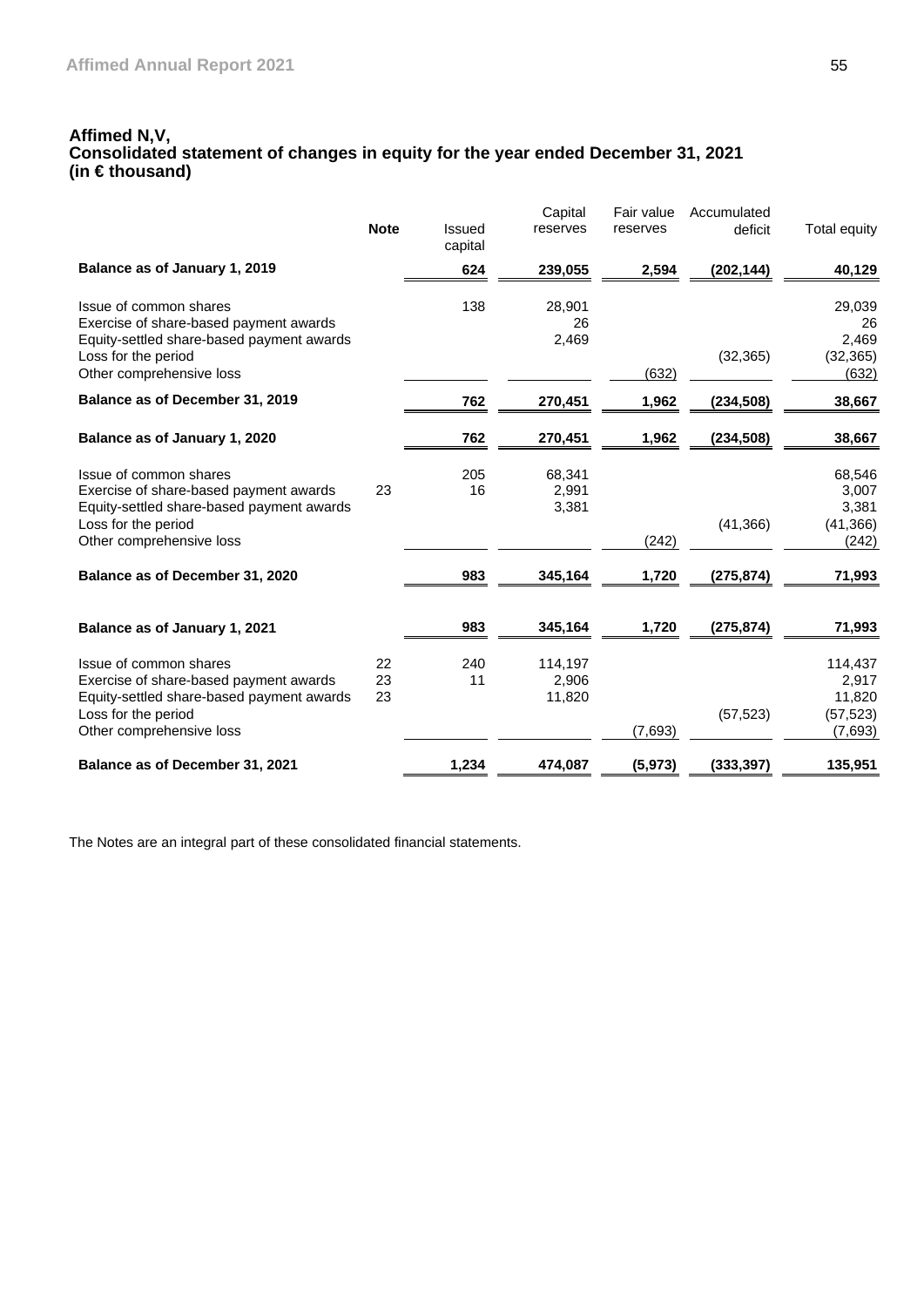## **Affimed N,V, Notes to the consolidated financial statements for the year ended December 31, 2021**

# **1. Reporting entity**

Affimed N.V. is a Dutch company with limited liability (naamloze vennootschap) and has its corporate seat in Amsterdam, the Netherlands, registered with the trade register of the Chamber of Commerce (handelsregister van de Kamer van Koophandel) under number 60673389.

The consolidated financial statements are comprised of Affimed N.V., and its controlled (and wholly owned) subsidiaries Affimed GmbH, Heidelberg, Germany, AbCheck s.r.o., Plzen, Czech Republic and Affimed Inc., Delaware, USA (collectively "Affimed", the "Company" or the "Group").

Affimed is a clinical-stage biopharmaceutical company focused on discovering and developing highly targeted cancer immunotherapies. The Group's product candidates are developed in the field of immunooncology, which represents an innovative approach to cancer treatment that seeks to harness the body's own immune defenses to fight tumor cells. Affimed has its own research and development programs, strategic collaborations and service contracts, where the Group is performing research services for third parties.

# **2. Local exemption rules applied by subsidiaries of the Group**

Affimed GmbH, Heidelberg, Germany, makes use of the exemption clause, available under § 264 (3) HGB in 2021. The consolidated financial statements of Affimed N.V. as of and for the year ended 31 December 2021 will be filed in Germany as a supplement to the financial statements of Affimed GmbH, in order to meet the requirements of the exemption clause available under § 264 (3) HGB in 2021.

# **3. Financial reporting period**

These financial statements cover the year 2021, which ended at the balance sheet date of 31 December 2021.

# **4. Going concern**

The financial statements of the Company have been prepared on the basis of the going concern assumption.

# **5. Application of Section 402, Book 2 of the Dutch Civil Code**

The financial information of the Company is included in the consolidated financial statements. For this reason, in accordance with Section 402, Book 2 of the Dutch Civil Code, the separate statement of profit and loss of the Company exclusively states the share of the result of participating interests after tax and the other income and expenses after tax.

For an appropriate interpretation of these statutory financial statements, the consolidated financial statements of the Company should be read in conjunction with the Company financial statements, as included under pages 83-95.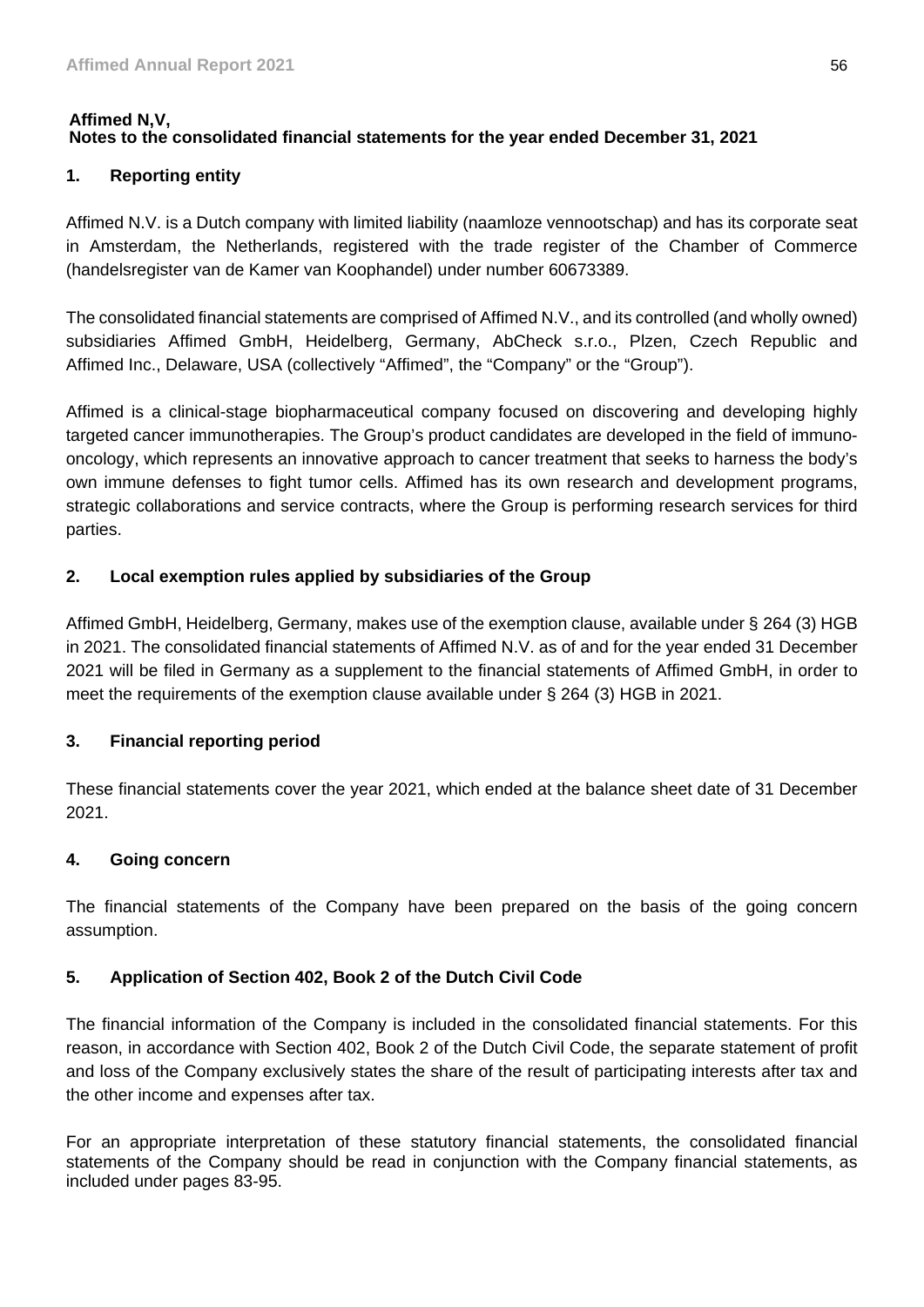# **6. Basis of preparation – consolidated financial statements**

# **Statement of compliance**

The consolidated financial statements of the Company are part of the statutory financial statements of the Company. The consolidated financial statements have been prepared in accordance with International Financial Reporting Standards as issued by the International Accounting Standards Board (IFRS).

The consolidated financial statements were authorized for issuance by the management board on May 20, 2022.

### **Basis of measurement**

The consolidated financial statements have been prepared on the historical cost basis except for financial instruments measured at fair value (see note 15) and monetary assets and liabilities denominated in foreign currencies which are remeasured at period-end exchange rates. The Group did not opt for a valuation of liabilities at fair value through profit or loss. All amounts included in the financial statements are reported in thousands of euros (€ thousand) except where otherwise stated.

### **Consolidation**

The Group controls an entity when it has power over the investee, is exposed to, or has rights to, variable returns from its involvement with the entity and has the ability to affect those returns through its power over the entity. A subsidiary is consolidated from the date on which control is obtained by the Group. It is deconsolidated from the date control ceases.

Intercompany transactions, balances and unrealized gains/losses on transactions between group companies are eliminated.

# **Functional and presentation currency**

The consolidated financial statements are presented in euro. The functional currency of the Group's subsidiaries is also the euro. All financial information presented in euro unless otherwise noted has been rounded to the nearest thousand (abbreviated  $\in$ ) or million (abbreviated  $\in$  million).

### **Presentation of consolidated statements of comprehensive loss**

As a clinical-stage biopharmaceutical company with a primary focus on research and development activities, cost of sales and gross profit are not considered meaningful measures for Affimed and therefore are not presented. See note 7 for the Group's accounting policies related to revenue recognition and research and development expenses.

# **Foreign currency transactions**

Transactions denominated in currencies other than the euro are translated at exchange rates at the date of the transaction. Monetary assets and liabilities denominated in currencies other than the euro are translated at the exchange rate at the date of the consolidated statement of financial position.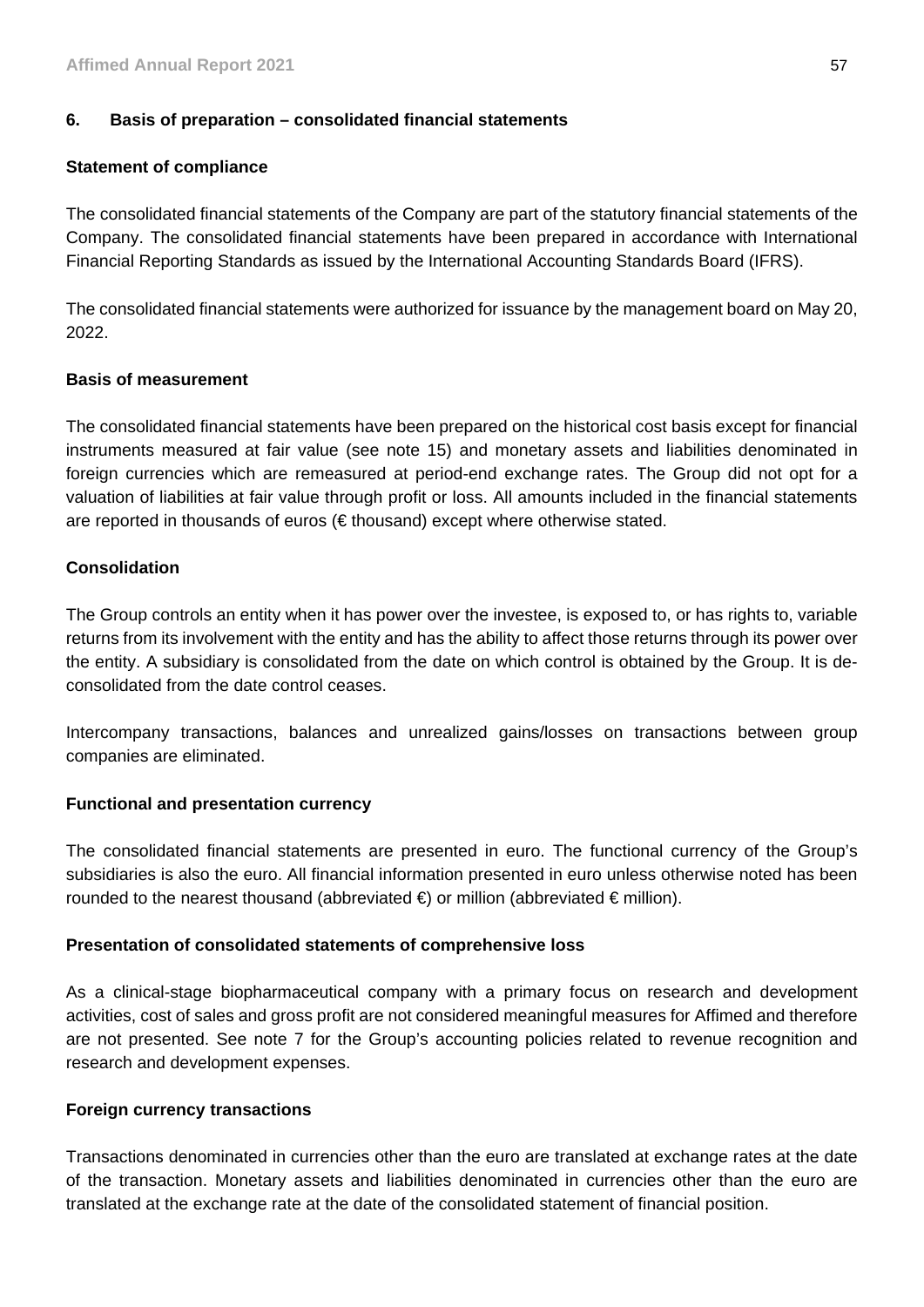The foreign currency gain or loss on monetary items is the difference between amortized cost in the functional currency at the beginning of the period, adjusted for effective interest and payments during the period, and the amortized cost in foreign currency translated at the exchange rate at the end of the reporting period.

Foreign currency gains or losses that relate to borrowings, cash and cash equivalents and financial assets, except for financial instruments at fair value through other comprehensive income are presented in the statement of comprehensive loss within 'Finance income / (costs) - net'. All other foreign exchange gains and losses are presented in the statement of comprehensive loss within 'Other income – net'.

# **7. Significant accounting policies**

The accounting policies set out below have been applied consistently to all periods presented in these consolidated financial statements.

### **Revenue recognition**

The Group generates revenues from the provision of research and development services to third parties based on both Group and third party owned intellectual property. Such services are performed on a "best efforts" basis without a guarantee of technological or commercial success. For some research programs, Affimed entered into collaborations with other companies that provide the Group with funding or other resources such as access to technologies. From time to time, the Group also licenses its intellectual property to third parties who use it to develop product candidates.

Collaboration and license agreements are evaluated to determine whether they involve multiple promises that represent separate performance obligations typically including research programs, platform licenses or intellectual property licenses.

The total consideration is allocated to separate performance obligations based on relative stand-alone selling prices. Usually sales prices for research and development activities and licenses are not directly observable. Therefore, we use estimation techniques, such as an expected cost plus margin approach, to determine stand-alone selling prices for such services and licenses. Margins are estimated based on market trends within the pharmaceutical industry. For licenses of intangible assets where little or no incremental costs are incurred in providing such licenses, a residual approach is used.

Performance obligations from research programs are satisfied over time because the work performed by the Group either enhances a license that the customer already controls or because the work does not result in an asset with an alternative use for the Group due to contractual restrictions.

Therefore, revenue for such performance obligations is recognized according to the stage of completion measured by reference to costs incurred in relation to anticipated total costs of the research program.

Revenue from platform licenses or intellectual property licenses granted are recognized at a point in time if their nature is a right to use the licensed intellectual property as it exists at the point in time at which the license is granted. This is usually the case when there is no significant continuing involvement by the Group. In these cases, revenue is recognized when control of the license is transferred. Control is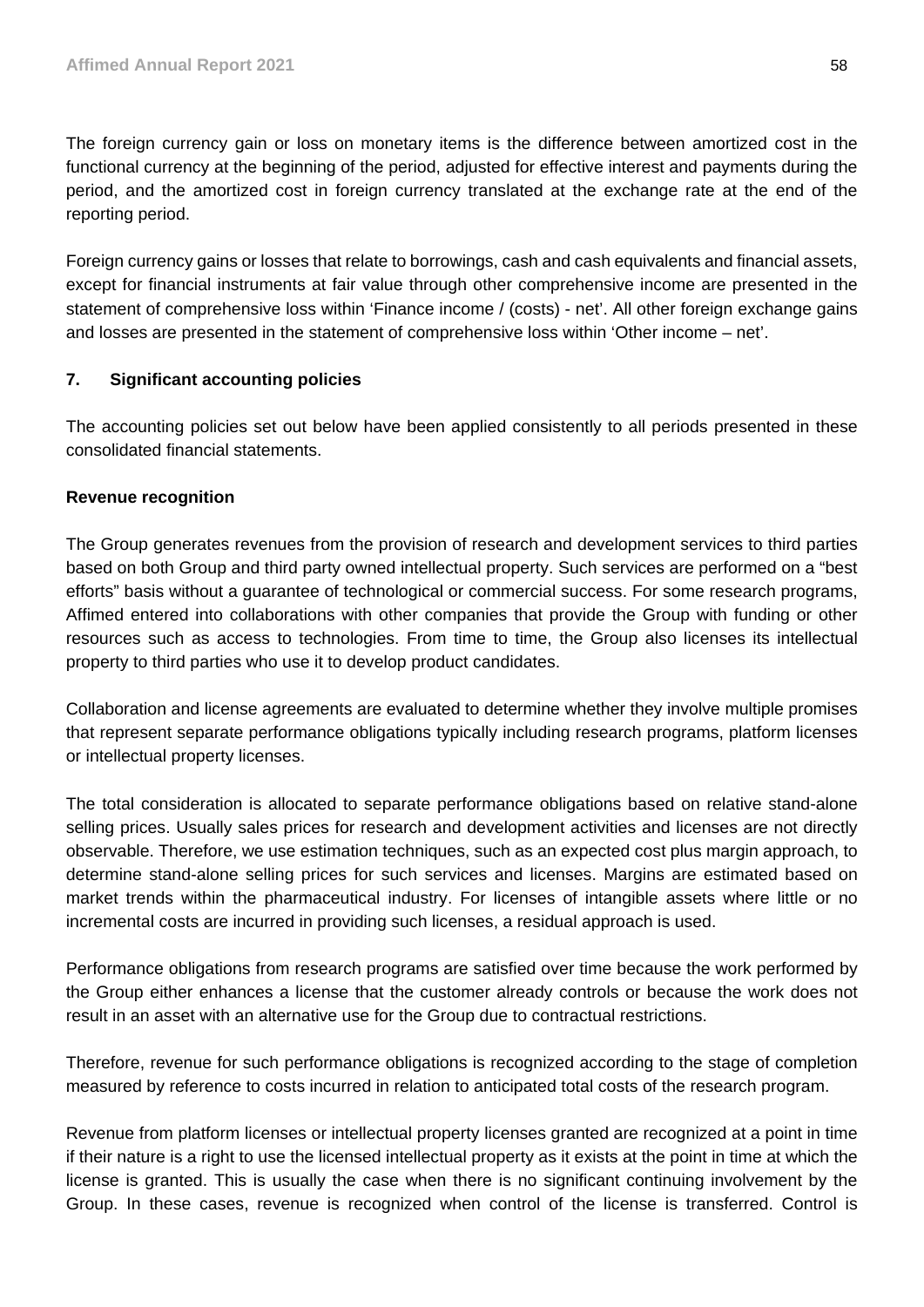considered to be transferred when the customer received all necessary documents and information to begin to use and benefit from the license.

Revenue from platform licenses or intellectual property licenses granted are recognized over time if their nature is to access the licensed intellectual property as it exists throughout the license period. This might be the case when there is significant continuing development to address the content of the platform by the Group. In these cases, revenue is recognized on a straight-line basis until the use of the license by the customer ends.

Payments received from customers commonly include non-refundable upfront payments that are initially recognized as a contract liability, and subsequently recognized as revenue as the related performance obligation is fulfilled. The Group concluded that non-refundable upfront payments do not include financing components because the advance payments arise for reasons other than the provision of financing.

In addition, payment terms may also include payments to be received from customers at a later point in time upon the achievement of certain milestones.

Milestone payments are contingent upon the achievement of contractually stipulated targets. The achievement of these targets or milestones depends largely on meeting specific requirements laid out in the respective agreement. Therefore, individual performance obligations are generally determined based on contractually agreed milestones and related payments. Reaching a milestone will result in a cumulative catch up of revenue for the performance to date.

The Group distinguishes development and registration milestones and sales-based milestones. Whereas development and registration milestone payments are generally recognized on reaching the defined milestones, revenues for sales-based milestones are recognized on achievement of contractually stipulated underlying revenues.

# **Research and development**

Costs incurred related to research activities are expensed in the period when they are incurred. Costs incurred on development projects are recognized as intangible assets beginning on the date it can be established that it is probable that future economic benefits attributable to the asset will flow to the Group considering its technological and commercial feasibility. Given the current stage of the development of the Group's candidates and technologies, as well as uncertainties regarding successful regulatory approval, no development expenditures have been capitalized in any of the periods presented in these consolidated financial statements. Intellectual property-related costs for patents are part of the expenditure for the research and development projects. Therefore, registration costs for patents are recognized as expensed when incurred as long as the research and development project concerned does not meet the criteria for capitalization.

# **Employee benefits**

# (i) Short-term employee benefits

Short-term employee benefit obligations are measured on an undiscounted basis and are expensed as the related service is provided.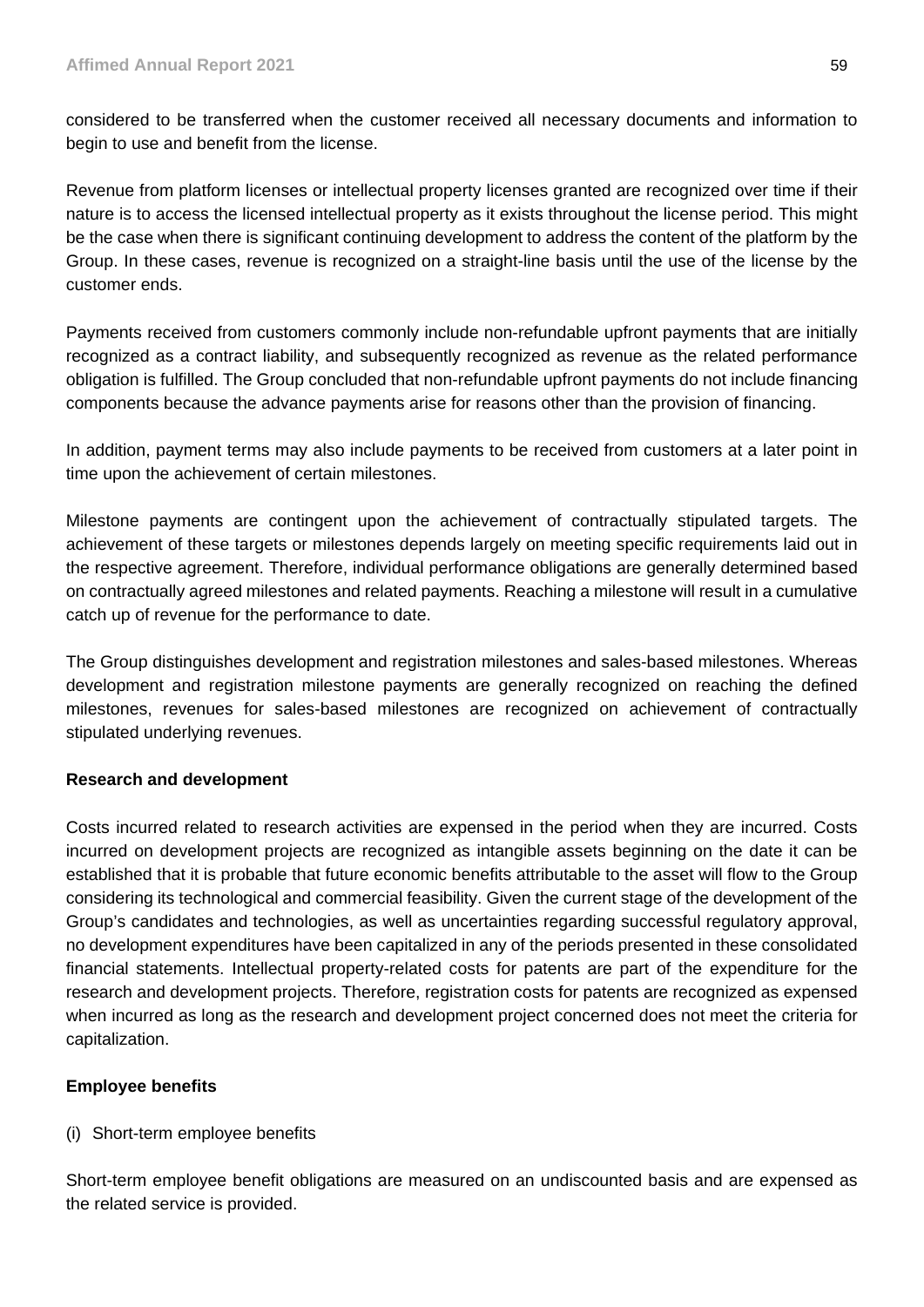A liability is recognized for the amount expected to be paid under a short-term cash bonus, if (a) the Group has a present legal or constructive obligation to pay this amount as a result of past service provided by the employee, and (b) the obligation can be estimated reliably.

## (ii) Share-based payment transactions

The Group's share-based payment awards outstanding as of December 31, 2020 and 2021, are classified as equity-settled share-based plans. The fair value of share-based equity-settled awards granted to employees is measured at grant date and compensation cost is recognized over the vesting period with a corresponding increase in equity. Share-based payment awards with non-employees are measured and recognized when services are received. Fair value is estimated using the Black-Scholes-Merton formula. The formula determines the value of an option based on input parameters like the value of the underlying instrument, the exercise price, the expected volatility of share price returns, dividends, the risk-free interest rate, the expected forfeiture rate and the time to maturity of the option. The number of stock options expected to vest is estimated at each measurement date.

### (iii) Termination benefits

Termination benefits are expensed when the Group can no longer withdraw the offer of those benefits. If benefits are not expected to be settled wholly within 12 months of the reporting date, then they are discounted.

### **Government grants**

The Group receives certain government grants that support its research effort in specific projects. These grants are generally provided in the form of reimbursement of approved costs incurred as defined in the respective grants. Income in respect of grants also includes contributions towards the costs of research and development. Income is recognized when costs under each grant are incurred in accordance with the terms and conditions of the grant and the collectability of the receivable is reasonably assured.

Government grants relating to costs are deferred and recognized in the income statement over the period necessary to match them with the costs they are intended to compensate. When the cash in relation to recognized government grants is not yet received, the amount is included as a receivable on the statement of financial position.

The Group recognizes income from government grants under 'Other income - net' in the consolidated statement of comprehensive loss.

# **Leases**

Affimed recognizes a right-of-use asset and a lease liability at the lease commencement date. The rightof-use asset is initially measured at cost, which comprises the initial amount of the lease liability adjusted for any lease payments made at or before the commencement date, plus any initial direct costs incurred. Subsequently, the right-of-use asset is depreciated using the straight-line method from the commencement date to the end of the lease term. In addition, the right-of-use asset is periodically reduced by impairment losses, if any, and adjusted for certain re-measurements of the lease liability.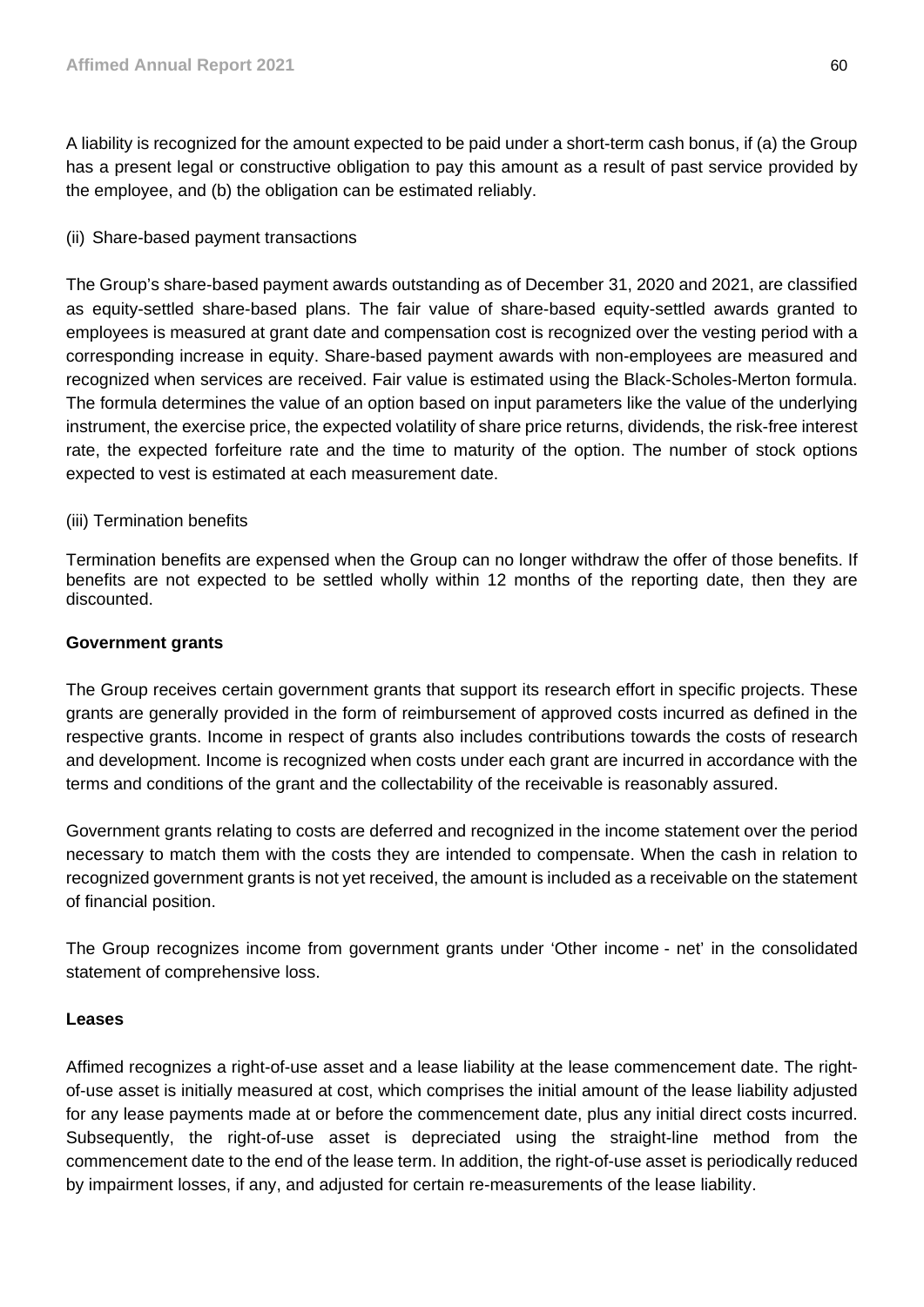The lease liability is initially measured at the present value of the lease payments that are not paid at the commencement date, discounted using the interest rate implicit in the lease or, if that rate cannot be readily determined, Affimed's incremental borrowing rate. Generally, Affimed uses its incremental borrowing rate as the discount rate.

The Group determines the incremental borrowing rate by obtaining interest rates from various external financing sources and makes certain adjustments to reflect the terms of the lease and the type of the asset leased.

The lease liability is subsequently measured at amortized cost using the effective interest method. It is remeasured when there is a change in future lease payments arising from a change in an index or rate, a change in the estimate of the amount expected to be payable under a residual value guarantee, or as appropriate, changes in the assessment of whether a purchase or extension option is reasonably certain to be exercised or a termination option is reasonably certain not to be exercised.

Affimed has elected not to recognize right-of-use assets and lease liabilities for some short-term leases (leases with less than 12 months of lease term) and right-of-use assets and liabilities for leases of low value assets. Lease payments associated with these leases are recognized as an expense on a straightline basis over the lease term.

# **Finance income and finance costs**

Finance income comprises interest income from interest bearing bank deposits. Interest income is recognized as it accrues using the effective interest method.

Finance costs comprise primarily interest expense on borrowings.

# **Financial instruments**

A financial instrument is any contract that gives rise to a financial asset of one entity and a financial liability or equity instrument of another entity.

(i) Non-derivative financial assets

The Group's non-derivative financial assets include shares, trade and other receivables, other assets, cash and cash equivalents and certificates of deposit at banks with original maturities of more than three months.

Receivables are non-derivative financial assets with fixed or determinable payments that are not quoted in an active market. Those debt instruments are held to collect solely payments of principal and interest. They are included in current assets and are subsequently carried at amortized cost.

Cash and cash equivalents comprise cash balances and call deposits with original maturities of three months or less.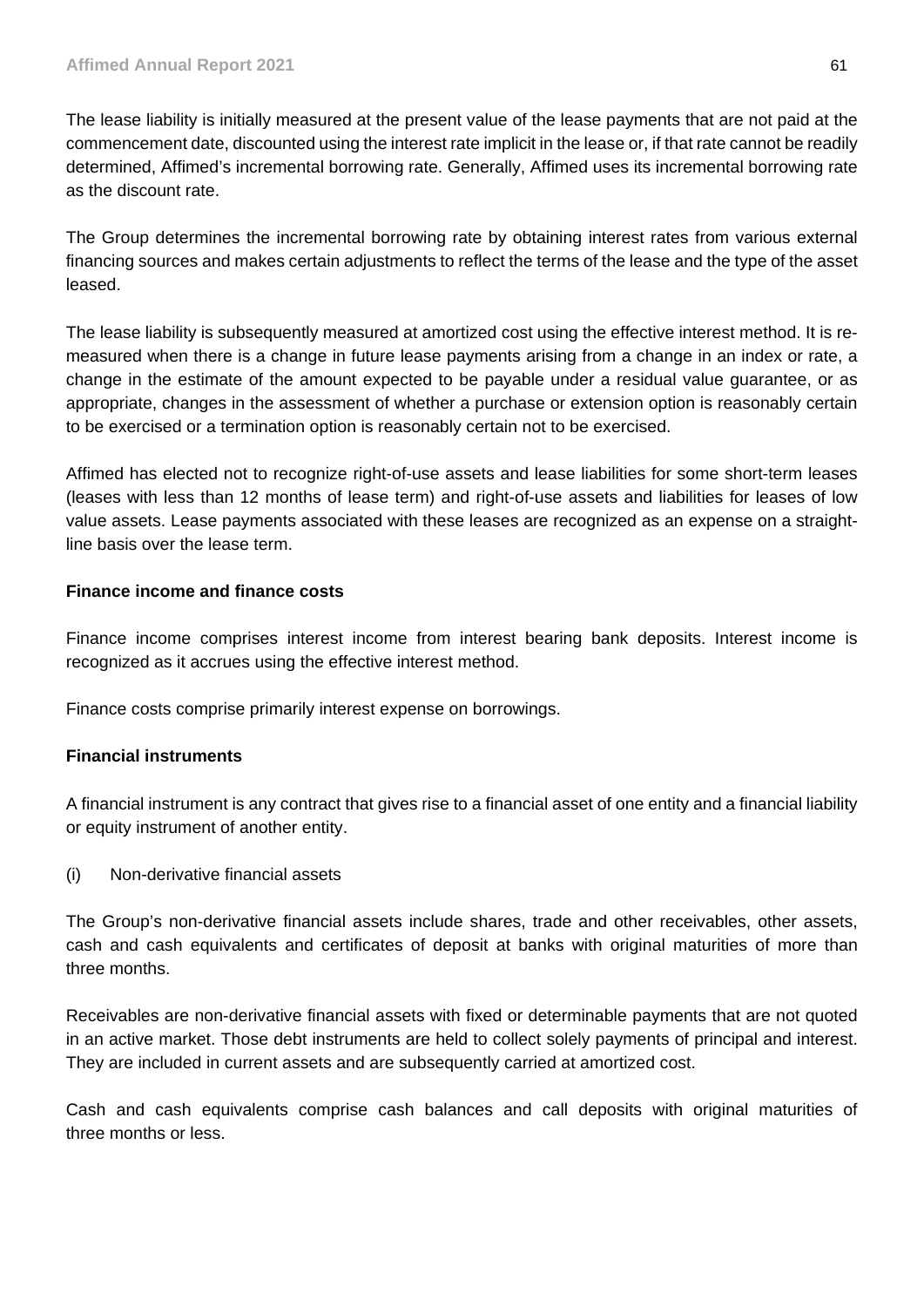The Group holds preferred shares in Amphivena Therapeutics Inc ("Amphivena"), USA, and common shares in Roivant Sciences Ltd. ("Roivant") USA (see note 18). The Group has elected to present changes in fair value of these investments through other comprehensive income.

(ii) Non-derivative financial liabilities

The Group's classes of financial liabilities are borrowings and trade and other payables. The Group initially recognizes non-derivative financial liabilities on the date that they are originated and measures them at amortized cost using the effective interest rate method. The Group derecognizes a financial liability when its contractual obligations are discharged, cancelled or expire.

(iii) Compound financial instruments

The Group entered into certain loan agreements pursuant to which it issued warrants to purchase common shares of the Group at the option of the respective holders (for warrants issued to SVB (as defined below) see note 24). The number of shares to be issued does not vary with changes in their fair value.

The liability component of the loans was recognized initially at the fair value of a similar liability without a warrant. The equity component was recognized initially at the difference between the fair value of the compound financial instrument as a whole and the fair value of the liability component. Subsequent to initial recognition, the liability component is measured at amortized cost using the effective interest method. The equity component is not re-measured subsequent to initial recognition.

# **Impairment**

(i) Trade and other receivables

Trade and other receivables at amortized cost are subject to the expected credit loss model according to IFRS 9. The Group's exposure to credit risk is influenced mainly by the individual characteristics of each customer. However, management also considers the factors that may influence the credit risk of its customer base, including the default risk associated with the industry and country in which customers operate.

Affimed determines the counterparties' lifetime expected credit losses that result from all possible default events over the expected life of a financial instrument based on an estimated rating and corresponding probability of default rates according to the Bloomberg database.

In addition, trade and other receivables are assessed at each reporting date to determine whether there is objective evidence that they are impaired. Trade or other receivables are impaired if objective evidence indicates that a loss event has occurred after the initial recognition of the receivable, and such loss event had a negative effect on the estimated future cash flows of that receivable that can be estimated reliably. Loss events include indications that a debtor is experiencing significant financial difficulty, default or delinquency in interest or principal payments, the probability that they will enter bankruptcy or other financial reorganization.

All receivables are assessed for specific impairment. Losses are recognized in profit or loss and reflected in an allowance account against receivables. When a subsequent event causes the amount of impairment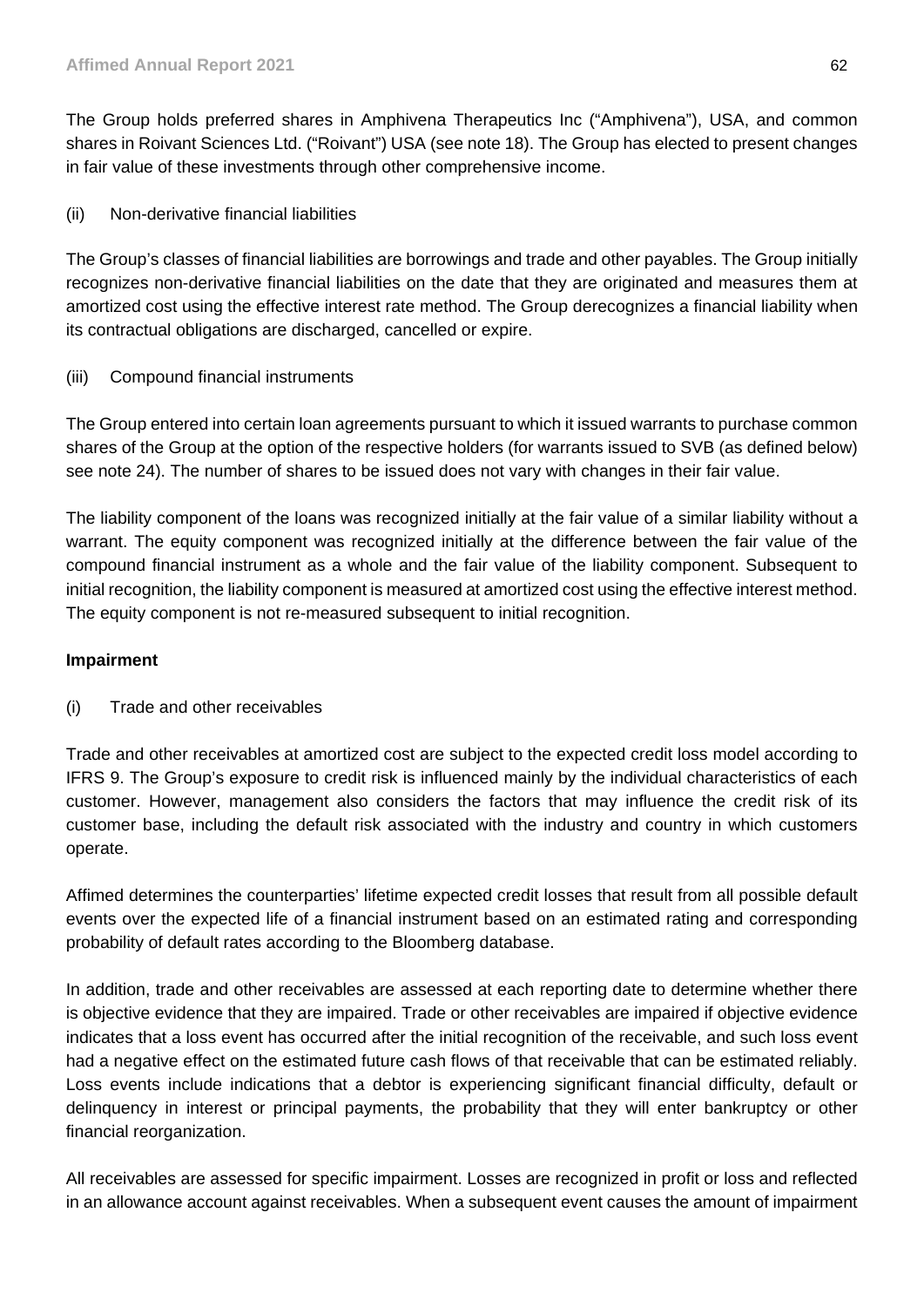loss to decrease, the decrease in impairment loss is reversed through profit or loss. No impairments or reversals of impairments were recognized in 2019, 2020 or 2021.

(ii) Intangible assets and leasehold improvements and equipment

Intangible assets that are acquired by the Group and have finite useful lives are measured at cost less accumulated amortization and any accumulated impairment losses. Items of property, plant and equipment are measured at cost, which includes capitalized borrowing costs, less accumulated depreciation and any accumulated impairment losses.

Amortization and depreciation is calculated using the straight-line method over the estimated useful lives, and is recognized in profit or loss. Depreciation and amortization methods and useful lives are reviewed at each reporting date and adjusted if appropriate. The estimated useful lives of property, plant and equipment for current and comparative periods are as follows:

- Laboratory equipment 5-10 years
- Office and IT equipment 3-6 years
- Leasehold improvements over the term of the lease

Assets that are subject to depreciation or amortization are reviewed for impairment whenever events or changes in circumstances indicate the carrying amount may not be recoverable. An impairment loss is recognized as the amount by which an asset's carrying amount exceeds its recoverable amount. The recoverable amount is the higher of an asset's fair value less costs of disposal and value in use. Nonfinancial assets that were previously impaired are reviewed for possible reversal of the impairment at each reporting date.

# **Income taxes**

Income taxes comprise current and deferred tax. Current and deferred taxes are recognized in profit or loss except to the extent that it relates to items recognized directly in equity or in other comprehensive loss.

Current tax is the expected tax payable or receivable on the taxable income or loss for the year, using tax rates enacted or substantively enacted at the reporting date, and adjustments to taxes payable in respect of previous years.

Deferred tax is recognized in respect of temporary differences between the carrying amounts of assets and liabilities for financial reporting purposes and the amounts used for taxation purposes. Deferred tax is not recognized for temporary differences associated with assets and liabilities if the transaction which led to their initial recognition is a transaction that is not a business combination and that affects neither accounting nor taxable profit or loss.

Deferred tax is measured at tax rates that are expected to be applied to temporary differences when they reverse, based on the laws that have been enacted or substantively enacted by the reporting date.

Deferred tax assets and liabilities are presented net if there is a legally enforceable right to offset.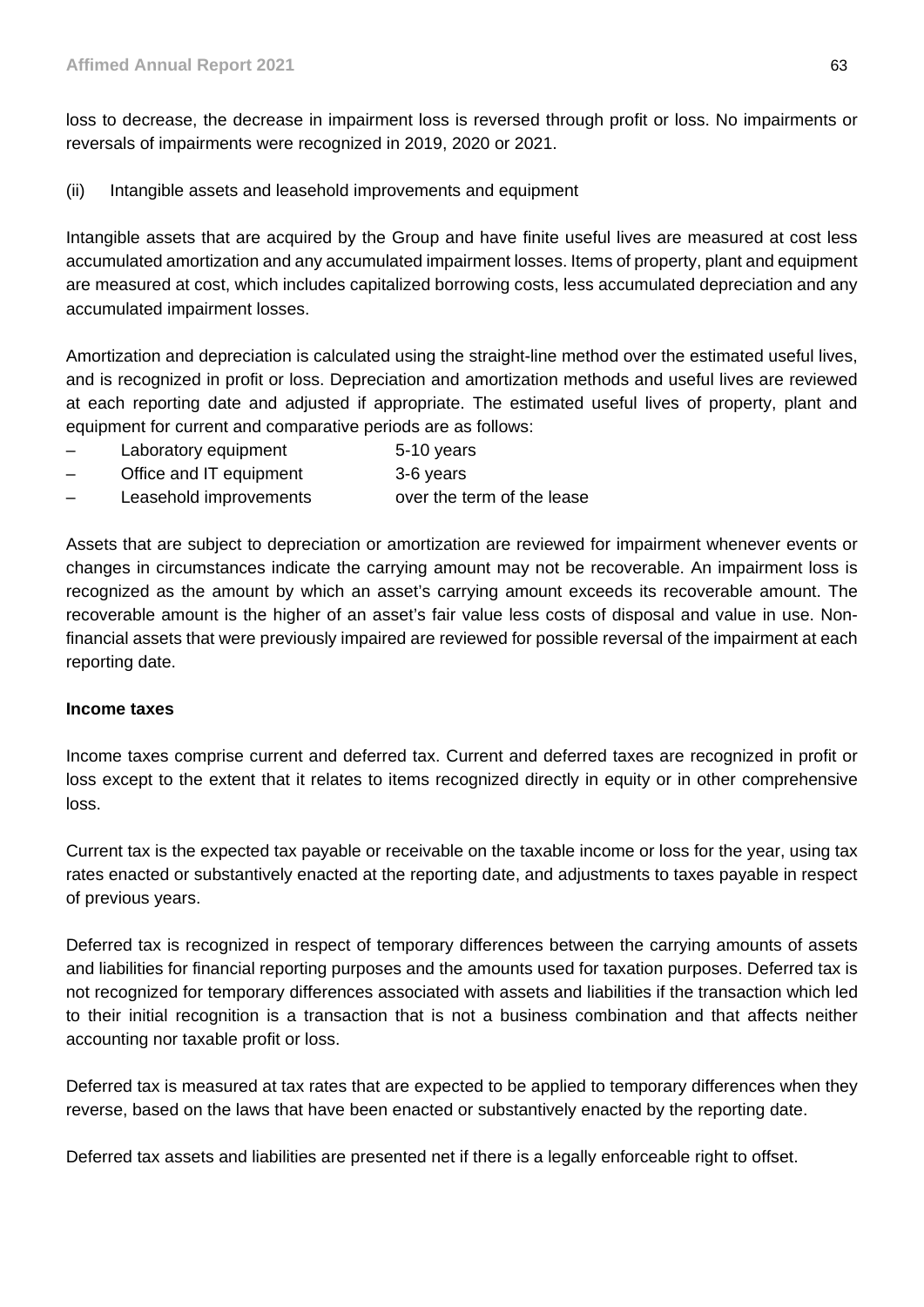A deferred tax asset is recognized for unused tax losses, tax credits and deductible temporary differences, to the extent that it is probable that future taxable profits will be available against which they can be utilized. Deferred tax assets are reviewed at each reporting date and are reduced to the extent that it is no longer probable that the related tax benefit will be realized.

### **Fair Value Measurement**

All assets and liabilities for which fair value is recognized in the consolidated financial statements are classified in accordance with the following fair value hierarchy, based on the lowest level input parameter that is significant on the whole for fair value measurement:

- Level 1 Prices for identical assets or liabilities quoted in active markets (non-adjusted)
- Level 2 Measurement procedures, in which the lowest level input parameter significant on the whole for fair value measurement is directly or indirectly observable for on the market and which are not included in Level 1
- Level 3 Measurement procedures, in which the lowest level input parameter significant on the whole for fair value measurement is not directly or indirectly observable for on the market

The carrying amount of all trade and other receivables, other assets, certificates of deposit, cash and cash equivalents, trade and other payables and loans is a reasonable approximation of the fair value and therefore information about the fair values of those financial instruments has not been disclosed. The measurement of the fair value of preferred and common shares in other companies held by the group is based on level 1 and level 3 inputs (see note 18). The Group recognises transfers between levels of the fair value hierarchy as at the date at which the change has occurred.

# **Loss per share**

Loss per common share is calculated by dividing the loss for the period by the weighted average number of common shares outstanding during the period.

The Group has granted warrants under certain loan agreements (see note 24) and options under sharebased payment programs (see note 23) which potentially have a dilutive effect, however no instruments actually had a dilutive effect due to the net loss generated.

### **Critical judgments and accounting estimates**

The preparation of the consolidated financial statements in conformity with IFRS requires management to make judgments, estimates and assumptions that affect the application of accounting policies and the reported amounts of assets, liabilities, income and expenses. Actual results may differ from these estimates.

Estimates and underlying assumptions are reviewed on an ongoing basis. Revisions to accounting estimates are recognized in the period in which the estimates are revised and in any future periods affected.

In preparing these financial statements, the critical judgments made by management in applying the Group's accounting policies resulted in the following accounting estimates: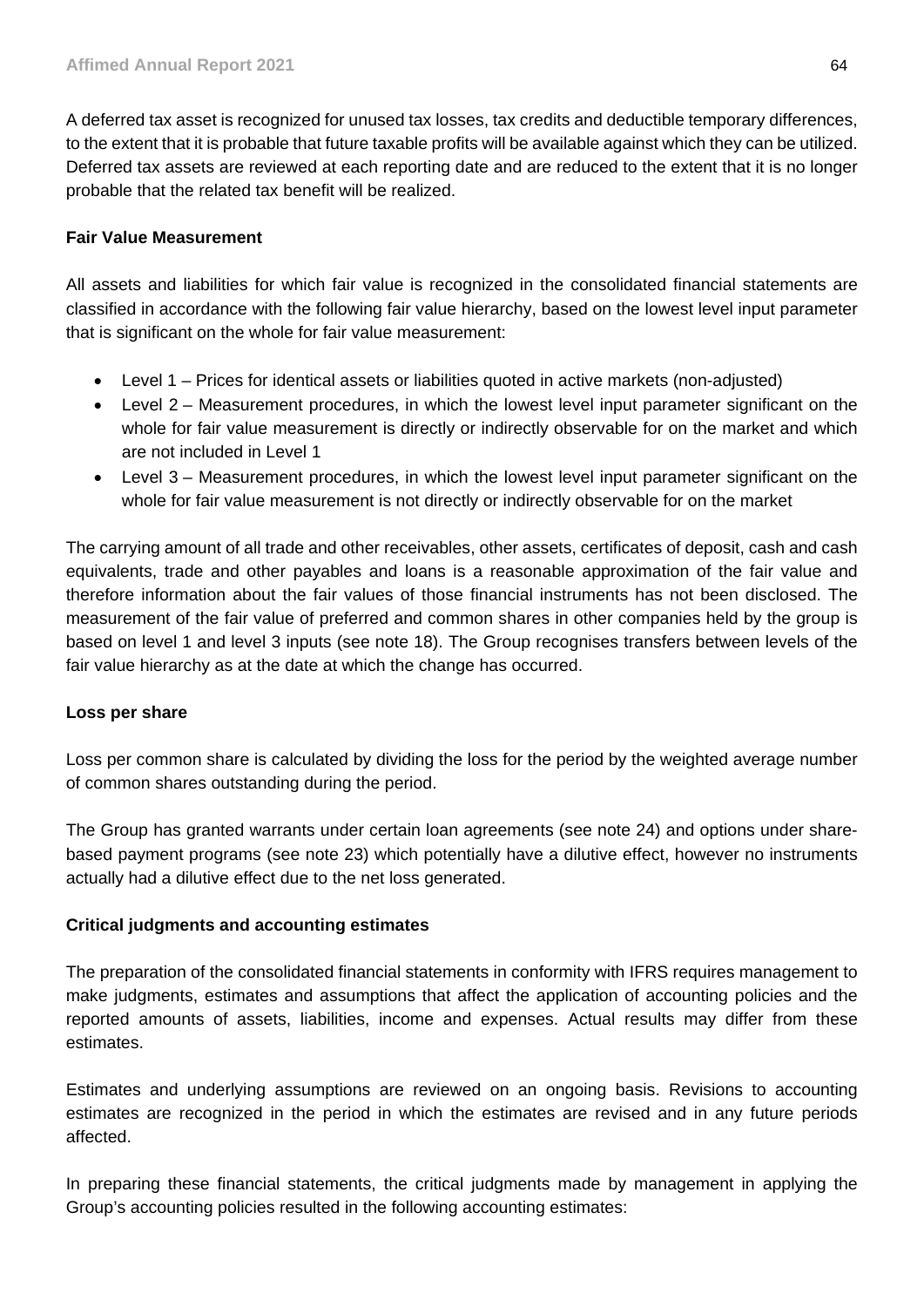## (i) Share-based payments

The fair value of stock options issued by Affimed N.V. is estimated using the Black-Scholes-Merton formula. The formula determines the value of an option based on input parameters like the value of the underlying instrument, the exercise price, the expected volatility of share price returns, dividends, the riskfree interest rate and the time to maturity of the option. The fair value of share-based equity-settled compensation plans is measured at grant date and compensation cost is recognized over the vesting period with a corresponding increase in equity. The number of stock options expected to vest is estimated at each measurement date.

### (ii) Revenue recognition

The Group's contracts with the majority of our customers contain multiple performance obligations. Judgment is required in determining whether a good or service is considered a separate performance obligation. If standalone selling prices are not directly observable, the Group allocates the transaction price to the performance obligations by reference to the expected cost plus a margin. In doing so, observable input data such as internal project plans and margins are used.

The Group has entered into research service agreements, collaboration and license agreements with customers for which non-refundable upfront payments are received for research funding purposes, technology access fees and/or milestone payments. Generally, the Group has continuing performance obligations and therefore upfront payments are initially recognized as a contract liability, and the related revenues are subsequently recognized as the related performance obligation is fulfilled. In this context, the determination of the stage of completion requires judgement, in particular with respect to the anticipated total costs of research programs. Technology access fees are generally initially recognized as a contract liability and subsequently recognized over the expected term of the agreement on a straightline basis.

The determination of whether a performance obligation is satisfied at a point in time versus over time might also require judgment.

### **New standards and interpretations not yet adopted**

The following new standards and amendments to standards are effective for annual periods beginning after December 31, 2021 and have not been applied in preparing these consolidated financial statements.

### **Standard/interpretation Effective Date 1**

| Amendments to IFRS 3 Business Combinations<br>Amendments to IAS 16 Property, Plant and Equipment | January 1, 2022<br>January 1, 2022 |
|--------------------------------------------------------------------------------------------------|------------------------------------|
| Amendments to IAS 37 Provisions, Contingent Liabilities and                                      |                                    |
| <b>Contingent Assets</b>                                                                         | January 1, 2022                    |
| Annual Improvements 2018-2020                                                                    | January 1, 2022                    |
| Amendments to IAS 1 Presentation of Financial Statements:                                        |                                    |
| Classification of Liabilities as Current or Non-current                                          | January 1, 2023                    |
| Amendments to IAS 1 Presentation of Financial Statements and IFRS Practice                       |                                    |
| Statement 2: Disclosure of Accounting policies                                                   | January 1, 2023                    |
| Amendments to IAS 8 Accounting policies, Changes in Accounting Estimates                         |                                    |
| and Errors: Definition of Accounting Estimates                                                   | January 1, 2023                    |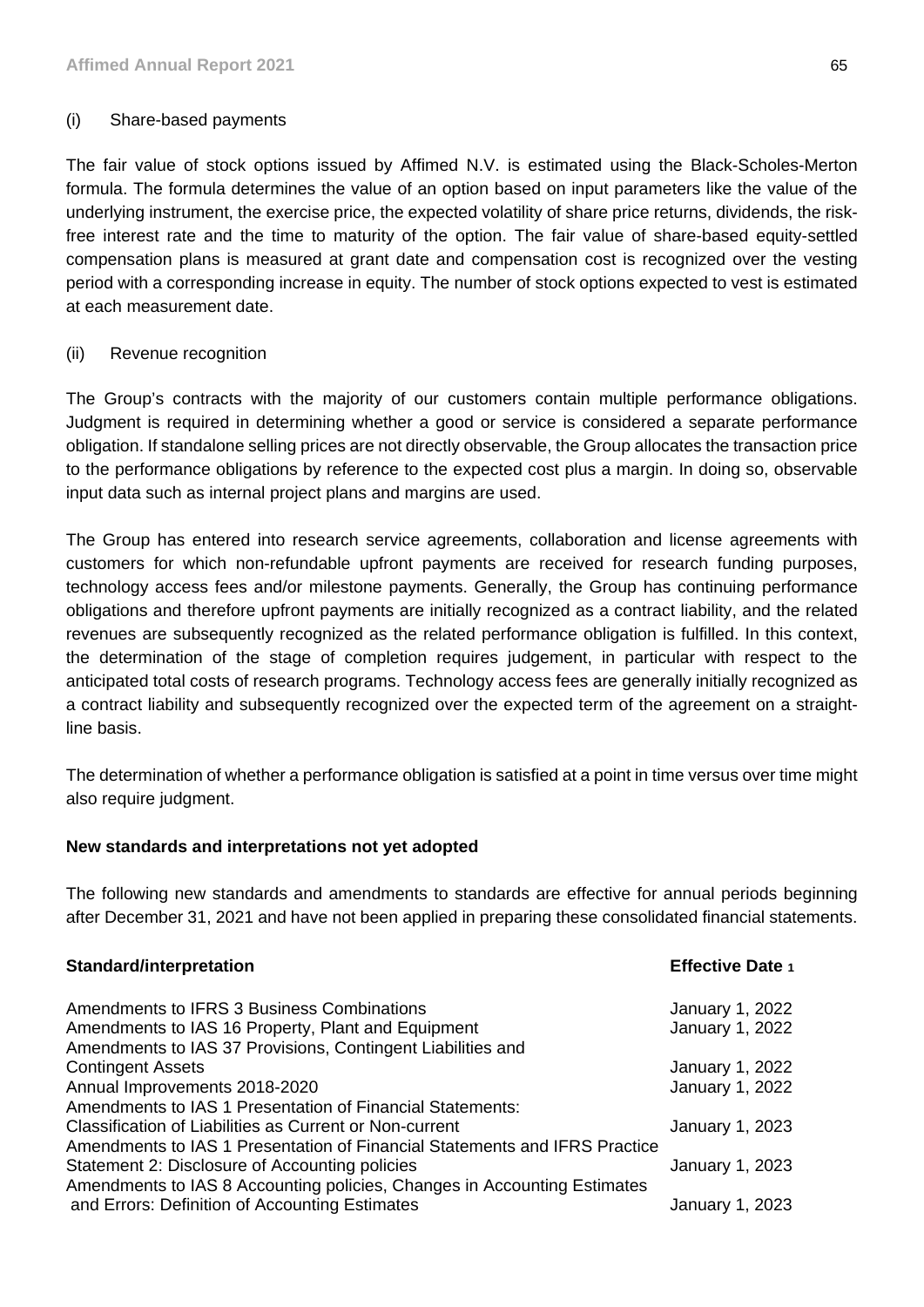### Amendments to IAS 12 Income Taxes: Deferred Tax related to Assets and Liabilities arising from a Single Transaction **January 1, 2023** January 1, 2023

1 Shall apply for periods beginning on or after the date shown in the effective date column,

The amended standards are not expected to have a significant effect on the consolidated financial statements of the Group.

### **8. Segment reporting**

(i) Information about reportable segment

The Group is active in the discovery, pre-clinical and clinical development of antibodies based on its core technology. The activities are either conducted as own project development or for third party companies. Management of resources and reporting to the chief operating decision maker is based on the Group as a whole.

### (ii) Geographic information

The geographic information below analyses the Group's revenue and non-current assets by country. In presenting the following information, segment revenue has been based on the geographic location of the customers and segment assets were based on the geographic location of the assets.

Discovery activities and research services are conducted in both the Heidelberg and Plzen premises. Preclinical and clinical activities are conducted and coordinated from Heidelberg.

| Revenue:                              | 2021   | 2020   | 2019   |
|---------------------------------------|--------|--------|--------|
| Germany                               | 742    | 194    | 0      |
| Europe                                |        |        | 1,646  |
| <b>USA</b>                            | 39,624 | 28,164 | 19,745 |
|                                       | 40,366 | 28,360 | 21,391 |
| Non-current assets as of December 31: | 2021   | 2020   | 2019   |
| Germany                               | 4,896  | 3,796  | 2,017  |
| <b>Czech Republic</b>                 | 1,306  | 914    | 870    |
| <b>USA</b>                            | 12,539 | 20,216 | 3,558  |
|                                       | 18,741 | 24,926 | 6,445  |

### (iii) Major Customers

In 2019 and 2020, the Group's revenue with Genentech Inc. ("Genentech") exceeded 10% of total revenues. In 2021, Genentech's and Roivant's revenue each exceeded 10% of total revenue.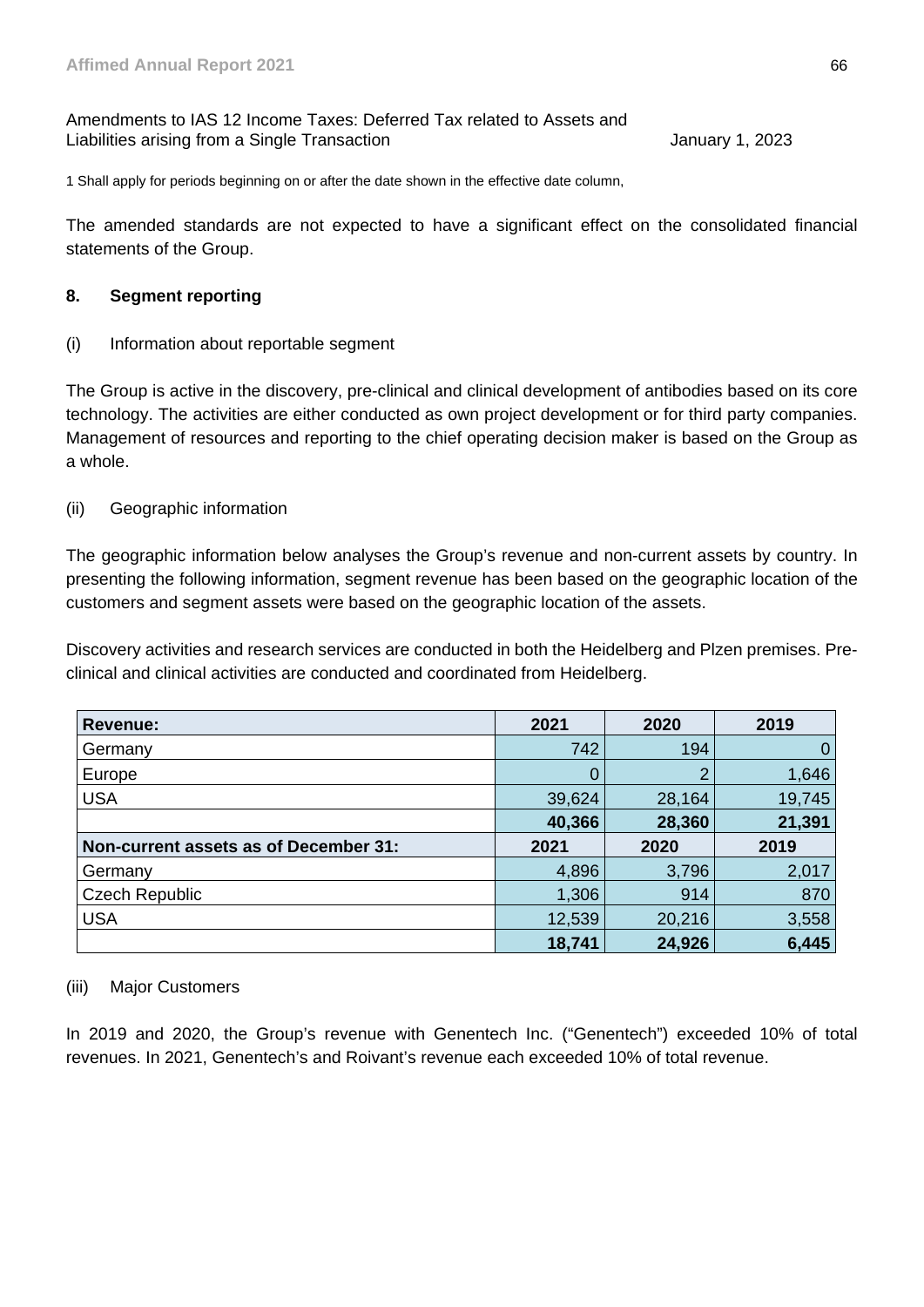### **9. Revenue**

### **Collaboration with Genentech**

In August 2018, Affimed entered into a strategic collaboration agreement with Genentech Inc., headquartered in South San Francisco, USA. Under the terms of the agreement Affimed is providing services related to the development of novel NK cell engager-based immunotherapeutics to treat multiple cancers. The Genentech agreement became effective at the beginning of October 2018. Under the terms of the agreement, Affimed received \$96.0 million (€83.2 million) in an initial upfront payment and committed funding on October 31, 2018.

The Group recognized €21.6 million as revenue in 2021 (2020: €26.2 million, 2019: €19.7 million) and holds €20.2 million (December 31, 2020: €41.9 million, December 31, 2019: €59.3 million) under contract liabilities, which is recognized as revenue in subsequent periods as services are provided.

Under the terms of the agreement, Affimed is eligible to receive up to an additional \$5.0 billion over time, including payments upon achievement of specified development, regulatory and commercial milestones. Affimed is also eligible to receive royalties on any potential sales.

### **Collaboration with Roivant**

On November 9, 2020 Affimed and Pharmavant 6 GmbH, a subsidiary of Roivant, announced a strategic collaboration agreement which grants Roivant a license to the preclinical molecule AFM32. Under the terms of the agreement, Affimed received \$60 million in upfront consideration, comprised of \$40 million in cash and pre-funded research and development funding, and \$20 million of common shares in Roivant. Affimed is eligible to receive additional proceeds in the form of option fees contingent on the commencement of additional programs contemplated under the agreement. The Group is eligible to receive up to an additional \$2 billion in milestones payments upon achievement of specified development, regulatory and commercial milestones, as well as tiered royalties on net sales.

For the year ended December 31, 2021 the group has recognized €17.7 million (2020: €1.4 million) as revenue and holds €31.3 million (2020: €49.0 million) as contract liabilities, which will be recognized as revenue in subsequent periods as services are provided.

### **Research service agreements**

The Group has entered into certain research service agreements. These research service agreements provide for non-refundable upfront technology access research funding and milestone payments. The Group recognized revenue of  $\epsilon$ 1.1 million,  $\epsilon$ 0.6 million and  $\epsilon$ 1.7 million during the years ended December 31, 2021, 2020 and 2019 respectively.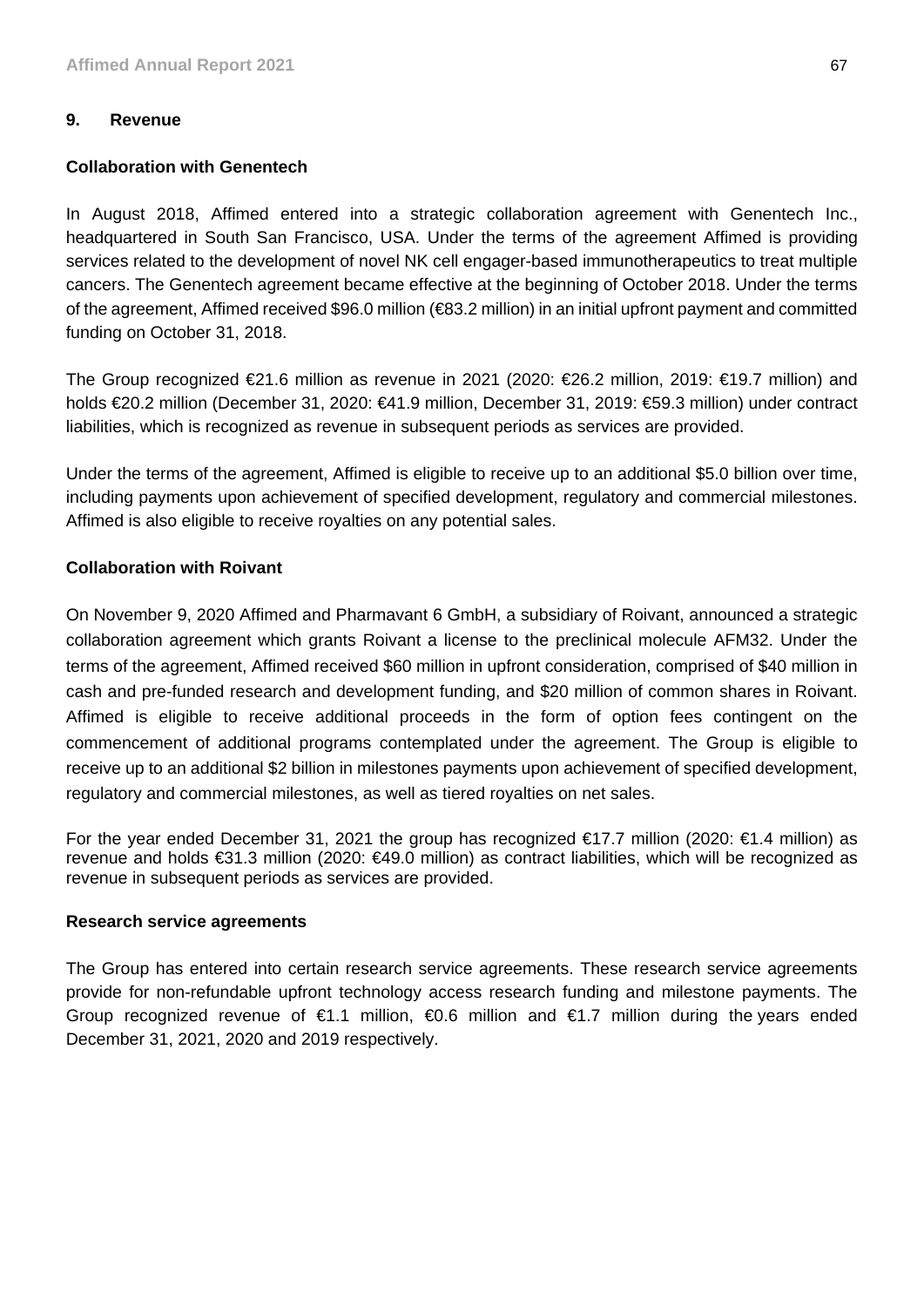# **Contract balances**

The following table provides information about receivables and contract liabilities from contracts with customers.

|                             | <b>December 31, 2021</b> | <b>December 31, 2020</b> |
|-----------------------------|--------------------------|--------------------------|
| Receivables                 | 150                      |                          |
| <b>Contract liabilities</b> | 51,633                   | Q1<br>.047               |

An amount of €39,512 that was recognized in contract liabilities at the beginning of the period was recognized as revenue during the period ended December 31, 2021 (2020: €17,457; 2019: €14,795).

The remaining performance obligations at December 31, 2021 are approximately €51.6 million and are expected to be largely recognized as revenue over the next year (€44.4 million), with a smaller portion being realized the year thereafter  $(E7.2 \text{ million})$ .

### **Disaggregation of revenue**

|                              | 2021   | 2020   | 2019   |
|------------------------------|--------|--------|--------|
| <b>Major service lines:</b>  |        |        |        |
| <b>Collaboration revenue</b> | 39,301 | 27,755 | 19,685 |
| Service revenue              | 1,065  | 605    | 1,706  |
|                              | 40,366 | 28,360 | 21,391 |
| Revenue:                     |        |        |        |
| Point in time                | 490    | 9,180  | 5,783  |
| Over time                    | 39,876 | 19,180 | 15,608 |
|                              | 40,366 | 28,360 | 21,391 |

# **10. Other income and expenses - net**

Other income and expenses, net, comprises foreign exchange losses of €125 in 2021 (2020: gains of €129, 2019: gain of €251); income from government grants for research and development projects of €344 in 2021 (€348 in 2020, and €19 in 2019) and from research collaborations where costs are shared equally between both parties of €1,072 (2020: €0, 2019: €0).

# **11. Research and development expenses**

The following table shows the different types of expenses allocated to research and development costs for the years ended December 31:

|                                       | 2021   | 2020   | 2019   |
|---------------------------------------|--------|--------|--------|
| Third-party services                  | 54,810 | 29,324 | 27,338 |
| Personnel expenses                    | 20,532 | 13,638 | 10,154 |
| Legal, consulting and patent expenses | 1,301  | 2,380  | 1,983  |
| Cost of materials                     | 2,152  | 1,730  | 1,547  |
| Amortization and depreciation         | 1,057  | 834    | 725    |
| Other expenses                        | 1,636  | 2,083  | 2,044  |
|                                       | 81,488 | 49,989 | 43,791 |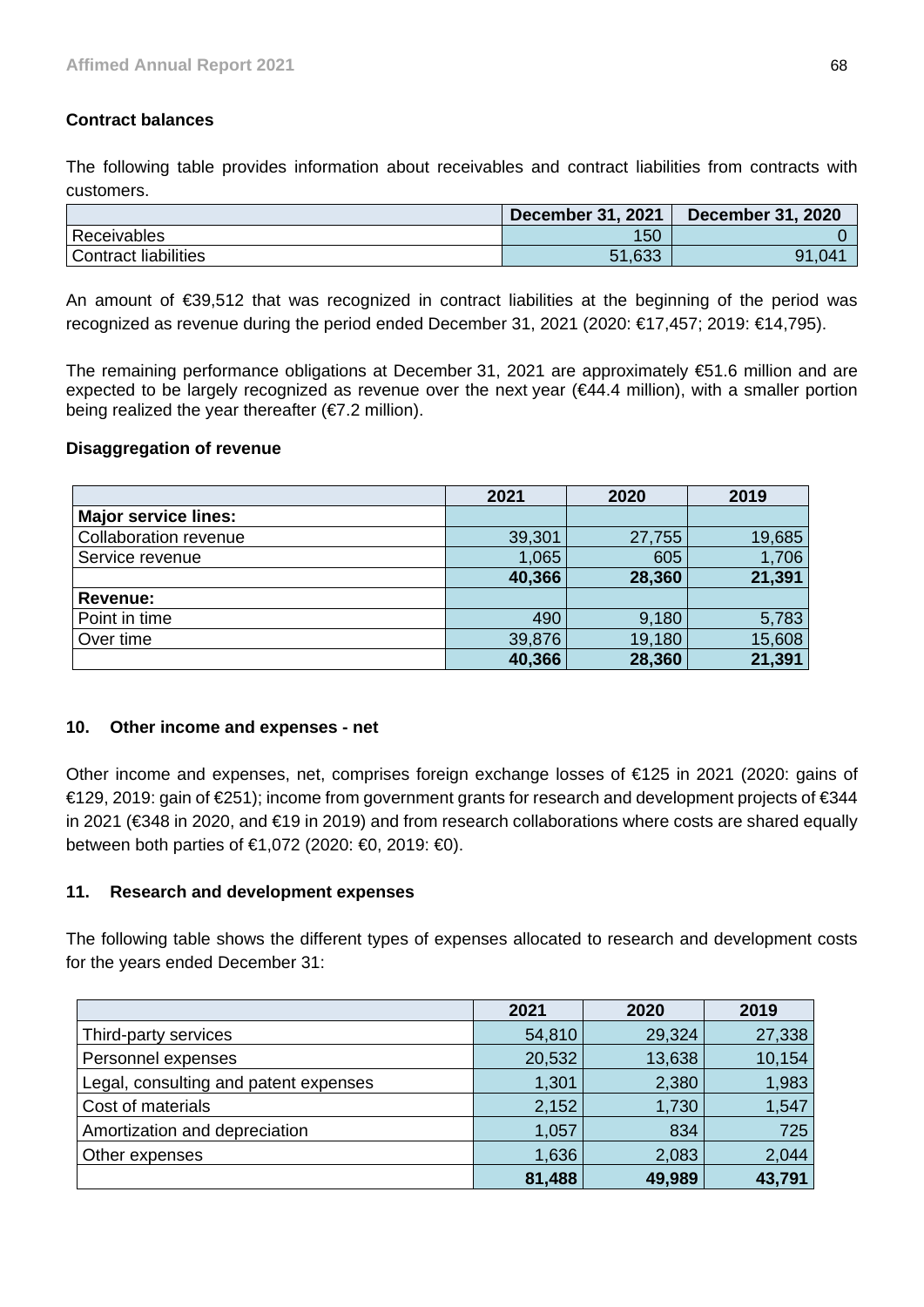# **12. General and administrative expenses**

The following table shows the different types of expenses allocated to general and administrative costs for the years ended December 31:

|                                      | 2021   | 2020   | 2019   |
|--------------------------------------|--------|--------|--------|
| Personnel expenses                   | 10,713 | 6,319  | 5,358  |
| Legal, consulting and audit expenses | 8,134  | 5,601  | 3,055  |
| Other expenses                       | 5,371  | 1,795  | 1,853  |
|                                      | 24,218 | 13,715 | 10,266 |

# **13. Employee benefits**

The following table shows the items of employee benefits for the years ended December 31:

|                       | 2021   | 2020   | 2019   |
|-----------------------|--------|--------|--------|
| Wages and salaries    | 17,882 | 15,081 | 11,587 |
| Social security costs | 2,332  | 1,847  | 1,620  |
|                       | 20,214 | 16,928 | 13,207 |

The employer's contributions to pension insurance plans of €1,030 (2020: €795, 2019: €696) are classified as payments under a defined contribution plan, and are recognized as an expense.

As of December 31, 2021, Affimed employed 176 full time equivalent employees, including those of our subsidiaries.

# **14. Finance income and finance costs**

The following table shows the items of finance income and costs for the years ended December 31:

|                                                        | 2021  | 2020    | 2019  |
|--------------------------------------------------------|-------|---------|-------|
| Interest SVB Loan Agreement (see note 24)              | (712) | (95)    | (483) |
| Foreign exchange differences                           | 7,636 | (6,693) | (175) |
| Interest on certificates of deposit with maturities of |       |         |       |
| more than three months                                 | 0     | 186     | 602   |
| Other finance income/finance costs - net               | (415) | (45)    |       |
|                                                        | 6,509 | (6,647  |       |

### **15. Income taxes**

The Group did not incur any material income tax in the periods presented. As of December 31, 2021, deferred tax assets from differences resulting from intangible assets (€207; 2020: €303), trade and other receivables (€1,194; 2020: €463), borrowings (€44; 2020: €61), lease liabilities (€206; 2020: €194), trade and other payables (€31; 2020: €7), long-term financial assets (€1,149; 2020: deferred tax liability of €1,146) and contract liabilities (€47; 2020: €556), have not been recognized as deferred tax assets as no sufficient future taxable profits or offsetting deferred tax liabilities are available. As of December 31, 2021 deferred tax liabilities from temporary differences result mainly from leasehold improvements and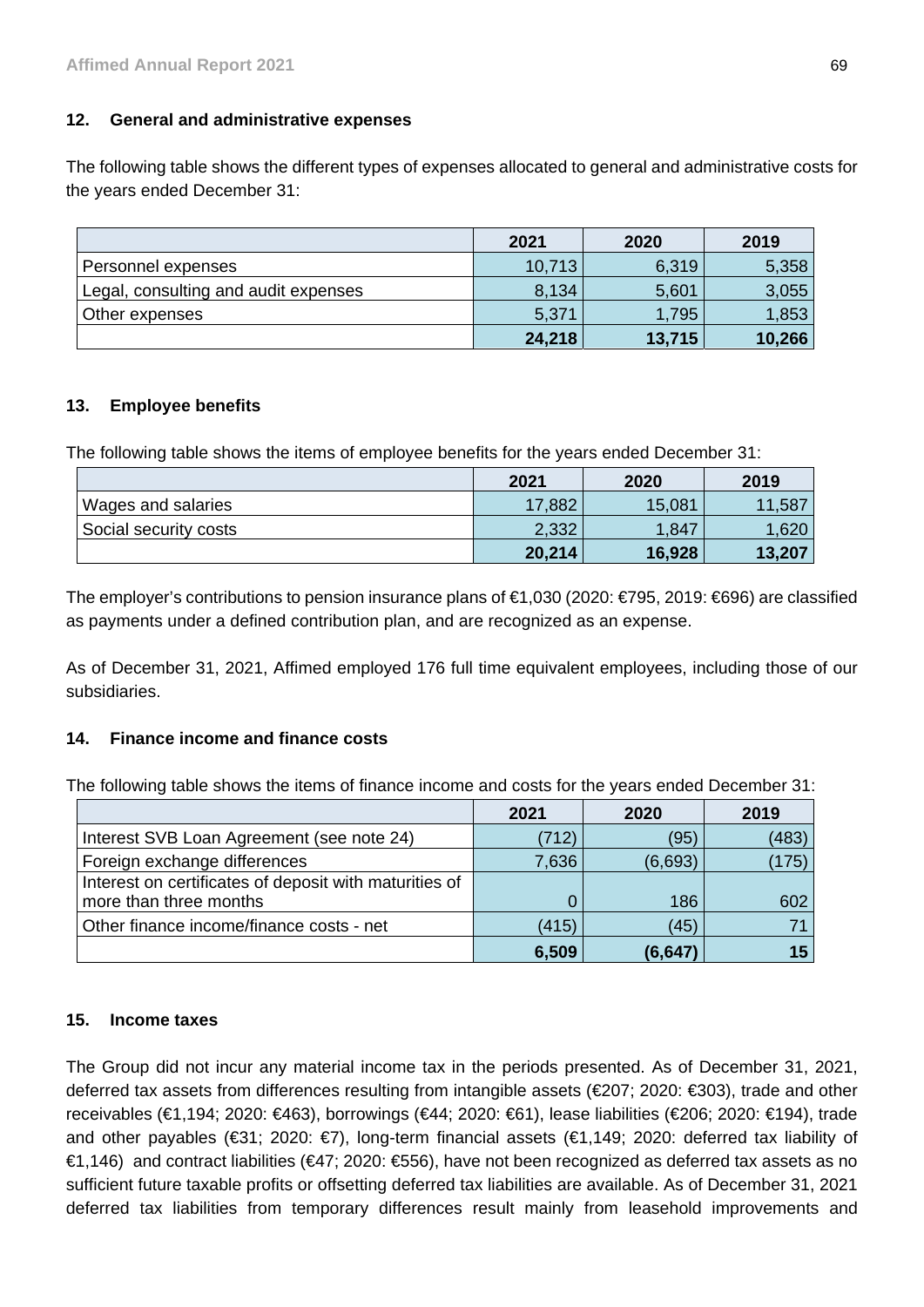equipment and right-of-use assets (€276; 2020: €280), other assets (€1,054; 2020: €316), trade and other payables (€0; 2020: €60) and borrowings (€93; 2020: €0). Deferred tax liabilities are not recognized as there is an excess of deferred tax assets over deferred tax liabilities.

A reconciliation between actual income taxes and the expected tax benefit from the loss before tax multiplied by the Group's applicable tax rate is presented below for the years ended December 31:

|                                            | 2021      | 2020      | 2019      |
|--------------------------------------------|-----------|-----------|-----------|
|                                            |           |           |           |
| Loss before tax                            | (57, 521) | (41, 365) | (32, 361) |
|                                            |           |           |           |
| Income tax benefit at tax rate of 29.825 % | 17,156    | 12,337    | 9,652     |
| Adjustments of deferred tax assets         | (15, 850) | (11, 196) | (9,822)   |
| Adjustments for local tax rates            | (62)      | (41       | 5         |
| Non-deductible expenses                    | (1, 434)  | (803)     | (72)      |
| Other                                      | 188       | (298)     | 233       |
| Income taxes                               | (2)       |           | (4)       |

In Germany, Affimed has tax losses carried forward of €288.6 million (2020: €233.7 million) for corporate income tax purposes and of €287.7 million (2020: €234.6 million) for trade tax purposes that are available indefinitely for offsetting against future taxable profits of that entity. Restrictions on the utilization of tax losses in case of a change of control of ownership in Affimed were mitigated by the enactment of the Economic Growth Acceleration Act (*Wachstumsbeschleunigungsgesetz 2009*). According to the provisions of this act unused tax losses of a corporation as of the date of a qualified change in ownership are preserved to the extent they are compensated by an excess of the fair value of equity for tax purposes above its carrying amount of the Group. The maximum amount of tax losses at risk of being lost due to ownership changes is approximately €59 million. Deferred tax assets have not been recognized in respect of any losses carried forward as no sufficient taxable profits of Affimed are expected.

Tax losses of Abcheck s.r.o. amount to €20 as of December 31, 2021 (2020: €803).

# **16. Intangible assets**

|                                                  | <b>Licences</b> | <b>Software</b> | Total |
|--------------------------------------------------|-----------------|-----------------|-------|
| Cost as of January 1, 2021                       | 2,032           | 290             | 2,322 |
| Additions                                        | 2               | 2               | 5     |
| Cost as of December 31, 2021                     | 2,034           | 293             | 2,327 |
|                                                  |                 |                 |       |
| Accumulated depreciation as of January 1, 2021   | 382             | 222             | 604   |
| Depreciation charge for the year                 | 88              | 28              | 116   |
| Accumulated depreciation as of December 31, 2021 | 470             | 250             | 720   |
| Carrying value as of December 31, 2021           | 1,564           | 43              | 1,607 |

|                            | <b>Licences</b> | <b>Software</b> | <b>Total</b> |
|----------------------------|-----------------|-----------------|--------------|
| Cost as of January 1, 2020 | 383             | 346             | 729.         |
| Additions                  | 1.649           |                 | 1,658        |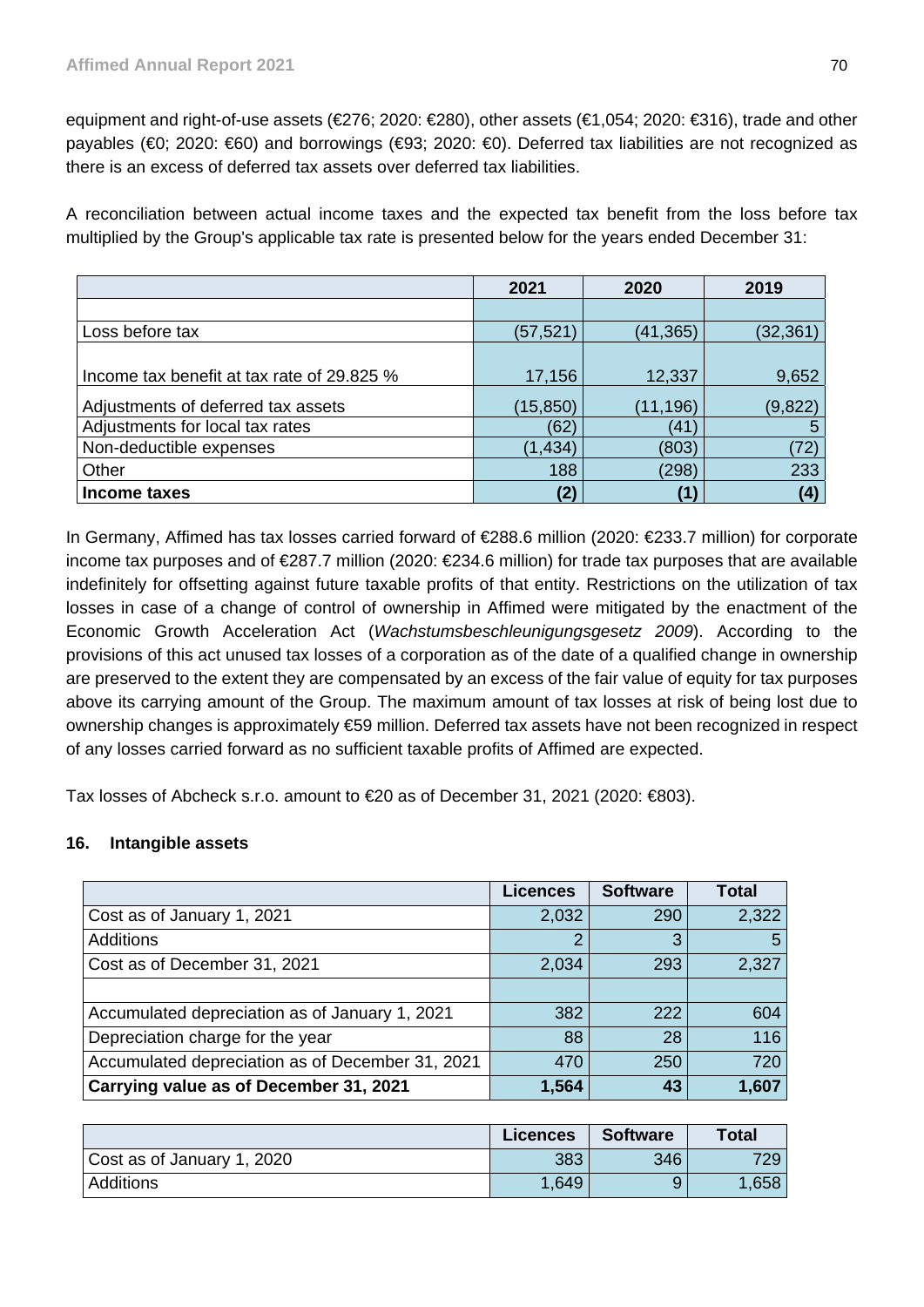| <b>Disposals</b>                                 |       | (65) | (65)  |
|--------------------------------------------------|-------|------|-------|
| Cost as of December 31, 2020                     | 2,032 | 290  | 2,322 |
|                                                  |       |      |       |
| Accumulated depreciation as of January 1, 2020   | 380   | 212  | 592   |
| Depreciation charge for the year                 | 2     | 64   | 66    |
| <b>Disposals</b>                                 |       | (54) | (54)  |
| Accumulated depreciation as of December 31, 2020 | 382   | 222  | 604   |
| Carrying value as of December 31, 2020           | 1,650 | 68   | 1,718 |

In December 2020, Affimed entered into a patent and technology license agreement providing the Group with an exclusive development and commercialization license. The Group recognized the non-refundable license fee of \$2 million (€1.6 million) as an intangible asset and amortizes the acquisition cost, on a straight line basis, over an estimated useful life of 19 years.

# **17. Leasehold improvement and equipment**

|                                                  |              | Laboratory |              |
|--------------------------------------------------|--------------|------------|--------------|
|                                                  | Leasehold    | and office |              |
|                                                  | improvements | equipment  | <b>Total</b> |
| Cost as of January 1, 2021                       | 74           | 5,125      | 5,199        |
| <b>Additions</b>                                 |              | 2,196      | 2,196        |
| Cost as of December 31, 2021                     | 74           | 7,321      | 7,395        |
|                                                  |              |            |              |
| Accumulated depreciation as of January 1, 2021   | 47           | 2,926      | 2,973        |
| Depreciation charge for the year                 | 7            | 601        | 608          |
| Accumulated depreciation as of December 31, 2021 | 54           | 3,527      | 3,581        |
| Carrying value as of December 31, 2021           | 20           | 3,794      | 3,814        |

|                                                  |              | Laboratory |              |
|--------------------------------------------------|--------------|------------|--------------|
|                                                  | Leasehold    | and office |              |
|                                                  | improvements | equipment  | <b>Total</b> |
| Cost as of January 1, 2020                       | 74           | 5,038      | 5,112        |
| <b>Additions</b>                                 |              | 431        | 431          |
| <b>Disposals</b>                                 |              | (344)      | (344)        |
| Cost as of December 31, 2020                     | 74           | 5,125      | 5,199        |
|                                                  |              |            |              |
| Accumulated depreciation as of January 1, 2020   | 36           | 2,785      | 2,821        |
| Depreciation charge for the year                 | 11           | 462        | 473          |
| <b>Disposals</b>                                 |              | (321)      | (321)        |
| Accumulated depreciation as of December 31, 2020 | 47           | 2,926      | 2,973        |
| Carrying value as of December 31, 2020           | 27           | 2,199      | 2,226        |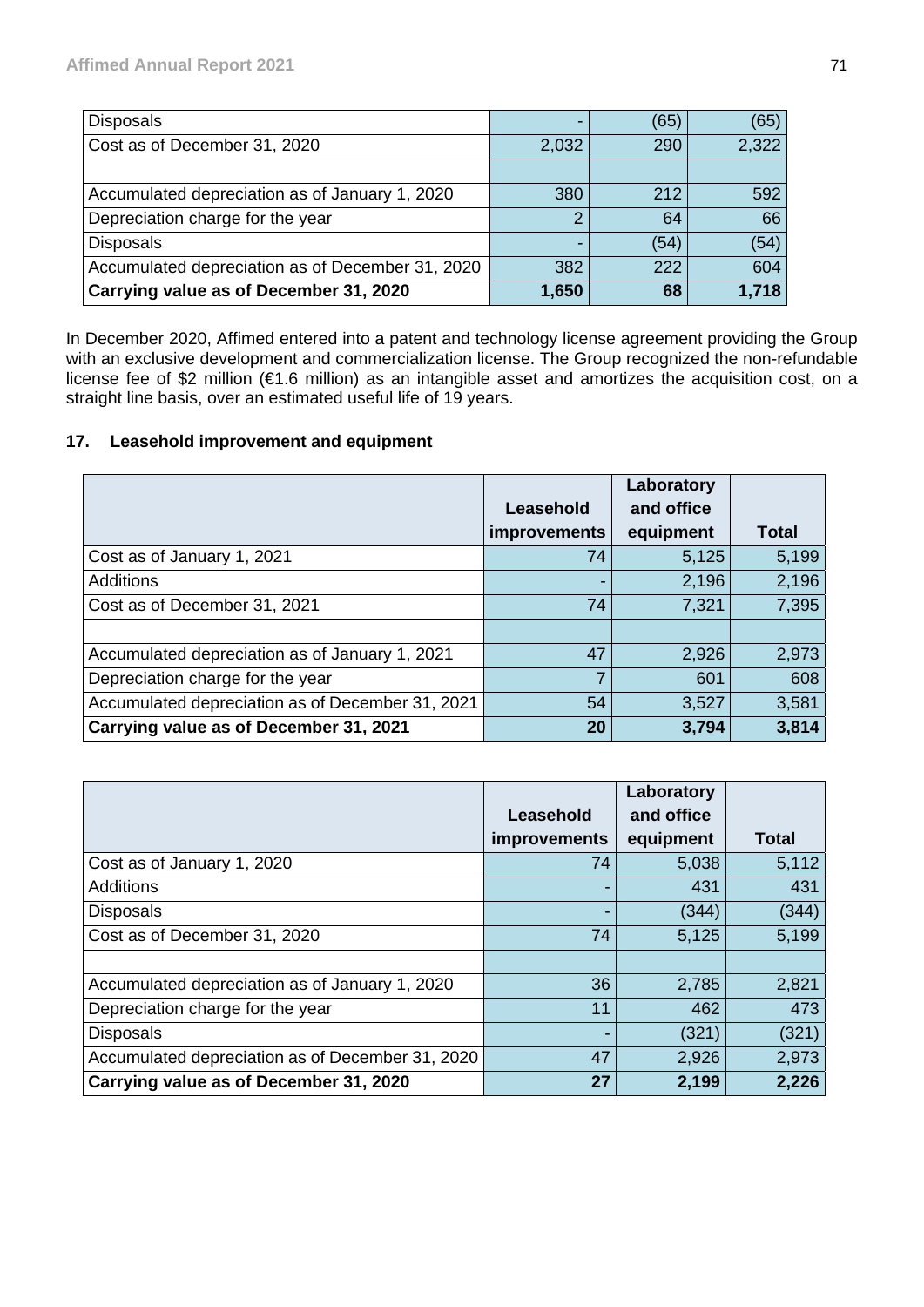# **18. Long term financial assets**

The Group holds preferred shares in Amphivena previously recognized at their fair value of €2.9 million. In early October 2021, the Board of Amphivena made the decision to wind down the company, and we believe the decision indicates that the investment is fully impaired. Based on current information, we estimate that the investment has a fair value of nil. This fair value change has resulted in an impairment of €2.9 million and has been recognized in other comprehensive income.

The Group also holds common shares in Roivant at their fair value of €12.3 million as of December 31, 2021 (2020: €17.1 million). The overall decrease in the fair value of €4.8 million has been recognized in other comprehensive income. As of December 31, 2020, the fair value of this investment was categorised as Level 3 and was based on observable financing round valuations which was adjusted considering certain assumptions such as the development of quoted market prices of peer companies and other publicly available information as well as quantitative and qualitative information provided by Roivant. During 2021, Roivant listed its common shares on a stock exchange (Nasdaq, US) and they are currently actively traded in that market. Therefore, fair value measurement was transferred from Level 3 to Level 1 of the fair value hierarchy at October 1, 2021, at which time the fair value of the shares was recorded at €11.2 million. As of December 31, 2021 the fair value of the shares in Roivant was based on its quoted market price. Refer to note 30 regarding events that took place subsequent to December 31, 2021.

## **19. Cash and cash equivalents**

|                      | December 31, |         |  |
|----------------------|--------------|---------|--|
|                      | 2021         | 2020    |  |
| <b>Bank balances</b> | 129,972      | 146,854 |  |
| Call deposits        | 67,658       |         |  |
|                      | 197,630      | 146,854 |  |

Call deposits all have original maturities of 3 months or less.

# **20. Trade and other receivables**

The trade receivables as of December 31, 2021 and 2020, of €150 and €0, respectively, are all due in the short-term, do not bear interest and are not impaired. Other receivables are all due within the short-term and mainly comprise prepayments €767 (2020: €313) and value-added tax receivables of €2,737 (2020: €1,321).

# **21. Other assets**

Other assets as of December 31, 2021 mainly consist of a deferred prepayment of €2.9 million for the reservation of manufacturing capacity. The prior year mainly comprised a deferred prepayment of €1.0 million in respect of a research project where certain milestone payments were due.

# **22. Equity**

As of December 31, 2021, the share capital of €1,234 (2020: €983) is composed of 123,419,772 (2020: 98,287,333) common shares with a par value of €0.01.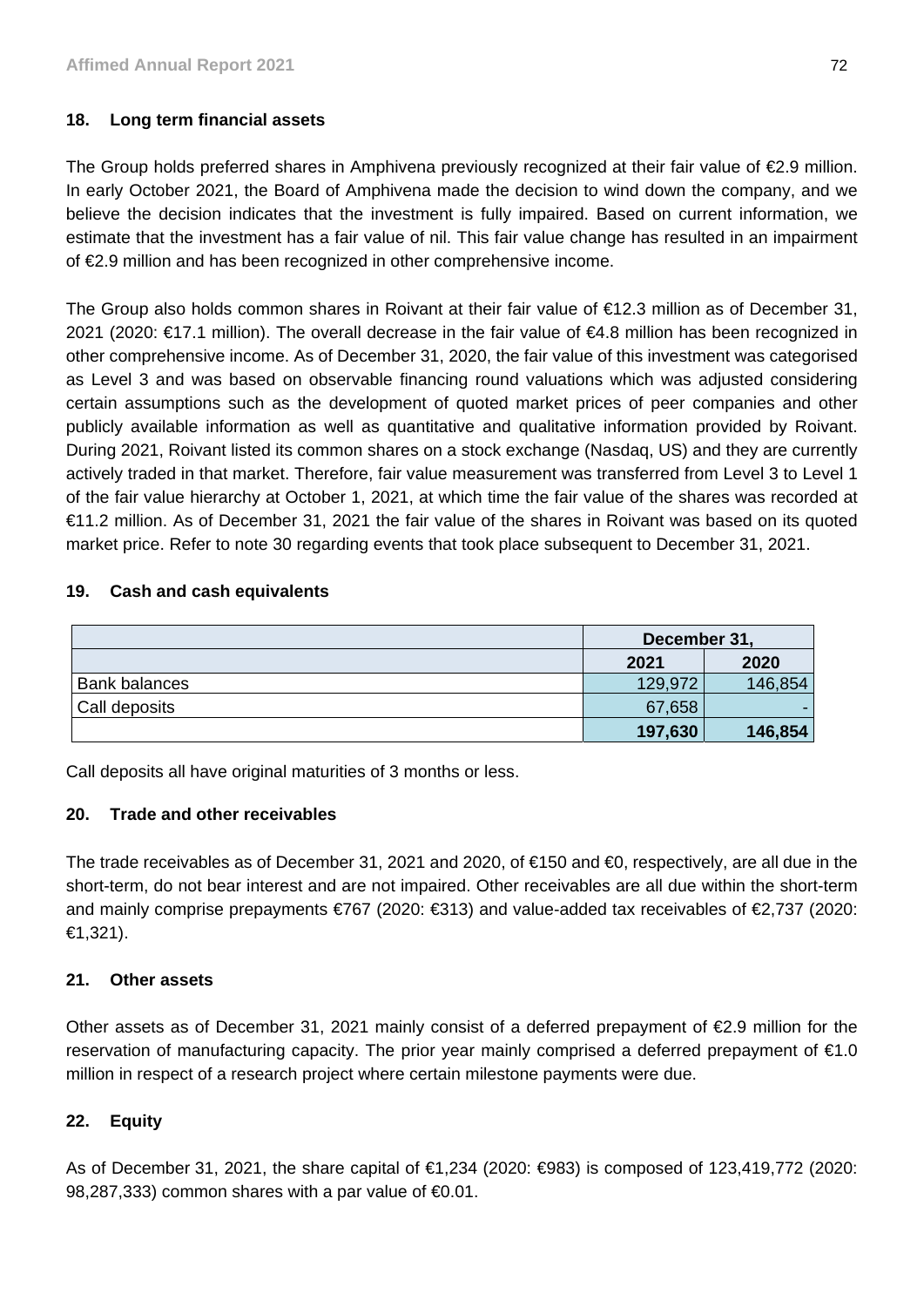In May 2020, the Company implemented an at-the-market ("ATM") program providing for the sales over time of up to \$50,000,000 of its common shares. The Company issued approximately 12.5 million common shares under this ATM program, generating net proceeds of approximately €34.5 million. In November 2020, the Company implemented a ATM program providing for additional sales over time of up to \$75,000,000 of its common shares. As of December 31, 2021, the Company had issued a further approximately 4.4 million (2020: 7.9 million) shares from this ATM program, generating approximately €24.4 million (2020: €34.5 million) in net proceeds.

In November 2021, the Company implemented a new ATM program providing for additional sales over time of up to \$100 million of its common shares. As of December 31, 2021, the Company had issued approximately 0.2 million common shares from this new ATM program and generated approximately €1.6 million in net proceeds.

On January 15, 2021, the Group issued 19,166,667 common shares at a price of \$6.00 per share in a public offering, resulting in net proceeds of approximately €88.7 million, incurring €6.1 million in underwriting commissions, legal and consulting expenses which were deducted from equity.

In April 2021 Silicon Valley Bank exercised all of its warrants and accordingly, the Group issued 173,482 common shares, refer to note 24.

In connection with common share issuances in 2021 an amount of €7.1 million (2020: €2.4 million) of direct and incremental transaction cost was deducted from equity.

In the Annual General Meeting of Affimed N.V. held on August 4, 2020 the structure of the authorized share capital was changed as cumulative shares were abolished. As of December 31, 2021, authorized share capital of the company amounts to €3,120 (2020: €3,120) and 311,950,000 (2020: 311,950,000) common shares, each with a nominal value of €0.01 per share.

# **23. Share-based payments**

In 2014, an equity-settled share-based payment program was established by Affimed N.V. (ESOP 2014).

Under this program, the Group granted awards to certain members of the Management Board, the Supervisory Board, non-employee consultants and employees.

## **Share-based payments with service condition**

The majority of the awards vest in installments over three years and can be exercised up to 10 years after the grant date. In 2021 and 2020, the Group granted 4,131,076 and 2,607,809 awards, respectively, to employees, the Management Board and Supervisory Board.

In 2021, 385,355 ESOP 2014 awards were cancelled or forfeited due to termination of employment or termination of consulting agreements with non-employees (2020: 247,684), and 1,114,061 options were exercised at an average exercise price of \$3.13 (2020: 1,624,351 options were exercised at an average exercise price of \$2.19).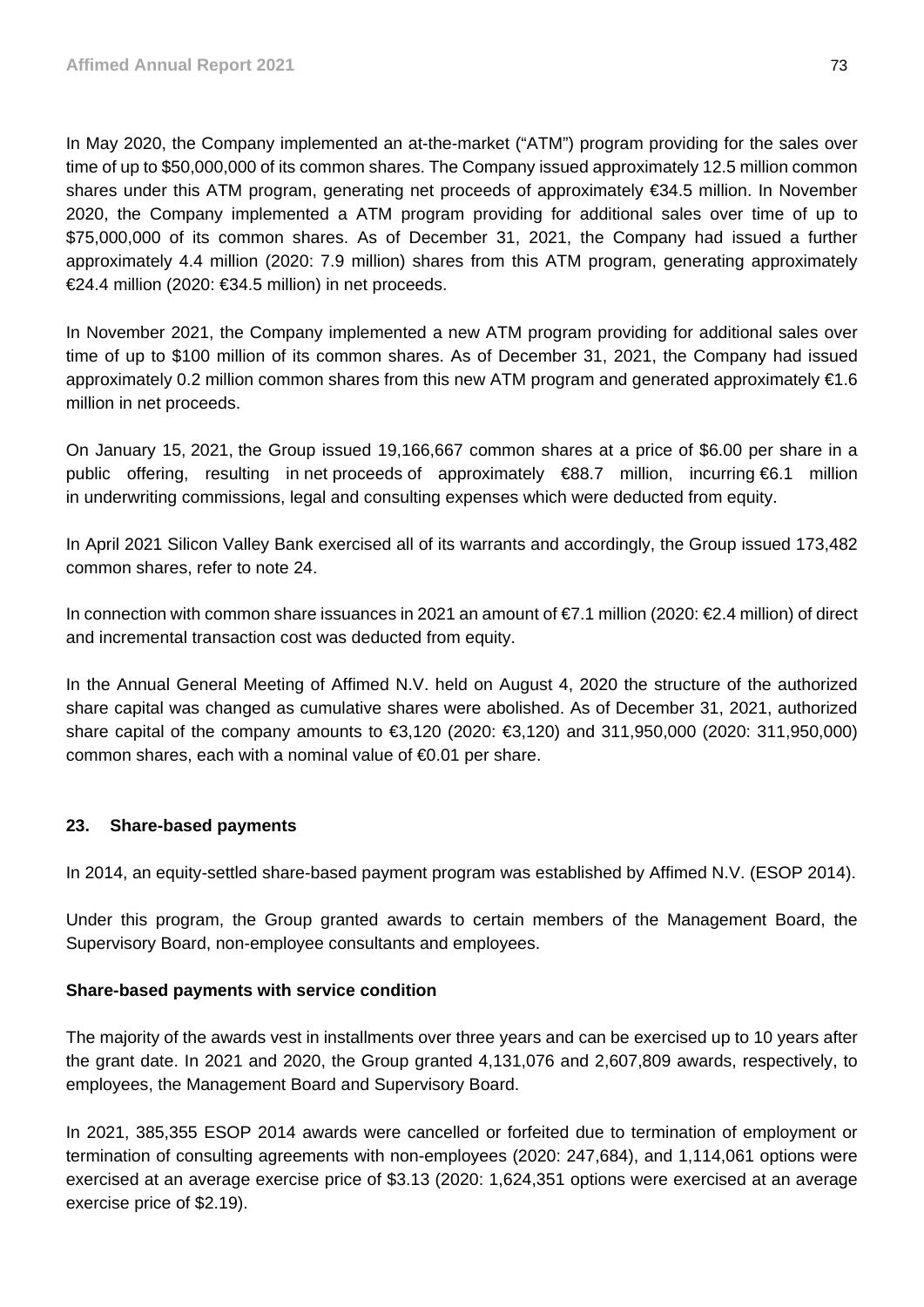As of December 31, 2021, 10,675,001 ESOP 2014 awards were outstanding (December 31, 2020: 8,043,341), 5,422,591 awards (December 31, 2020: 4,712,122) were vested. The options outstanding at December 31, 2021 had an exercise price in the range of \$1.30 to \$13.47 (2020: \$1.30 to \$13.47), a weighted average remaining contractual life of 7.7 years (2020: 7.4 years) and a weighted average exercise price of \$5.21. In 2021 and 2020, the Group estimated an annual forfeiture rate of 4.0% for unvested options.

# **Share-based payments with market condition**

On April 20, 2018, Affimed issued 240,000 options, of which each grant consists of three tranches that vest when the volume-weighted average share price (measured based on Affimed closing share prices over the preceding fifteen trading days) reaches a certain hurdle (\$6.15, \$8.20 and \$10.25). Fair value of the awards at grant date amounts to €133 (\$164 thousand) and the contractual lifetime of the options is two years. As of December 31, 2020 no options were exercisable and the term of the options expired in 2020. For the year ended December 31, 2021, no options with market conditions were granted.

# **Share-based payment expense**

In 2021, an expense of €11,820 was recognized affecting research and development expenses (€5,892) and general and administrative expenses (€5,928). In 2020, an expense of €3,381 was recognized affecting research and development expenses (€1,524) and general and administrative expenses (€1,857). In 2019, an expense of €2,469 was recognized affecting research and development expenses ( $€904$ ) and general and administrative expenses ( $€1,565$ ).

## **Fair value measurement**

The fair value of options was determined using the Black-Scholes-Merton valuation model. The significant inputs into the valuation model of share based payment grants with service conditions are as follows (weighted average):

|                                | 2021   | 2020   |
|--------------------------------|--------|--------|
| Fair value at grant date       | \$6.18 | \$2.38 |
| Share price at grant date      | \$8.18 | \$3.18 |
| Exercise price                 | \$8.18 | \$3.18 |
| <b>Expected volatility</b>     | 95%    | 93%    |
| <b>Expected life</b>           | 5.9    | 5.9    |
| <b>Expected dividends</b>      | 0.0    | 0.0    |
| <b>Risk-free interest rate</b> | 1.14%  | 0.89%  |

Expected volatility is estimated based on the observed daily share price returns of Affimed measured over a historic period equal to the expected life of the awards.

The risk-free interest rates are based on the yield to maturity of U.S. Treasury strips (as best available indication for risk-free rates), for a term equal to the expected life, as measured as of the grant date.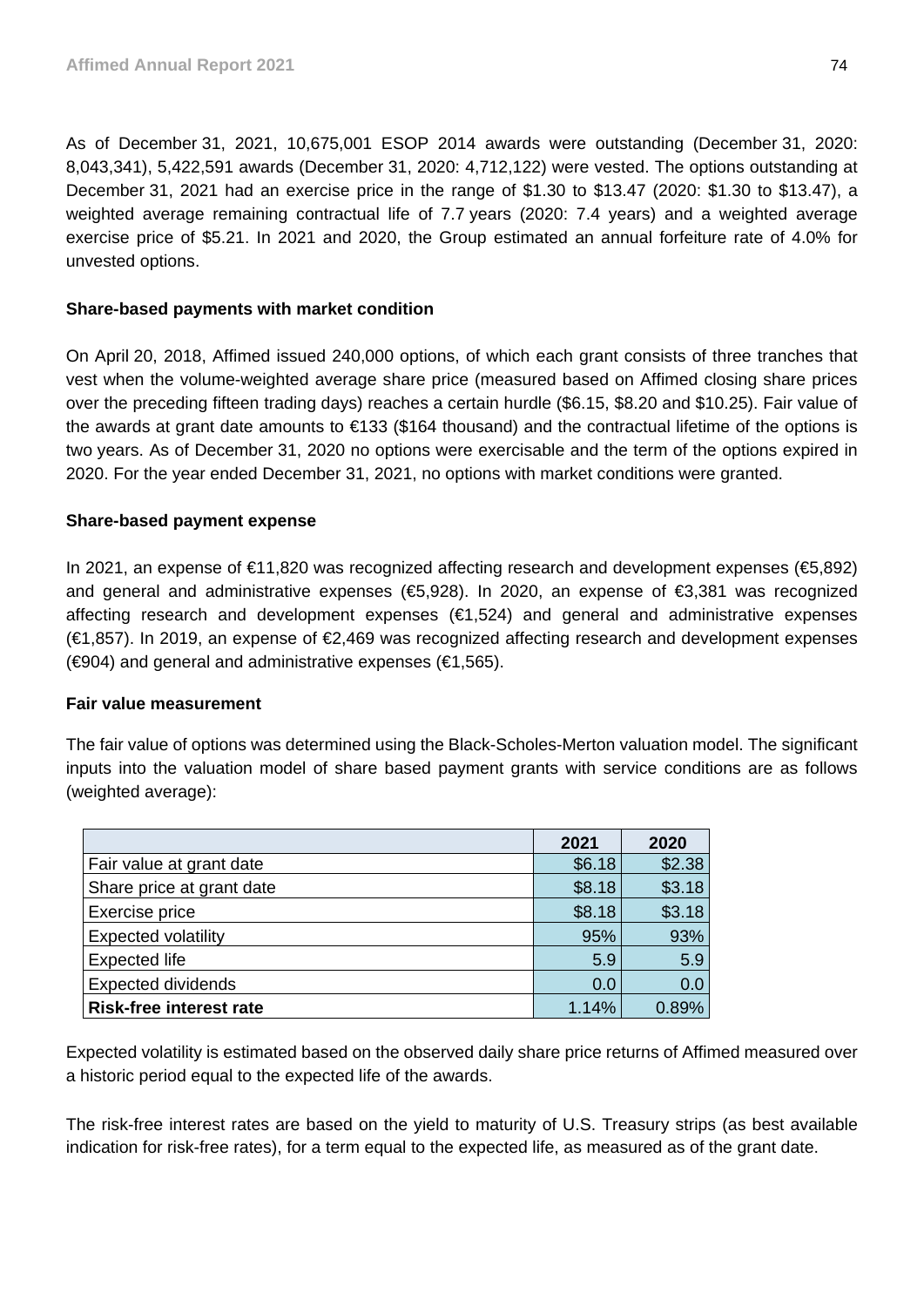# **24. Borrowings**

# **Silicon Valley Bank**

On November 30, 2016, Affimed entered into a loan agreement with Silicon Valley Bank (the "SVB loan") for an initial tranche of €5.0 million and a second tranche drawn in May 2017 of €2.5 million. As of December 31, 2020, the loan was fully repaid.

Pursuant to the loan agreement of 2016, the Group also granted the lender warrants to purchase common shares of Affimed at the respective exercise price for a period of ten years from the grant date. In April 2021, Silicon Valley Bank exercised its warrants and the Group issued 173,482 common shares to Silicon Valley Bank.

In January 2021, the Group entered into a new loan agreement with Silicon Valley Bank German Branch (SVB) which provides Affimed with up to €25 million in term loans in three tranches: €10 million available at closing, an additional €7.5 million upon the achievement of certain conditions, including milestones related to Affimed's pipeline and market capitalization, and a third tranche of €7.5 million upon the achievement of certain additional conditions related to Affimed's pipeline and liquidity. The first tranche of €10 million was drawn in February 2021 and the second tranche of €7.5 million in December 2021. Pursuant to the terms of the agreement, the loan bears interest at the greater of the European Central Bank Base Rate and 0%, plus 5.5%, and Affimed is entitled to make interest only payments through December 1, 2022, or June 1, 2023 if Affimed draws on the third tranche of the loan. The loan will mature at the end of November 2025. As of December 31, 2021, the fair value of the liability did not differ significantly from its carrying amount (€17.4 million).

The loan is secured by a pledge of 100% of the Group's ownership interest in Affimed GmbH, all intercompany claims owed to Affimed N.V. by its subsidiaries, and collateral agreements for all bank accounts, inventory, trade receivables and other receivables of Affimed N.V. and Affimed GmbH recognized in the consolidated financial statements with the following book values:

|                                      | Book value as of<br><b>December 31, 2021</b> |         |  |
|--------------------------------------|----------------------------------------------|---------|--|
|                                      | Consolidated                                 | thereof |  |
|                                      | financial                                    | assets  |  |
|                                      | statements                                   | pledged |  |
| Intangible assets*                   | 1,607                                        | 1,604   |  |
| Leasehold improvements and equipment | 3,814                                        | 2,762   |  |
| Inventories                          | 421                                          | 367     |  |
| Trade and other receivables          | 4,809                                        | 3,399   |  |
| Cash and cash equivalents            | 197,630                                      | 194,136 |  |
| <b>Total</b>                         | 208,281                                      | 202,268 |  |

\* Assignment is subject to the occurrence of a defined trigger event.

# **UniCredit Leasing CZ**

In April 2019, the Group entered into a loan agreement with UniCredit Leasing CZ for €562. After an initial instalment of €127 in the second quarter of 2019, repayment is effected in monthly instalments of €8. In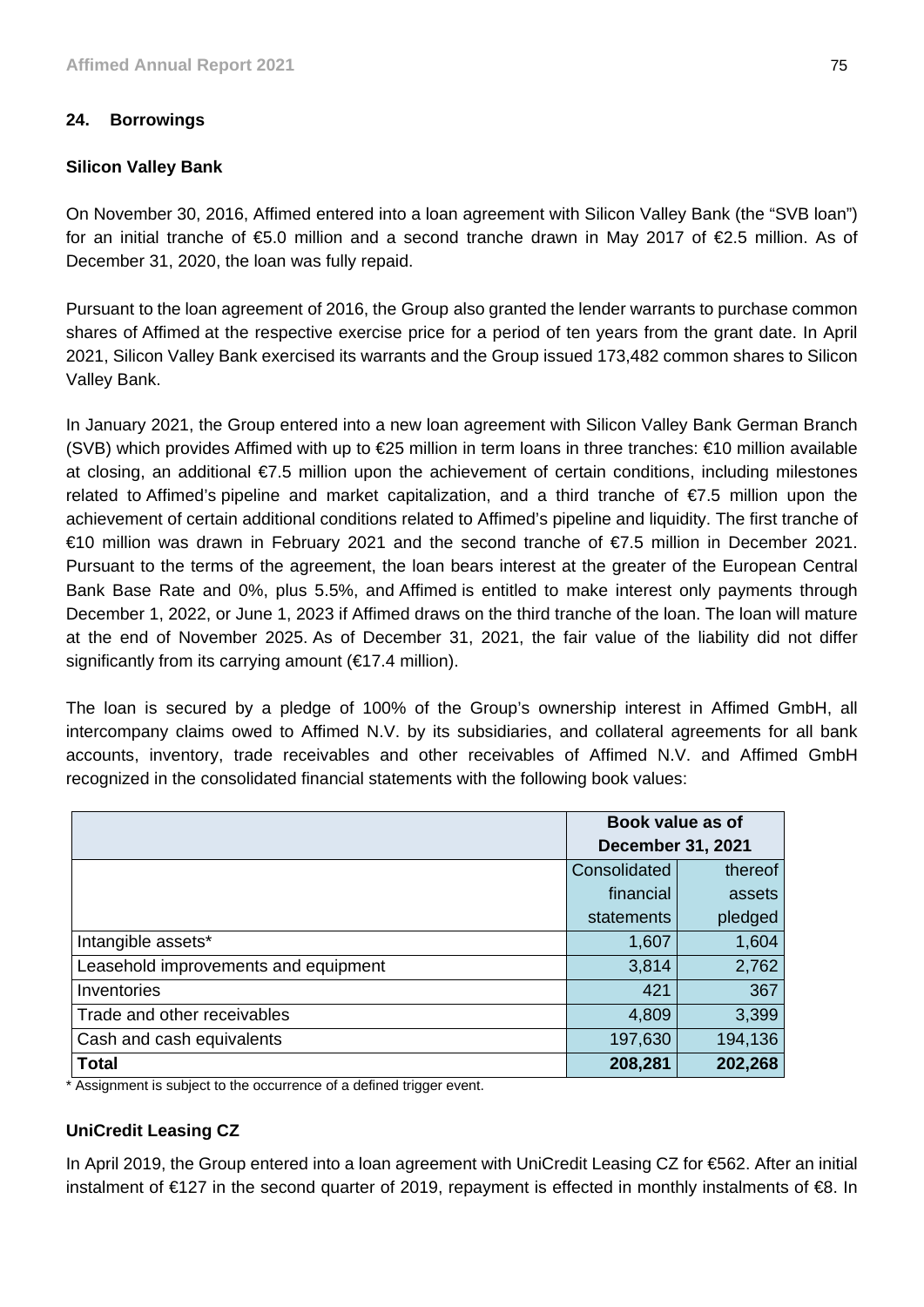May 2020, an interest-only-period for 6 months was agreed, extending repayment for 6 months until May 2024. As of December 31, 2021, an amount of €231 (December 31, 2020: €323) was outstanding, of which €94 (December 31, 2020: €92) was classified as current liabilities. As of December 31, 2021 and 2020, the fair value of the liability did not differ significantly from its carrying amount.

# **Reconciliation to cash flows from financing**

| Movements of liabilities reconcile to cash flows arising from financing activities as follows: |  |  |  |
|------------------------------------------------------------------------------------------------|--|--|--|
|                                                                                                |  |  |  |

|                                             | 2021   | 2020     |
|---------------------------------------------|--------|----------|
| Balance as of January 1                     | 323    | 2,383    |
| <b>Changes from financing cash flows</b>    |        |          |
| Proceeds from borrowings                    | 17,500 | 0        |
| Repayment of borrowings                     | (92)   | (2, 128) |
|                                             | 17,408 | (2, 128) |
| <b>Other Changes</b>                        |        |          |
| Changes in capitalized borrowing costs, net | (91)   | 68       |
|                                             |        |          |
| Balance as of December 31                   | 17,640 | 323      |

# **25. Trade and other payables**

Trade and other payables comprise trade payables of €17,085 (2020: €7,986). Other payables mainly comprise payroll and employee related liabilities for withholding taxes and social security contributions of €1,294 (2020: €2,144) and payables due to employees for unused holidays and other accruals. Other payables are normally settled within 30 days.

# **26. Leases**

Affimed presents right-of-use assets for offices, laboratories and vehicles leased in a separate line item from the line item "Leasehold improvements and equipment" that presents other assets of the same nature that Affimed owns. The agreements have an average non-cancellable term of between one and four years with renewal options included in some contracts. For equipment leased with contract terms that are short term and/or leases of low-value items the Group has elected not to recognize right-of-use assets and lease liabilities for these leases.

The carrying amounts of right-of-use assets reconcile as follows:

|                                  | Carrying amount  |                |           |              |  |
|----------------------------------|------------------|----------------|-----------|--------------|--|
|                                  |                  | <b>Office</b>  |           |              |  |
|                                  | <b>Buildings</b> | Cars           | equipment | <b>Total</b> |  |
| Balance as of January 1, 2021    | 923              |                | 15        | 940          |  |
| Depreciation charge for the year | (595)            | (8)            | (6)       | (609)        |  |
| Additions to right-of-use assets | 614              | 27             |           | 641          |  |
| Balance as of December 31, 2021  | 942              | 2 <sub>1</sub> | 9         | 972          |  |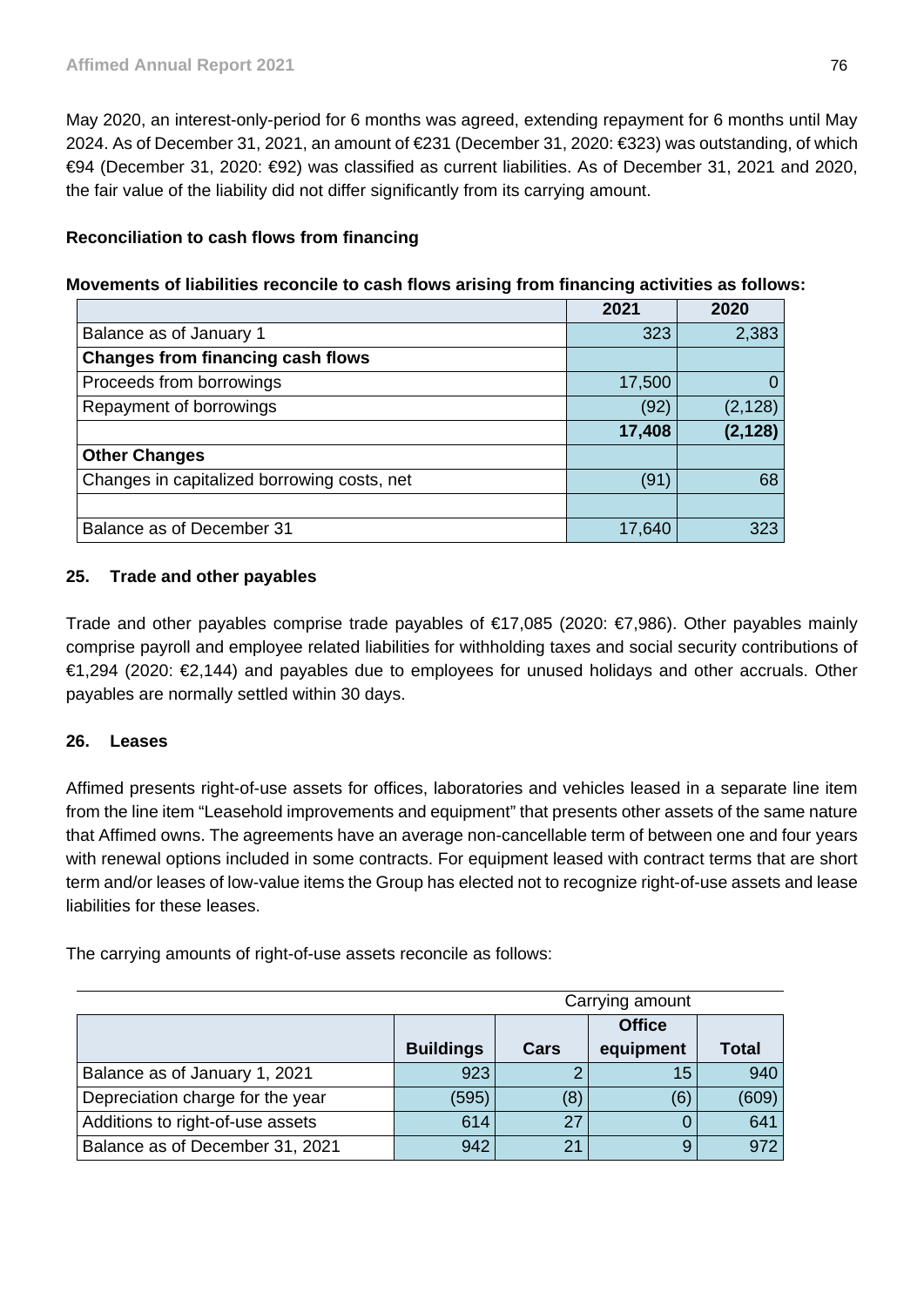|                                  | Carrying amount  |      |           |       |  |
|----------------------------------|------------------|------|-----------|-------|--|
|                                  |                  |      |           |       |  |
|                                  | <b>Buildings</b> | Cars | equipment | Total |  |
| Balance as of January 1, 2020    | 815              |      |           | 824   |  |
| Depreciation charge for the year | (568)            | 7    |           | (577) |  |
| Additions to right-of-use assets | 676              |      | 17        | 693   |  |
| Balance as of December 31, 2020  | 923              |      | 15        | 940   |  |

Cash outflow related to leases are as follows:

|                                  | 2021     | 2020 |
|----------------------------------|----------|------|
| Repayment of lease liabilities   | 564      | 521  |
| Interest on lease liabilities    | 46<br>23 | 34   |
| Short-term lease payments        |          |      |
| <b>Cash outflow from leasing</b> | 633      | 625  |

# **Future contractually agreed undiscounted lease payments are as follows:**

|                                     | 2021  | 2020  |
|-------------------------------------|-------|-------|
| Payments within one year            | 708   | 519   |
| Payments between one and five years | 379   | 515   |
|                                     | 1,087 | 1.034 |

# **Movements of lease liabilities reconcile to cash flows arising from financing activities as follows:**

|                                          | 2021  | 2020  |
|------------------------------------------|-------|-------|
| Balance as of January 1                  | 974   | 804   |
| <b>Changes from financing cash flows</b> |       |       |
| Repayment of lease liabilities           | (564) | (521) |
|                                          | (564) | (521) |
| <b>Other Changes</b>                     |       |       |
| New lease contracts                      | 641   | 691   |
|                                          | 641   | 691   |
| Balance as of December 31                | 1,051 | 974   |

# **27. Other commitments and contingencies**

## **Commitments**

The Group plans to move to new facilities in 2023 and has entered into a lease contract for offices and laboratories, signed in 2021 with handover taking place between June 1, 2023 and June 30, 2023. Expected payments include monthly rent of €116, a one-time payment of €696 for laboratory construction and a security deposit of €413. The contractual lease term is ten years including a cancellation option after 5 years with an expected start mid-2023. The terms provide for renewal options.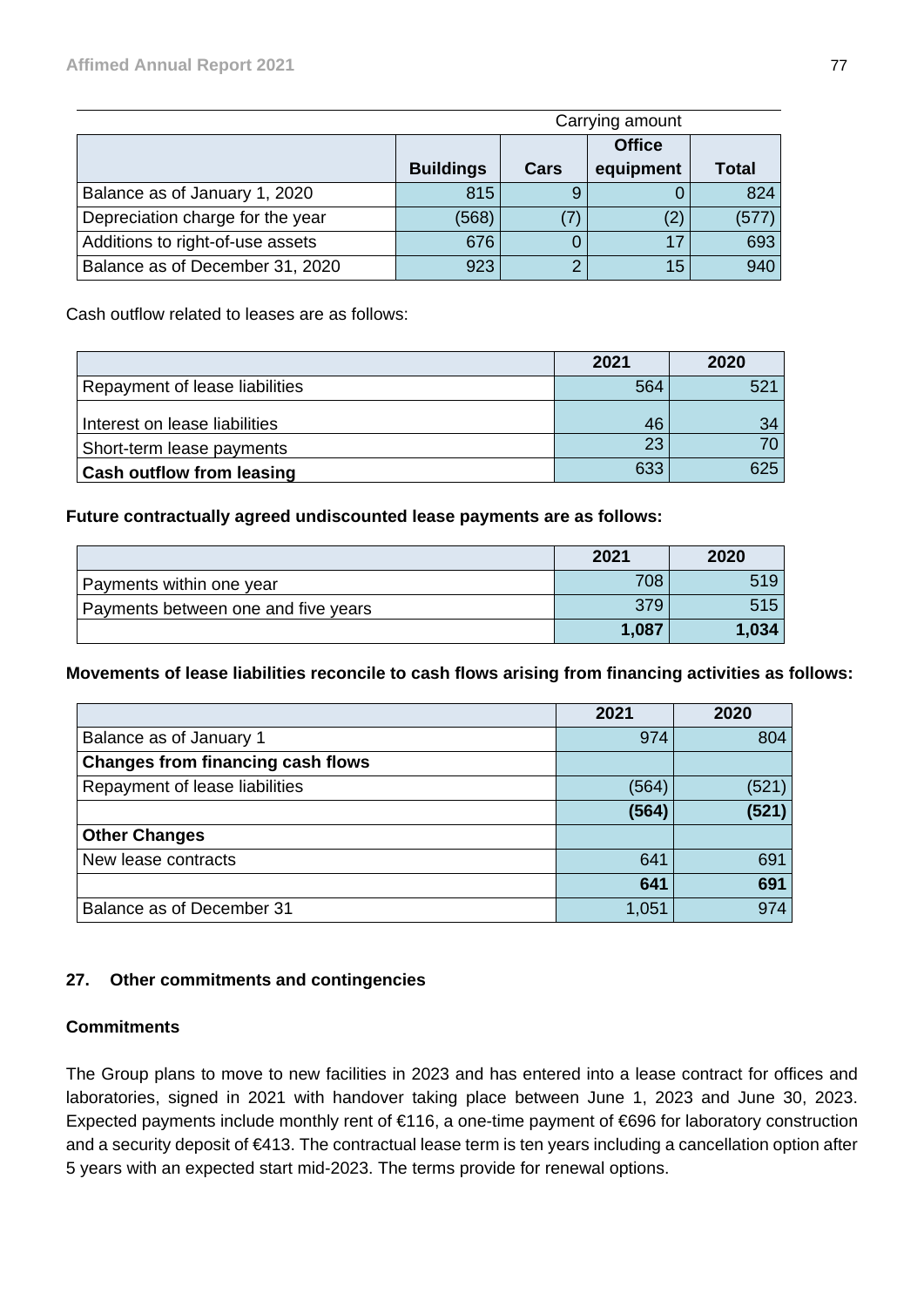# **Contingencies**

Affimed has entered into various license agreements that contingently trigger payments upon achievement of certain milestones and royalty payments upon commercialization of a product in the future.

# **28. Related parties**

(i) Shareholders

As of December 31, 2021 and 2020, no shareholder holds more than 20% of the voting rights.

(ii) Transactions with key management personnel

The compensation of managing directors and other key management personnel comprised of the following:

|                              | 2021  | 2020  | 2019  |
|------------------------------|-------|-------|-------|
| Short-term employee benefits | 3,633 | 2,936 | 2,598 |
| <b>Termination benefits</b>  |       |       | 264   |
| Share-based payments         | 5,235 | 1,848 | 1,738 |
|                              | 8,868 | 4,784 | 4,600 |

Remuneration of Affimed's managing directors comprises fixed and variable components and share-based payment awards. In addition, the managing directors receive supplementary benefits such as fringe benefits and allowances. In the case of an early termination, the managing directors receive a severance.

Compensation for other key management personnel comprises fixed and variable components and sharebased payment awards.

The supervisory directors of Affimed N.V. received compensation for their services on the supervisory board of €392 (2020: €364; 2019: €382). In 2021, the Group recognized expenses for share-based payments for supervisory board members of  $\in \mathcal{B}47$  (2020:  $\in \mathcal{B}293$ , 2019:  $\in \mathcal{B}43$ ).

The following table provides the total amounts of outstanding balances for supervisory board compensation and expense reimbursement related to key management personnel:

|                                 | Outstanding balances |                      |  |
|---------------------------------|----------------------|----------------------|--|
|                                 | December 31,<br>2021 | December 31,<br>2020 |  |
| Adi Hoess                       | 5                    | 2                    |  |
| <b>Thomas Hecht</b>             | 19                   | 16                   |  |
| Mathieu Simon                   | 8                    |                      |  |
| Ferdinand Verdonck <sup>1</sup> |                      | 10                   |  |
| <b>Ulrich Grau</b>              | 16                   | 14                   |  |
| <b>Bernhard Ehmer</b>           | 20                   | 15                   |  |
| Harry Welten                    | 10                   | 8                    |  |
| Annalisa Jenkins                | 9                    | 8                    |  |
| Uta Kemmerich-Keil              | 19                   |                      |  |

<sup>1</sup> left the Supervisory Board in June 2021.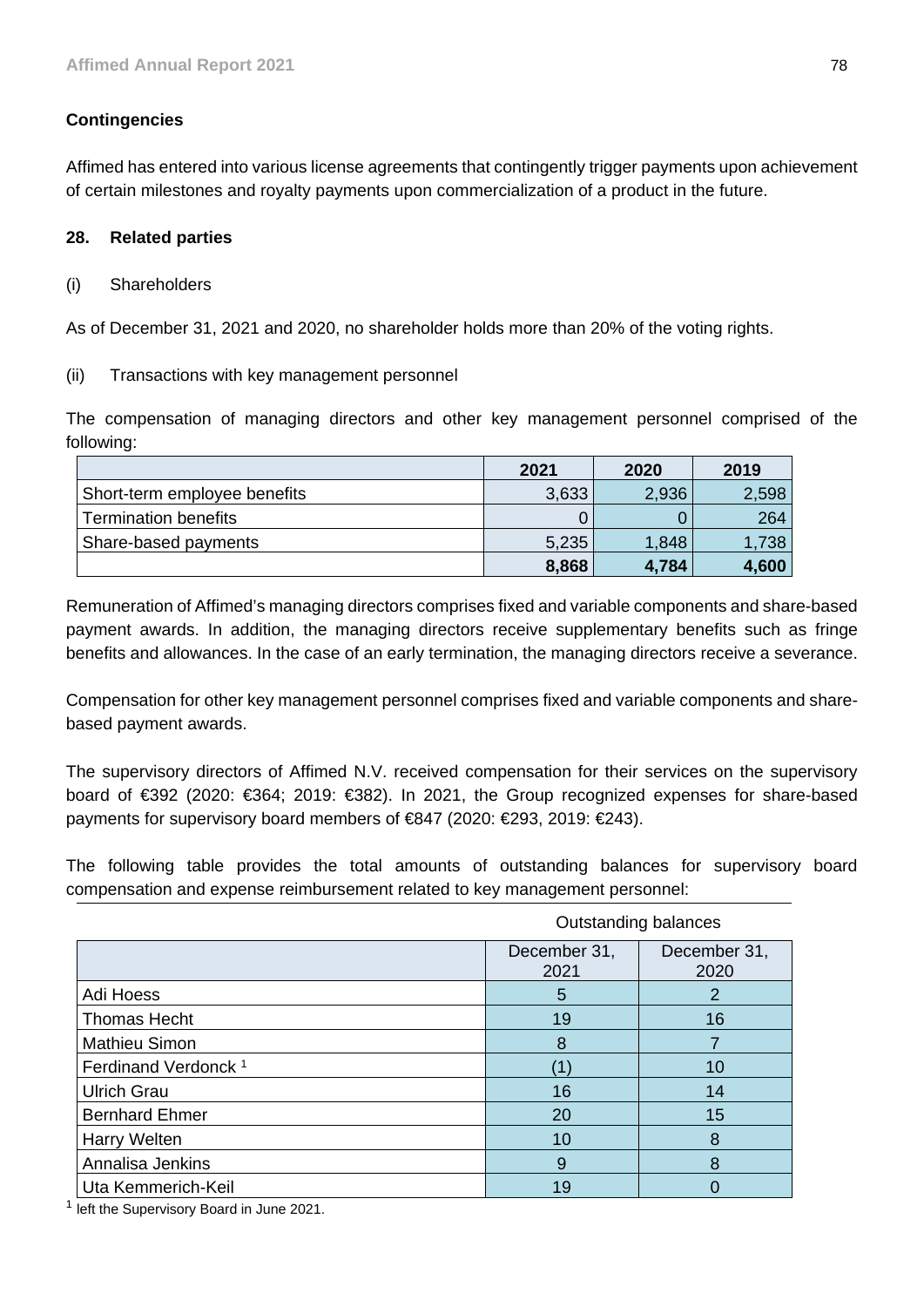# **29. Financial risk management**

# (i) Financial risk management objectives and policies

The Group's principal financial instruments comprise cash and cash equivalents, certificates of deposit at commercial banks and investor loans presented in borrowings. The main purpose of these financial instruments is to raise funds for the Group's operations. The Group has various other financial assets and liabilities such as trade and other receivables and trade and other payables, which arise directly from its operations.

The Group holds investments in financial fixed assets which were obtained through collaboration agreements with external parties and do not relate to investing activities in order to generate any financial income.

The main risks arising from the Group's financial instruments are credit risk, interest rate risk, liquidity risk and foreign currency risk. The measures taken by management to manage each of these risks are summarized below.

(ii) Credit risk

The Group's financial assets comprise to a large extent cash and cash equivalents. In addition, financial assets include shares, certificates of deposit, trade and other receivables. The total carrying amount of shares (€12.3 million, 2020: €20.0 million), cash and cash equivalents (€197.6 million, 2020: € 146.9 million) and trade and other receivables (€4.8 million, 2020: €2.4 million) represents the maximum credit exposure of  $E$ 14.7 million (2020:  $E$ 169.3 million).

The cash and cash equivalents and certificates of deposit are held with banks, which are rated BBB+ to AA based on Standard & Poor's and Moody's.

(iii) Interest rate risk

The Group's interest rate risk arises from cash accounts.

Market interest rates on cash and cash equivalents as well as on term deposits were low, and in some cases negative, resulting in interest expense of €358 (2020: interest income of €186). A shift in interest rates (increase or decrease) could potentially have a material impact on the loss of the Group.

(iv) Other price risks

The fair value of the shares in Amphivena and Roivant depends on the estimated share price and the quoted share price respectively. The total exposure of the Group amounts to €12.3 million (2020: €20.0 million).

(v) Foreign currency risk

Foreign exchange risk arises when future commercial transactions or recognized assets or liabilities are denominated in a currency that is not the entity's functional currency.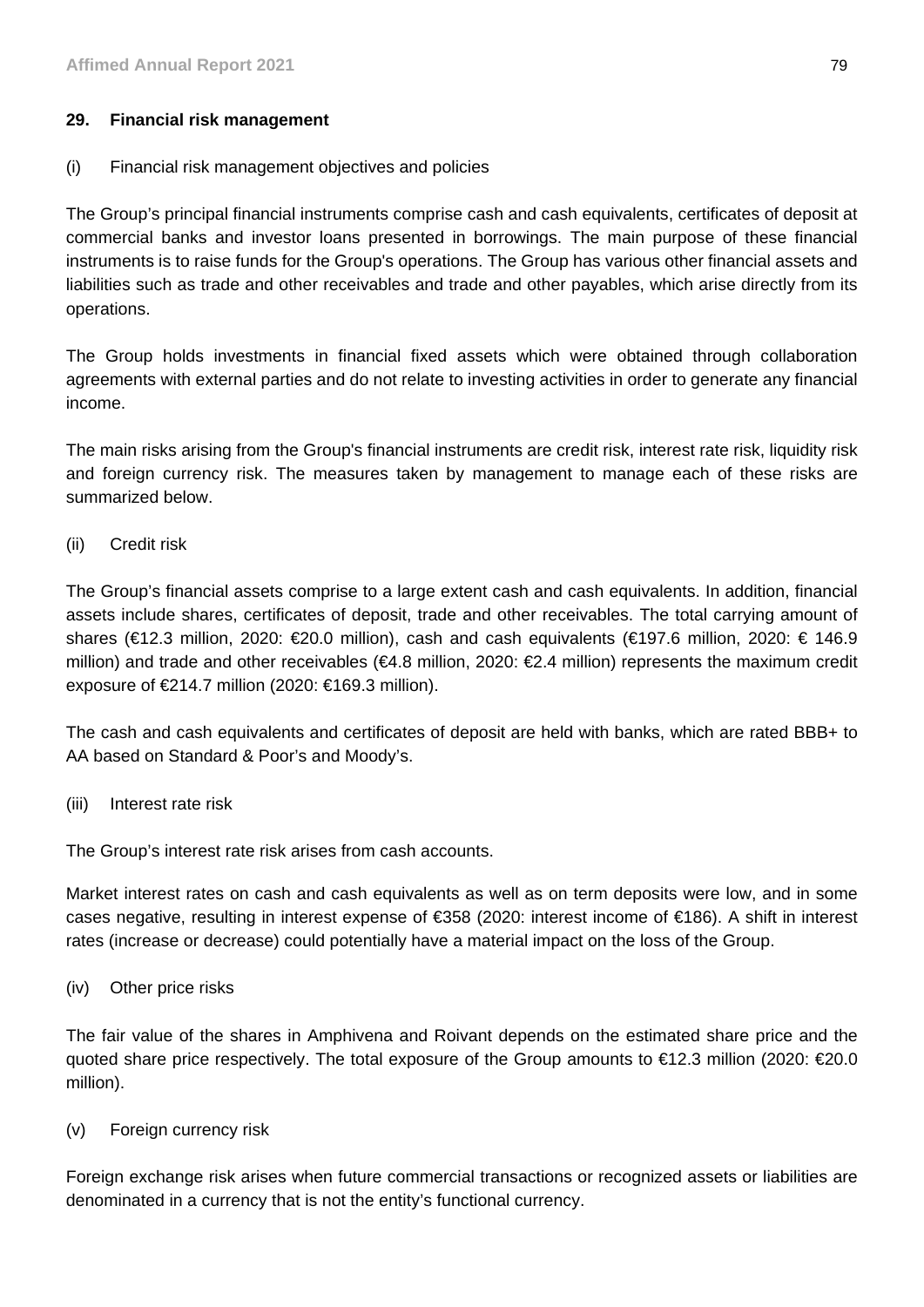The Group's entities are exposed to Czech Koruna (CZK), US Dollars (USD) and British Pound (GBP). The net exposure as of December 31, 2021 was €53,487 (2020: €122,322) and mainly relates to US Dollars.

In 2021, if the Euro had weakened/strengthened by 10% against the US dollar with all other variables held constant, the loss would have been €5,482 (2020: €11,155) higher/lower, mainly as a result of foreign exchange gains/losses on remeasurement of US dollar-denominated financial assets. The Group considers a shift in the exchange rates of 10% as a realistic scenario.

Loss is more sensitive to movement in exchange rates shifts in 2021 than in 2020 because of the increased volume of US dollar-denominated transactions.

|                    | 2021                            | 2020                                   | 2019                                   |
|--------------------|---------------------------------|----------------------------------------|----------------------------------------|
|                    | <b>CZK or USD</b><br>or GBP/EUR | <b>CZK or USD or</b><br><b>GBP/EUR</b> | <b>CZK or USD or</b><br><b>GBP/EUR</b> |
| CZK - Average Rate | 0.03900                         | 0.03780                                | 0.03896                                |
| CZK - Spot rate    | 0.04023                         | 0.03811                                | 0.03936                                |
|                    |                                 |                                        |                                        |
| USD - Average Rate | 0.84552                         | 0.87550                                | 0.89326                                |
| USD - Spot rate    | 0.88292                         | 0.81493                                | 0.89015                                |
|                    |                                 |                                        |                                        |
| GBP - Average Rate | 1.16333                         | 1.12397                                | 1.1393                                 |
| GBP - Spot rate    | 1.19008                         | 1.11231                                | 1.1754                                 |

The following significant exchange rates have been applied during the year:

# (vi) Liquidity risk

Liquidity risk is the risk that the Group will encounter difficulties in meeting the obligations associated with its financial liabilities which are normally settled by delivering cash. The Group's approach to managing liquidity is to ensure, as far as possible, that it will always have sufficient liquidity to meet its liabilities when due.

The Group continually monitors its risk of a shortage of funds using short and mid-term liquidity planning. This takes account of the expected cash flows from all activities. The supervisory board undertakes regular reviews of the budget.

In 2019, 2020 and 2021, and subsequent to December 31, 2021, Affimed raised significant funding that it estimates will enable the Group to fund operating expenses and capital expenditure requirements at least into mid-2024.

In 2019, the Group issued 13,800,000 common shares in a public offering at a price of \$2.50 per common share resulting in aggregate net proceeds of €29.5 million.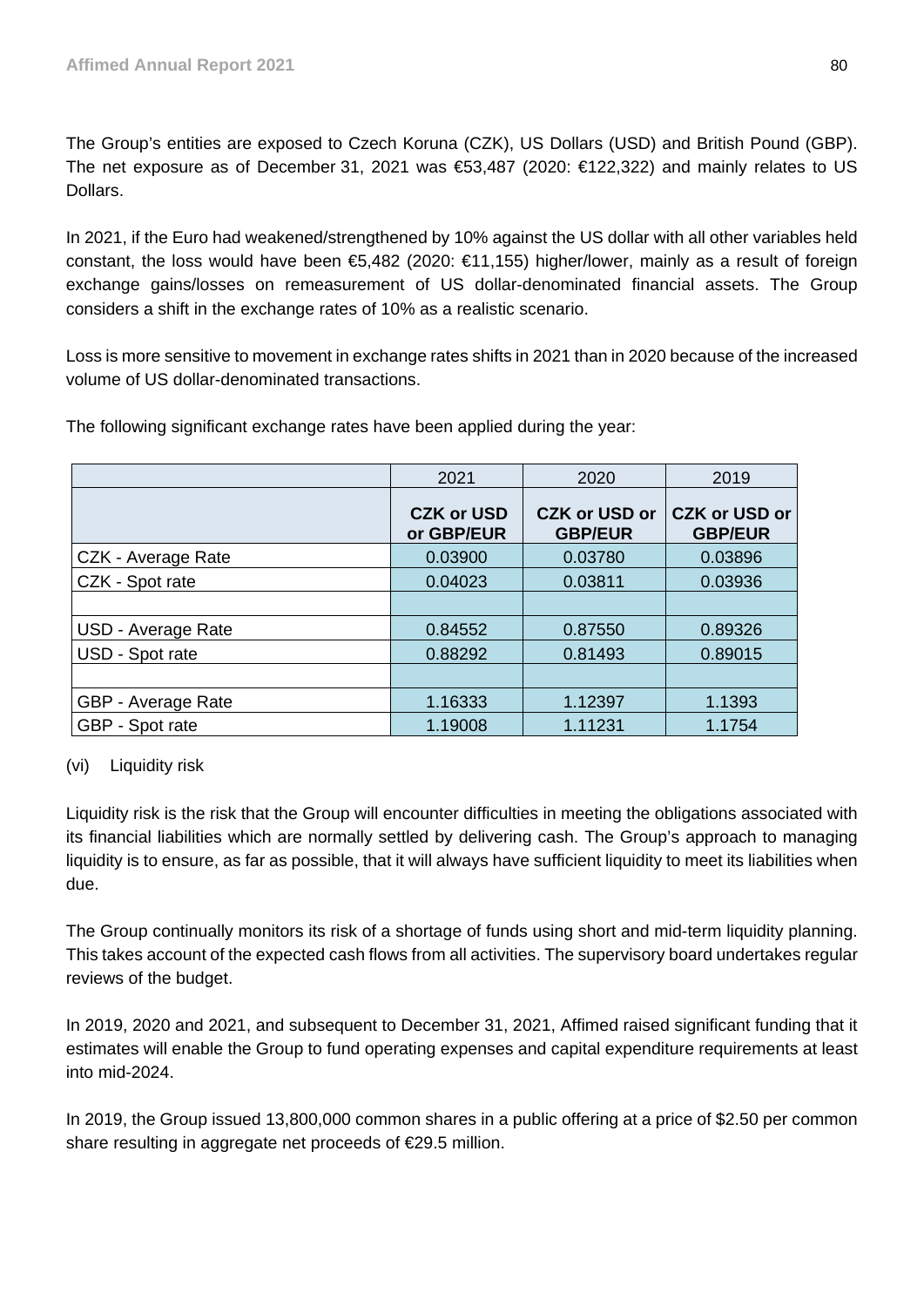In May 2020, the Company implemented an at-the-market ("ATM") program providing for the sales over time of up to \$50,000,000 of its common shares. The Company issued approximately 12.5 million common shares under this ATM program, generating net proceeds of approximately €34.5 million.

In November 2020, the Company implemented an ATM program providing for additional sales over time of up to \$75,000,000 of common shares. As of December 31, 2021, the Company had issued approximately 4.4 million (2020: 7.9 million) shares, generating approximately €24.4 million (2020: €34.5 million) in net proceeds.

In November 2021, Affimed filed a "shelf registration statement" with the SEC in order to offer and sell securities to the public in multiple. future offerings with indeterminate amount.

In November 2021, the Company implemented a new ATM program providing for additional sales over time of up to \$100 million of its common shares. As of December 31, 2021, the Company had issued approximately 0.2 million shares and generated approximately €1.6 million in net proceeds from this new ATM program.

On January 15, 2021 the Group issued 19,166,667 common shares at a price of \$6.00 per share in a public offering resulting in gross proceeds before deducting underwriting discounts and commissions and estimated expenses of the offering of \$115 million.

In January 2021, the Group entered into a loan agreement with Silicon Valley Bank for up to €25 million, of which the Group has drawn €17.5 million in 2021.

The Group expects that further funding will be required to complete the development of the existing product candidates. Further, funding will also be required to commercialize the products if regulatory approval is received.

The contractual maturities of Borrowings are as follows:

|                                     | 2021   | 2020 |
|-------------------------------------|--------|------|
| Payments within one year            | 580    | 92   |
| Payments between one and five years | 18,682 | 231  |
|                                     | 19,262 | 323  |

# (vii) Capital management

The primary objective of the Group's capital management is to ensure that it maintains its liquidity in order to finance its operating activities and meet its liabilities when due.

The Group manages its capital structure primarily through equity.

## **30. Subsequent events**

The average quoted share price of our investment, refer note 15, in Roivant for the week ended May 20, 2022 was \$3.66. This results in a decline in the fair value of the investment by €7.5 million.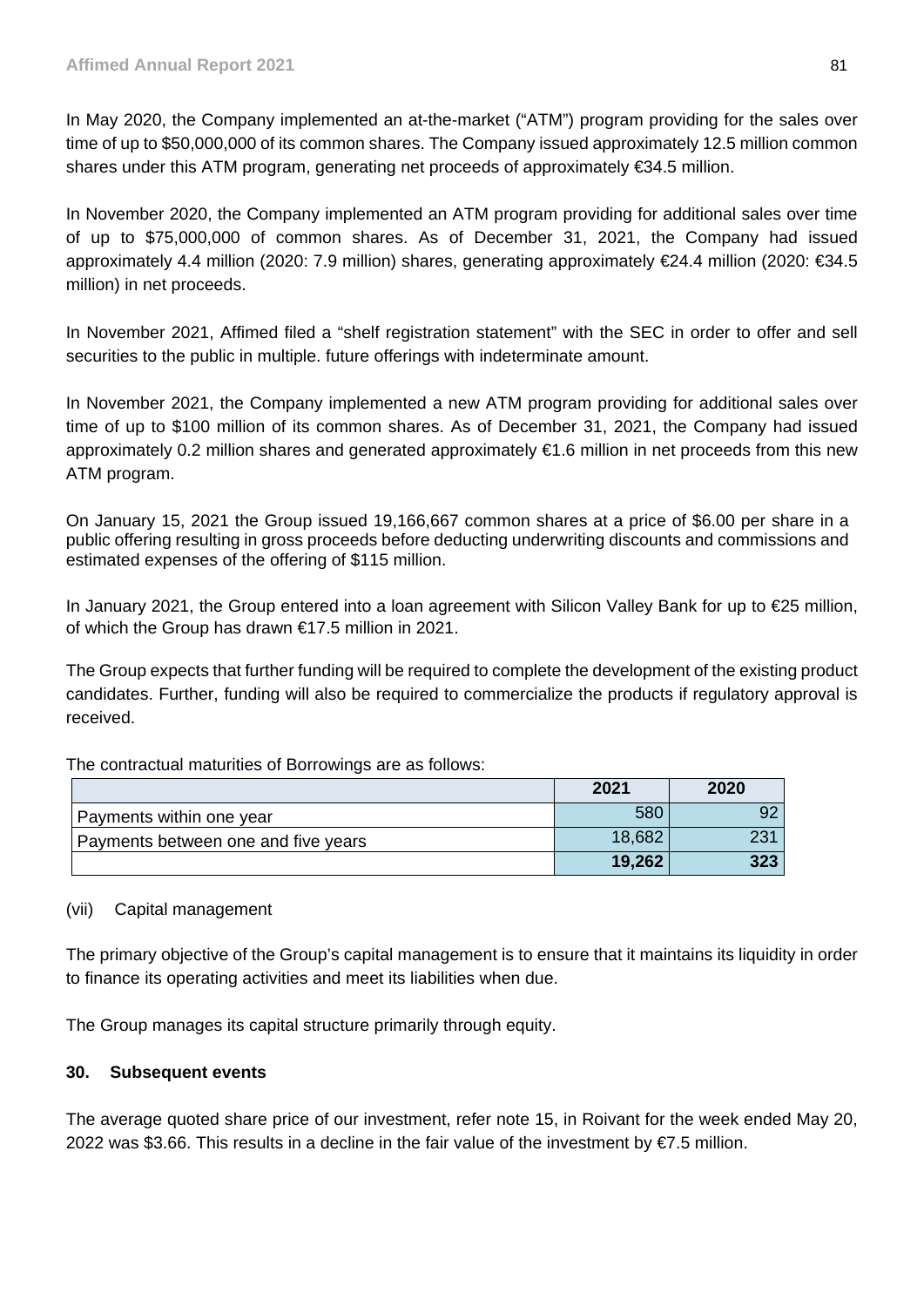On April 18, 2022, the Company closed its public offering of 22,500,000 common shares, at the public offering price of \$4.00 per share. The exercise of the underwriters' option to purchase over-allotment shares brought the total number of common shares sold by Affimed to 25,875,000 and increased the gross proceeds raised in the offering, before deducting underwriting discounts and commissions and estimated expenses, to \$103.5 million.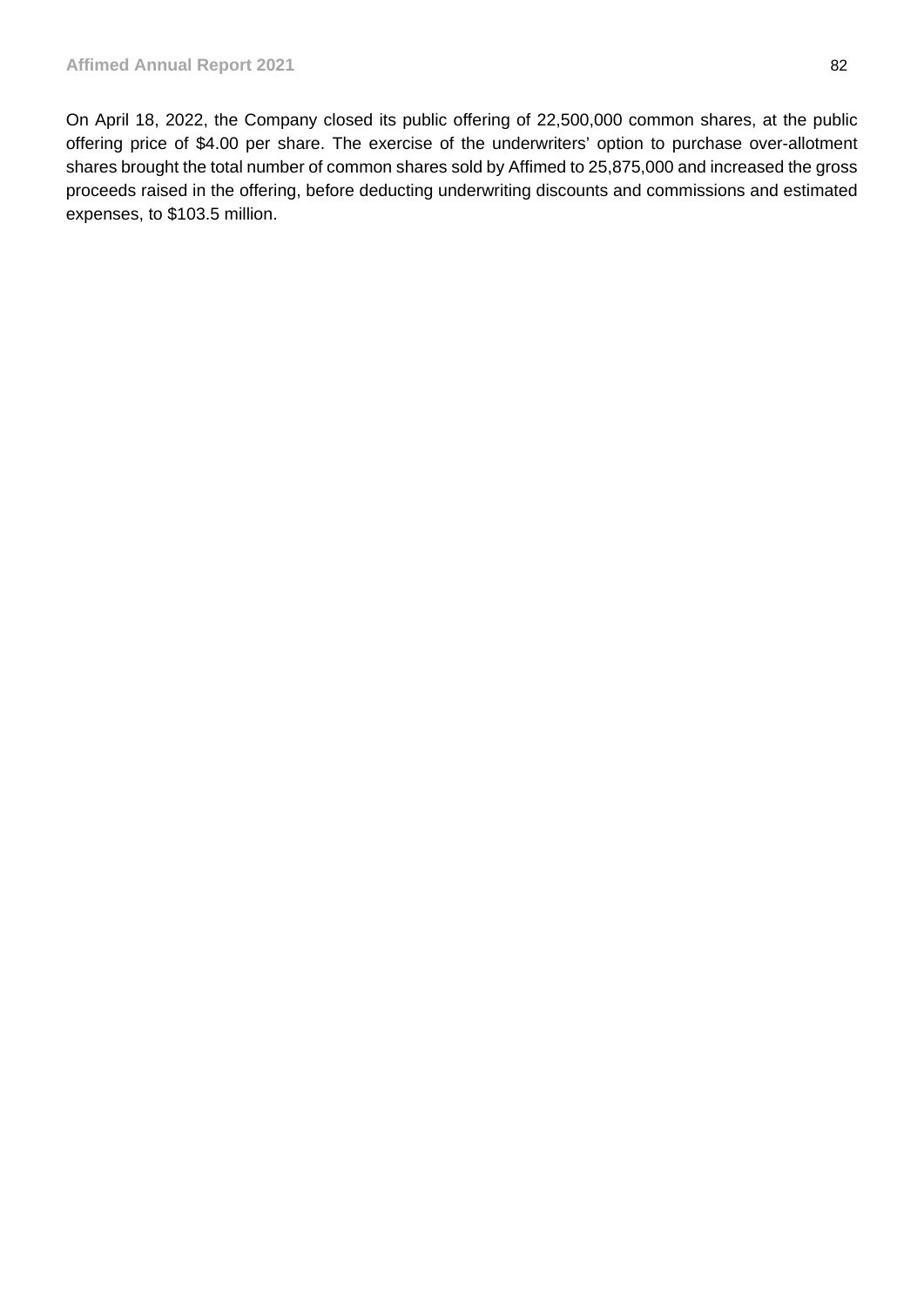# **Company Financial Statements**

Company balance sheet of Affimed N.V.

Company profit and loss account of Affimed N.V.

Notes to the Company financial statements of Affimed N.V.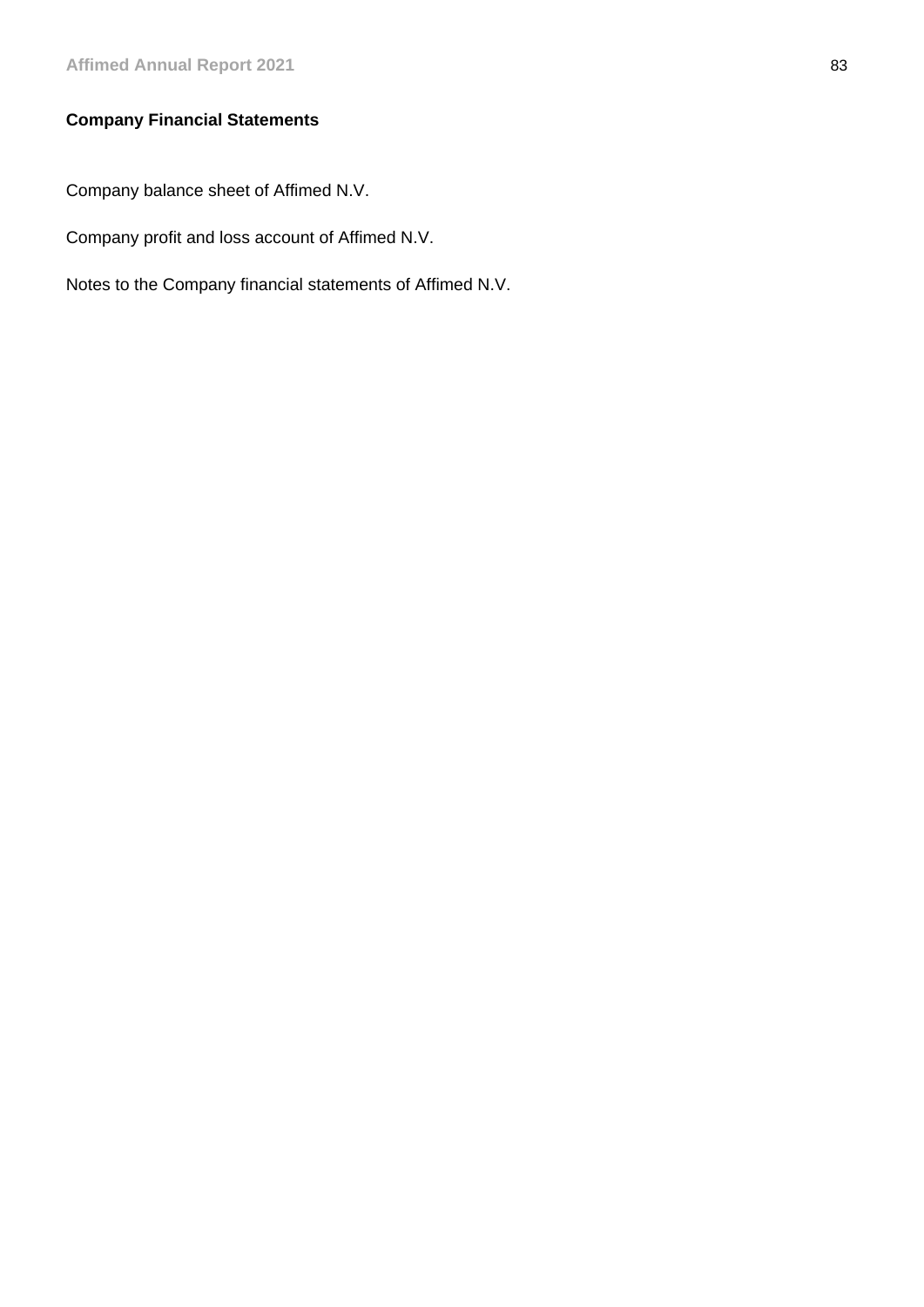# **Company balance sheet as at December 31, 2021**

*(before appropriation of result of the year)* 

|                                                              |             | December 31, | December 31, |
|--------------------------------------------------------------|-------------|--------------|--------------|
| In €thousand                                                 | <b>Note</b> | 2021         | 2020         |
| <b>Assets</b>                                                |             |              |              |
| <b>Non current assets</b>                                    |             |              |              |
| <b>Financial fixed assets</b>                                | 33          | 106,640      | 16,735       |
| <b>Total non current assets</b>                              |             | 106,640      | 16,735       |
| <b>Current assets</b>                                        |             |              |              |
| Receivables from subsidiaries                                | 34          | 406          | 1,240        |
| Other receivables                                            | 35          | 351          | 1,312        |
| Other assets                                                 |             |              | 201          |
| Cash and cash equivalents                                    | 36          | 34,704       | 57,604       |
| <b>Total current assets</b>                                  |             | 35,461       | 60,357       |
| <b>Total assets</b>                                          |             | 142,101      | 77,092       |
| <b>Equity and liabilities</b><br><b>Shareholders' equity</b> |             |              |              |
| <b>Issued capital</b>                                        |             | 1,234        | 983          |
| Share premium                                                |             | 352,728      | 235,625      |
| Other reserves                                               |             | (154, 515)   | (114, 046)   |
| <b>Revaluation reserve</b>                                   |             | (5, 973)     | 1,720        |
| Unappropriated loss                                          |             | (57, 523)    | (52,289)     |
| <b>Total equity</b>                                          | 37          | 135,951      | 71,993       |
| <b>Current liabilities</b>                                   |             |              |              |
| Payables to subsidiaries                                     | 34          | 4,751        | 1,611        |
| Other current payables                                       | 38          | 1,399        | 3,488        |
| <b>Total current liabilities</b>                             |             | 6,150        | 5,099        |
| <b>Total liabilities</b>                                     |             | 6,150        | 5,099        |
| <b>Total equity and liabilities</b>                          |             | 142,101      | 77,092       |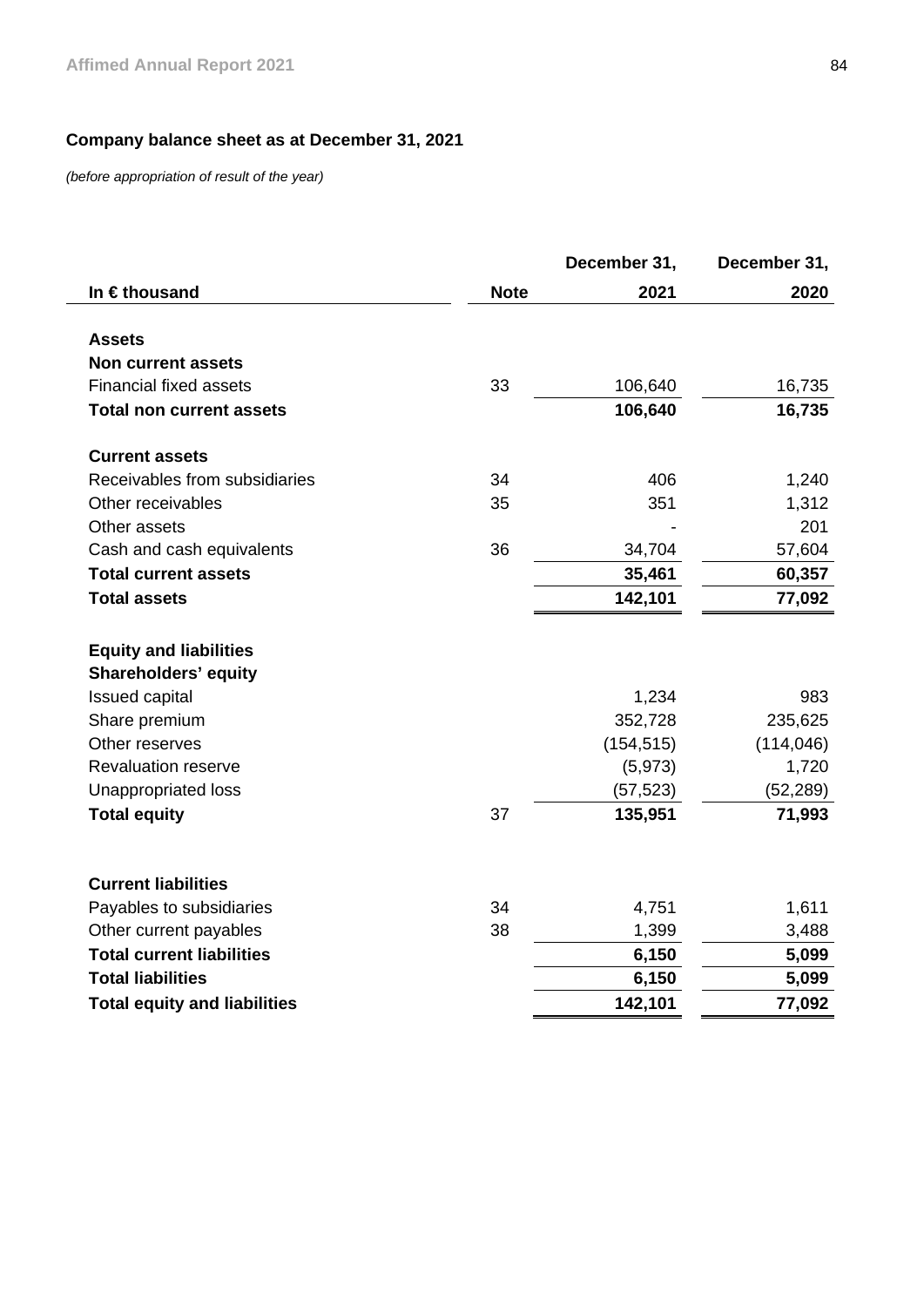# **Company profit and loss account for the year ended December 31, 2021**

*(before appropriation of result of the year)* 

|                                                                 |             | December 31, | For the year ended For the year ended<br>December 31, |
|-----------------------------------------------------------------|-------------|--------------|-------------------------------------------------------|
| In $\epsilon$ thousand                                          | <b>Note</b> | 2021         | 2020                                                  |
| Share in results from participating<br>interests after taxation | 33          | (44, 789)    | (39,904)                                              |
| Other result after taxation                                     | 39          | (12, 734)    | (12, 385)                                             |
| Net result                                                      |             | (57,523)     | (52,289)                                              |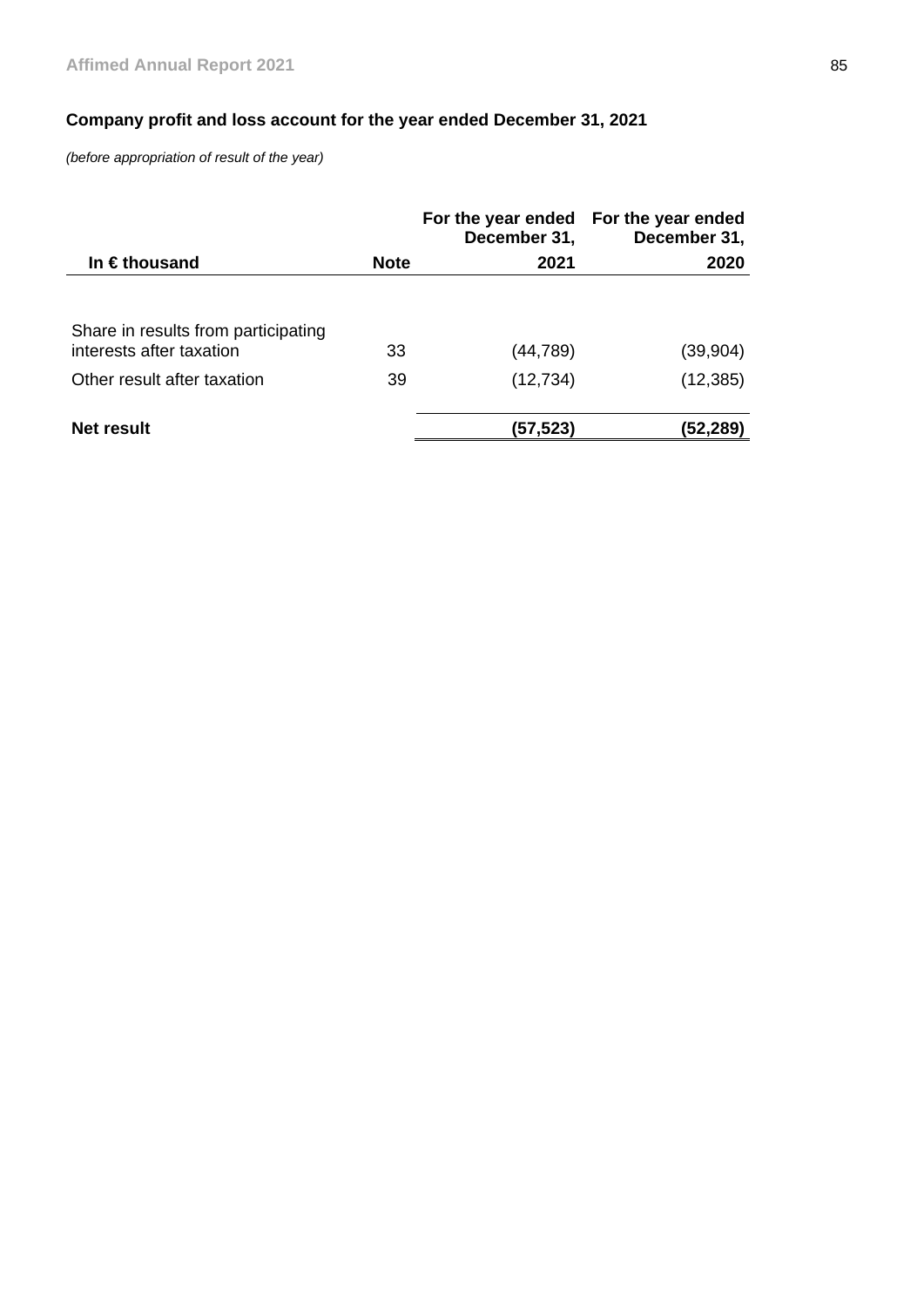# **Notes to the Company financial statements for the year ended 31 December 2021**

# **31. General information**

Affimed N.V. (in the following 'Affimed N.V.' or the 'Company') has its corporate seat in Amsterdam, the Netherlands, registered with the trade register of the Chamber of Commerce (handelsregister van de Kamer van Koophandel) under number 60673389. The Company was founded as Affimed Therapeutics B.V. in 2014.

Affimed N.V. is a clinical-stage biopharmaceutical company focused on discovering and developing highly targeted cancer immunotherapies. The Company's product candidates are developed in the field of immuno-oncology, which represents an innovative approach to cancer treatment that seeks to harness the body's own immune defenses to fight tumor cells. Affimed N.V. has its own research and development programs, strategic collaborations and service contracts, where the Company is performing research services for third parties.

These Company financial statements and the consolidated financial statements together constitute the statutory financial statements of Affimed N.V. The financial information of the Company is included in the Company's consolidated financial statements, as presented on pages 48 to 81.

# **32. Basis of preparation**

The Company financial statements of Affimed N.V. have been prepared on the basis that the Company will be able to continue as a going concern. Affimed believes that the existing cash and cash equivalents including the proceeds from the public offering in April 2022 will enable the Company to fund its operating expenses and capital expenditure requirements well into mid-2024.

These Company financial statements have been prepared in accordance with Title 9, Book 2 of the Netherlands Civil Code. For setting the principles for the recognition and measurement of assets and liabilities and determination of results for its Company financial statements, the Company makes use of the option provided in section 2:362(8) of the Netherlands Civil Code. This means that the principles for the recognition and measurement of assets and liabilities and determination of the result (hereinafter referred to as principles for recognition and measurement) of the Company financial statements are the same as those applied for the consolidated EU-IFRS financial statements. These principles also include the classification and presentation of financial instruments, being equity instruments or financial liabilities. In case no other principles are mentioned, refer to the accounting principles as described in the consolidated financial statements. For an appropriate interpretation of these statutory financial statements, the Company financial statements should be read in conjunction with the consolidated financial statements.

Information on the use of financial instruments and on related risks for the Group is provided in the notes to the consolidated financial statements of the Group.

All amounts in the company financial statements are reported in thousands of euros (€ thousand) except where otherwise stated.

# **Participating interests in Group companies**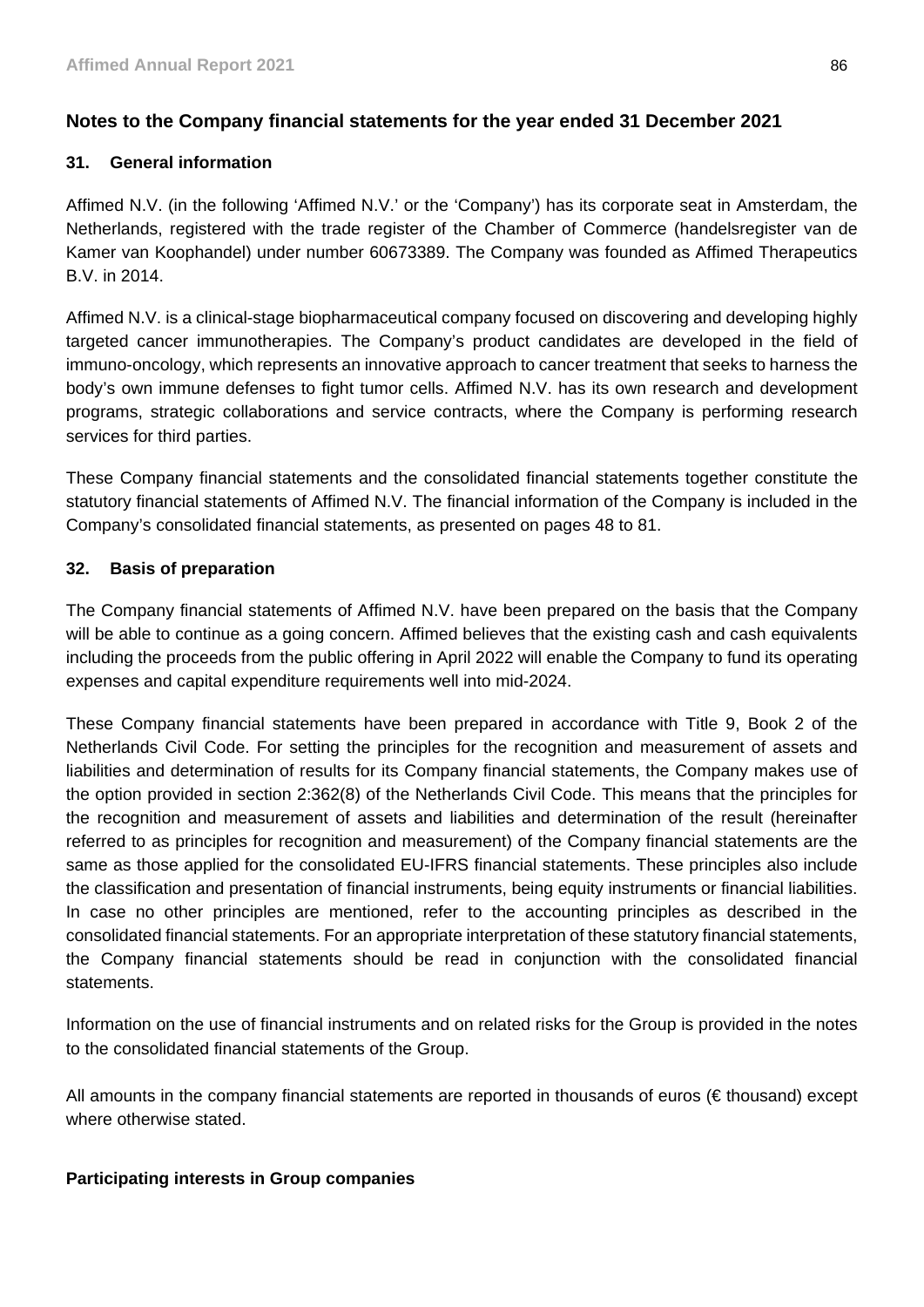Group companies are all entities in which the Company has directly or indirectly control. The Company controls an entity when it is exposed, or has rights, to variable returns from its involvement with the Group company and has the ability to affect those returns through its power over the Group company. Group companies are recognised from the date on which control is obtained by the Company and derecognised from the date that control by the Company over the Group company ceases. Participating interests in Group companies are accounted for in the Company financial statements according to the equity method, with the principles for the recognition and measurement of assets and liabilities and determination of results as set out in the notes to the consolidated financial statements.

Participating interests with a negative net asset value are valued at nil. This measurement also covers any receivables provided to the participating interests that are, in substance, an extension of the net investment. In particular, this relates to loans for which settlement is neither planned nor likely to occur in the foreseeable future. A share in the profits of the participating interest in subsequent years will only be recognised if and to the extent that the cumulative unrecognised share of loss has been absorbed. If the Company fully or partially guarantees the debts of the relevant participating interest, or if it has the constructive obligation to enable the participating interest to pay its debts (for its share therein), then a provision is recognised accordingly to the amount of the estimated payments by the Company on behalf of the participating interest.

# **Result of participating interests**

The share in the result of participating interests consists of the share of the Company in the result of these participating interests. Results on transactions involving the transfer of assets and liabilities between the Company and its participating interests and mutually between participating interests themselves, are eliminated to the extent that they can be considered as not realised.

The Company makes use of the option to eliminate intragroup expected credit losses against the book value of loans and receivables from the Company to participating interests, instead of elimination against the equity value of the participating interests.

The financial information of the Company is included in the consolidated financial statements. For this reason, in accordance with Section 402, Book 2 Netherlands Civil Code, the profit and loss account of the Company exclusively states the share in the result of participating interests after taxation and the other result after taxation.

# **Changes in value in participating interest**

The change in value is regarded as a revaluation of the asset in the participating interest to which the provisions of Article 2:390 of the DCC on the revaluation reserve apply. This approach follows from the view that a participating interest measured according to the equity method is regarded as a combination of assets and liabilities and not as an indivisible asset. A revaluation of the asset in the participating interest is regarded as if it were a revaluation of an asset of the legal entity itself .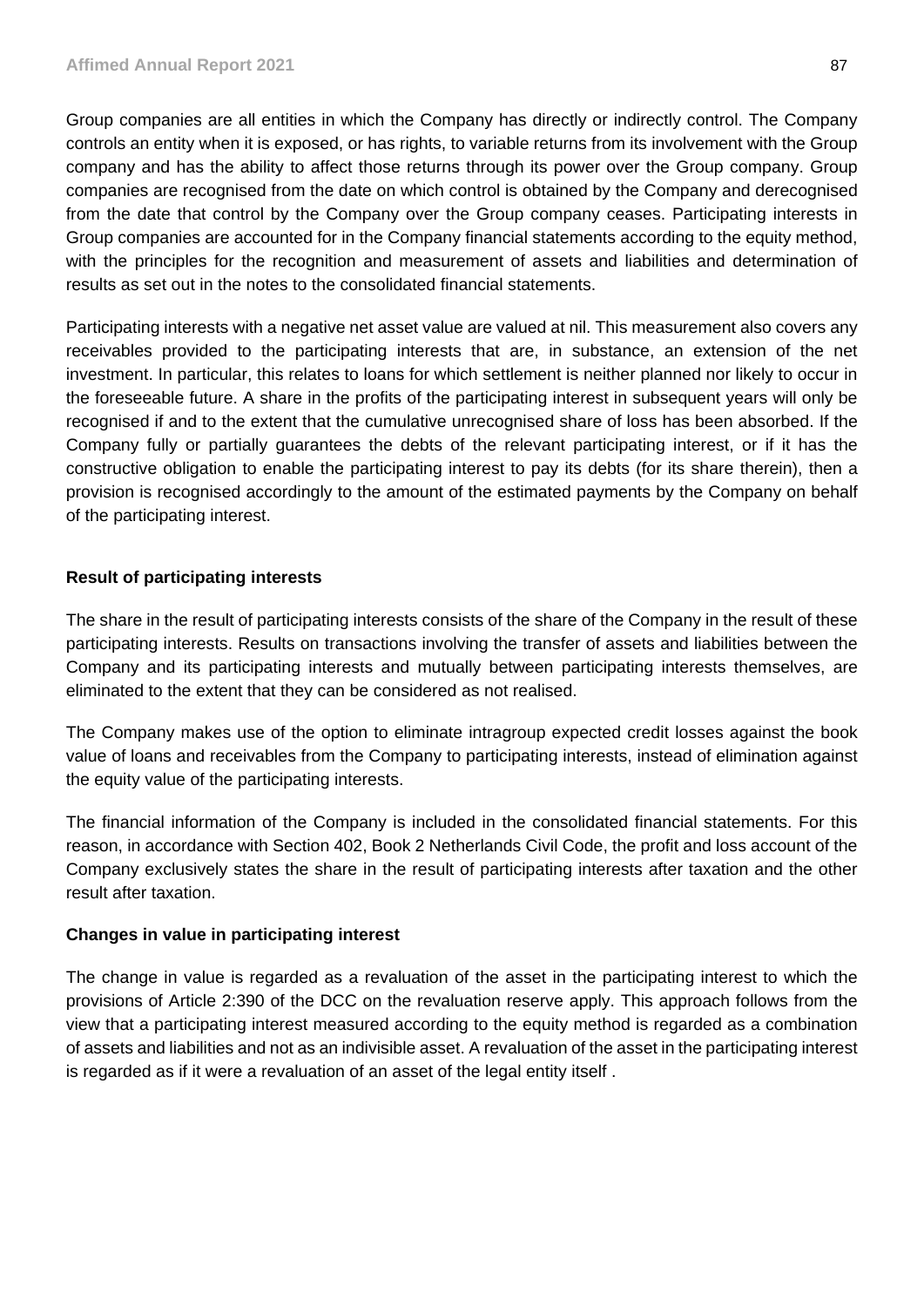# **33. Financial fixed assets**

Financial fixed assets solely relate to the investment of the Company in its fully owned subsidiary Affimed GmbH with statutory seat in Heidelberg, Germany.

Movements in the net asset value of Affimed GmbH during the year were as follows:

| In $\epsilon$ thousand<br><b>Affimed GmbH</b>                                       |           |
|-------------------------------------------------------------------------------------|-----------|
| Net asset value as at January 1, 2021                                               | 16,735    |
| Capital contributions                                                               | 142,387   |
| Effect of change in fair value of Amphivena and Roivant shares held by Affimed GmbH | (7,693)   |
| Share in result of Affimed GmbH, net of tax                                         | (44, 789) |
| Net asset value as at December 31, 2021                                             | 106,640   |

During the year, the Company contributed capital of €142.4 million to Affimed GmbH, these funds being generated from the proceeds of the public offering and ATM program (see note 37).

Affimed GmbH holds preferred shares in Amphivena and common shares in Roivant Ltd which are both recognized at fair value through other comprehensive income, resulting in a decrease of the net asset value of Affimed GmbH of € 7,693 thousand during the year (see note 18).

# **34. Receivables from/payables to subsidiaries**

These receivables and payables relate to Affimed Inc and Affimed GmbH and do not bear interest.

## **35. Other receivables**

These receivables relate primarily to VAT refunds.

## **36. Cash and cash equivalents**

Cash and cash equivalents comprise cash balances and call deposits with original maturities of three months or less.

## **37. Equity**

As of December 31, 2021 the number of issued common shares is 123,419,772 (2020: 98,287,333) with a par value of €0.01 per share. All issued shares are fully paid. Besides the minimum amount of share capital to be held under Dutch law, there are no distribution restrictions applicable to the equity of the Company.

As the structure of the equity components for the Company financial statements is largely based on legal aspects, the presentation of the movement in shareholder's equity is different from the presentation in the consolidated financial statements.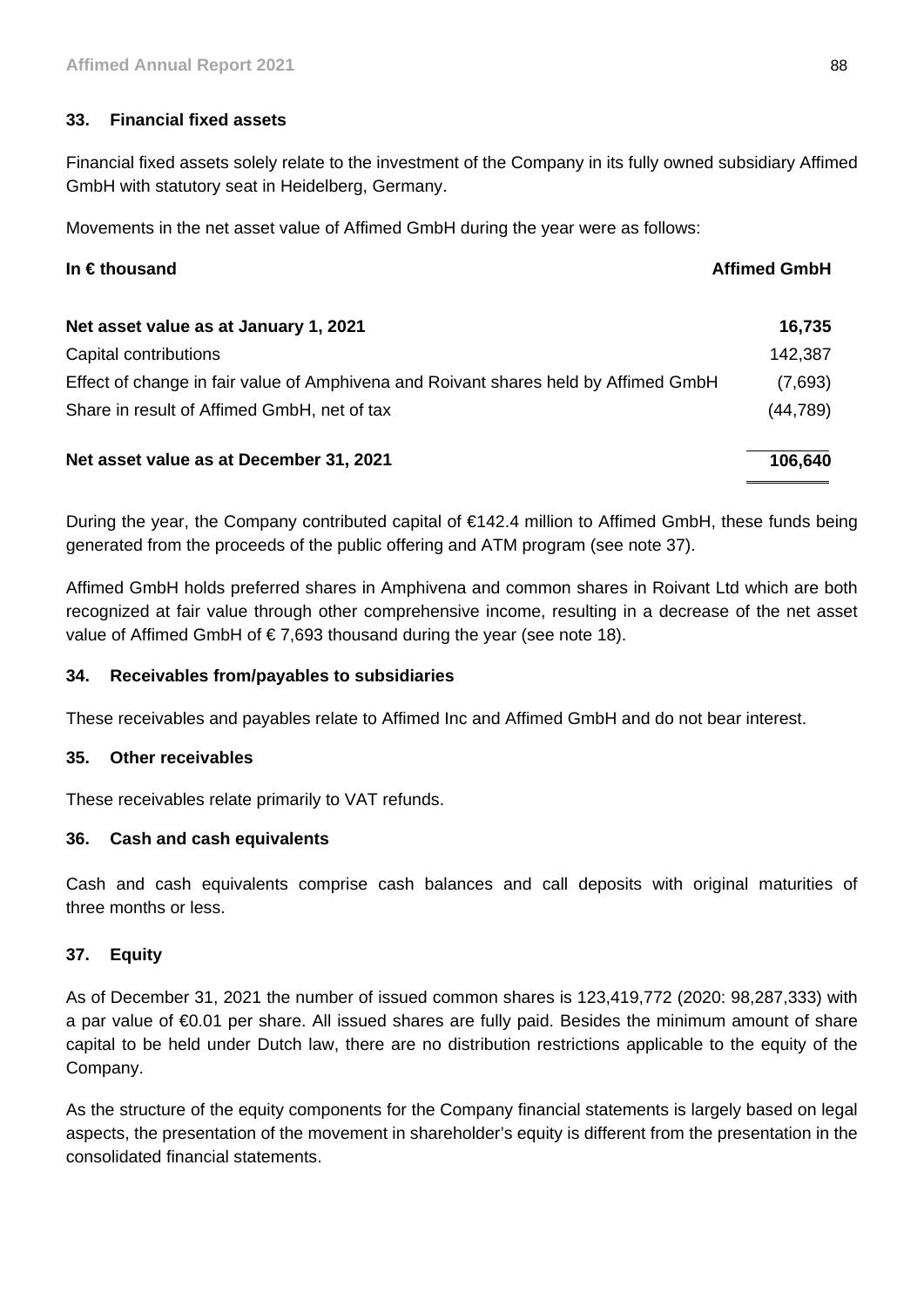## The movement in shareholder's equity is as follows:

| In €thousand                            | <b>Issued</b><br>capital | <b>Share</b><br>premium | Other<br>reserves | Revalu-<br>ation<br>reserve | Unappro-<br>priated loss | <b>Total</b><br>equity |
|-----------------------------------------|--------------------------|-------------------------|-------------------|-----------------------------|--------------------------|------------------------|
| <b>January 1, 2020</b>                  | 762                      | 164,293                 | (95, 985)         | 1,962                       | (21, 442)                | 49,590                 |
| Issue of common shares                  | 205                      | 70,782                  |                   |                             |                          | 70,987                 |
| Share issuance costs                    |                          | (2, 441)                |                   |                             |                          | (2, 441)               |
| Exercise of share-based payments awards | 16                       | 2,991                   |                   |                             |                          | 3,007                  |
| Allocation of unappropriated losses     |                          |                         | (21, 442)         |                             | 21,442                   |                        |
| Net result                              |                          |                         |                   |                             | (52, 289)                | (52, 289)              |
| Other comprehensive loss                |                          |                         |                   | (242)                       |                          | (242)                  |
| Share-based payments                    |                          |                         | 3,381             |                             |                          | 3,381                  |
| December 31, 2020                       | 983                      | 235,625                 | (114, 046)        | 1,720                       | (52, 289)                | 71,993                 |
| <b>January 1, 2021</b>                  | 983                      | 235,625                 | (114, 046)        | 1,720                       | (52, 289)                | 71,993                 |
| Issue of common shares                  | 240                      | 121,304                 |                   |                             |                          | 121,544                |
| Share issuance costs                    |                          | (7, 107)                |                   |                             |                          | (7, 107)               |
| Exercise of share-based payments awards | 11                       | 2,906                   |                   |                             |                          | 2,917                  |
| Allocation of unappropriated losses     |                          |                         | (52, 289)         |                             | 52,289                   |                        |
| Net result                              |                          |                         |                   |                             | (57, 523)                | (57, 523)              |
| Other comprehensive loss                |                          |                         |                   | (7,693)                     |                          | (7,693)                |
| Share-based payments                    |                          |                         | 11,820            |                             |                          | 11,820                 |
| December 31, 2021                       | 1,234                    | 352,728                 | (154, 515)        | (5, 973)                    | (57, 523)                | 135,951                |

## **Issued capital and share premium**

In May 2020, the Company implemented an at-the-market ("ATM") program providing for the sales over time of up to \$50,000,000 of its common shares. The Company issued approximately 12.5 million common shares under this ATM program, generating net proceeds of approximately €34.5 million. In November 2020, the Company implemented an ATM program providing for additional sales over time of up to \$75,000,000 of its common shares. As of December 31, 2021, the Company had issued a further approximately 4.4 million (2020: 7.9 million) shares from this ATM program, generating approximately €24.4 million (2020: €34.5 million) in net proceeds.

In November 2021, Affimed N.V. filed a "shelf registration statement" with the SEC in order to offer and sell securities to the public in multiple, future offerings with indeterminate amount.

In November 2021, the Company implemented a new ATM program providing for additional sales over time of up to \$100 million of its common shares. As of December 31, 2021, the Company had issued approximately 0.2 million common shares from this new ATM program and generated approximately €1.6 million in net proceeds.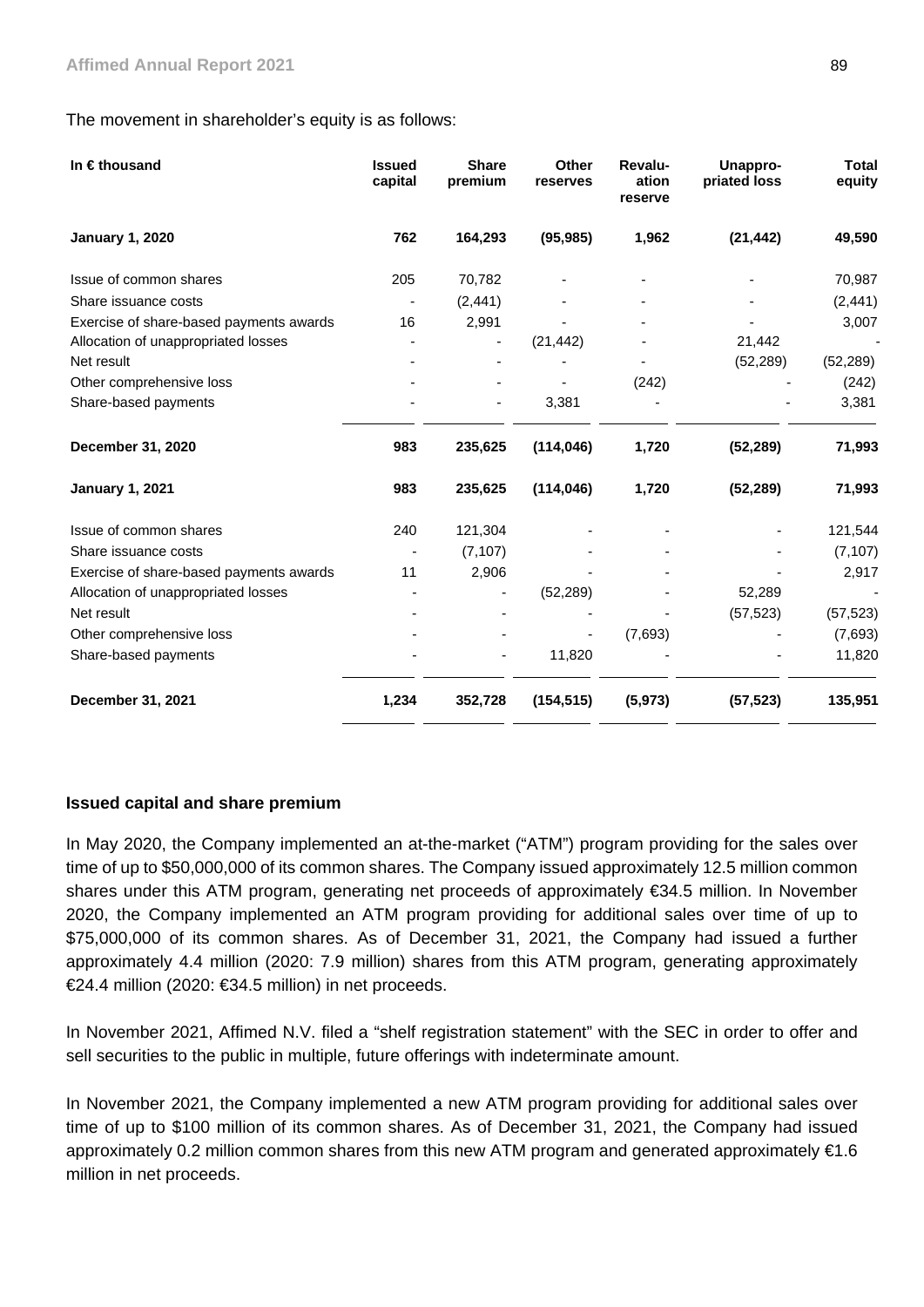On January 15, 2021 the Group issued 19,166,667 common shares at a price of \$6.00 per share in a public offering, resulting in net proceeds of approximately €88.7 million, incurring €6.1 million in underwriting commissions, legal and consulting expenses which were deducted from equity.

In April 2021 Silicon Valley Bank exercised all of its warrants and accordingly, the Group issued 173,482 common shares, refer to note 22.

# **Other reserves**

The Company has adopted a share-based compensation plan (ESOP 2014), pursuant to which the Company's directors, selected employees and consultants are granted the right to acquire common shares of the Company (note 18 of the consolidated financial statements). The share-based payment expenses are recorded in the profit and loss account. The ESOP 2014 plan is equity-settled. In case of an equitysettled plan, there is no obligation to transfer economic benefits, therefore the credit entry should be recognized as an increase in equity. The Company uses "Other reserves" as the equity classification.

# **Revaluation reserves**

Changes in the revaluation reserve relate to changes in fair value in indirect investments of the Company, i.e. investments held by Affimed GmbH. Affimed GmbH holds preferred shares in Amphivena and common shares in Roivant, both these investments are recognized at their fair value through other comprehensive income. The initial recognition as of January 1, 2018 amounted to €7.3 million for Amphivena. The initial recognition as of November 3, 2020 amounted to €17.1 million for Roivant Ltd. As of December 31, 2021, the accumulated changes in fair value amounted to a decrease of €7.3 million in Amphivena and a decrease of €4.8 million in Roivant. The Company uses "Revaluation reserves" as the equity classification.

# **Unappropriated result**

The result after tax for 2021 is included in the unappropriated result. The company can only make payments to the shareholders and other parties entitled to the distributable profit in so far as the shareholders' equity exceeds the paid-up and called-up part of the capital plus the legal reserves and statutory reserves under the articles of association to be maintained.

Based on the adoption of the 2020 financial statements at the Annual General Meeting on June 15, 2021, the accumulated losses for the year 2020 were transferred to the other reserves.

# **Reconciliation of shareholder's equity and net result per the consolidated financial statements with shareholder's equity and net result per the Company financial statements**

For the year ended December 31, 2021 there is no difference between the net result per the consolidated financial statements and the net result per the Company financial statements.

For the year ended December 31, 2020, as a result of the recording of the unrecognized prior year losses of Affimed GmbH there was a difference between the net result per the consolidated financial statements with the net result per the Company financial statements.

These can be explained as follows: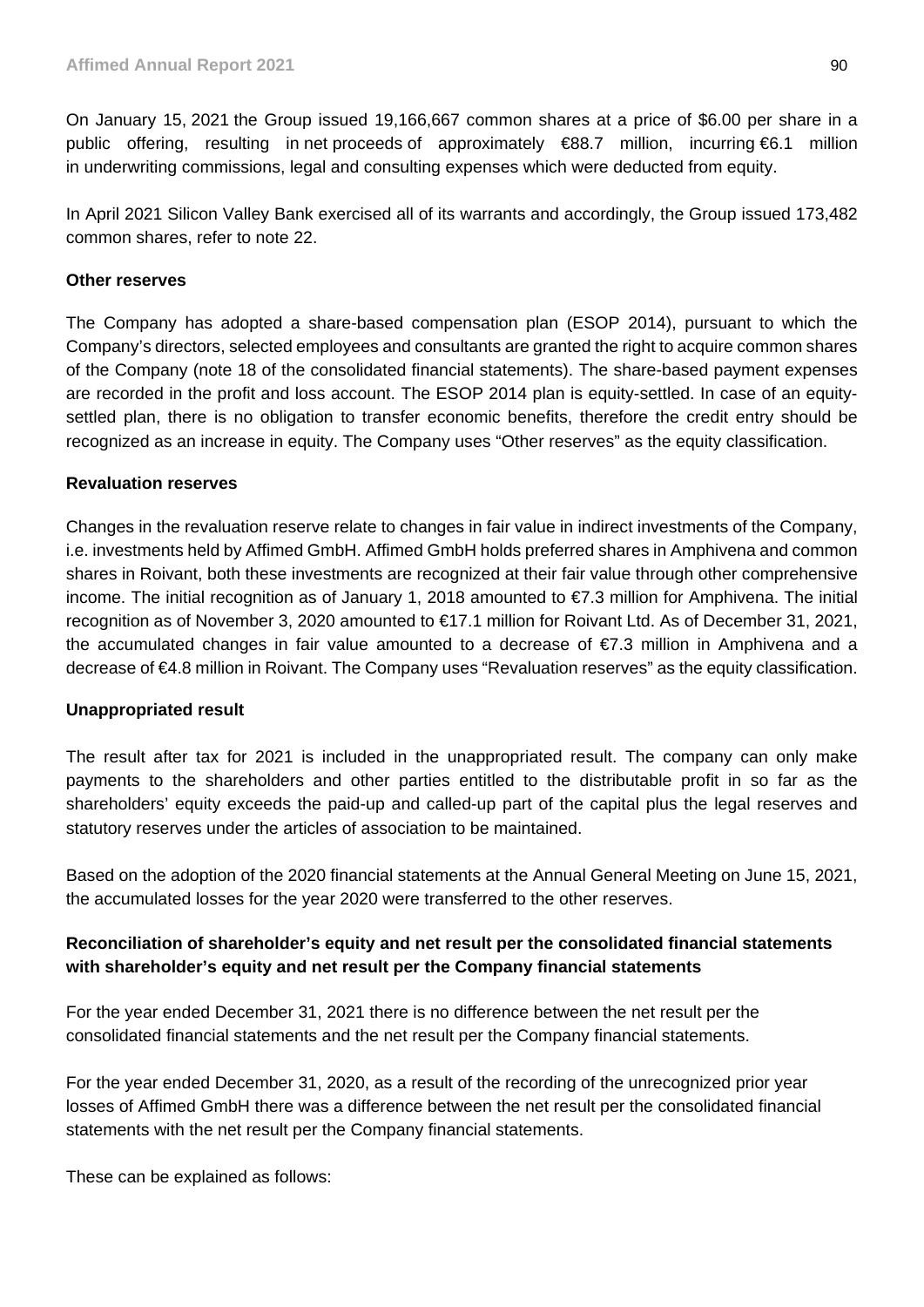# *In € thousand*

|                                                                     | <b>December 31, 2020</b> |
|---------------------------------------------------------------------|--------------------------|
| Net result according to the consolidated profit<br>and loss account | (41,366)                 |
| Unrecognized share of the losses Affimed GmbH                       | (10, 923)                |
| Total result according to the Affimed N.V.<br>financial statements  | (52, 289)                |

The subsidiary Affimed GmbH had a negative net asset value of €10,924 thousand for the year ended December 31, 2019 and was valued at nil because the Company did not fully or partially guarantee the debts of this participating interest, and had no constructive obligation to support Affimed GmbH to pay its debt. The Company's share in the negative equity value of Affimed GmbH also represented the accumulated losses of this participating interest at the reporting date. Following the capital contribution of €56,880 thousand in 2020 which was financed by proceeds from the equity issuances the unrecognised loss from 2019 was recognised in 2020.

# **38. Other current payables**

## **In € thousand**

|                                                | <b>December</b><br>31, 2021 | <b>December</b><br>31, 2020 |
|------------------------------------------------|-----------------------------|-----------------------------|
| Trade payables                                 | 957                         | 1,133                       |
| Social security and wage tax                   | 418                         | 1,122                       |
| Payables due from the sale of carve out shares |                             | 1,147                       |
| <b>Other liabilities</b>                       | 24                          | 86                          |
| Total                                          | 1,399                       | 3,488                       |

All current payables are short-term.

The amount due from the sale of carve out shares relate to common shares transferred to certain beneficiaries in connection with a carve-out plan of Affimed N.V. outstanding immediately prior to the initial public offering.

# **39. Other result after taxation**

## **In € thousand**

|                                     | 2021      | 2020     |
|-------------------------------------|-----------|----------|
| Other income (service fee)          | 2,912     | 1,304    |
| General and administrative expenses | (20, 687) | (9,935)  |
| Other gains/(losses) – net          |           | 10       |
| Net operating result                | (17, 774) | (8,621)  |
| Financial income                    | 5,069     |          |
| Financial expense                   | (29)      | (3,764)  |
| <b>Net financial result</b>         | 5,040     | (3,764)  |
| <b>Result before taxation</b>       | (12,734)  | (12,385) |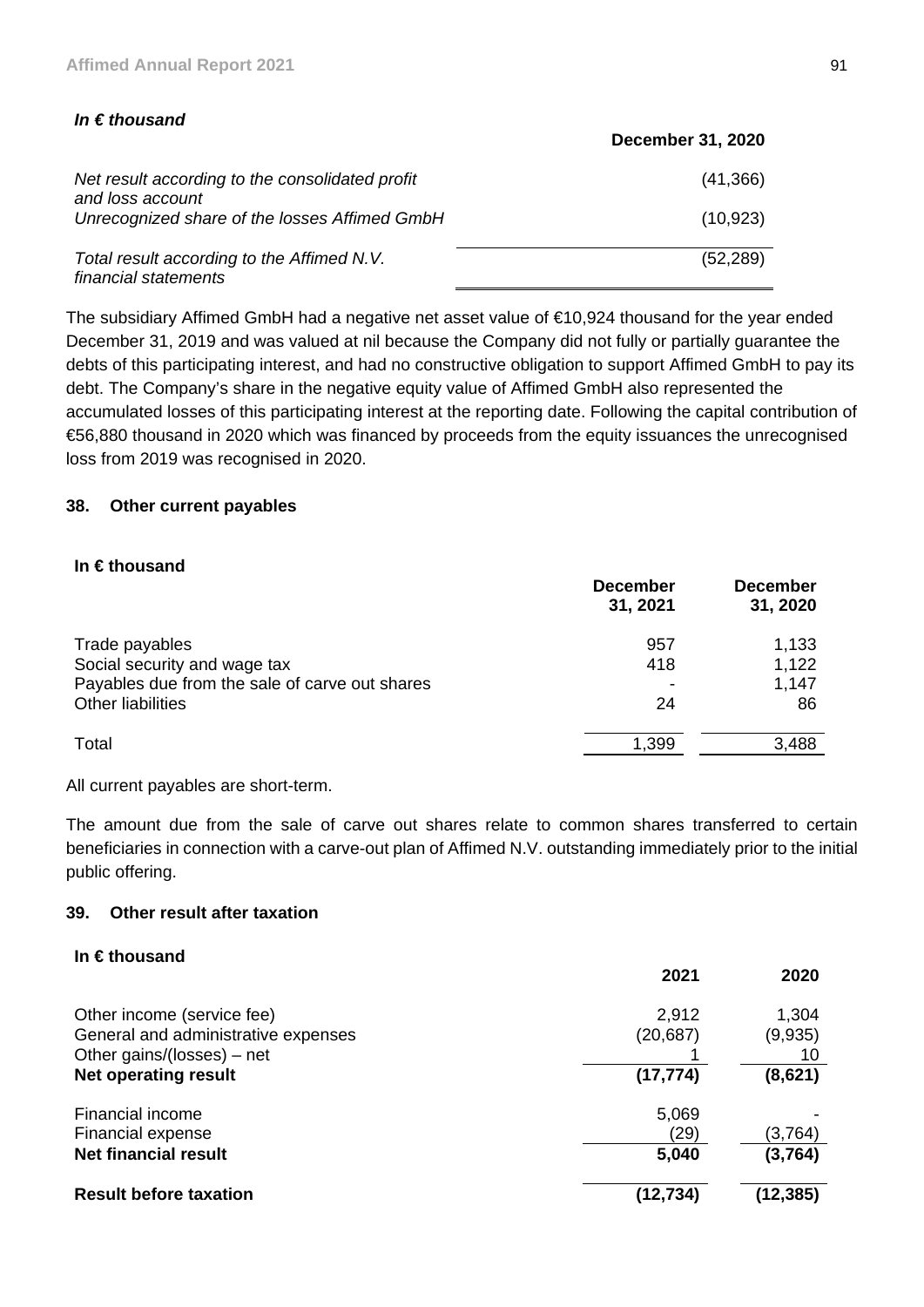| <b>Laxation</b>              |           |          |
|------------------------------|-----------|----------|
| <b>Result after taxation</b> | (12, 734) | (12,385) |

The Company has entered into a service agreement with Affimed GmbH. The service fee includes the reimbursement of the net service expenses and a mark-up rate (at arms-length) on these net service expenses.

## **40. Employee benefits and number of employees**

The average number of employees of Affimed N.V. during 2021 was approximately four employees and consisted of managing directors only. The managing director's total compensation (including those managing directors which are employed at the US subsidiary, Affimed Inc.) is shown in note 41.

#### **41. Related-party transactions**

#### **Director's remuneration 2021**

#### **Managing Directors**

| Adi<br><b>Hoess</b>    | Wolfgang<br><b>Fischer</b>      |                       |     |                                           |                                          | Arndt                                      | Smith $3$                  | Total                                                                 |                                            |
|------------------------|---------------------------------|-----------------------|-----|-------------------------------------------|------------------------------------------|--------------------------------------------|----------------------------|-----------------------------------------------------------------------|--------------------------------------------|
| 521                    | 443                             |                       | 368 |                                           | 376                                      |                                            |                            | 2,546                                                                 |                                            |
|                        |                                 |                       |     |                                           |                                          |                                            |                            |                                                                       |                                            |
| 783                    | 617                             |                       |     |                                           |                                          |                                            |                            |                                                                       |                                            |
| 1,540                  | 810                             |                       | 620 |                                           | 589                                      |                                            |                            | 5,235                                                                 |                                            |
| 1,540                  | 810                             |                       | 620 |                                           | 589                                      |                                            |                            | 5,235                                                                 |                                            |
| <b>Thomas</b><br>Hecht | <b>Bernhard</b><br><b>Ehmer</b> | <b>Ulrich</b><br>Grau |     |                                           | <b>Mathieu</b><br><b>Simon</b>           | Harry<br>Welten                            | Ferdinand<br>Verdonck $^2$ | Uta<br>Kemm<br>erich-<br>Keil                                         | Total                                      |
| 101                    | 57                              | 46                    |     | 43                                        | 39                                       | 49                                         | 22                         | 35                                                                    | 392                                        |
| 101                    | 57                              | 46                    |     | 43                                        | 39                                       | 49                                         | 22                         | 35                                                                    | 392                                        |
| 161<br>161             | 105<br>105                      | 105<br>105            |     |                                           | 106<br>106                               | 161<br>161                                 | 3<br>3                     | 45<br>45                                                              | 847<br>847                                 |
|                        | 262                             | 174                   |     | Andreas<br><b>Harstrick</b><br>144<br>512 | Annalisa<br><b>Jenkins</b><br>161<br>161 | <b>Denise</b><br>Mueller $3$<br>162<br>538 |                            | Angus<br><b>Schottelius</b><br>445<br>174<br>171<br>619<br>677<br>677 | 393<br>1,087<br>564<br>3,633<br>999<br>999 |

<sup>2</sup> left the Supervisory Board in June 2021.

3 includes maximum contractual allowable allowances

#### **Director's remuneration 2020**

#### **Managing directors**

| (in $\in$ thousand)                                                                | Adi<br><b>Hoess</b> | Wolfgang<br><b>Fischer</b> | <b>Florian</b><br><b>Fischer</b> | <b>Andreas</b><br><b>Harstrick</b> | Arndt<br><b>Schottelius</b> | Angus<br>Smith $3$ | Total                 |
|------------------------------------------------------------------------------------|---------------------|----------------------------|----------------------------------|------------------------------------|-----------------------------|--------------------|-----------------------|
| Periodically paid compensation<br><b>Bonuses</b><br><b>Total cash compensation</b> | 493<br>237<br>730   | 419<br>155<br>574          | 90<br>60<br>150                  | 256<br>101<br>357                  | 306<br>116<br>422           | 183<br>76<br>259   | 1.747<br>745<br>2.492 |
| 2014 Plan share-based payment<br>expense <sup>1</sup>                              | 625                 | 324                        | 76                               | 159                                | 179                         | 291                | 1.654                 |
| Total share-based payment expense                                                  | 625                 | 324                        | 76                               | 159                                | 179                         | 291                | 1.654                 |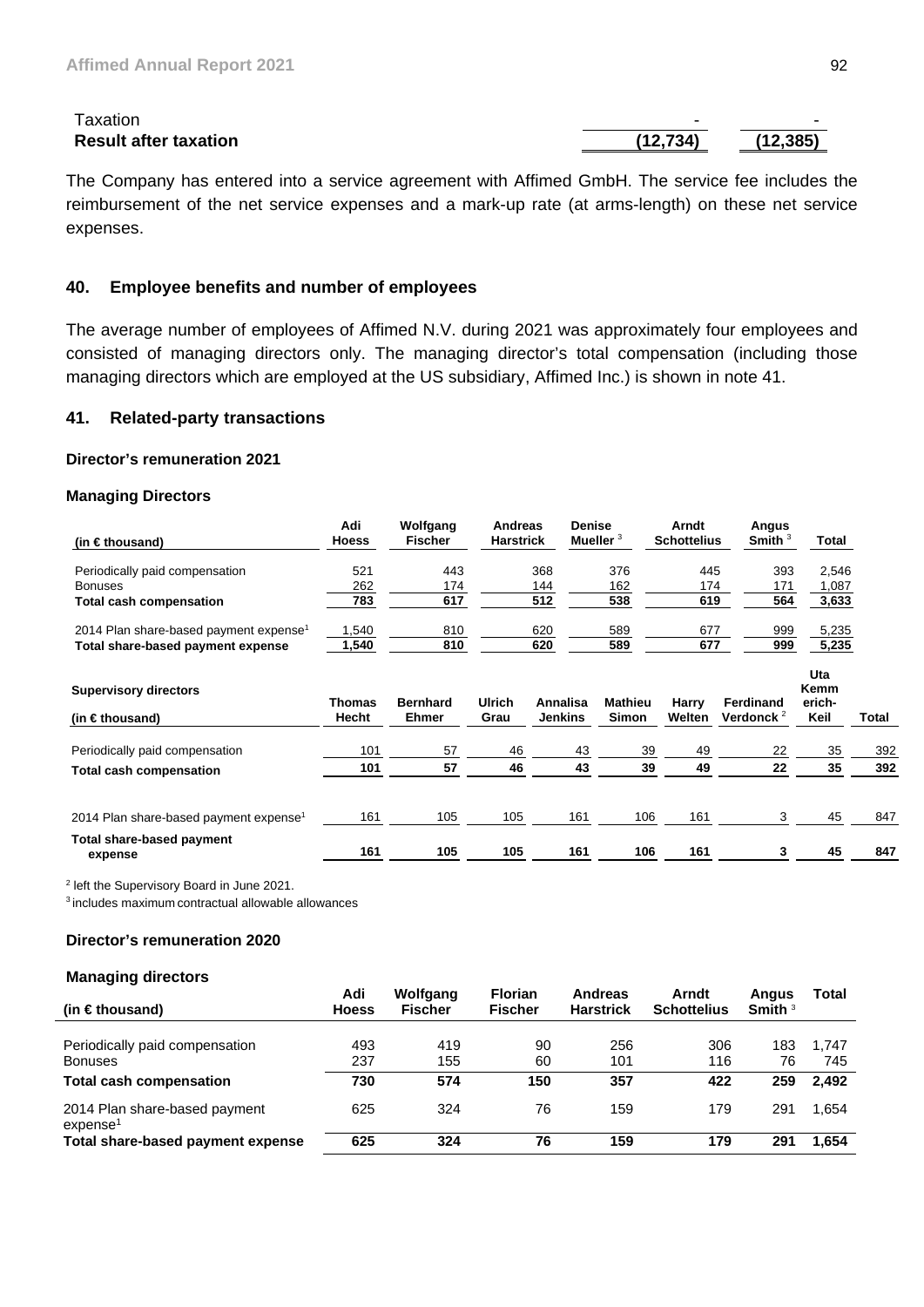#### **Supervisory directors**

| (in $\in$ thousand)                                   | Thomas<br><b>Hecht</b> | <b>Bernhard</b><br><b>Ehmer</b> | Grau | Jenkins | Modia | Simon | Ulrich Annalisa Berndt Mathieu Ferdinand Harry<br>Verdonck Welten |    | Total |
|-------------------------------------------------------|------------------------|---------------------------------|------|---------|-------|-------|-------------------------------------------------------------------|----|-------|
| Periodically paid compensation                        | 103                    | 50                              | 52   | 18      | 27    | 39    | 57                                                                | 18 | 364   |
| <b>Total cash compensation</b>                        | 103                    | 50                              | 52   | 18      | 27    | 39    | 57                                                                | 18 | 364   |
| 2014 Plan share-based payment<br>expense <sup>1</sup> | 69                     | 39                              | 39   | 28      |       | 43    | 39                                                                | 28 | 292   |
| <b>Total share-based payment</b><br>expense           | 69                     | 39                              | 39   | 28      |       | 43    | 39                                                                | 28 | 292   |

1 Expense related to the issuance of options under the 2014 Plan. Details of options granted are summarized in the table below.

For further details and other information with regard to related-party transactions as well as Management and Supervisory Director's compensation reference is made to note 23 of the consolidated financial statements.

## **Stock options granted under the Equity Incentive Plan 2014**

# **Awards granted in 2021**

## **Managing directors**

|                    | Grant          | Number of | <b>Strike price</b> |                        |
|--------------------|----------------|-----------|---------------------|------------------------|
| <b>Beneficiary</b> | date           | options   | <b>USD</b>          | <b>Expiration date</b> |
|                    | March 23, 2021 | 370.000   | 8.48                | March 23, 2031         |
|                    | March 23, 2021 | 195.000   | 8.48                | March 23, 2031         |
|                    | March 23, 2021 | 195.000   | 8.48                | March 23, 2031         |
|                    | March 23, 2021 | 195.000   | 8.48                | March 23, 2031         |
|                    | March 23, 2021 | 195.000   | 8.48                | March 23, 2031         |
|                    | March 23, 2021 | 195.000   | 8.48                | March 23, 2031         |
|                    |                | 1,345,000 |                     |                        |

#### **Supervisory directors**

| <b>Beneficiary</b> | Grant<br>date  | Number of<br>options | <b>Strike price</b><br><b>USD</b> | <b>Expiration date</b> |
|--------------------|----------------|----------------------|-----------------------------------|------------------------|
|                    | March 23, 2021 | 45.000               | 8.48                              | March 23, 2031         |
|                    | March 23, 2021 | 30,000               | 8.48                              | March 23, 2031         |
|                    | March 23, 2021 | 30.000               | 8.48                              | March 23, 2031         |
|                    | March 23, 2021 | 30,000               | 8.48                              | March 23, 2031         |
|                    | March 23, 2021 | 30,000               | 8.48                              | March 23, 2031         |
|                    | March 23, 2021 | 30,000               | 8.48                              | March 23, 2031         |
|                    | September 24,  |                      |                                   | September 24,          |
|                    | 2021           | 60,000               | 6.59                              | 2031                   |
|                    |                | 255,000              |                                   |                        |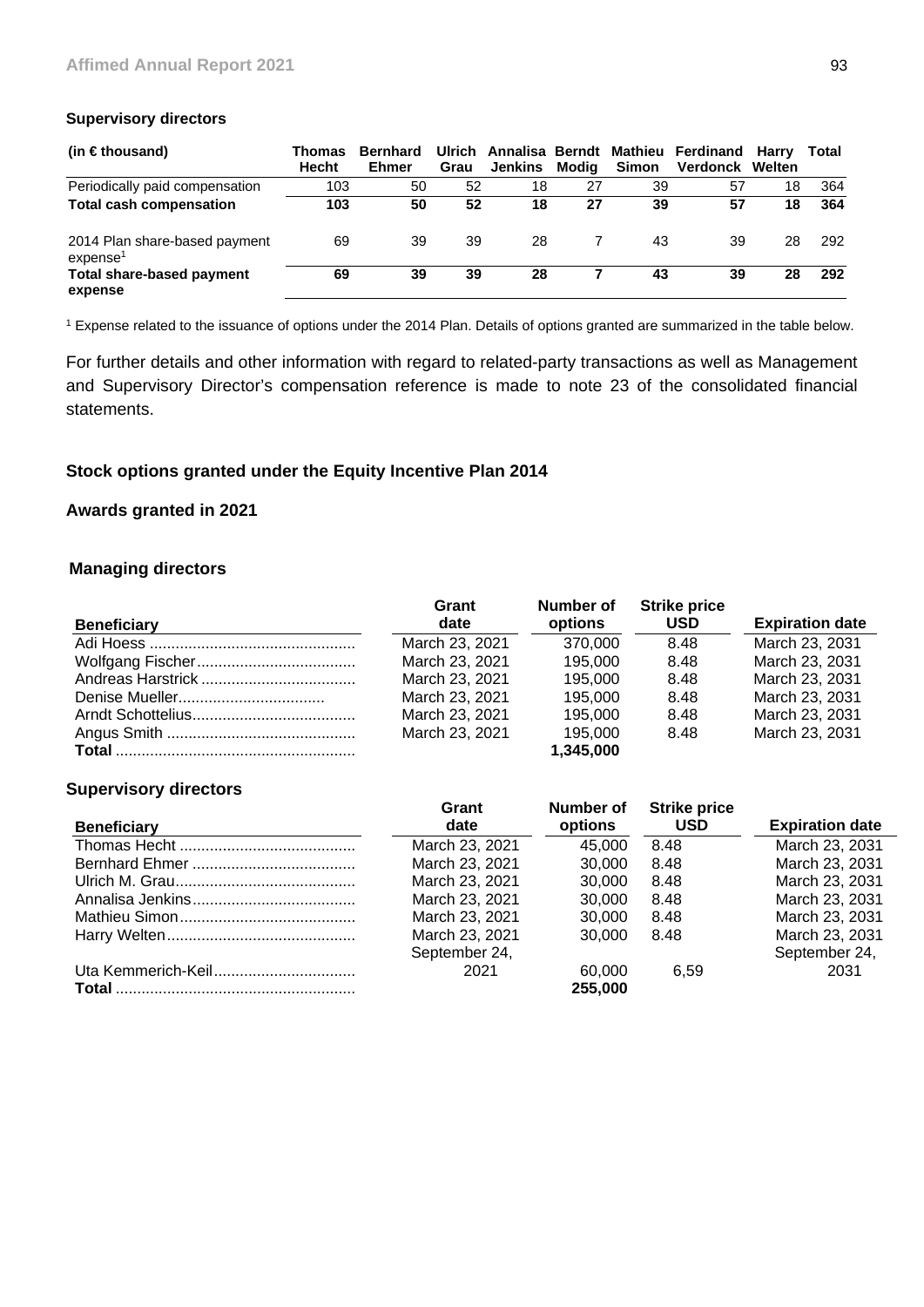## **Awards granted in 2020 Managing directors**

|                          |                   | Number of | <b>Strike price</b> |                        |
|--------------------------|-------------------|-----------|---------------------|------------------------|
| <b>Beneficiary</b>       | <b>Grant date</b> | options   | <b>USD</b>          | <b>Expiration date</b> |
|                          |                   |           |                     |                        |
| Adi Hoess                | August 4, 2020    | 350,000   | 3.80                | August 4, 2030         |
| <b>Wolfgang Fischer</b>  | August 4, 2020    | 190,000   | 3.80                | August 4, 2030         |
| <b>Andreas Harstrick</b> | March 1, 2020     | 200,000   | 2.36                | March 1, 2030          |
| Arndt Schottelius        | April 20, 2020    | 275,000   | 2.30                | April 20, 2030         |
| Angus Smith              | July 13, 2020     | 350,000   | 4.41                | July 13, 2030          |
| <b>Total</b>             |                   | 1,365,000 |                     |                        |

# **Supervisory directors**

| <b>Beneficiary</b>        | <b>Grant date</b> | Number of<br>options | <b>Strike price</b><br><b>USD</b> | <b>Expiration date</b> |
|---------------------------|-------------------|----------------------|-----------------------------------|------------------------|
| Thomas Hecht              | August 4, 2020    | 35,000               | 3.80                              | August 4, 2030         |
| <b>Bernhard Ehmer</b>     | August 4, 2020    | 20,000               | 3.80                              | August 4, 2030         |
| Ulrich M. Grau            | August 4, 2020    | 20,000               | 3.80                              | August 4, 2030         |
| Annalisa Jenkins          | August 31, 2020   | 60,000               | 3.45                              | August 31, 2030        |
| Mathieu Simon             | August 4, 2020    | 20,000               | 3.80                              | August 4, 2030         |
| <b>Ferdinand Verdonck</b> | August 4, 2020    | 20,000               | 3.80                              | August 4, 2030         |
| Harry Welten              | August 31, 2020   | 60,000               | 3.45                              | August 31, 2030        |
| <b>Total</b>              |                   | 235,000              |                                   |                        |

For further disclosures related to the stock options we refer to note 23 of the consolidated financial statements. The Company aims to meet its obligations by virtue of the granted option rights by issuing new shares (no purchase of treasury shares).

# **42. Audit fees**

With reference to Section 2:382a(1) and (2) of the Netherlands Civil Code, the following fees for the financial year have been charged by KPMG Accountants N.V. to the Company, its subsidiaries and other consolidated entities.

|                                   | For the year December 31, 2021                    |                                         |                                     |  |  |  |  |
|-----------------------------------|---------------------------------------------------|-----------------------------------------|-------------------------------------|--|--|--|--|
| (in $\in$ thousand)               | <b>KPMG</b><br><b>Accountants</b><br>N.V.<br>2021 | Other<br><b>KPMG</b><br>network<br>2021 | <b>Total</b><br><b>KPMG</b><br>2021 |  |  |  |  |
| Audit of the financial statements | 60                                                | 438                                     | 498                                 |  |  |  |  |
| Other audit engagements           |                                                   | 26                                      | 26                                  |  |  |  |  |
| Tax-related advisory services     |                                                   | 5                                       | 5                                   |  |  |  |  |
| Other non-audit services          |                                                   |                                         |                                     |  |  |  |  |
|                                   | 60                                                | 469                                     | 529                                 |  |  |  |  |
|                                   |                                                   |                                         |                                     |  |  |  |  |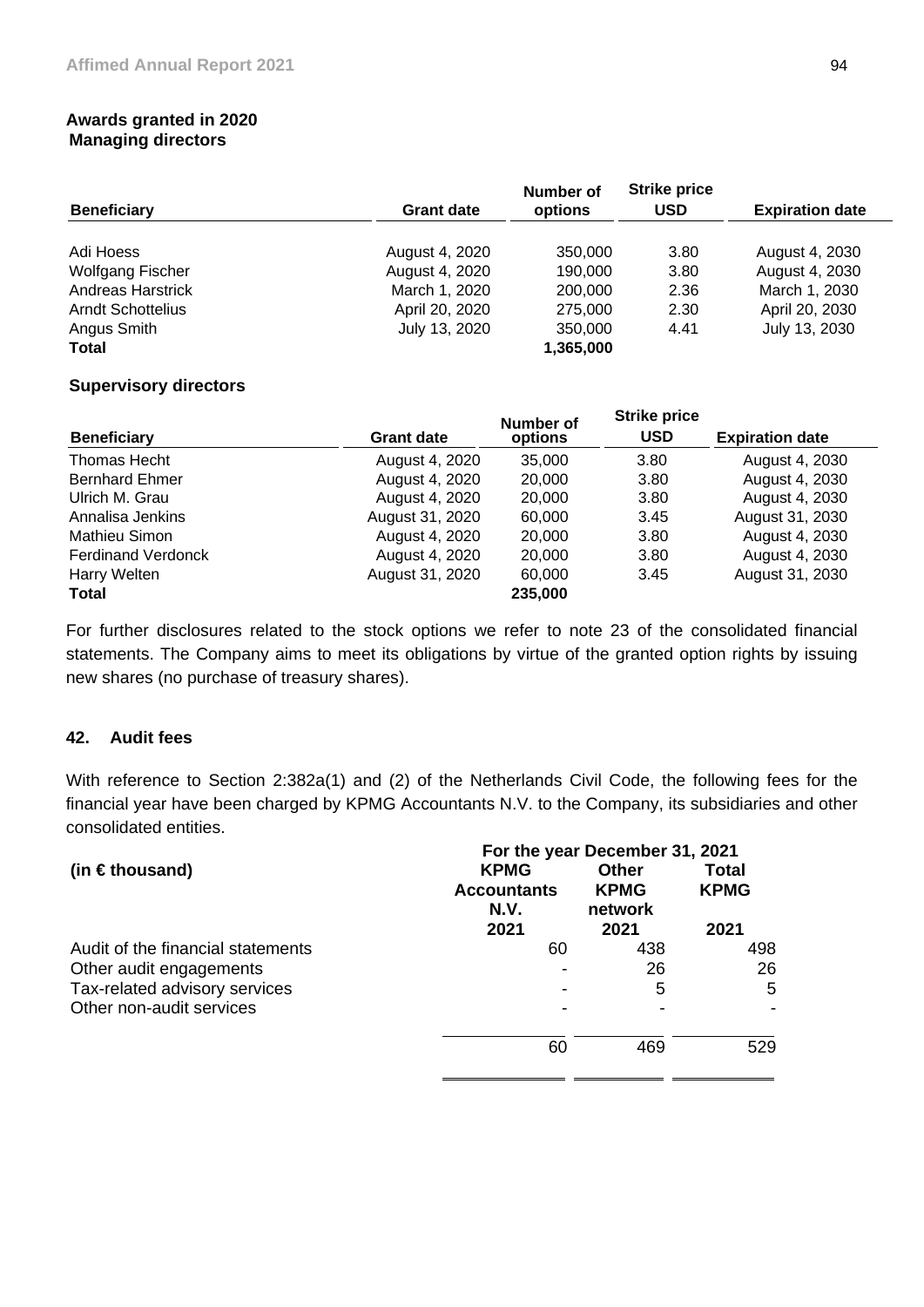| (in $\in$ thousand)               | For the year December 31, 2020            |                                        |                             |
|-----------------------------------|-------------------------------------------|----------------------------------------|-----------------------------|
|                                   | <b>KPMG</b><br><b>Accountants</b><br>N.V. | <b>Other</b><br><b>KPMG</b><br>network | <b>Total</b><br><b>KPMG</b> |
|                                   | 2020                                      | 2020                                   | 2020                        |
| Audit of the financial statements | 60                                        | 302                                    | 362                         |
| Other audit engagements           |                                           | 68                                     | 68                          |
| Tax-related advisory services     |                                           |                                        |                             |
| Other non-audit services          |                                           |                                        |                             |
|                                   | 60                                        | 371                                    | 431                         |
|                                   |                                           |                                        |                             |

## **43. Subsequent events**

The average quoted share price of our investment, refer note 15, in Roivant for the week ended May 20, 2022 was \$3.66. This results in a decline in the fair value of the investment by €7.5 million.

On April 18, 2022, the Company closed its public offering of 22,500,000 common shares, at the public offering price of \$4.00 per share. The exercise of the underwriters' option to purchase over-allotment shares brought the total number of common shares sold by Affimed to 25,875,000 and increased the gross proceeds raised in the offering, before deducting underwriting discounts and commissions and estimated expenses, to \$103.5 million.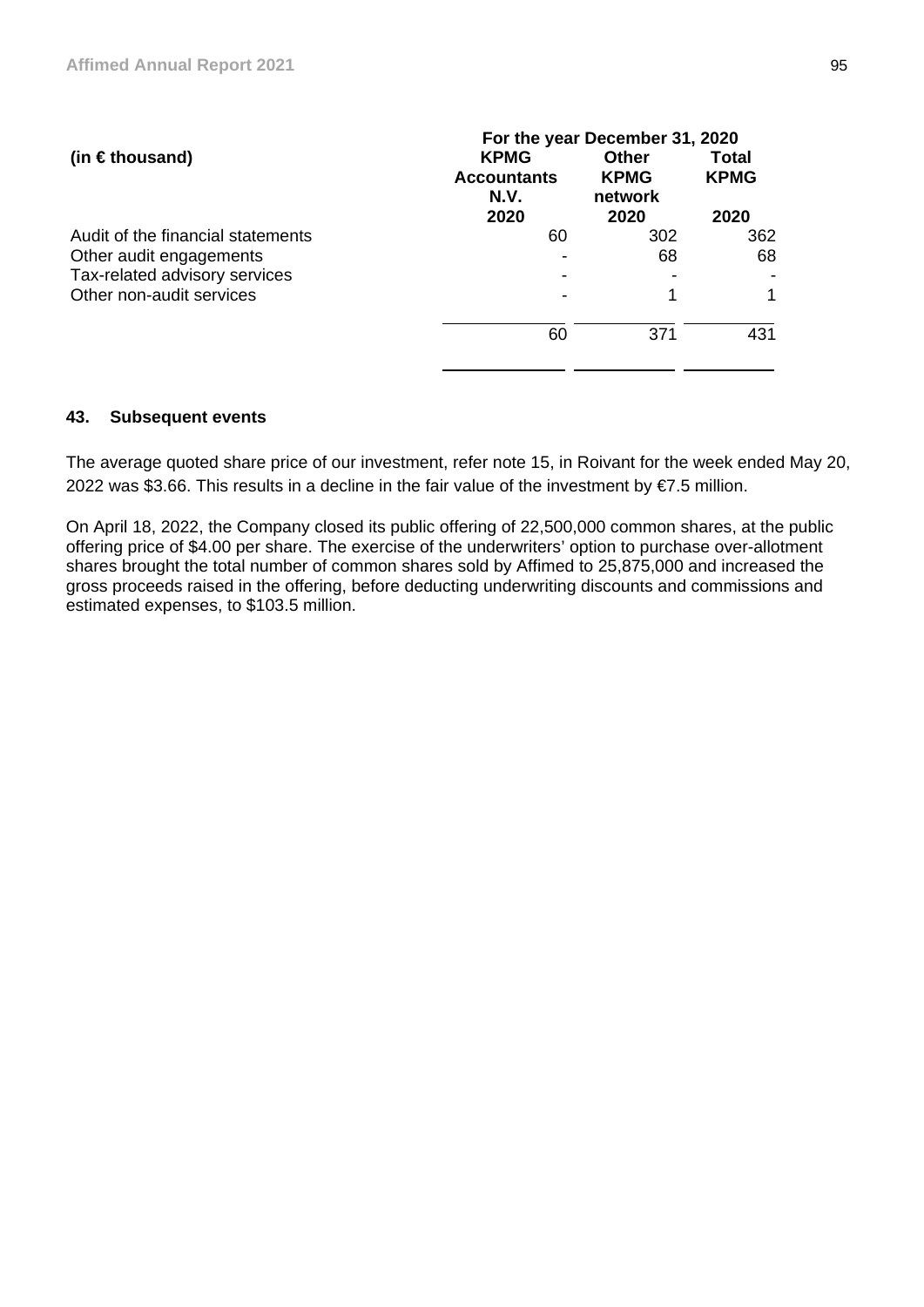# **Signing of the financial statements**

May 20, 2022

Originally signed by:

## **Management Board:**

Dr. Adi Hoess, CEO

Dr. Wolfgang Fischer, COO

Dr. Andreas Harstrick, CMO

Denise Mueller, CBO

Dr. Arndt Schottelius, CSO

Angus Smith, CFO

## **Supervisory Board:**

Dr. Thomas Hecht, Chairman

Dr. Bernhard Ehmer

Dr. Ulrich Grau

Dr. Annalisa Jenkins

Dr. Mathieu Simon

Harry Welten

Uta Kemmerich-Keil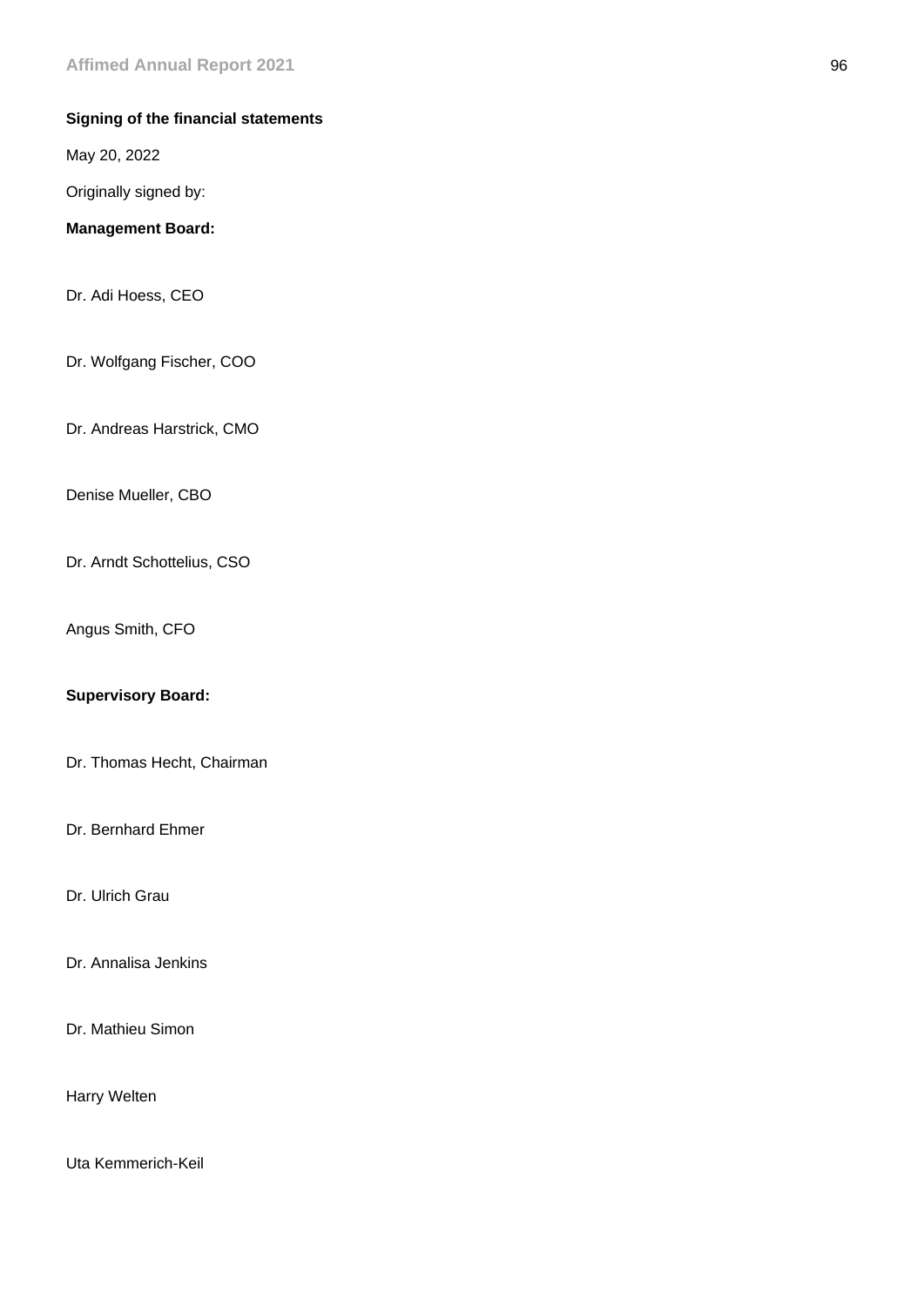# **Other information**

#### **Provisions in the Articles of Association governing the appropriation of profit**

The company's Articles of Association provide under chapter 10 provisions about the appropriation of profit, the full text is as follows:

# **Chapter 10**

## **Profit and loss. Distributions on shares.**

## **Article 10.1.**

- 10.1.1. The management board will keep a share premium reserve and profit reserve to which the shareholders are entitled.
- 10.1.2. The company may make distributions on shares only to the extent that its shareholders' equity exceeds the sum of the paid-up and called-up part of the capital and the reserves which must be maintained by law.
- 10.1.3. Distributions of profit, meaning the net earnings after taxes shown by the adopted annual accounts, shall be made after the adoption of the annual accounts from which it appears that they are permitted, entirely without prejudice to any of the other provisions of the articles of association.
- 10.1.4. The management board may resolve, with the approval of the supervisory board, to reserve the profits or part of the profits.
- 10.1.5. The profit remaining after application of article 10.1.4 shall be at the disposal of the general meeting. The general meeting may resolve to carry it to the reserves or to distribute it among the shareholders.
- 10.1.6. On a proposal of the management board which proposal must be approved by the supervisory board -, the general meeting may resolve to distribute to the shareholders a dividend in the form of shares in the capital of the company instead of a cash payment.
- 10.1.7. Subject to the other provisions of this article 10.1 the general meeting may, on a proposal made by the management board which proposal is approved by the supervisory board, resolve to make distributions to the shareholders to the debit of one or several reserves which the company is not prohibited from distributing by virtue of the law.
- 10.1.8. No dividends on shares shall be paid to the company on shares which the company itself holds in its own capital or the depositary receipts issued for which are held by the company, unless such shares are encumbered with a right of use and enjoyment or pledge.
- 10.1.9. The management board is authorised to determine how a deficit appearing from the annual accounts will be accounted for.

## **Interim distributions.**

## **Article 10.2.**

- 10.2.1. The management board may resolve with the approval of the supervisory board, to make interim distributions to the shareholders if an interim statement of assets and liabilities shows that the requirement of article 10.1.2 has been met.
- 10.2.2. The interim statement of assets and liabilities shall relate to the condition of the assets and liabilities on a date no earlier than the first day of the third month preceding the month in which the resolution to distribute is published. It shall be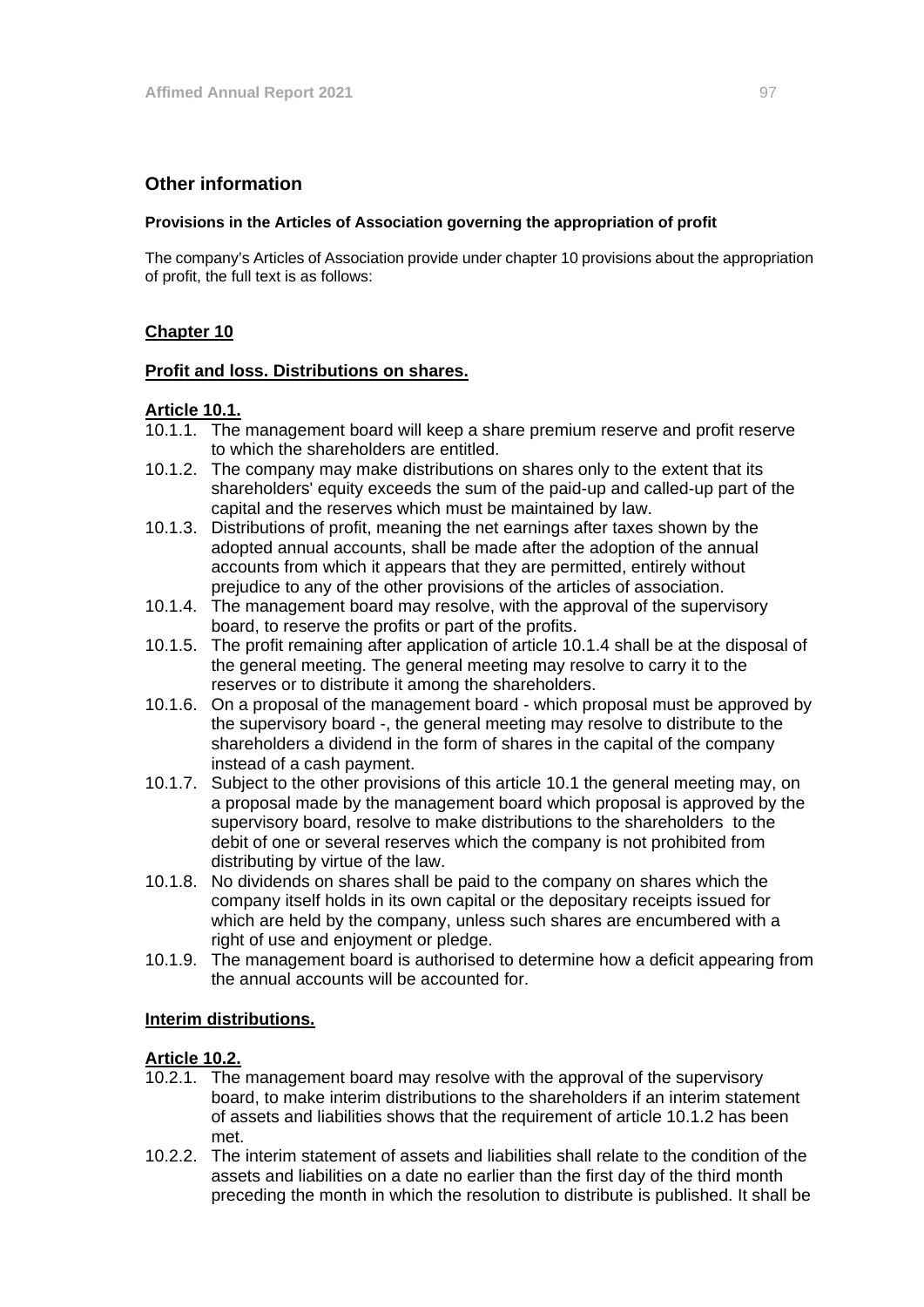prepared on the basis of generally acceptable valuation methods. The amounts to be reserved under the law and the articles of association shall be included in the statement of assets and liabilities. It shall be signed by the managing directors and supervisory directors. If one or more of their signatures are missing, this absence and the reason for this absence shall be stated.

- 10.2.3. Any proposal for distribution of a dividend on shares and any resolution to distribute an interim dividend on shares shall immediately be published by the management board in accordance with the applicable stock exchange regulations at the company's request. The notification shall specify the date when and the place where the dividend shall be payable or - in the case of a proposal for distribution of dividend - is expected to be made payable.
- 10.2.4. Dividends shall be payable no later than thirty (30) days after the date when they were declared, unless the body declaring the dividend determines a different date.
- 10.2.5. Dividends which have not been claimed upon the expiry of five (5) years and one (1) day after the date when they became payable shall be forfeited to the company and shall be carried to the reserves.
- 10.2.6. The management board may determine that distributions on shares shall be made payable either in euro or in another currency.

#### **Branch offices**

Affimed N.V. operates through the following branch offices (direct or indirect wholly owned subsidiaries):

- Affimed GmbH, Germany
- Affimed Inc., USA
- AbCheck s.r.o., Czech Republic

#### **Other participation**

- Amphivena Therapeutics Inc., USA (participation below 5%)
- Roivant Sciences Ltd., UK (participation below 5%)

#### **Independent auditor's report**

The independent auditor's report is set forth on the following pages.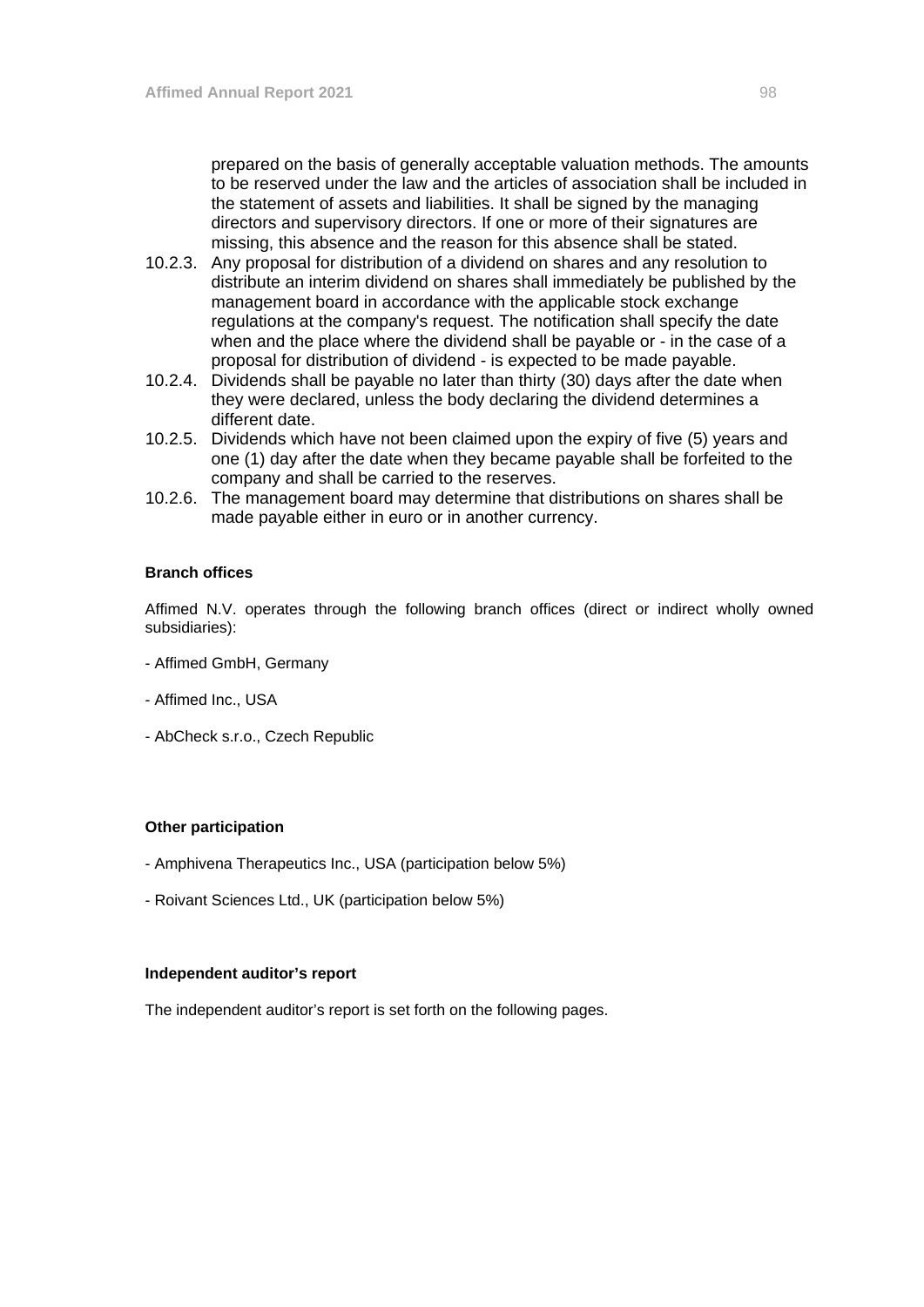

# Independent auditor's report

To: the General Meeting of Shareholders and the Supervisory Board of Affimed N.V.

**Report on the audit of the financial statements 2021 included in the annual report** 

# *Our opinion*

In our opinion:

- the accompanying consolidated financial statements give a true and fair view of the financial position of Affimed N.V. as at 31 December 2021 and of its result and its cash flows for the year 2021 then ended in accordance with International Financial Reporting Standards as adopted by the European Union (EU-IFRS) and with Part 9 of Book 2 of the Dutch Civil Code.
- the accompanying company financial statements give a true and fair view of the financial position of Affimed N.V. as at 31 December 2021 and of its result for the year 2021 then ended in accordance with Part 9 of Book 2 of the Dutch Civil Code.

# *What we have audited*

We have audited the financial statements 2021 of Affimed N.V. based in Amsterdam. The financial statements include the consolidated financial statements and the company financial statements.

The consolidated financial statements comprise:

- 1 the consolidated statement of financial position as at 31 December 2021;
- 2 the following consolidated statements for the year 2021: the statement of comprehensive loss, the statement of cash flows and the statement of changes in equity; and
- 3 the notes comprising a summary of the significant accounting policies and other explanatory information.

The company financial statements comprise:

- 1 the company balance sheet as at 31 December 2021;
- 2 the company profit and loss account for the year 2021; and
- 3 the notes comprising a summary of the accounting policies and other explanatory information.

# *Basis for our opinion*

We conducted our audit in accordance with Dutch law, including the Dutch Standards on Auditing. Our responsibilities under those standards are further described in the 'Our responsibilities for the audit of the financial statements' section of our report.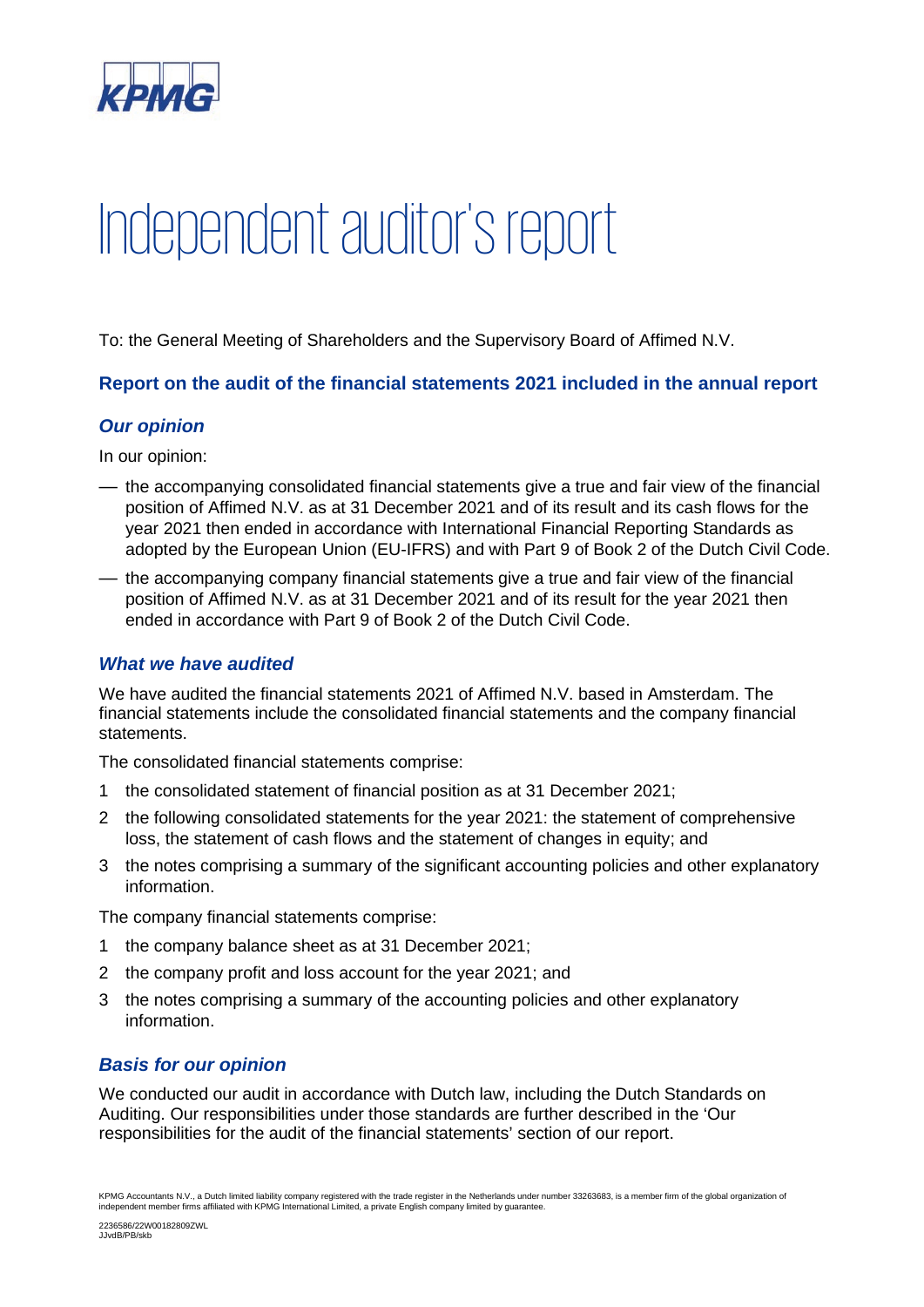

We are independent of Affimed N.V. in accordance with the 'Verordening inzake de onafhankelijkheid van accountants bij assurance-opdrachten' (ViO, Code of Ethics for Professional Accountants, a regulation with respect to independence) and other relevant independence regulations in the Netherlands. Furthermore, we have complied with the 'Verordening gedrags- en beroepsregels accountants' (VGBA, Dutch Code of Ethics).

Our audit procedures were determined in the context of our audit of the financial statements as a whole. Our observations in respect of going concern, fraud and non-compliance with laws and regulations and the key audit matters should be viewed in that context and not as separate opinions or conclusions.

We believe the audit evidence we have obtained is sufficient and appropriate to provide a basis for our opinion.

# *Audit approach*

## *Summary*

#### **Materiality**

- Materiality of EUR 677 thousand
- 0,3% of total assets

## **Group audit**

- Audit coverage of 99% of total assets
- Audit coverage of 98% of revenue

## **Going concern and Fraud/Noclar**

- Going concern: no significant going concern risks identified
- Fraud & Non-compliance with laws and regulations (Noclar): management override of controls and revenue recognition.

## **Key audit matters**

— Revenue recognition of the collaboration agreement with Genentech Inc. and Roivant Sciences Ltd.

## **Opinion**

Unqualified

## *Materiality*

Based on our professional judgement we determined the materiality for the financial statements as a whole at EUR 677 thousand (2020: EUR 648 thousand). The materiality is determined with reference to the total assets (0,3%).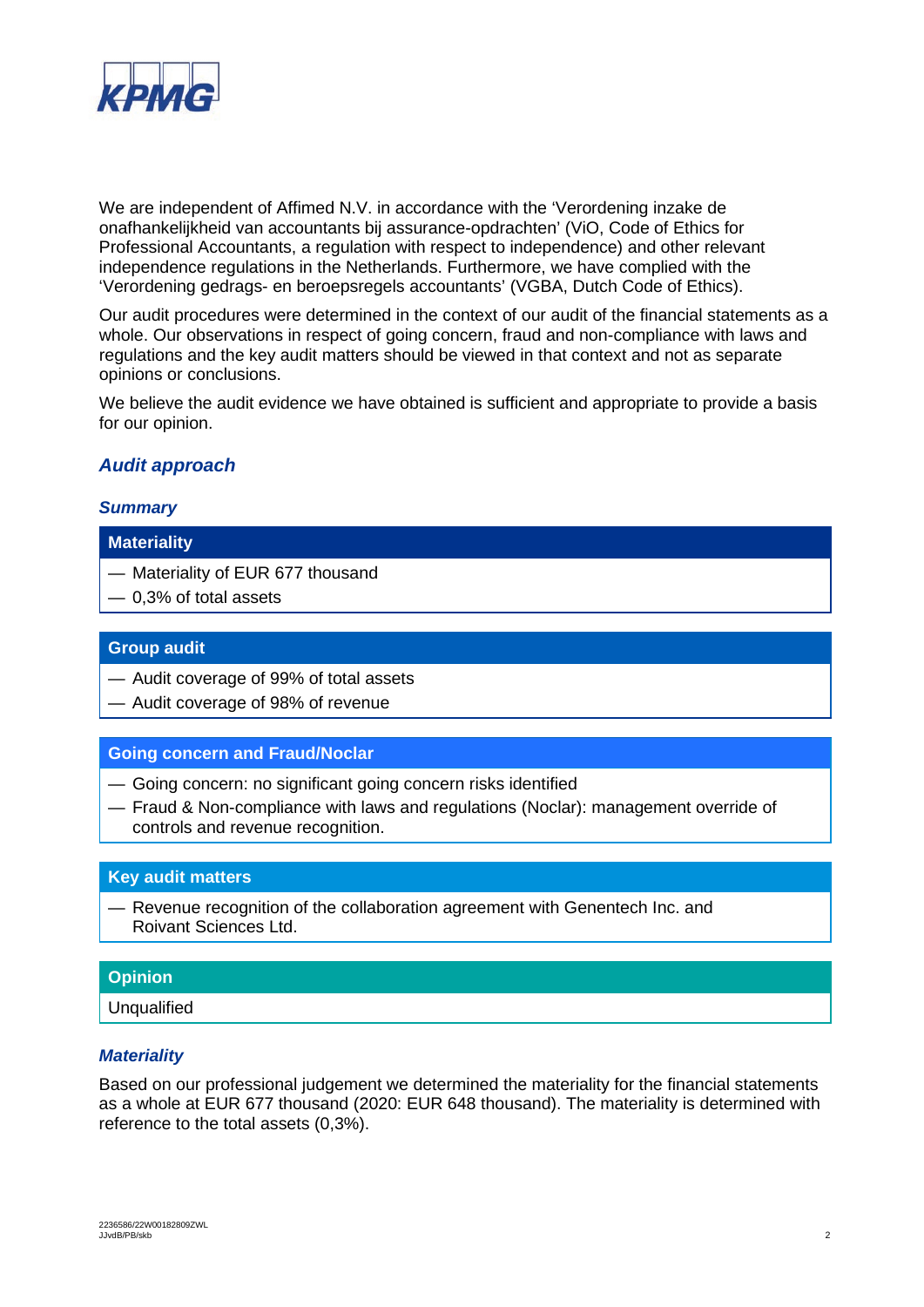

We consider total assets as the most appropriate benchmark because Affimed N.V. (or hereafter: the Company) is currently in its research and development phase and this is predominantly focussed on asset development/capital expenditure. We have also taken into account misstatements and/or possible misstatements that in our opinion are material for the users of the financial statements for qualitative reasons.

We agreed with the Board of Directors and the Supervisory Board that misstatements identified during our audit in excess of EUR 32 thousand would be reported to them, as well as smaller misstatements that in our view must be reported on qualitative grounds*.*

## *Scope of the group audit*

Affimed N.V. is at the head of a group of components. The financial information of this group is included in the financial statements of Affimed N.V.

Our group audit mainly focused on significant components that are (i) of individual financial significance to the group, or (ii) that, due to their specific nature or circumstances, are likely to include significant risks of material misstatement of the financial statements.

We have:

- performed audit procedures ourselves at group level in respect of the company financial statements;
- made use of the work of KPMG Germany for the audit of the components that are significant to the group. We have sent detailed instructions to KPMG Germany, covering significant areas including the relevant risk of material misstatement and set out the information required to be reported to the group audit team. In order to be sufficiently involved in the several component auditor's phases, we had communication with KPMG Germany to our satisfaction through instructions, exchange of mails and virtual meetings (conference calls) and also performed a remote file review.

By performing the procedures mentioned above at group components, together with additional procedures at group level, we have been able to obtain sufficient and appropriate audit evidence about the group's financial information to provide an opinion about the financial statements. By performing the audit of the complete reporting package we covered 99% of total assets and 98% of revenue.

#### *Audit response to going concern – no significant going concern risks identified*

The Board of Directors has performed its going concern assessment and has not identified any significant going concern risks. Our main procedures to assess the Board of Directors' assessments were:

- we considered whether the Board of Directors' assessment of the going concern risks includes all relevant information of which we are aware as a result of our audit;
- we analyzed the Company's financial and liquidity position as at year-end and compared it to the previous financial year as well as expected research and development cash outflows in terms of indicators that could identify significant going concern risks: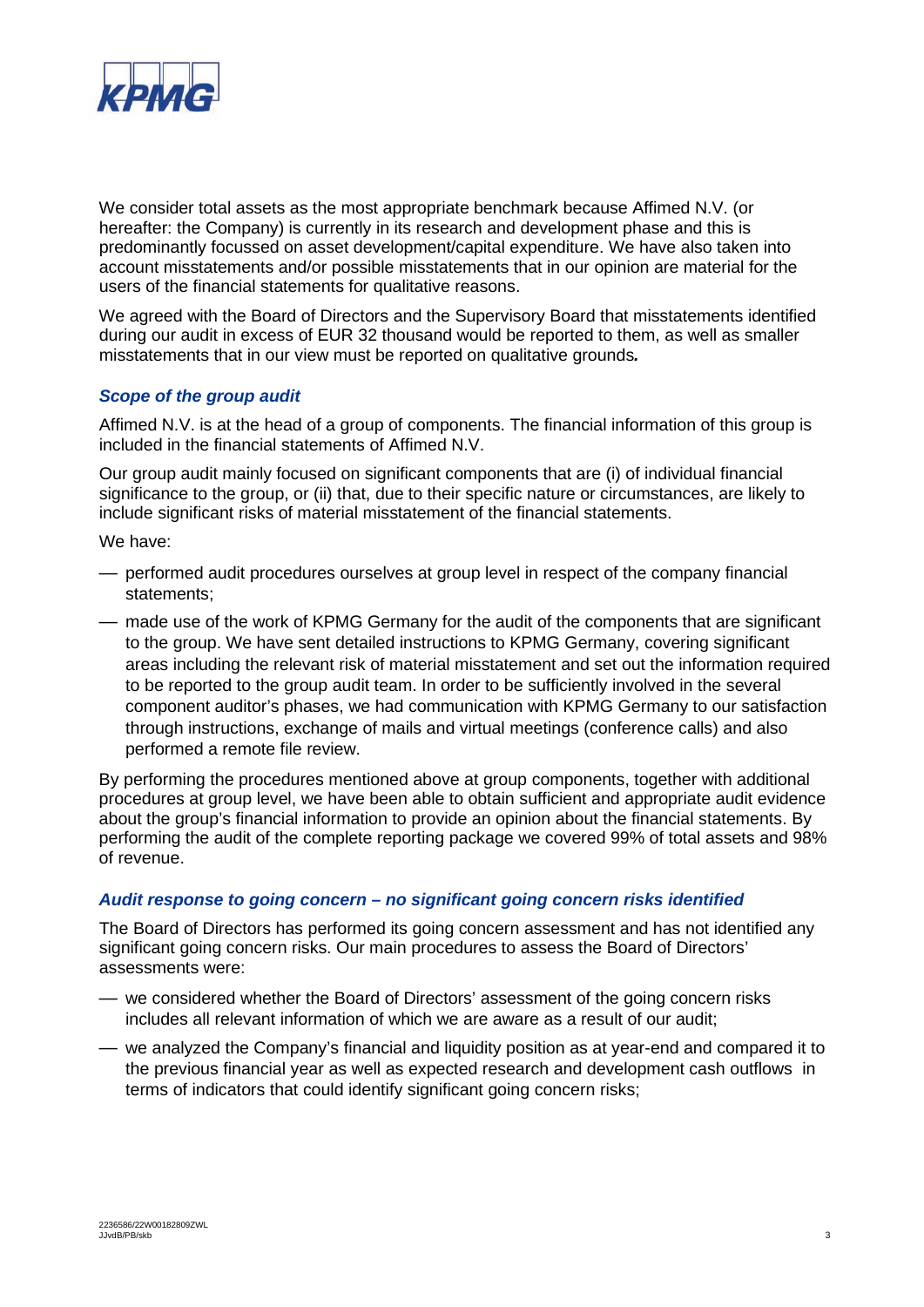

— we considered whether the developments in the Company's share price indicate a significant going concern risk.

The outcome of our risk assessment procedures did not give reason to perform additional audit procedures on the Board of Directors' going concern assessment.

#### *Audit response to the risk of fraud and non-compliance with laws and regulations*

In chapter 'risk management and control systems' of the management board report, the Board of Directors describes its procedures in respect of the risk of fraud and non-compliance with laws and regulations and the Supervisory Board reflects on this.

As part of our audit we have gained insights into the Company and its business environment, and assessed the design and implementation and, where considered appropriate, tested the operating effectiveness of the Company's risk management in relation to fraud and noncompliance. Our procedures included, among other things, assessing the Company's code of conduct and its procedures to investigate indications of possible fraud and non-compliance. Furthermore, we performed relevant inquiries with the finance employees, management and those charged with governance. As part of our audit procedures, we:

- assessed other positions held by the Board of Directors and paid special attention to procedures and governance/compliance in view of possible conflicts of interest;
- evaluated correspondence with supervisory authorities and regulators as well as legal confirmation letters.
- assessment of matters reported on the Company's complaints procedures and results of management's investigation of such matters;

In addition, we performed procedures to obtain an understanding of the legal and regulatory frameworks that are applicable to the Company and identified the following areas as those most likely to have a material effect on the financial statements:

- sector specific laws and regulations (reflecting the healthcare legislation including various drug approval processes);
- employment law (reflecting the Company's significant and geographically diverse work force);
- health and safety law (reflecting the nature of the Company's (R&D) operations);
- environmental law (reflecting environmental impact restrictions, waste and contamination related to the Company's production and distribution processes).

We evaluated the fraud and non-compliance risk factors to consider whether those factors indicate a risk of material misstatement in the financial statements.

Based on the above and on the auditing standards, we identified the following fraud risks that are relevant to our audit, including the relevant presumed risks laid down in the auditing standards, and responded as follows:

#### *Management override of controls (a presumed risk)*

Risk:

— Management is in a unique position to manipulate accounting records and prepare fraudulent financial statements by overriding controls that otherwise appear to be operating effectively.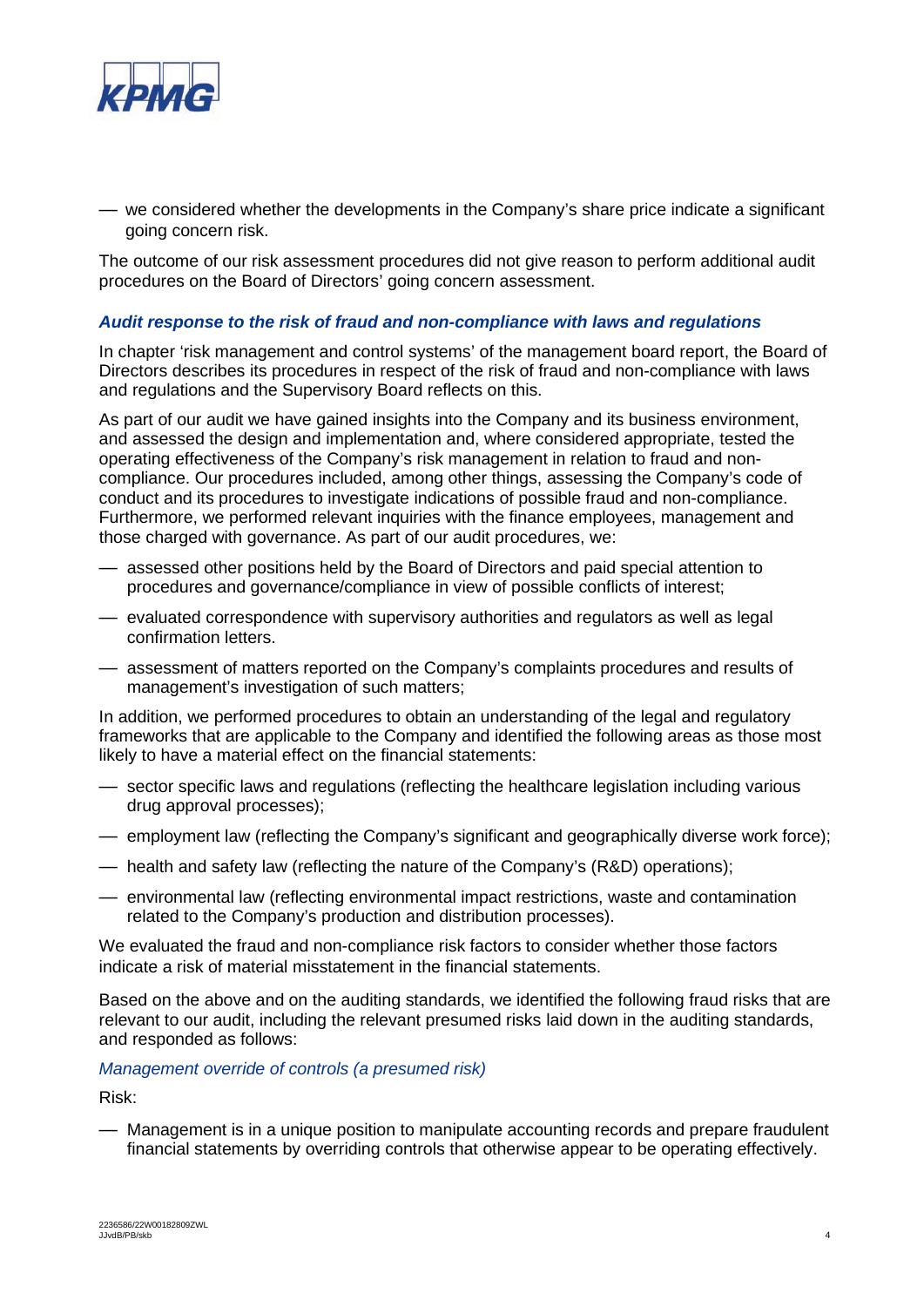

## Responses:

- We evaluated the design and the implementation and, where considered appropriate, tested the operating effectiveness of internal controls that mitigate fraud and non-compliance risks, such as processes related to journal entries.
- We performed a data analysis of high-risk journal entries and evaluated key estimates and judgments for bias by the Company's management, including retrospective reviews of prior years' estimates. Where we identified instances of unexpected journal entries or other risks through our data analytics, we performed additional audit procedures to address each identified risk, including testing of transactions back to source information.
- We incorporated elements of unpredictability in our audit.

## *Revenue recognition (a presumed risk)*

Risk:

— Given the high level of management judgment in the determination of measuring the progress on the performance obligation satisfied over time in relation to revenue recognition of the collaboration agreements with Genentech Inc. and Roivant Sciences Ltd., a significant risk of fraud is identified as described in the key audit matters below.

Responses:

— We refer for a detailed description of our responses to the key audit matter below.

We communicated our risk assessment, audit responses and results to management and the Supervisory Board, on which we have not identified any findings nor internal control deficiencies relating risk of fraud and non-compliance.

Our audit procedures did not reveal indications and/or reasonable suspicion of fraud and noncompliance that are considered material for our audit.

## *Our key audit matters*

Key audit matters are those matters that, in our professional judgement, were of most significance in our audit of the financial statements. We have communicated the key audit matters to the Board of Directors and the Supervisory Board. The key audit matters are not a comprehensive reflection of all matters discussed.

Compared to last year the key audit matter with respect to the valuation of shares held in unlisted equity investments in Roivant Sciences Ltd. and Amphivena Therapeutics Inc. are not included as the shares of Roivant Sciences Ltd. became public (are public listed as per 2021) and the shares of Amphivena Therapeutics Inc. have been impaired to zero due to discontinued operations.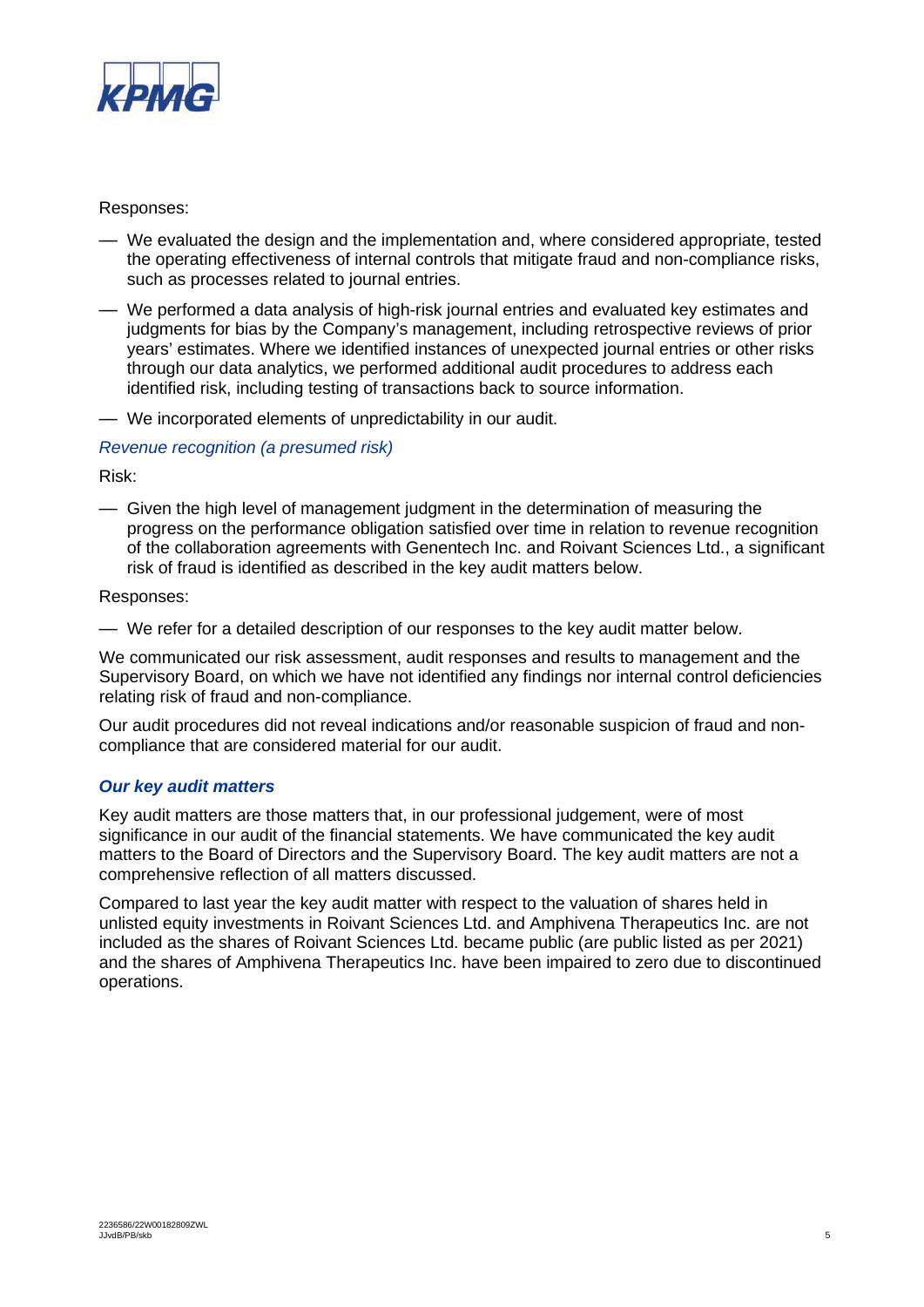

*Revenue recognition of collaboration agreement with Genentech Inc. and Roivant Sciences Ltd.*

#### **Description**

There is a risk due to fraud and error that collaboration agreements with Genentech Inc. (hereafter: Genentech) and Roivant Sciences Ltd. (hereafter: Roivant), as disclosed in note 9 (Revenue), were not accounted for properly which could lead to inappropriate financial reporting.

According to the existing collaboration agreements of Affimed N.V, accounting for both the Genentech as Roivant collaboration agreements involves amounts that are very material to the Company's financial statements, and will require the appropriate technical expertise and the application of significant judgment and estimates by management. Furthermore, there is a general presumption in auditing standards that a material misstatement due to fraudulent financial reporting relating to revenue recognition may result from an overstatement of revenues through, for example, premature revenue recognition.

We identified a significant risk of fraud and error that revenues from Genentech and Roivant collaboration agreement may be overstated. The risk of fraud results from the pressure that management may have to achieve performance targets at the reporting period-end, due to manipulation of the timing of revenue recognition on the method and the measure of progress used to recognized revenue for each identified performance obligation. The risk of error relates to the significant estimate on measuring the progress of a performance obligation satisfied over time in which the risk arises that incurred costs that do not contribute to the progress in satisfying the performance obligations are improperly included in measuring the progress. The employee costs to complete the exclusive targets is a key estimation that give rise to a significant risk on inappropriate revenue recognition in order to overstate the percentage of completion calculation.

#### **Our response**

In order to address the identified risk of error and risk of fraud as described above, we obtained an understanding from the collaboration agreements of Roivant and Genentech and of the developments over the year of the agreement as well as the progress of the activities. Further, we obtained an understanding of the design of controls implemented and tested the effectiveness of certain controls to ensure proper accounting for the agreement in accordance with the applicable financial reporting framework.

Our substantive audit procedures comprised, amongst others, of obtaining and evaluating the audit evidence of the Company's:

- Perform walkthrough of the process relating the recognition of revenues from the Genentech and Roivant agreements.
- Identify and test relevant controls over the appropriateness of revenue recognition from the Genentech and Roivant agreements.
- Determination of when performance obligations have been satisfied and timing of revenue should be recognized, including analysis of related journal-entries.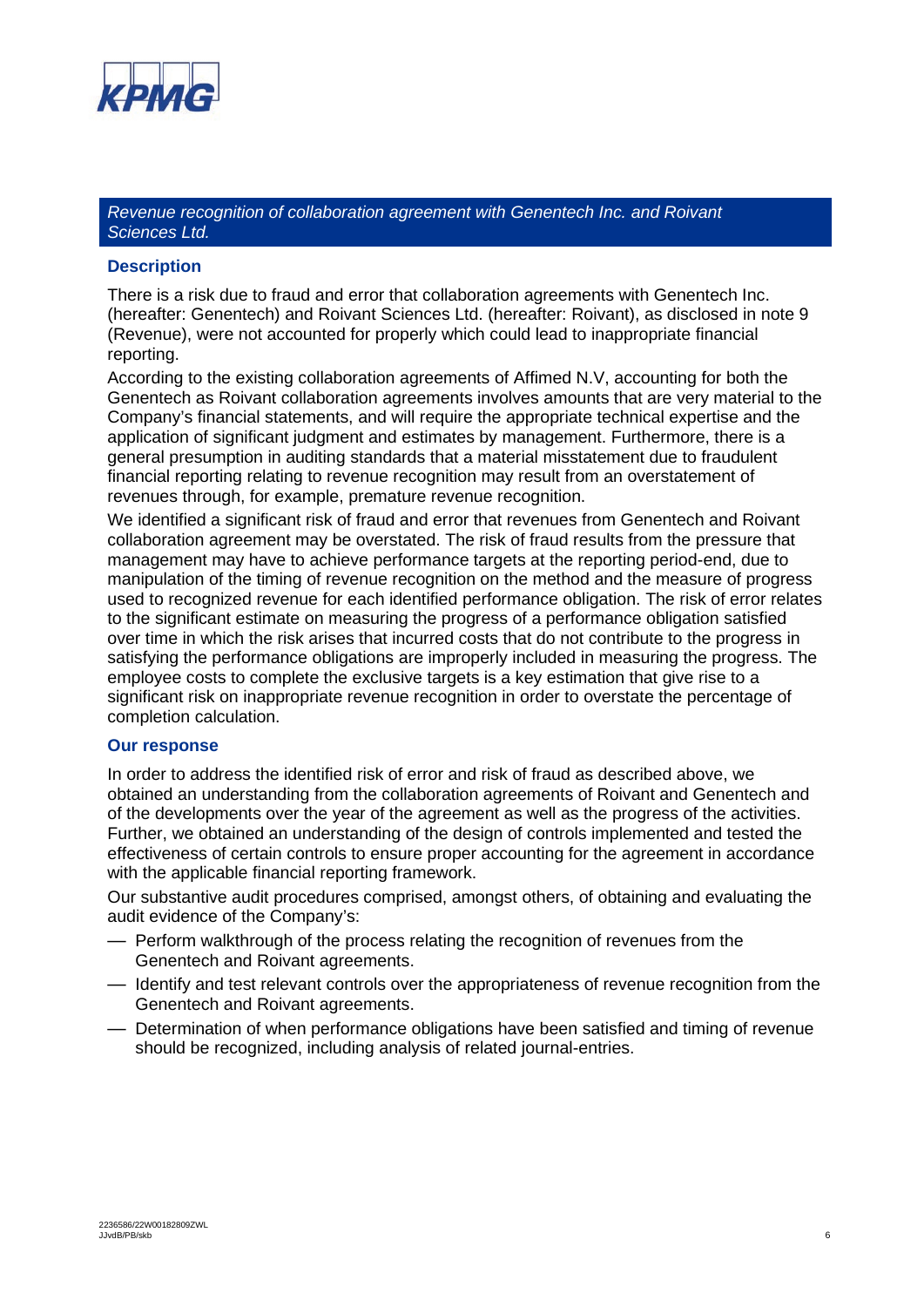

- Obtaining external confirmation from Genentech and Roivant regarding the stage of progress of the Targets (e.g. budget, timelines and (discussed) updates on the progress of the Targets) in order to determine if the performance obligations is fully satisfied and that we can agree with the recognized revenue in the reporting period associated with this performance obligation; determination the accuracy of the remaining contract liabilities; and
- Assessing the disclosures in the consolidated financial statements in respect of the revenue recognition principles with reference to the requirements of the prevailing accounting standards.

## **Our observation**

The results of our procedures were satisfactory.

## **Report on the other information included in the annual report**

In addition to the financial statements and our auditor's report thereon, the annual report contains other information.

Based on the following procedures performed, we conclude that the other information:

- is consistent with the financial statements and does not contain material misstatements; and
- contains the information as required by Part 9 of Book 2 of the Dutch Civil Code for the management board report and other information.

We have read the other information. Based on our knowledge and understanding obtained through our audit of the financial statements or otherwise, we have considered whether the other information contains material misstatements.

By performing these procedures, we comply with the requirements of Part 9 of Book 2 of the Dutch Civil Code and the Dutch Standard 720. The scope of the procedures performed is less than the scope of those performed in our audit of the financial statements.

The Board of Directors is responsible for the preparation of the other information, including the information as required by Part 9 of Book 2 of the Dutch Civil Code.

## **Report on other legal and regulatory requirements**

## *Engagement*

We were engaged by the General Meeting of Shareholders as auditor of Affimed N.V. on 15 June 2021, as of the audit for the year 2021 and have operated as statutory auditor ever since the financial year 2014.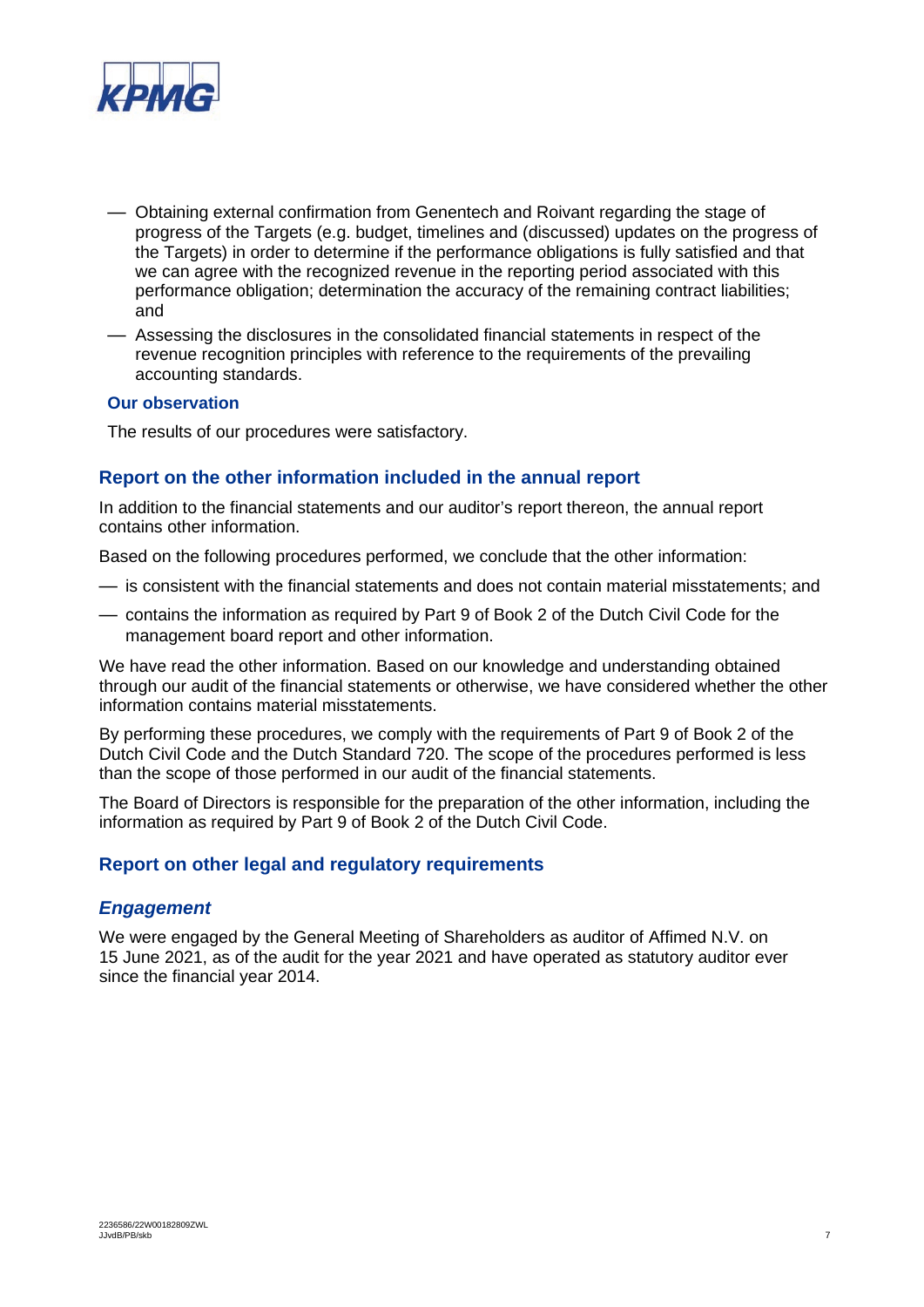

## **Description of responsibilities regarding the financial statements**

## *Responsibilities of the Board of Directors and the Supervisory Board for the financial statements*

The Board of Directors is responsible for the preparation and fair presentation of the financial statements in accordance with EU-IFRS and Part 9 of Book 2 of the Dutch Civil Code. Furthermore, the Board of Directors is responsible for such internal control as management determines is necessary to enable the preparation of the financial statements that are free from material misstatement, whether due to fraud or error. In that respect the Board of Directors, under supervision of the Supervisory Board, is responsible for the prevention and detection of fraud and non-compliance with laws and regulations, including determining measures to resolve the consequences of it and to prevent recurrence.

As part of the preparation of the financial statements, the Board of Directors is responsible for assessing the Company's ability to continue as a going concern. Based on the financial reporting frameworks mentioned, the Board of Directors should prepare the financial statements using the going concern basis of accounting unless the Board of Directors either intends to liquidate the Company or to cease operations, or has no realistic alternative but to do so. The Board of Directors should disclose events and circumstances that may cast significant doubt on the Company's ability to continue as a going concern in the financial statements.

The Supervisory Board is responsible for overseeing the Company's financial reporting process.

#### *Our responsibilities for the audit of the financial statements*

Our objective is to plan and perform the audit engagement in a manner that allows us to obtain sufficient and appropriate audit evidence for our opinion.

Our audit has been performed with a high, but not absolute, level of assurance, which means we may not detect all material errors and fraud during our audit.

Misstatements can arise from fraud or error and are considered material if, individually or in the aggregate, they could reasonably be expected to influence the economic decisions of users taken on the basis of these financial statements. The materiality affects the nature, timing and extent of our audit procedures and the evaluation of the effect of identified misstatements on our opinion.

A further description of our responsibilities for the audit of the financial statements is included in appendix of this auditor's report. This description forms part of our auditor's report.

Zwolle, 23 May 2022

KPMG Accountants N.V.

J.J. van den Berg RA

Appendix: Description of our responsibilities for the audit of the financial statements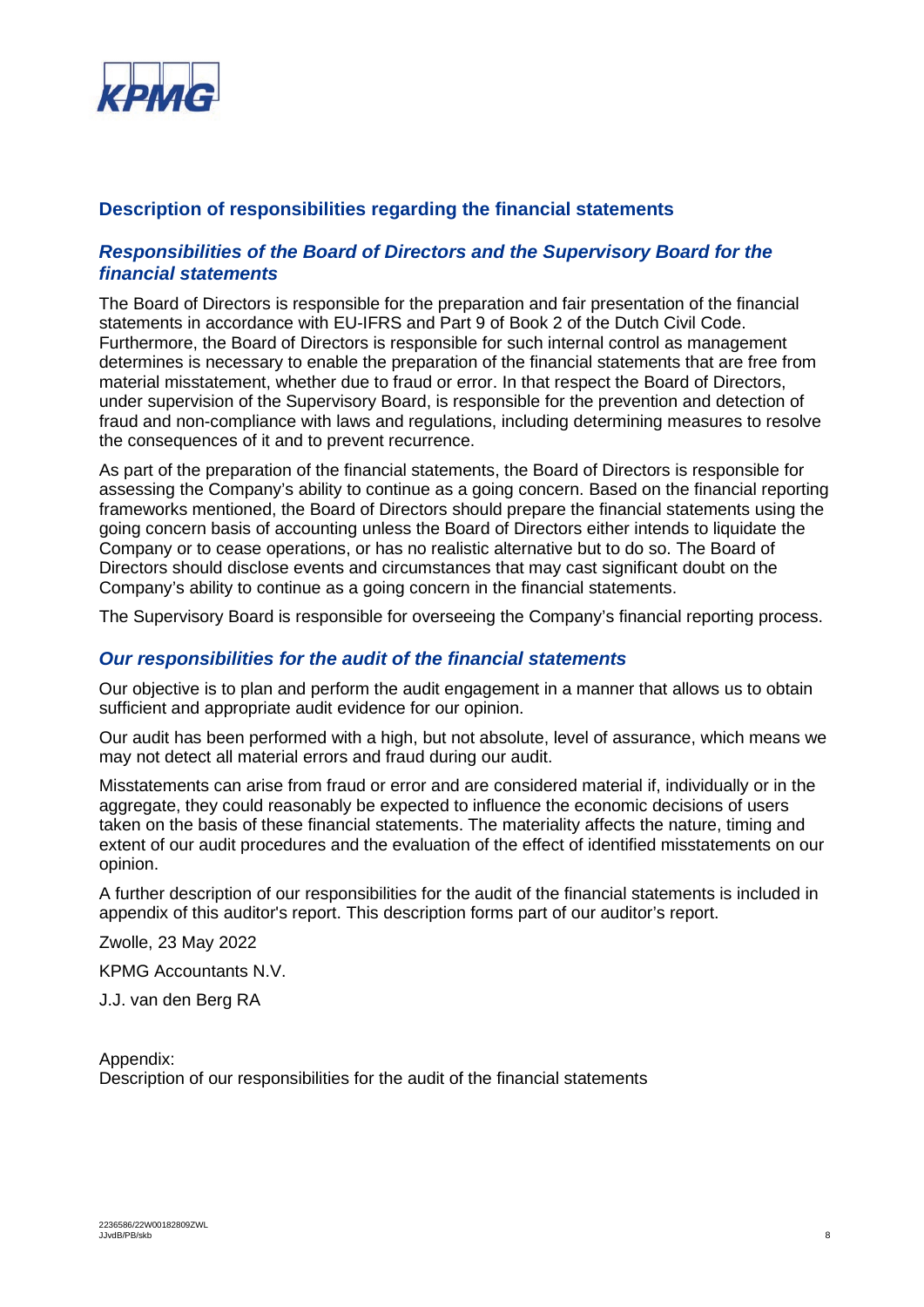

# **Appendix**

## **Description of our responsibilities for the audit of the financial statements**

We have exercised professional judgement and have maintained professional scepticism throughout the audit, in accordance with Dutch Standards on Auditing, ethical requirements and independence requirements. Our audit included among others:

- identifying and assessing the risks of material misstatement of the financial statements, whether due to fraud or error, designing and performing audit procedures responsive to those risks, and obtaining audit evidence that is sufficient and appropriate to provide a basis for our opinion. The risk of not detecting a material misstatement resulting from fraud is higher than the risk resulting from error, as fraud may involve collusion, forgery, intentional omissions, misrepresentations, or the override of internal control;
- obtaining an understanding of internal control relevant to the audit in order to design audit procedures that are appropriate in the circumstances, but not for the purpose of expressing an opinion on the effectiveness of the Company's internal control;
- evaluating the appropriateness of accounting policies used and the reasonableness of accounting estimates and related disclosures made by the Board of Directors;
- concluding on the appropriateness of the Board of Director's use of the going concern basis of accounting, and based on the audit evidence obtained, whether a material uncertainty exists related to events or conditions that may cast significant doubt on the Company's ability to continue as a going concern. If we conclude that a material uncertainty exists, we are required to draw attention in our auditor's report to the related disclosures in the financial statements or, if such disclosures are inadequate, to modify our opinion. Our conclusions are based on the audit evidence obtained up to the date of our auditor's report. However, future events or conditions may cause a company to cease to continue as a going concern;
- evaluating the overall presentation, structure and content of the financial statements, including the disclosures; and
- evaluating whether the financial statements represent the underlying transactions and events in a manner that achieves fair presentation.

We are solely responsible for the opinion and therefore responsible to obtain sufficient appropriate audit evidence regarding the financial information of the entities or business activities within the group to express an opinion on the financial statements. In this respect we are also responsible for directing, supervising and performing the group audit.

We communicate with the Supervisory Board regarding, among other matters, the planned scope and timing of the audit and significant audit findings, including any significant findings in internal control that we identify during our audit.